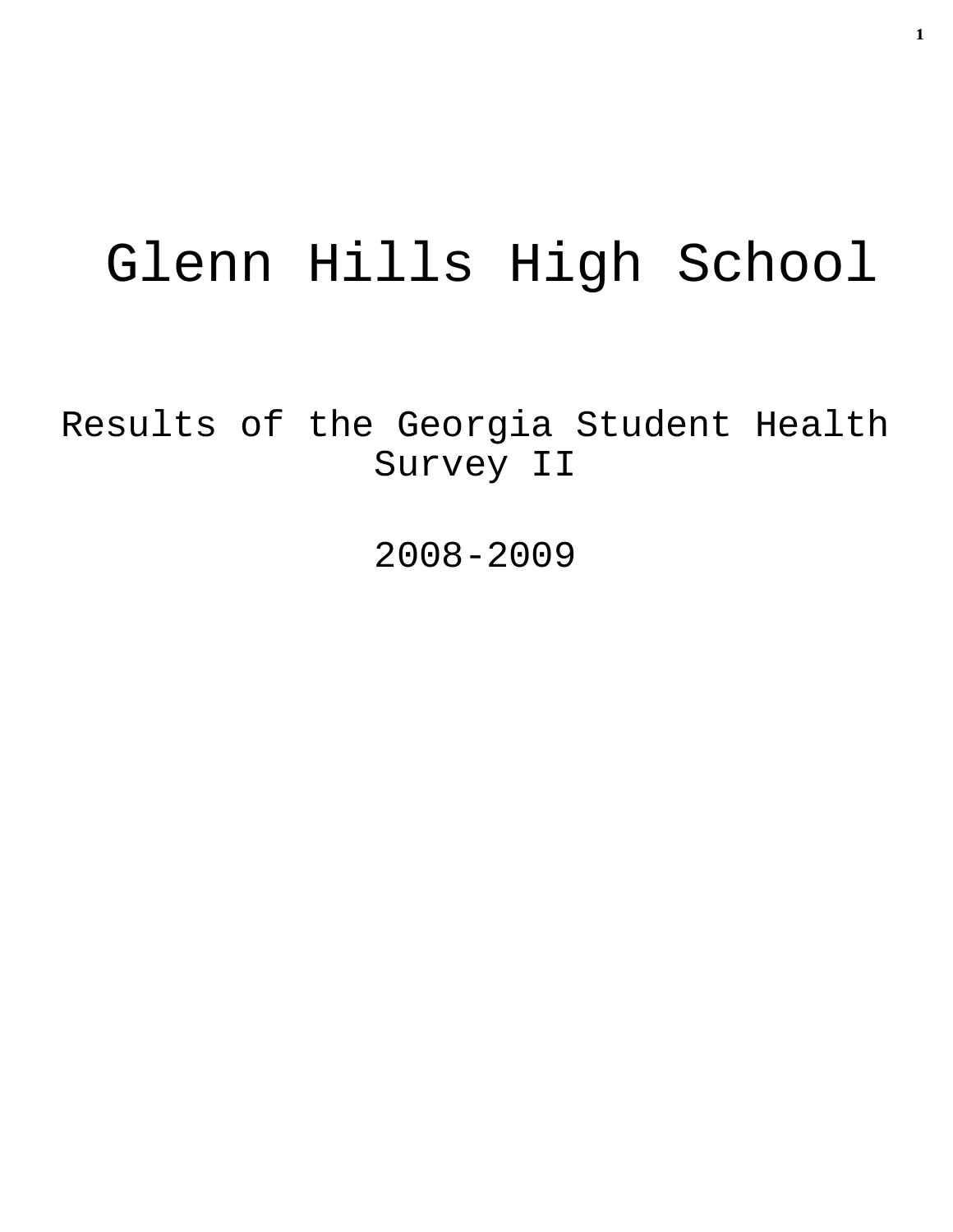# *Demographics* **2**

| Grade                    |     |  |  |  |
|--------------------------|-----|--|--|--|
| <b>Grade   Frequency</b> |     |  |  |  |
| 10                       | 132 |  |  |  |
| 12                       | 123 |  |  |  |

| Frequency      | <b>Table of Gender by Grade</b> |              |             |              |  |
|----------------|---------------------------------|--------------|-------------|--------------|--|
| <b>Col Pct</b> |                                 | Grade(Grade) |             |              |  |
|                | Gender(Gender)                  | 10           | 12          | <b>Total</b> |  |
|                | <b>Female</b>                   | 76<br>57.58  | 63<br>51.22 | 139          |  |
|                | <b>Male</b>                     | 56<br>42.42  | 60<br>48.78 | 116          |  |
|                | <b>Total</b>                    | 132          | 123         | 255          |  |

| <b>Frequency</b><br>Col Pct |
|-----------------------------|

|                              | <b>Table of Ethnicity by Grade</b> |              |              |              |  |  |  |
|------------------------------|------------------------------------|--------------|--------------|--------------|--|--|--|
|                              |                                    |              | Grade(Grade) |              |  |  |  |
| <b>Ethnicity</b> (Ethnicity) |                                    | 10           | 12           | <b>Total</b> |  |  |  |
|                              | <b>Black</b>                       | 116<br>87.88 | 103<br>83.74 | 219          |  |  |  |
|                              | <b>Hispanic</b>                    | 4<br>3.03    | 2<br>1.63    | 6            |  |  |  |
|                              | <b>White</b>                       | 3<br>2.27    | 0.81         | 4            |  |  |  |
|                              | <b>Asian</b>                       | 0<br>0.00    | 5<br>4.07    | 5            |  |  |  |
|                              | <b>Other</b>                       | 9<br>6.82    | 12<br>9.76   | 21           |  |  |  |
| <b>Total</b>                 |                                    | 132          | 123          | 255          |  |  |  |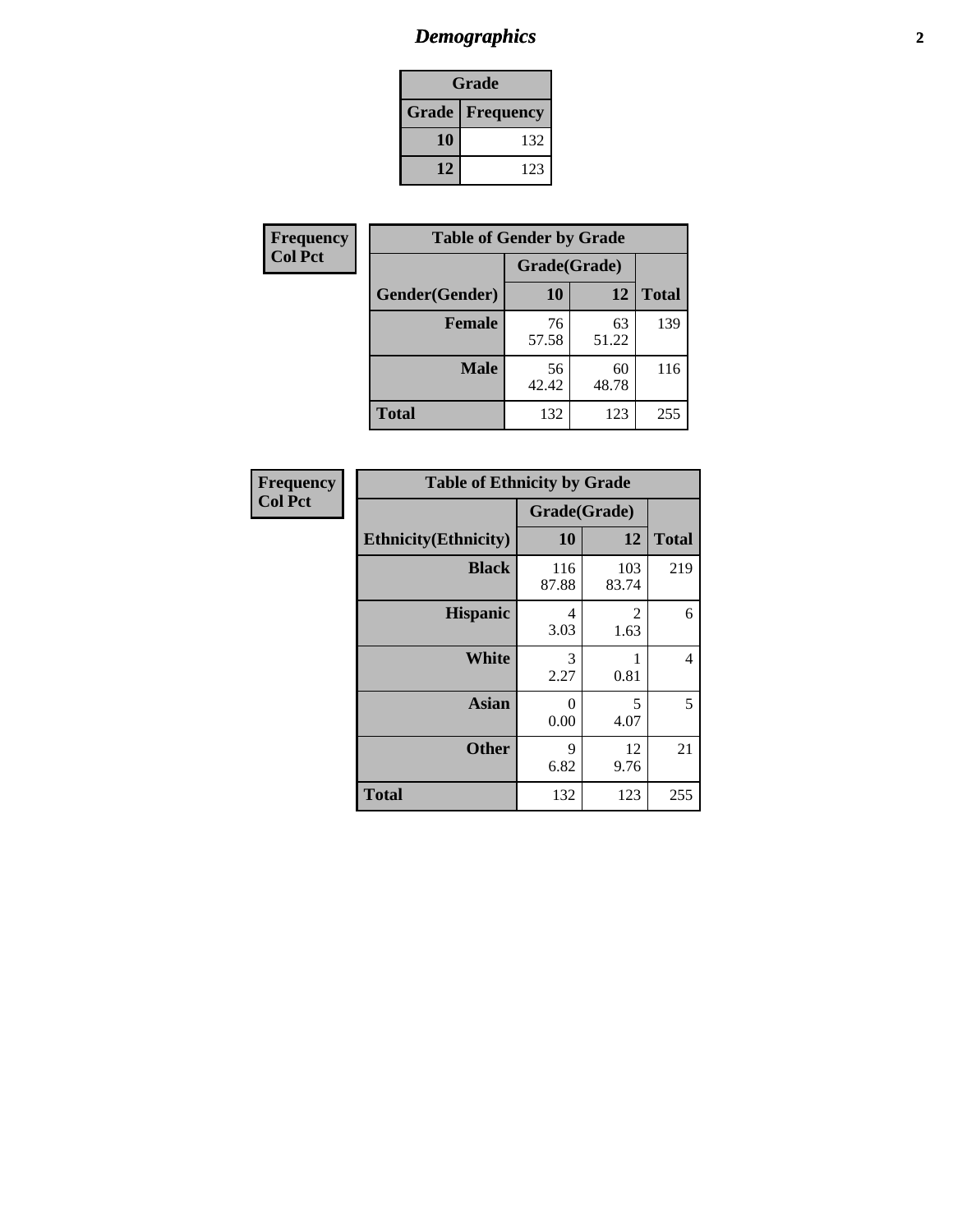#### *Title IV, Part A, Schedule A* **3** *Goal 1: Ensure that all schools are drug-free Baseline Data: Year 2008-2009 Prevalence of Drug Use*

| Frequency<br><b>Col Pct</b> | <b>Table of AlcoholAlt by Grade</b> |              |             |              |  |  |
|-----------------------------|-------------------------------------|--------------|-------------|--------------|--|--|
|                             | AlcoholAlt(Alcohol                  | Grade(Grade) |             |              |  |  |
|                             | use, past 30 days)                  | <b>10</b>    | 12          | <b>Total</b> |  |  |
|                             | Yes                                 | 21<br>15.91  | 27<br>21.95 | 48           |  |  |
|                             | N <sub>0</sub>                      | 111<br>84.09 | 96<br>78.05 | 207          |  |  |
|                             | Total                               | 132          | 123         | 255          |  |  |

| Frequency<br><b>Col Pct</b> | <b>Table of TobaccoAny by Grade</b> |              |              |              |  |  |
|-----------------------------|-------------------------------------|--------------|--------------|--------------|--|--|
|                             | TobaccoAny(Tobacco                  | Grade(Grade) |              |              |  |  |
|                             | use, past 30 days)                  | 10           | 12           | <b>Total</b> |  |  |
|                             | Yes                                 | 15<br>11.36  | 15<br>12.20  | 30           |  |  |
|                             | N <sub>0</sub>                      | 117<br>88.64 | 108<br>87.80 | 225          |  |  |
|                             | <b>Total</b>                        | 132          | 123          | 255          |  |  |

| Frequency<br><b>Col Pct</b> | <b>Table of MarijuanaAlt by Grade</b> |              |              |              |  |
|-----------------------------|---------------------------------------|--------------|--------------|--------------|--|
|                             | MarijuanaAlt(Marijuana                | Grade(Grade) |              |              |  |
|                             | use, past 30 days)                    | 10           | 12           | <b>Total</b> |  |
|                             | <b>Yes</b>                            | 17<br>12.88  | 16<br>13.01  | 33           |  |
|                             | N <sub>0</sub>                        | 115<br>87.12 | 107<br>86.99 | 222          |  |
|                             | <b>Total</b>                          | 132          | 123          | 255          |  |

| Frequency<br><b>Col Pct</b> | <b>Table of OtherDrugAny by Grade</b>  |              |              |              |  |
|-----------------------------|----------------------------------------|--------------|--------------|--------------|--|
|                             | <b>OtherDrugAny(Other</b><br>drug use, | Grade(Grade) |              |              |  |
|                             | past 30 days)                          | 10           | 12           | <b>Total</b> |  |
|                             | Yes                                    | q<br>6.82    | 10<br>8.13   | 19           |  |
|                             | N <sub>0</sub>                         | 123<br>93.18 | 113<br>91.87 | 236          |  |
|                             | <b>Total</b>                           | 132          | 123          | 255          |  |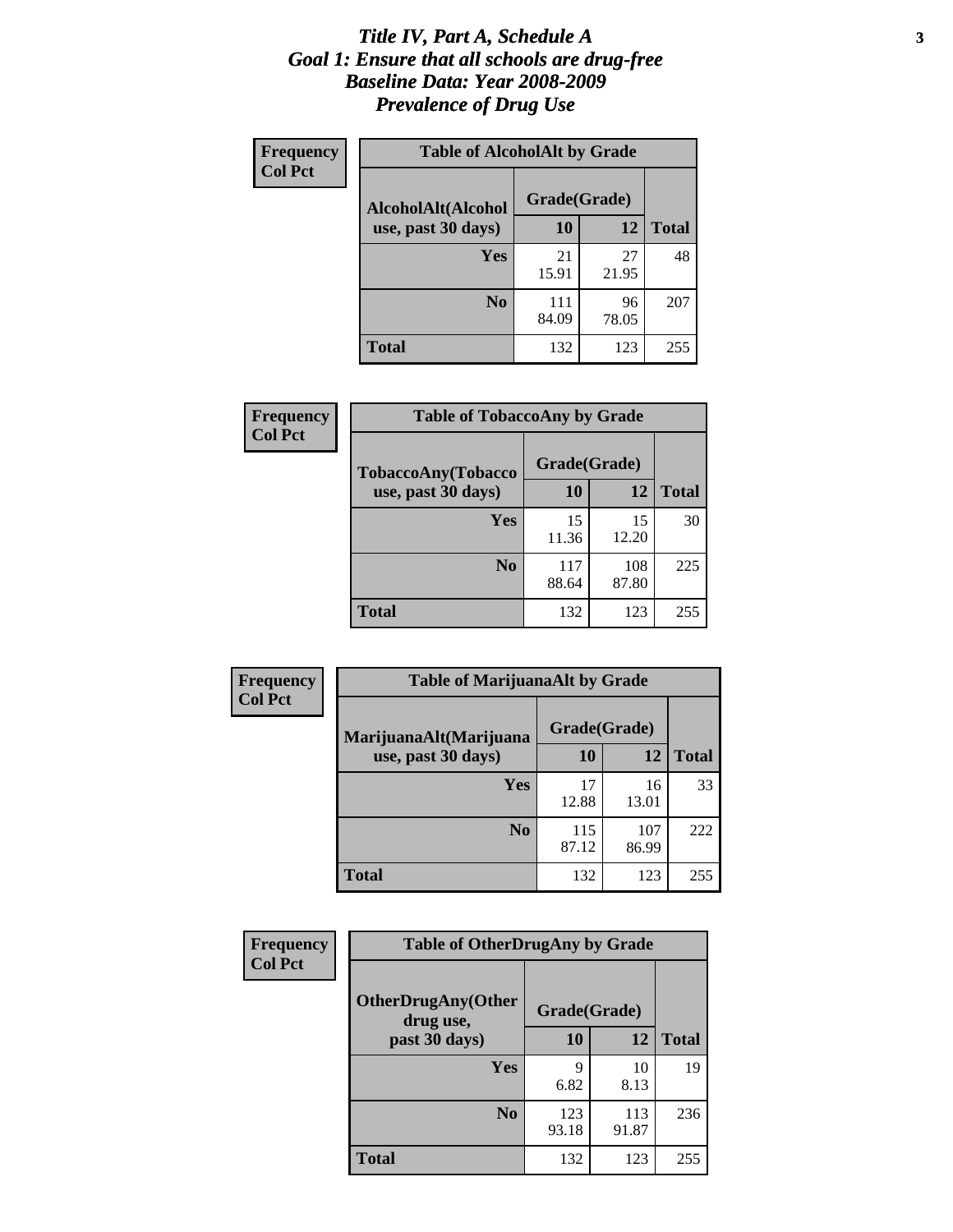### *Average Age of Onset of Use* **4** *Results for "Average Age of Onset of Use" questions exclude students who said they did not use that substance*

| <b>Variable</b>       | Label                                                              | <b>Mean</b> |
|-----------------------|--------------------------------------------------------------------|-------------|
| Alcoholinit2          | I started using alcohol when I was                                 | 13.43       |
| Cigarettesinit2       | I started smoking tobacco when I was                               | 13.76       |
| Smokelessinit2        | I started chewing tobacco when I was                               | 13.50       |
| Marijuanainit2        | I started using marijuana when I was                               | 14.12       |
| Cocaineinit2          | I started using cocaine when I was                                 | 11.67       |
| Inhalantsinit2        | I started using inhalants when I was                               | 12.50       |
| Steroidsinit2         | I started using steroids when I was                                | 13.67       |
| Ecstasyinit2          | I started using ecstasy when I was                                 | 14.63       |
| Methinit <sub>2</sub> | I started using methamphetamines when I was                        | 14.00       |
| Hallucinogensinit2    | I started using hallucinogens when I was                           | 12.50       |
| Prescriptioninit2     | I started using prescription drugs not prescribed to me when I was | 12.48       |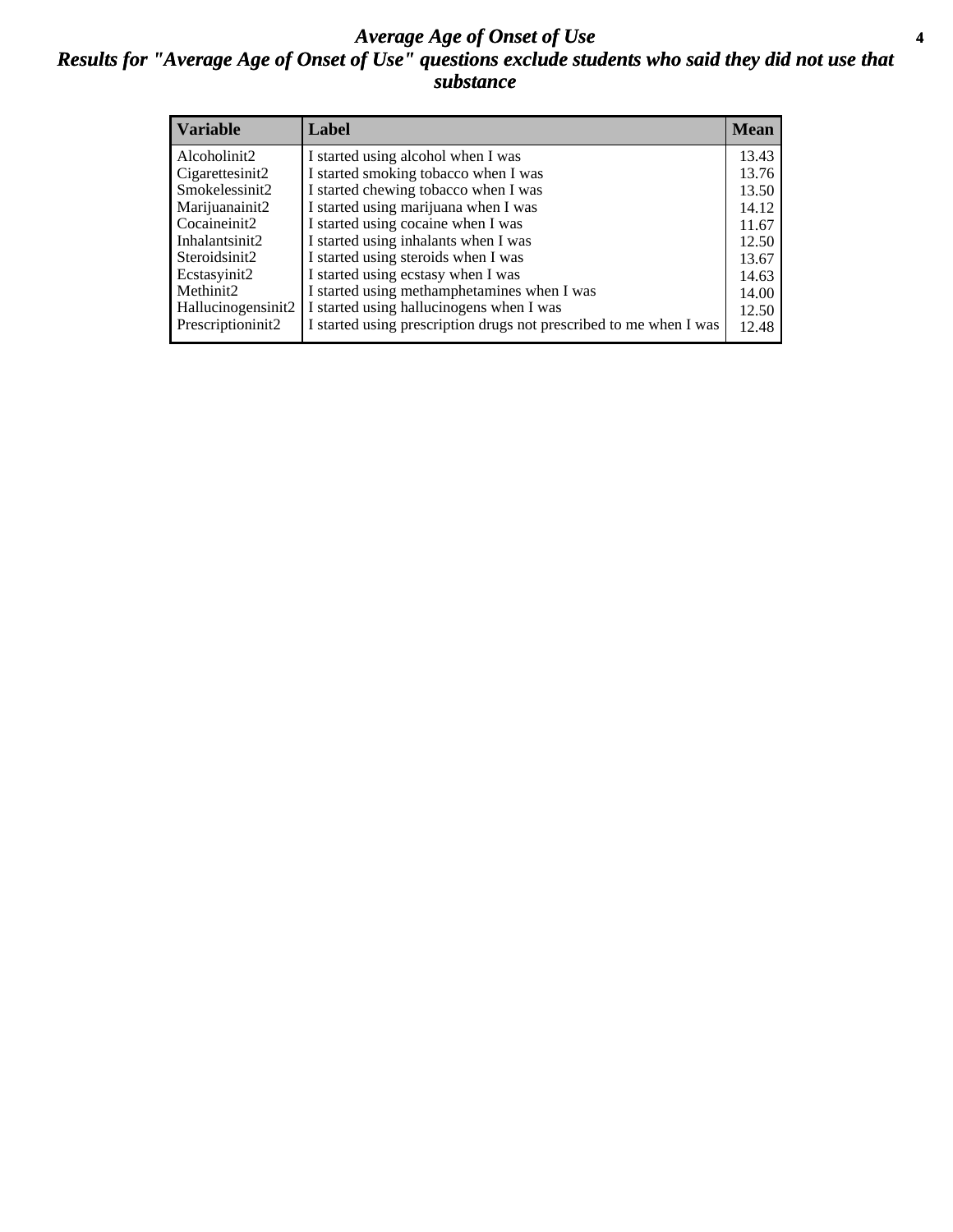# *Perception of Health Risk* **5**

| Frequency      | <b>Table of Alcoholharmdich by Grade</b> |              |              |              |  |
|----------------|------------------------------------------|--------------|--------------|--------------|--|
| <b>Col Pct</b> | Alcoholharmdich(I<br>think alcohol is    | Grade(Grade) |              |              |  |
|                | harmful)                                 | 10           | 12           | <b>Total</b> |  |
|                | <b>Yes</b>                               | 121<br>91.67 | 106<br>86.18 | 227          |  |
|                | N <sub>0</sub>                           | 11<br>8.33   | 17<br>13.82  | 28           |  |
|                | <b>Total</b>                             | 132          | 123          | 255          |  |

| <b>Frequency</b> | <b>Table of Tobaccoharmdich by Grade</b> |              |              |              |
|------------------|------------------------------------------|--------------|--------------|--------------|
| <b>Col Pct</b>   | Tobaccoharmdich(I<br>think tobacco is    | Grade(Grade) |              |              |
|                  | harmful)                                 | 10           | 12           | <b>Total</b> |
|                  | Yes                                      | 128<br>96.97 | 110<br>89.43 | 238          |
|                  | N <sub>0</sub>                           | 4<br>3.03    | 13<br>10.57  | 17           |
|                  | <b>Total</b>                             | 132          | 123          | 255          |

| <b>Frequency</b> | <b>Table of Marijuanaharmdich by Grade</b> |              |             |              |  |  |
|------------------|--------------------------------------------|--------------|-------------|--------------|--|--|
| <b>Col Pct</b>   | Marijuanaharmdich(I<br>think marijuana is  | Grade(Grade) |             |              |  |  |
|                  | harmful)                                   | 10           | 12          | <b>Total</b> |  |  |
|                  | Yes                                        | 108<br>81.82 | 94<br>76.42 | 202          |  |  |
|                  | N <sub>0</sub>                             | 24<br>18.18  | 29<br>23.58 | 53           |  |  |
|                  | <b>Total</b>                               | 132          | 123         | 255          |  |  |

| <b>Frequency</b> | <b>Table of Otherdrugharmdich by Grade</b>                   |              |              |              |  |
|------------------|--------------------------------------------------------------|--------------|--------------|--------------|--|
| <b>Col Pct</b>   | Otherdrugharmdich(I<br>Grade(Grade)<br>think other drugs are |              |              |              |  |
|                  | harmful)                                                     | 10           | 12           | <b>Total</b> |  |
|                  | Yes                                                          | 128<br>96.97 | 112<br>91.06 | 240          |  |
|                  | N <sub>0</sub>                                               | 3.03         | 8.94         | 15           |  |
|                  | <b>Total</b>                                                 | 132          | 123          | 255          |  |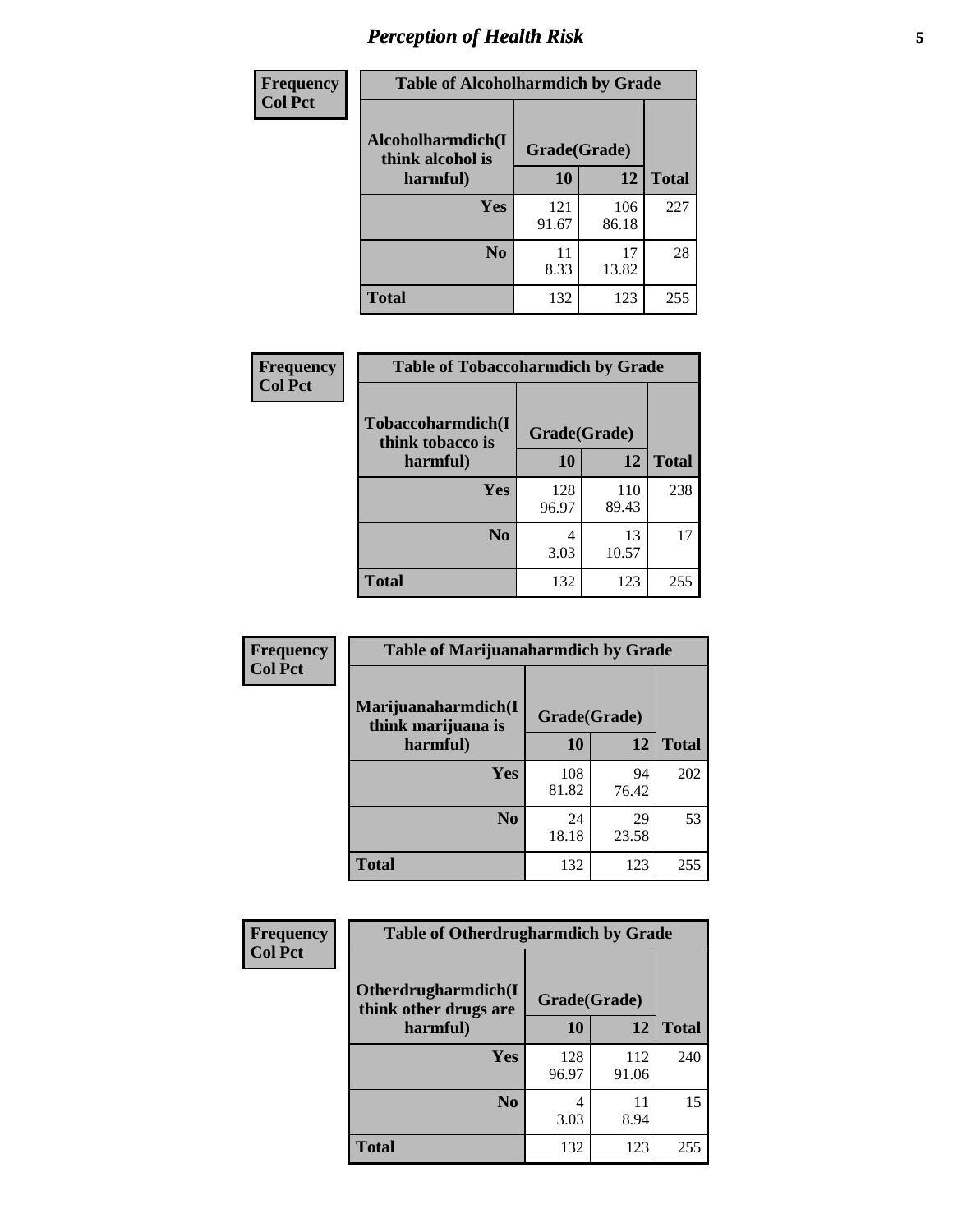# *Social Disapproval* **6**

| Frequency      | <b>Table of Alcoholpeerdich by Grade</b>                    |              |             |              |
|----------------|-------------------------------------------------------------|--------------|-------------|--------------|
| <b>Col Pct</b> | Alcoholpeerdich(My<br>friends would<br>disapprove if I used | Grade(Grade) |             |              |
|                | alcohol)                                                    | 10           | 12          | <b>Total</b> |
|                | <b>Yes</b>                                                  | 76<br>57.58  | 51<br>41.46 | 127          |
|                | N <sub>0</sub>                                              | 56<br>42.42  | 72<br>58.54 | 128          |
|                | <b>Total</b>                                                | 132          | 123         | 255          |

| <b>Frequency</b> |
|------------------|
| <b>Col Pct</b>   |

| <b>Table of Tobaccopeerdich by Grade</b>                    |              |             |              |  |  |
|-------------------------------------------------------------|--------------|-------------|--------------|--|--|
| Tobaccopeerdich(My<br>friends would<br>disapprove if I used | Grade(Grade) |             |              |  |  |
| tobacco)                                                    | 10           | 12          | <b>Total</b> |  |  |
| Yes                                                         | 84<br>63.64  | 72<br>58.54 | 156          |  |  |
| N <sub>0</sub>                                              | 48<br>36.36  | 51<br>41.46 | 99           |  |  |
| <b>Total</b>                                                | 132          | 123         | 255          |  |  |

| <b>Frequency</b> | <b>Table of Marijuanapeerdich by Grade</b>                    |              |             |              |  |
|------------------|---------------------------------------------------------------|--------------|-------------|--------------|--|
| <b>Col Pct</b>   | Marijuanapeerdich(My<br>friends would<br>disapprove if I used | Grade(Grade) |             |              |  |
|                  | marijuana)                                                    | 10           | 12          | <b>Total</b> |  |
|                  | <b>Yes</b>                                                    | 77<br>58.33  | 56<br>45.53 | 133          |  |
|                  | N <sub>0</sub>                                                | 55<br>41.67  | 67<br>54.47 | 122          |  |
|                  | <b>Total</b>                                                  | 132          | 123         | 255          |  |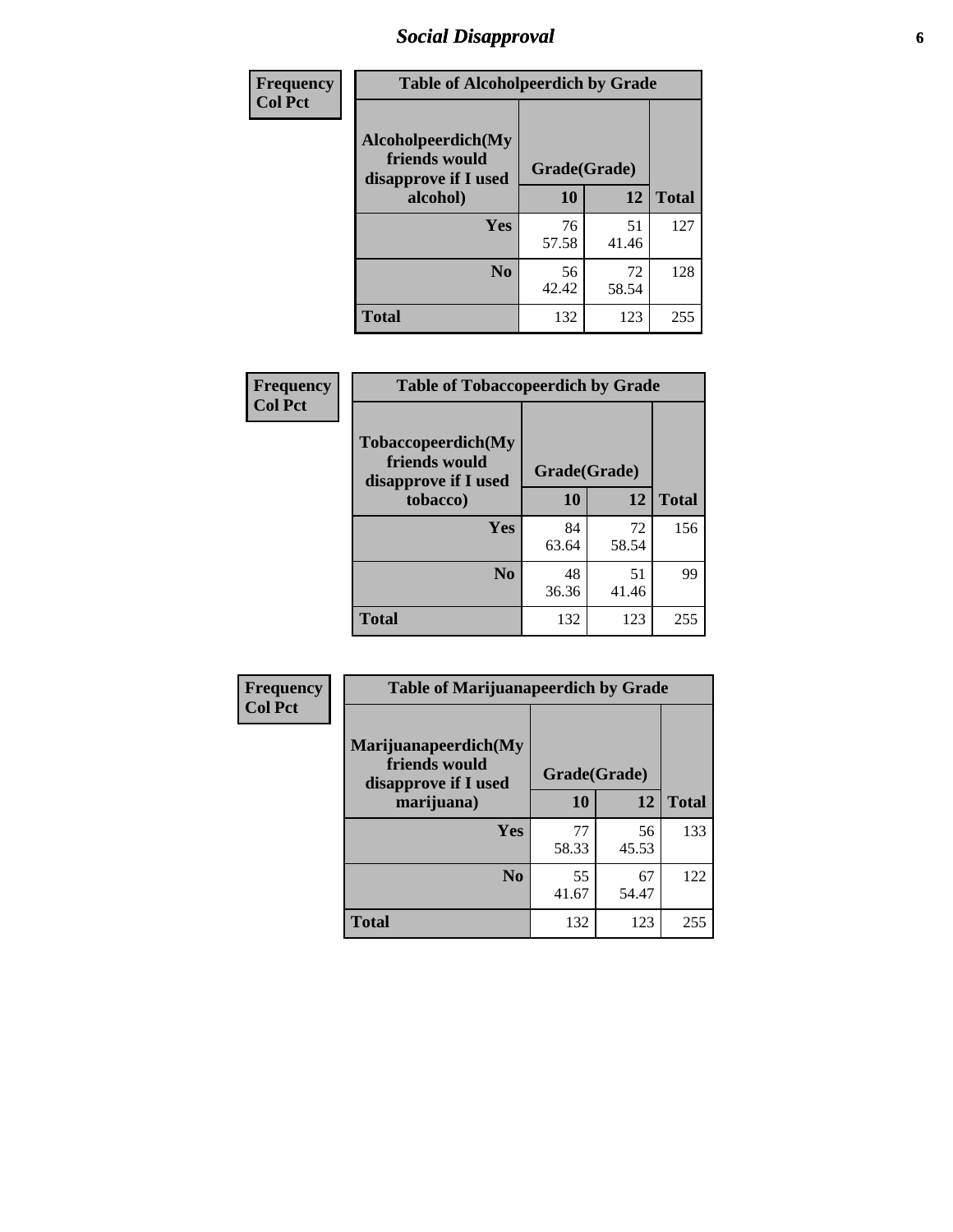# *Social Disapproval* **7**

| Frequency      | <b>Table of Otherdrugpeerdich by Grade</b>                    |              |             |              |  |
|----------------|---------------------------------------------------------------|--------------|-------------|--------------|--|
| <b>Col Pct</b> | Otherdrugpeerdich(My<br>friends would<br>disapprove if I used | Grade(Grade) |             |              |  |
|                | other drugs)                                                  | 10           | 12          | <b>Total</b> |  |
|                | <b>Yes</b>                                                    | 96<br>72.73  | 89<br>72.36 | 185          |  |
|                | N <sub>0</sub>                                                | 36<br>27.27  | 34<br>27.64 | 70           |  |
|                | <b>Total</b>                                                  | 132          | 123         | 255          |  |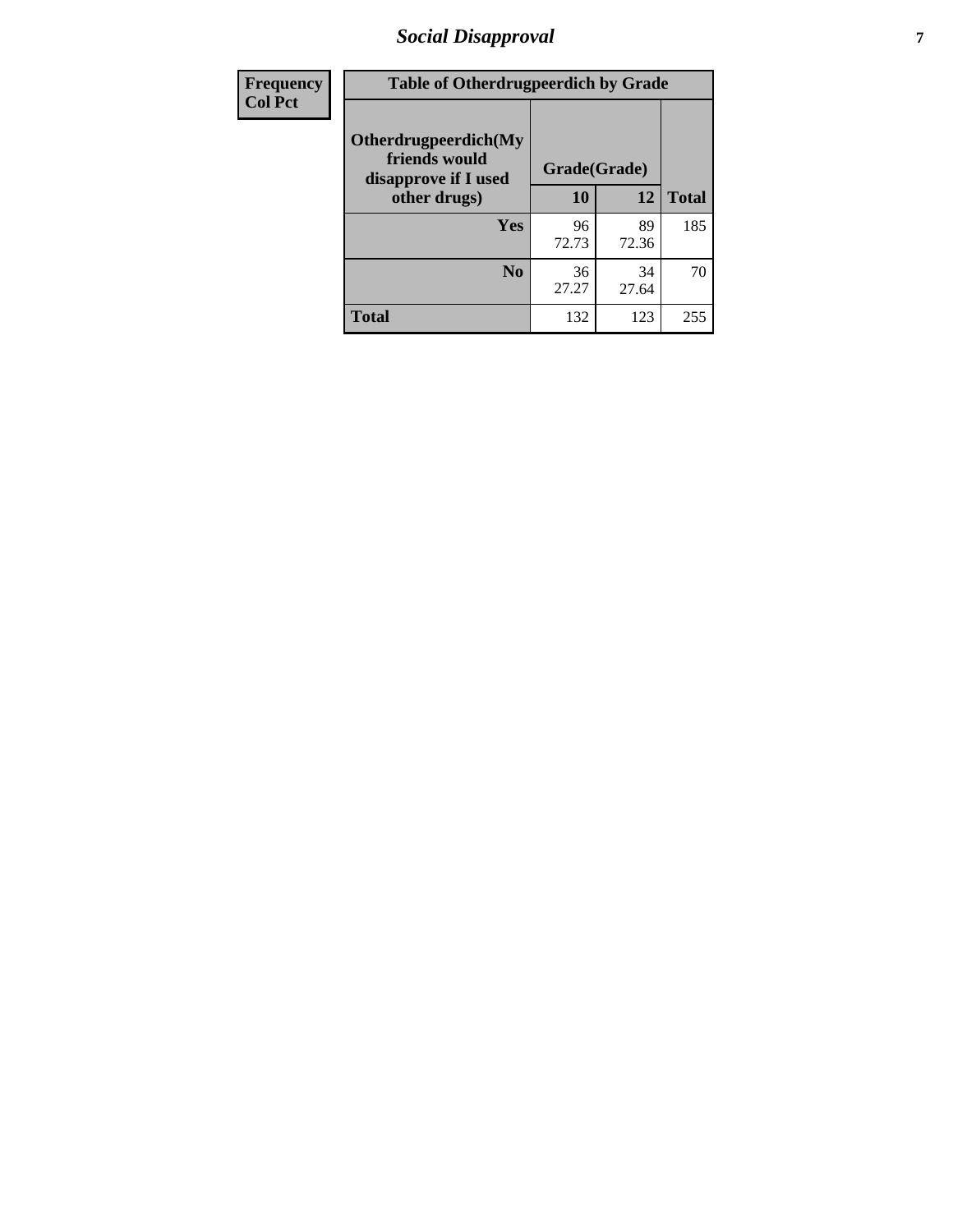### Title IV, Part A, Schedule A **8** *Goal 2: To help ensure that all schools are safe and disciplined Baseline Data: Year 2008-2009 Student Involvement in Gang Activity*

| Frequency      | <b>Table of Gangself by Grade</b>                                                                 |                    |              |              |
|----------------|---------------------------------------------------------------------------------------------------|--------------------|--------------|--------------|
| <b>Col Pct</b> | Gangself(I<br>have<br>participated<br>in illegal<br>gang<br>activities in<br>the past 30<br>days) | Grade(Grade)<br>10 | 12           | <b>Total</b> |
|                | Yes                                                                                               | 10<br>7.58         | 11<br>8.94   | 21           |
|                | N <sub>0</sub>                                                                                    | 122<br>92.42       | 112<br>91.06 | 234          |
|                | <b>Total</b>                                                                                      | 132                | 123          | 255          |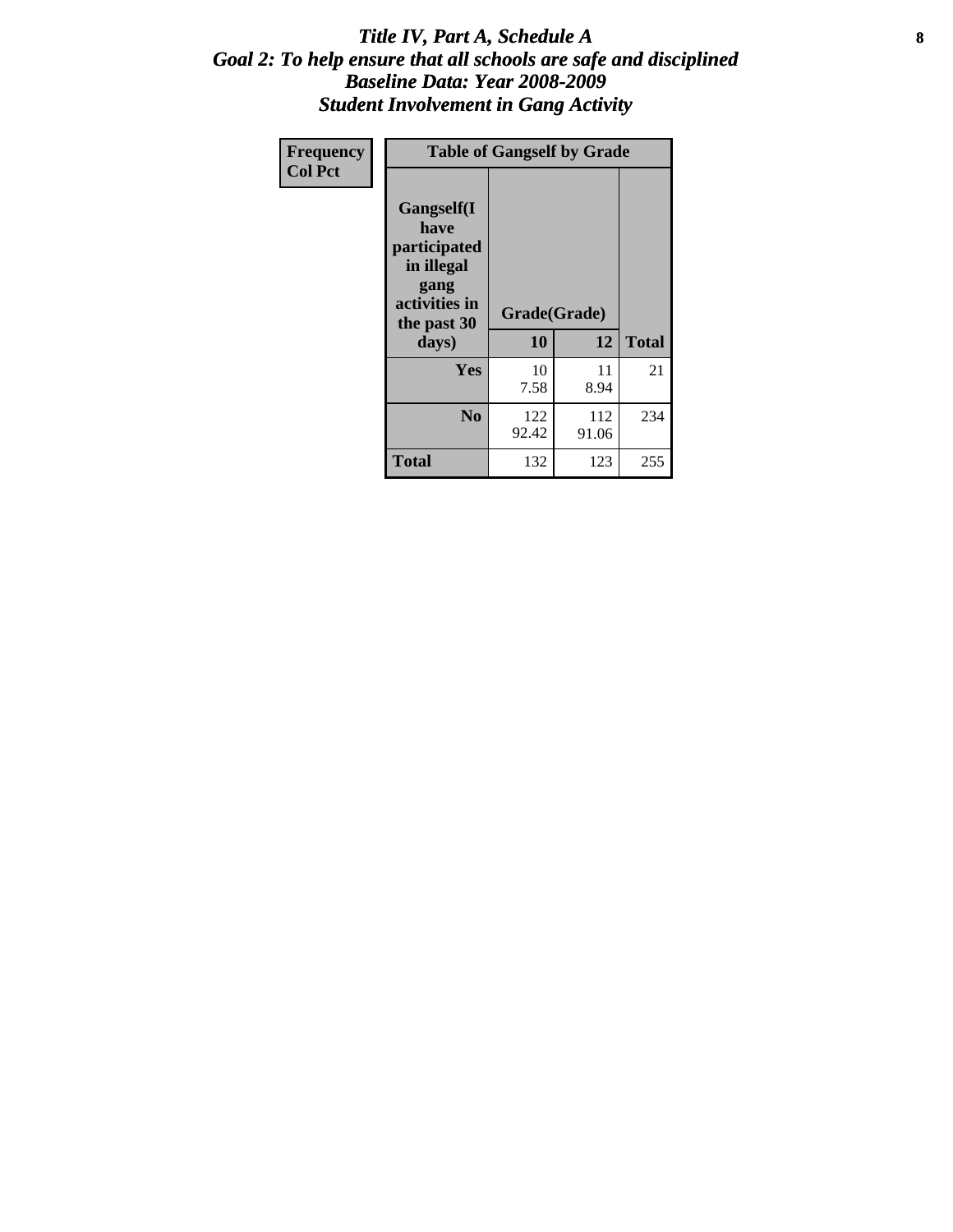# *Student Perception of School Safety* **9**

| <b>Frequency</b><br>Row Pct |
|-----------------------------|
|                             |

| <b>Table of Grade by Safeschool</b> |                                                                                                                                   |                                                        |             |             |     |  |  |
|-------------------------------------|-----------------------------------------------------------------------------------------------------------------------------------|--------------------------------------------------------|-------------|-------------|-----|--|--|
|                                     |                                                                                                                                   | Safeschool (School is a place at which I feel<br>safe) |             |             |     |  |  |
| Grade(Grade)                        | <b>Somewhat   Somewhat</b><br><b>Strongly</b><br><b>Strongly</b><br><b>Disagree</b><br>Agree<br>Disagree<br><b>Total</b><br>Agree |                                                        |             |             |     |  |  |
| 10                                  | 11<br>8.33                                                                                                                        | 53<br>40.15                                            | 42<br>31.82 | 26<br>19.70 | 132 |  |  |
| 12                                  | 14<br>11.38                                                                                                                       | 54<br>43.90                                            | 30<br>24.39 | 25<br>20.33 | 123 |  |  |
| <b>Total</b>                        | 25                                                                                                                                | 107                                                    | 72          | 51          | 255 |  |  |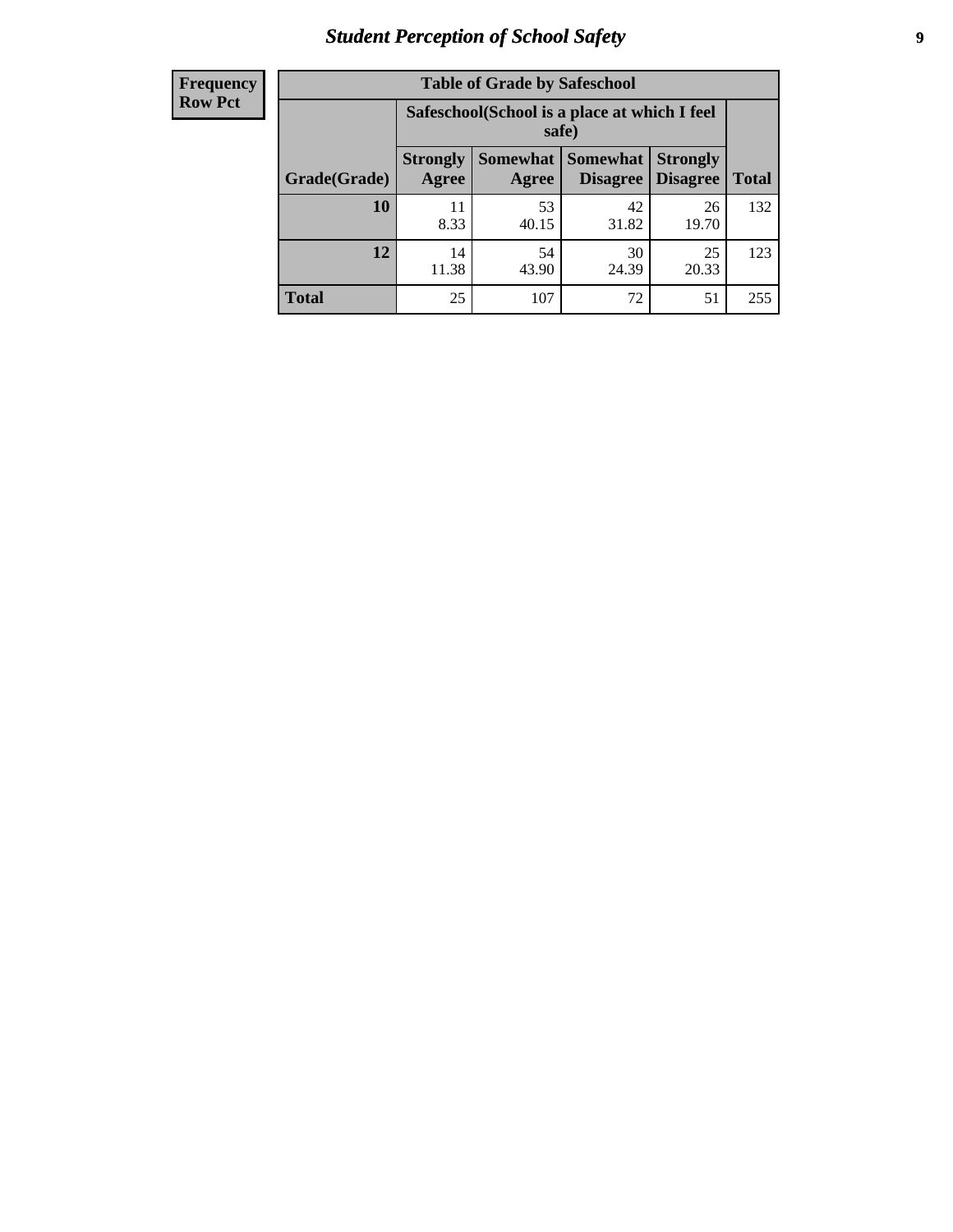### *Students Who Have Been Bullied* **10**

| <b>Frequency</b> | <b>Table of Grade by Bullied</b> |                             |                        |                             |                                                                               |                        |                   |              |
|------------------|----------------------------------|-----------------------------|------------------------|-----------------------------|-------------------------------------------------------------------------------|------------------------|-------------------|--------------|
| <b>Row Pct</b>   |                                  |                             |                        |                             | <b>Bullied</b> (I have been bullied by other<br>students in the past 30 days) |                        |                   |              |
|                  | Grade(Grade)                     | $\mathbf{0}$<br><b>Days</b> | 1 or<br>2<br>days      | 3 to<br>5<br>days           | 6 to<br>9<br>days                                                             | 10<br>to<br>19<br>days | All<br>30<br>days | <b>Total</b> |
|                  | 10                               | 124<br>93.94                | $\overline{4}$<br>3.03 | $\mathfrak{D}$<br>1.52      | 0.76                                                                          | 0.76                   | $\Omega$<br>0.00  | 132          |
|                  | 12                               | 121<br>98.37                | 0.81                   | 0.00                        | 0<br>0.00                                                                     | 0<br>0.00              | 0.81              | 123          |
|                  | <b>Total</b>                     | 245                         | 5                      | $\mathcal{D}_{\mathcal{A}}$ |                                                                               |                        |                   | 255          |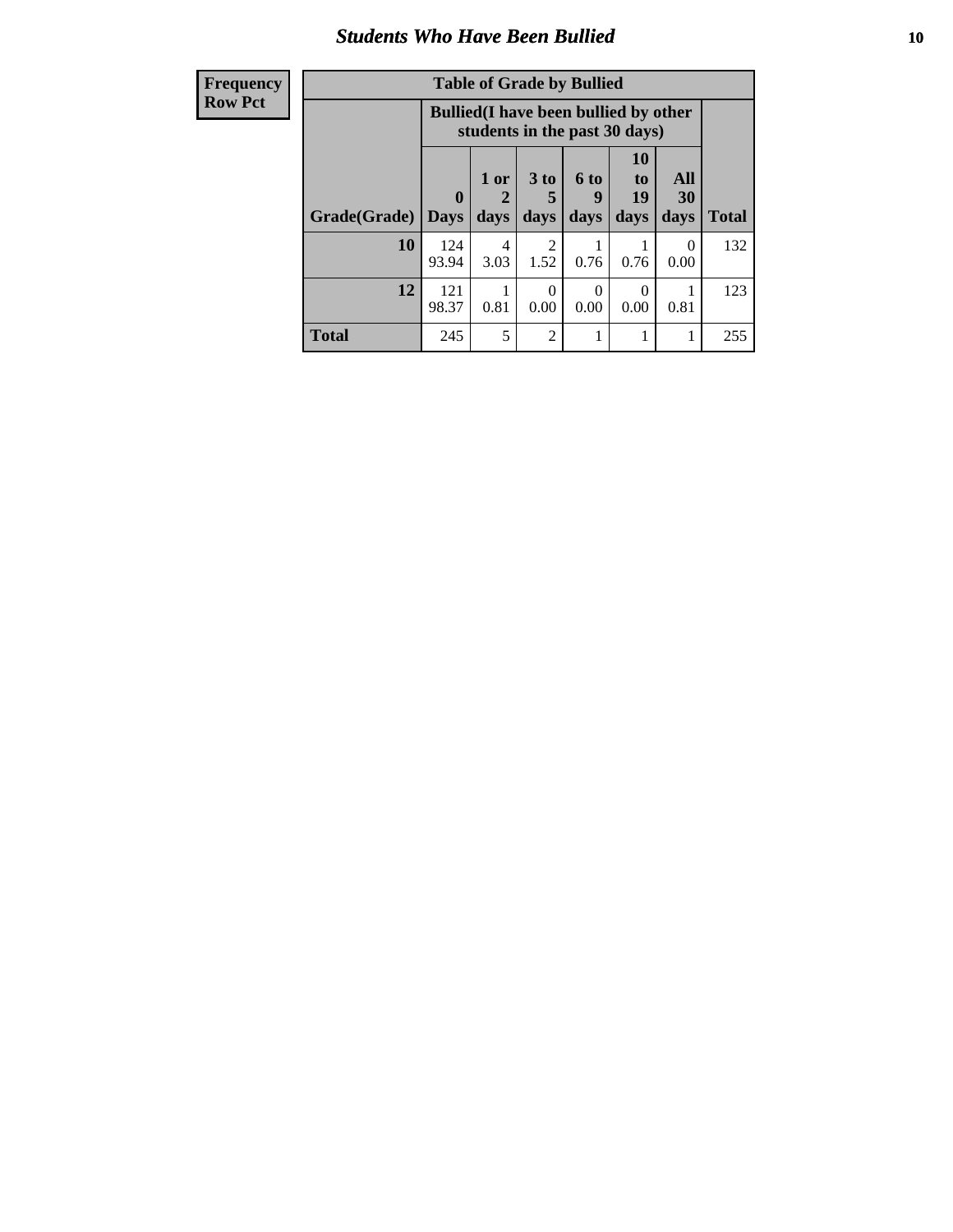### *School Climate* **11**

| <b>Frequency</b> | <b>Table of SchoolClimate1 by Grade</b> |                    |             |              |  |
|------------------|-----------------------------------------|--------------------|-------------|--------------|--|
| <b>Col Pct</b>   | SchoolClimate1(I<br>like school)        | Grade(Grade)<br>10 | 12          | <b>Total</b> |  |
|                  | <b>Strongly Agree</b>                   | 31<br>23.48        | 37<br>30.08 | 68           |  |
|                  | <b>Somewhat Agree</b>                   | 87<br>65.91        | 61<br>49.59 | 148          |  |
|                  | <b>Somewhat Disagree</b>                | 9<br>6.82          | 14<br>11.38 | 23           |  |
|                  | <b>Strongly Disagree</b>                | 5<br>3.79          | 11<br>8.94  | 16           |  |
|                  | <b>Total</b>                            | 132                | 123         | 255          |  |

| <b>Table of SchoolClimate2 by Grade</b>           |                    |             |              |  |  |
|---------------------------------------------------|--------------------|-------------|--------------|--|--|
| SchoolClimate2(I<br>feel successful at<br>school) | Grade(Grade)<br>10 | 12          | <b>Total</b> |  |  |
| <b>Strongly Agree</b>                             | 49<br>37.12        | 49<br>39.84 | 98           |  |  |
| <b>Somewhat Agree</b>                             | 66<br>50.00        | 59<br>47.97 | 125          |  |  |
| <b>Somewhat Disagree</b>                          | 10<br>7.58         | 11<br>8.94  | 21           |  |  |
| <b>Strongly Disagree</b>                          | 7<br>5.30          | 4<br>3.25   | 11           |  |  |
| <b>Total</b>                                      | 132                | 123         | 255          |  |  |

| Frequency      | <b>Table of SchoolClimate3 by Grade</b>                      |              |             |              |  |
|----------------|--------------------------------------------------------------|--------------|-------------|--------------|--|
| <b>Col Pct</b> | <b>SchoolClimate3(My</b><br>school has high<br>standards for | Grade(Grade) |             |              |  |
|                | achievement)                                                 | 10           | 12          | <b>Total</b> |  |
|                | <b>Strongly Agree</b>                                        | 20<br>15.15  | 20<br>16.26 | 40           |  |
|                | <b>Somewhat Agree</b>                                        | 67<br>50.76  | 55<br>44.72 | 122          |  |
|                | <b>Somewhat Disagree</b>                                     | 29<br>21.97  | 26<br>21.14 | 55           |  |
|                | <b>Strongly Disagree</b>                                     | 16<br>12.12  | 22<br>17.89 | 38           |  |
|                | Total                                                        | 132          | 123         | 255          |  |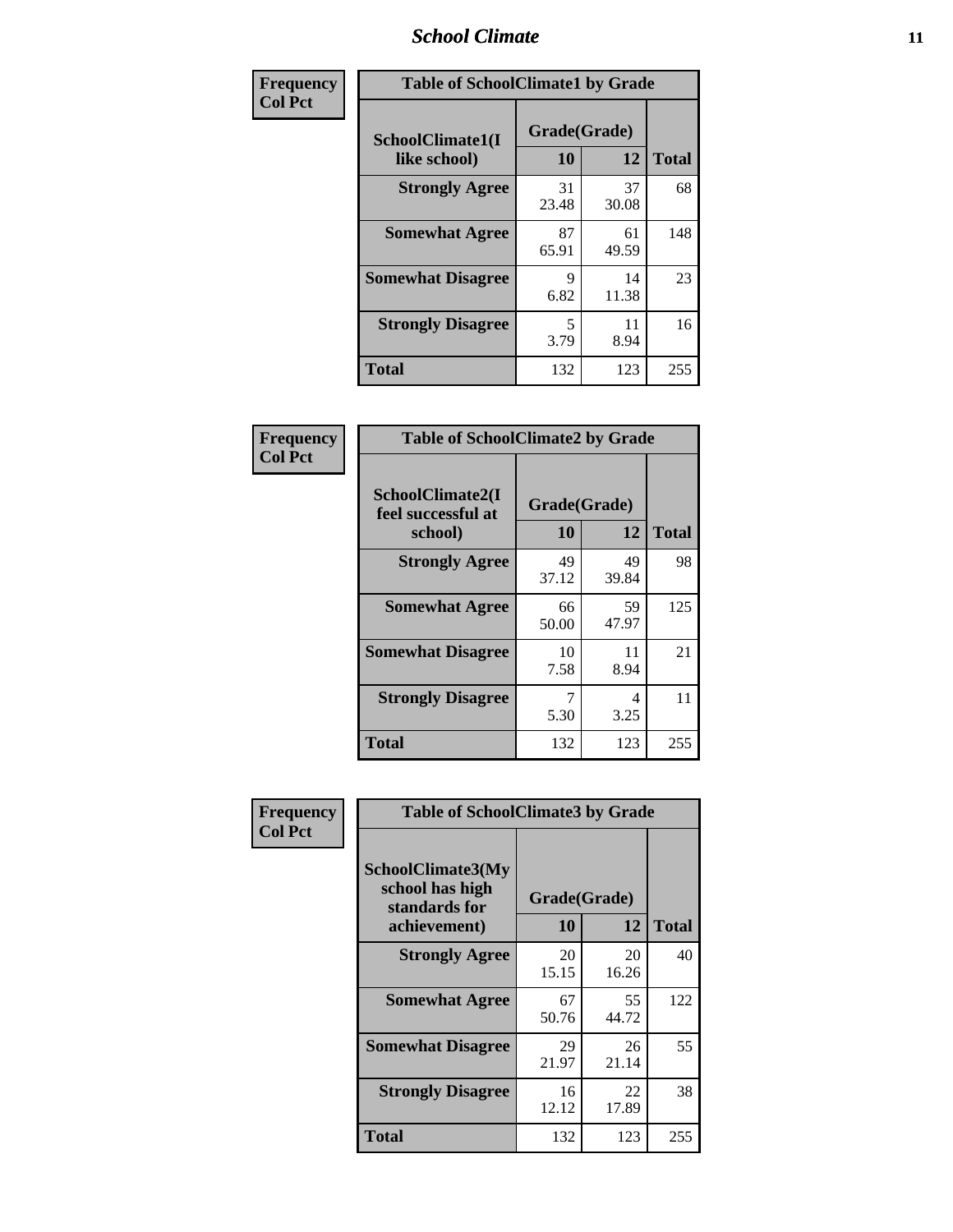### *School Climate* **12**

| Frequency      | <b>Table of SchoolClimate4 by Grade</b>                              |                    |             |              |
|----------------|----------------------------------------------------------------------|--------------------|-------------|--------------|
| <b>Col Pct</b> | <b>SchoolClimate4(My</b><br>school sets clear<br>rules for behavior) | Grade(Grade)<br>10 | 12          | <b>Total</b> |
|                | <b>Strongly Agree</b>                                                | 24<br>18.18        | 24<br>19.51 | 48           |
|                | <b>Somewhat Agree</b>                                                | 52<br>39.39        | 50<br>40.65 | 102          |
|                | <b>Somewhat Disagree</b>                                             | 38<br>28.79        | 29<br>23.58 | 67           |
|                | <b>Strongly Disagree</b>                                             | 18<br>13.64        | 20<br>16.26 | 38           |
|                | Total                                                                | 132                | 123         | 255          |

| <b>Table of SchoolClimate5 by Grade</b>                   |              |             |              |  |
|-----------------------------------------------------------|--------------|-------------|--------------|--|
| SchoolClimate5(I<br>know what to do in<br>an emergency at | Grade(Grade) |             |              |  |
| school)                                                   | 10           | 12          | <b>Total</b> |  |
| <b>Strongly Agree</b>                                     | 69<br>52.27  | 79<br>64.23 | 148          |  |
| <b>Somewhat Agree</b>                                     | 38<br>28.79  | 28<br>22.76 | 66           |  |
| <b>Somewhat Disagree</b>                                  | 21<br>15.91  | 11<br>8.94  | 32           |  |
| <b>Strongly Disagree</b>                                  | 4<br>3.03    | 5<br>4.07   | 9            |  |
| Total                                                     | 132          | 123         | 255          |  |

| Frequency      | <b>Table of SchoolClimate6 by Grade</b>                  |                    |             |              |
|----------------|----------------------------------------------------------|--------------------|-------------|--------------|
| <b>Col Pct</b> | <b>SchoolClimate6(Teachers</b><br>treat me with respect) | Grade(Grade)<br>10 | 12          | <b>Total</b> |
|                | <b>Strongly Agree</b>                                    | 34<br>25.76        | 44<br>35.77 | 78           |
|                | <b>Somewhat Agree</b>                                    | 52<br>39.39        | 58<br>47.15 | 110          |
|                | <b>Somewhat Disagree</b>                                 | 31<br>23.48        | 10<br>8.13  | 41           |
|                | <b>Strongly Disagree</b>                                 | 15<br>11.36        | 11<br>8.94  | 26           |
|                | Total                                                    | 132                | 123         | 255          |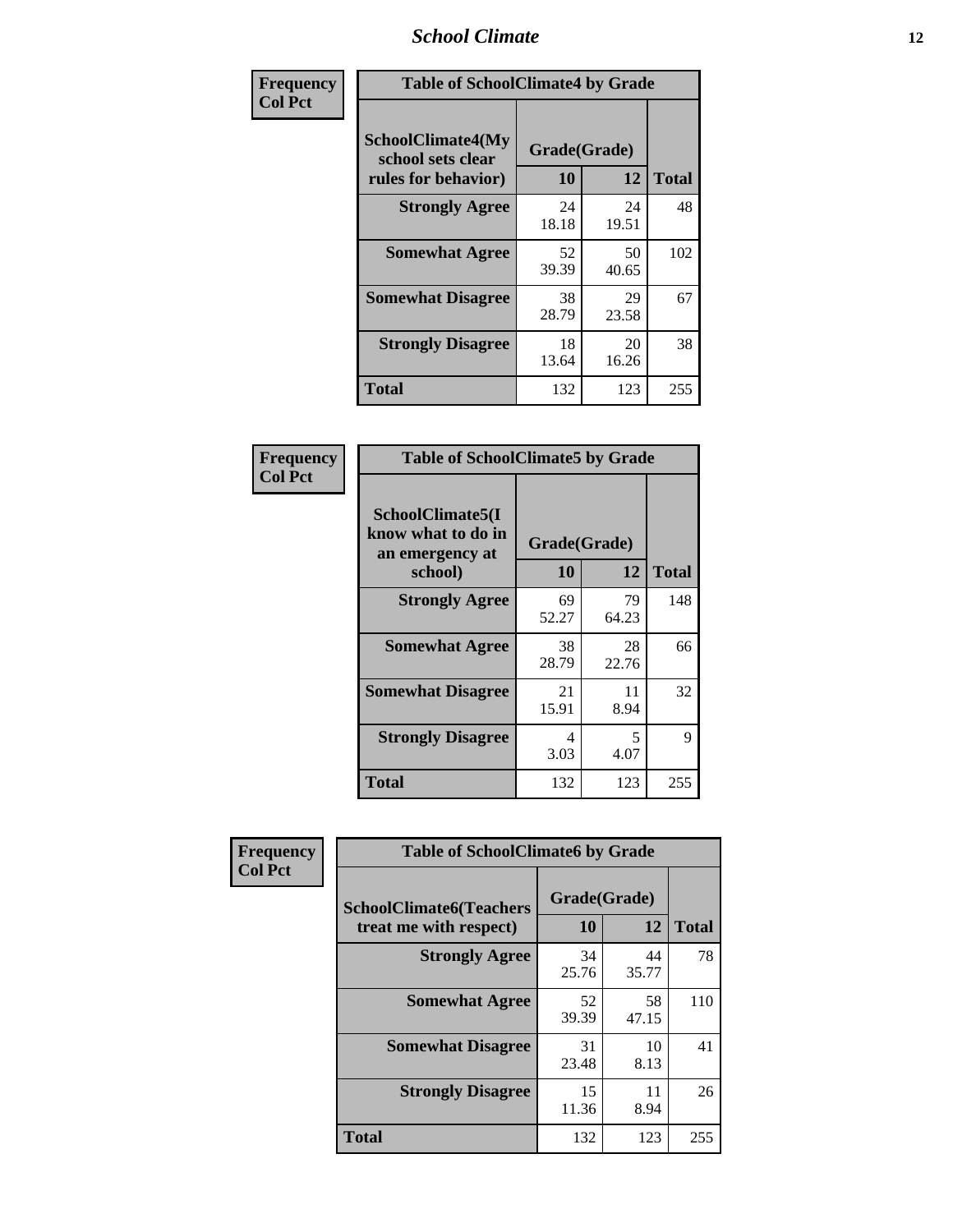### *School Climate* **13**

| Frequency      | <b>Table of SchoolClimate7 by Grade</b>                                       |                    |             |              |
|----------------|-------------------------------------------------------------------------------|--------------------|-------------|--------------|
| <b>Col Pct</b> | <b>SchoolClimate7(Behaviors</b><br>in my class allow the<br>teacher to teach) | Grade(Grade)<br>10 | 12          | <b>Total</b> |
|                | <b>Strongly Agree</b>                                                         | 16<br>12.12        | 29<br>23.58 | 45           |
|                | <b>Somewhat Agree</b>                                                         | 58<br>43.94        | 49<br>39.84 | 107          |
|                | <b>Somewhat Disagree</b>                                                      | 35<br>26.52        | 29<br>23.58 | 64           |
|                | <b>Strongly Disagree</b>                                                      | 23<br>17.42        | 16<br>13.01 | 39           |
|                | <b>Total</b>                                                                  | 132                | 123         | 255          |

| Frequency      | <b>Table of SchoolClimate8 by Grade</b>                                              |                    |             |              |
|----------------|--------------------------------------------------------------------------------------|--------------------|-------------|--------------|
| <b>Col Pct</b> | <b>SchoolClimate8(Students</b><br>are frequently<br>recognized for good<br>behavior) | Grade(Grade)<br>10 | 12          | <b>Total</b> |
|                | <b>Strongly Agree</b>                                                                | 14<br>10.61        | 18<br>14.63 | 32           |
|                | <b>Somewhat Agree</b>                                                                | 52<br>39.39        | 44<br>35.77 | 96           |
|                | <b>Somewhat Disagree</b>                                                             | 38<br>28.79        | 35<br>28.46 | 73           |
|                | <b>Strongly Disagree</b>                                                             | 28<br>21.21        | 26<br>21.14 | 54           |
|                | <b>Total</b>                                                                         | 132                | 123         | 255          |

| Frequency      | <b>Table of SchoolClimate9 by Grade</b>                                           |                    |             |              |
|----------------|-----------------------------------------------------------------------------------|--------------------|-------------|--------------|
| <b>Col Pct</b> | SchoolClimate9(School<br>counselor would be<br>helpful if I needed<br>assistance) | Grade(Grade)<br>10 | 12          | <b>Total</b> |
|                | <b>Strongly Agree</b>                                                             | 40<br>30.30        | 62<br>50.41 | 102          |
|                | <b>Somewhat Agree</b>                                                             | 58<br>43.94        | 38<br>30.89 | 96           |
|                | <b>Somewhat Disagree</b>                                                          | 23<br>17.42        | 9<br>7.32   | 32           |
|                | <b>Strongly Disagree</b>                                                          | 11<br>8.33         | 14<br>11.38 | 25           |
|                | Total                                                                             | 132                | 123         | 255          |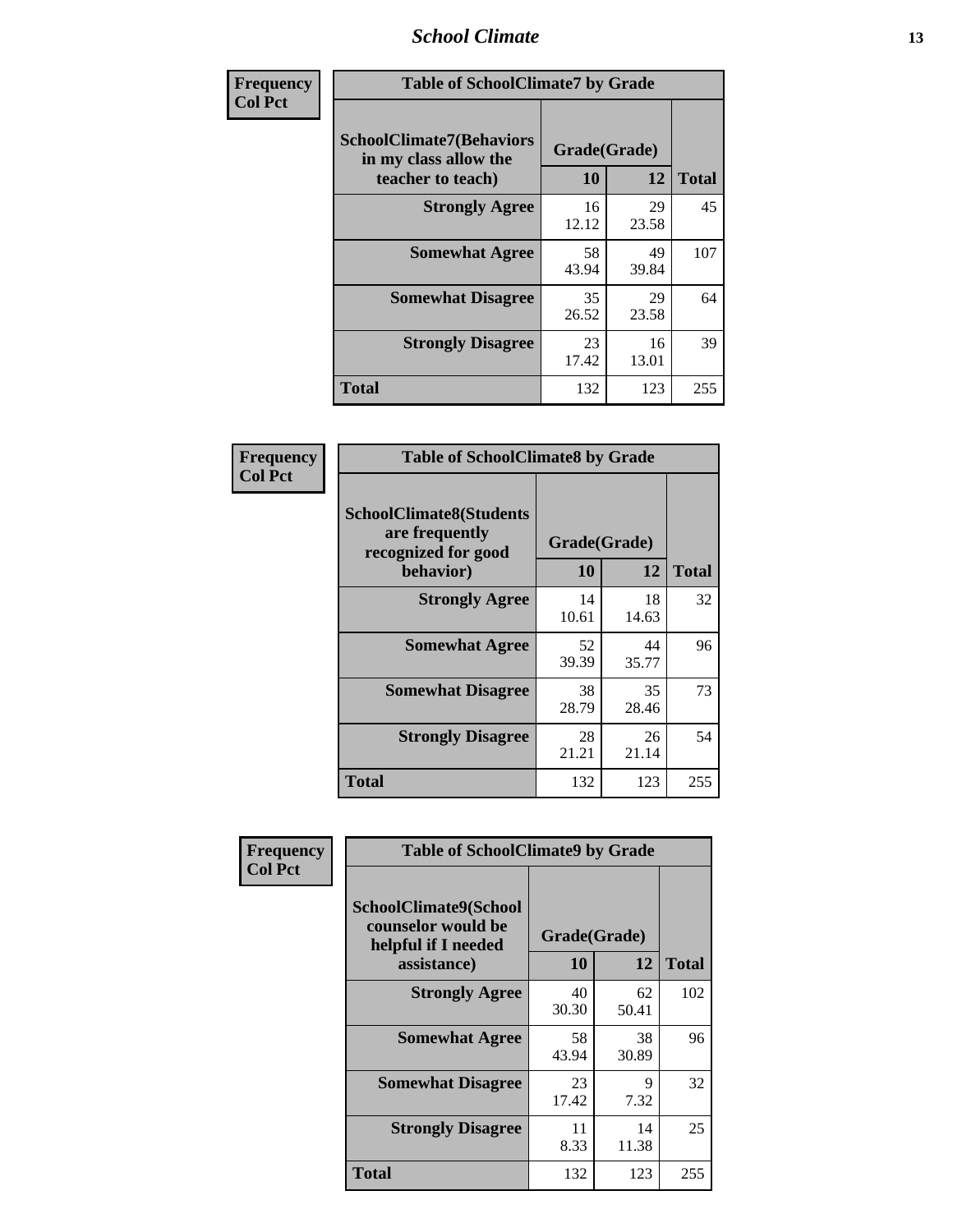### *Reasons for Dropping Out* **14**

| Frequency      | <b>Table of Dropoutreason by Grade</b>                                   |                    |             |              |
|----------------|--------------------------------------------------------------------------|--------------------|-------------|--------------|
| <b>Col Pct</b> | Dropoutreason(If<br>I dropped out the<br>reason would<br>most likely be) | Grade(Grade)<br>10 | 12          | <b>Total</b> |
|                | Won't Drop out                                                           | 63<br>47.73        | 72<br>58.54 | 135          |
|                | <b>Bored</b>                                                             | 16<br>12.12        | 15<br>12.20 | 31           |
|                | <b>Family Reasons</b>                                                    | 20<br>15.15        | 15<br>12.20 | 35           |
|                | <b>Being Bullied</b>                                                     | 0.76               | 0<br>0.00   | 1            |
|                | <b>Other</b>                                                             | 32<br>24.24        | 21<br>17.07 | 53           |
|                | <b>Total</b>                                                             | 132                | 123         | 255          |

| Frequency<br><b>Col Pct</b> |                                                                        | <b>Table of Dropout by Grade</b> |             |              |  |  |  |
|-----------------------------|------------------------------------------------------------------------|----------------------------------|-------------|--------------|--|--|--|
|                             | Dropout(I<br>have<br>thought<br>about<br>dropping<br>out of<br>school) | Grade(Grade)<br>10               | 12          | <b>Total</b> |  |  |  |
|                             |                                                                        |                                  |             |              |  |  |  |
|                             | Yes                                                                    | 44<br>33.33                      | 41<br>33.33 | 85           |  |  |  |
|                             | N <sub>0</sub>                                                         | 88<br>66.67                      | 82<br>66.67 | 170          |  |  |  |
|                             | <b>Total</b>                                                           | 132                              | 123         | 255          |  |  |  |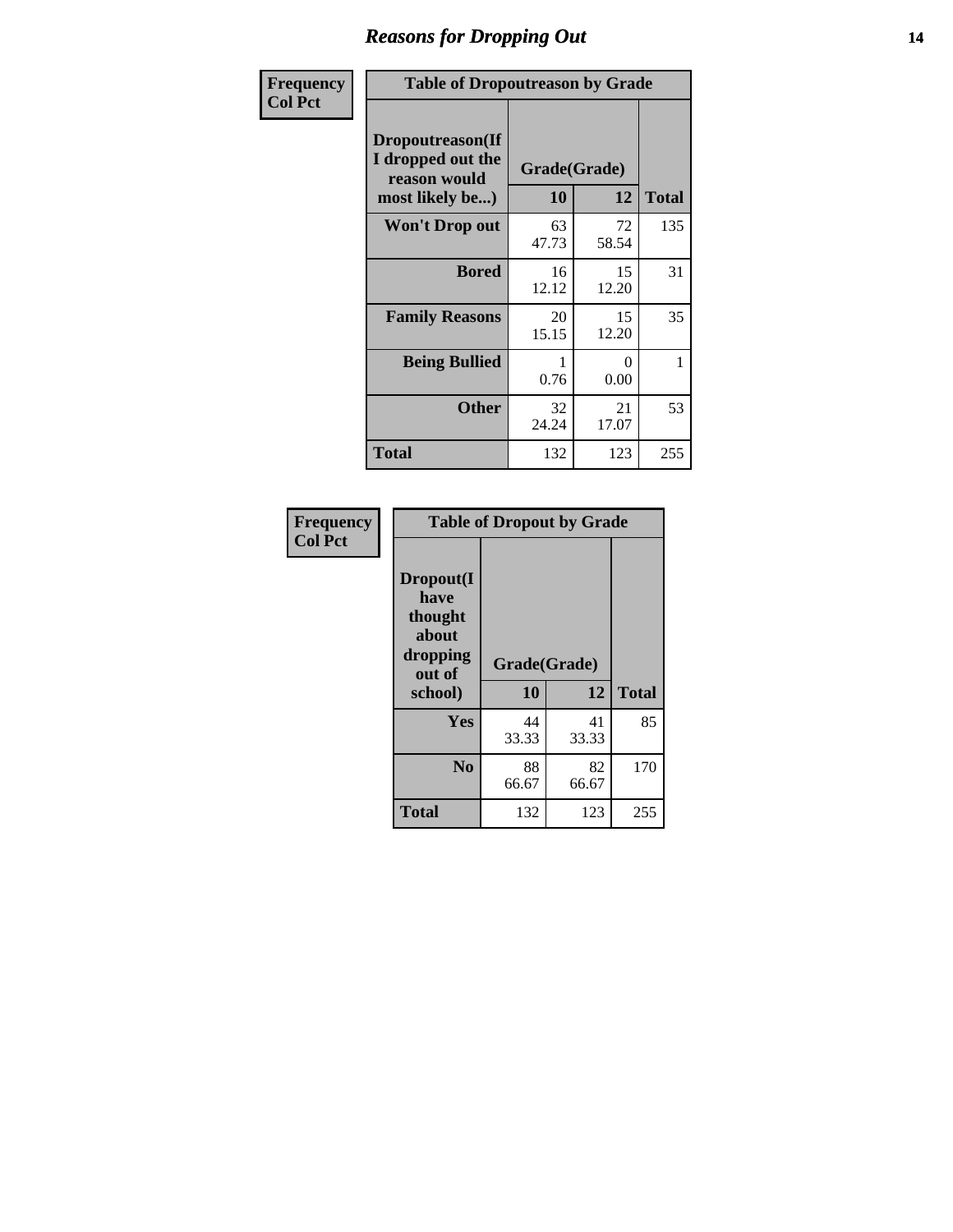*School Safety* **15**

| Frequency      | <b>Table of Gangself by Grade</b>                                                                 |                    |              |              |
|----------------|---------------------------------------------------------------------------------------------------|--------------------|--------------|--------------|
| <b>Col Pct</b> | Gangself(I<br>have<br>participated<br>in illegal<br>gang<br>activities in<br>the past 30<br>days) | Grade(Grade)<br>10 | 12           | <b>Total</b> |
|                | Yes                                                                                               | 10<br>7.58         | 11<br>8.94   | 21           |
|                | N <sub>0</sub>                                                                                    | 122<br>92.42       | 112<br>91.06 | 234          |
|                | <b>Total</b>                                                                                      | 132                | 123          | 255          |

| Frequency<br><b>Col Pct</b> | <b>Table of Gangpeers by Grade</b>                                                                                             |                    |             |              |
|-----------------------------|--------------------------------------------------------------------------------------------------------------------------------|--------------------|-------------|--------------|
|                             | <b>Gangpeers</b> (I<br>have friends<br>who have<br>participated<br>in illegal<br>gang<br>activities in<br>the past 30<br>days) | Grade(Grade)<br>10 | 12          | <b>Total</b> |
|                             | <b>Yes</b>                                                                                                                     | 54<br>40.91        | 51<br>41.46 | 105          |
|                             | N <sub>0</sub>                                                                                                                 | 78<br>59.09        | 72<br>58.54 | 150          |
|                             | <b>Total</b>                                                                                                                   | 132                | 123         | 255          |

| Frequency      | <b>Table of Pickedon by Grade</b>                                  |              |            |              |
|----------------|--------------------------------------------------------------------|--------------|------------|--------------|
| <b>Col Pct</b> | <b>Pickedon(I have</b><br>been picked on or<br>teased at school in | Grade(Grade) |            |              |
|                | the past 30 days)                                                  | 10           | 12         | <b>Total</b> |
|                | <b>Strongly Agree</b>                                              | 12<br>9.09   | 12<br>9.76 | 24           |
|                | <b>Somewhat Agree</b>                                              | 19<br>14.39  | 11<br>8.94 | 30           |
|                | <b>Somewhat Disagree</b>                                           | 20<br>15.15  | 12<br>9.76 | 32           |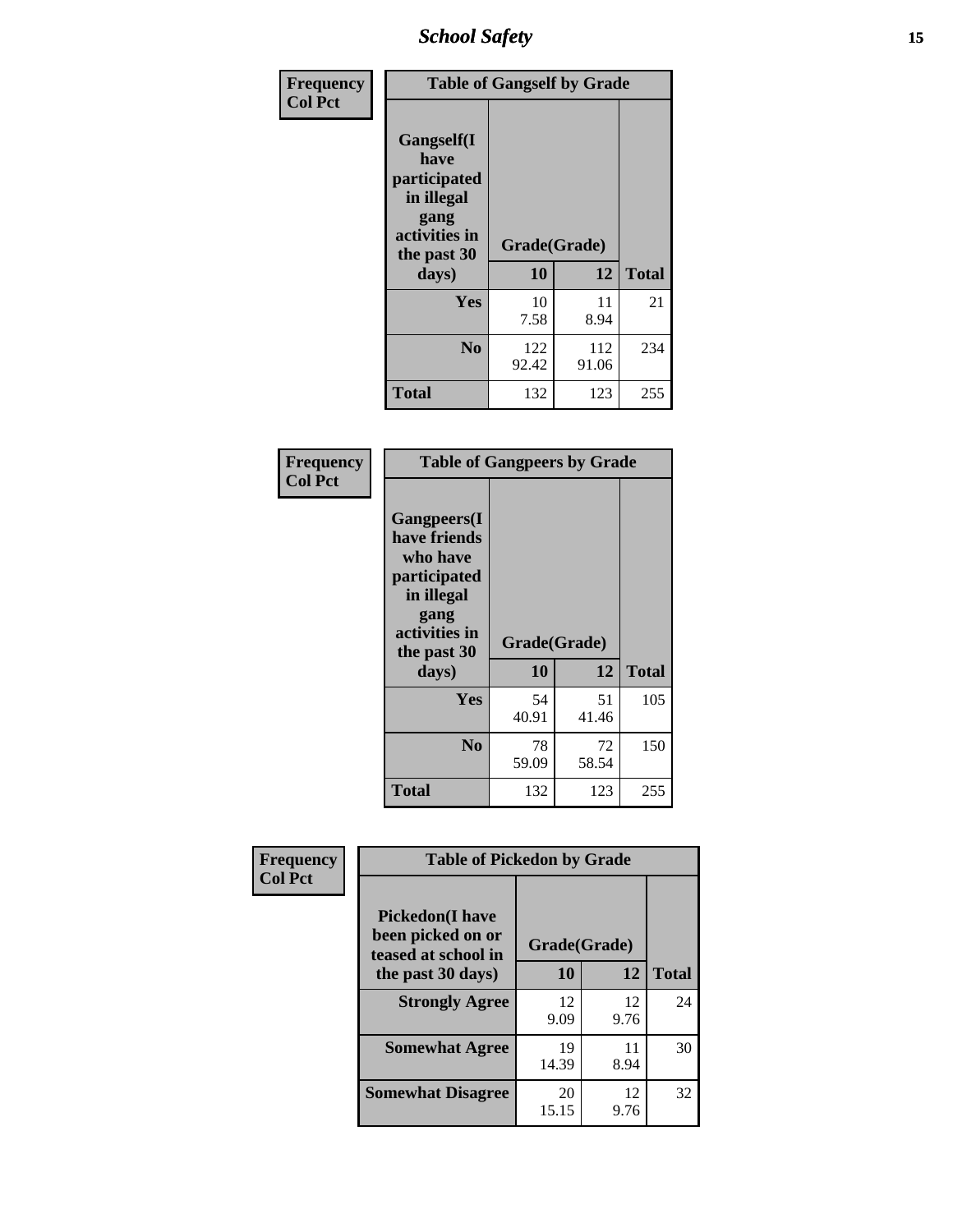# *School Safety* **16**

| <b>Frequency</b> |                                                                                          | <b>Table of Pickedon by Grade</b> |             |              |  |  |  |  |
|------------------|------------------------------------------------------------------------------------------|-----------------------------------|-------------|--------------|--|--|--|--|
| <b>Col Pct</b>   | <b>Pickedon</b> (I have<br>been picked on or<br>teased at school in<br>the past 30 days) | Grade(Grade)<br>10                | 12          | <b>Total</b> |  |  |  |  |
|                  | <b>Strongly Disagree</b>                                                                 | 81<br>61.36                       | 88<br>71.54 | 169          |  |  |  |  |
|                  | Total                                                                                    | 132                               | 123         | 255          |  |  |  |  |

| Frequency      |                                                          | <b>Table of Safeschool by Grade</b> |             |              |  |  |  |  |  |
|----------------|----------------------------------------------------------|-------------------------------------|-------------|--------------|--|--|--|--|--|
| <b>Col Pct</b> | Safeschool(School<br>is a place at which I<br>feel safe) | Grade(Grade)<br>10                  | 12          | <b>Total</b> |  |  |  |  |  |
|                | <b>Strongly Agree</b>                                    | 11<br>8.33                          | 14<br>11.38 | 25           |  |  |  |  |  |
|                | <b>Somewhat Agree</b>                                    | 53<br>40.15                         | 54<br>43.90 | 107          |  |  |  |  |  |
|                | <b>Somewhat Disagree</b>                                 | 42<br>31.82                         | 30<br>24.39 | 72           |  |  |  |  |  |
|                | <b>Strongly Disagree</b>                                 | 26<br>19.70                         | 25<br>20.33 | 51           |  |  |  |  |  |
|                | Total                                                    | 132                                 | 123         | 255          |  |  |  |  |  |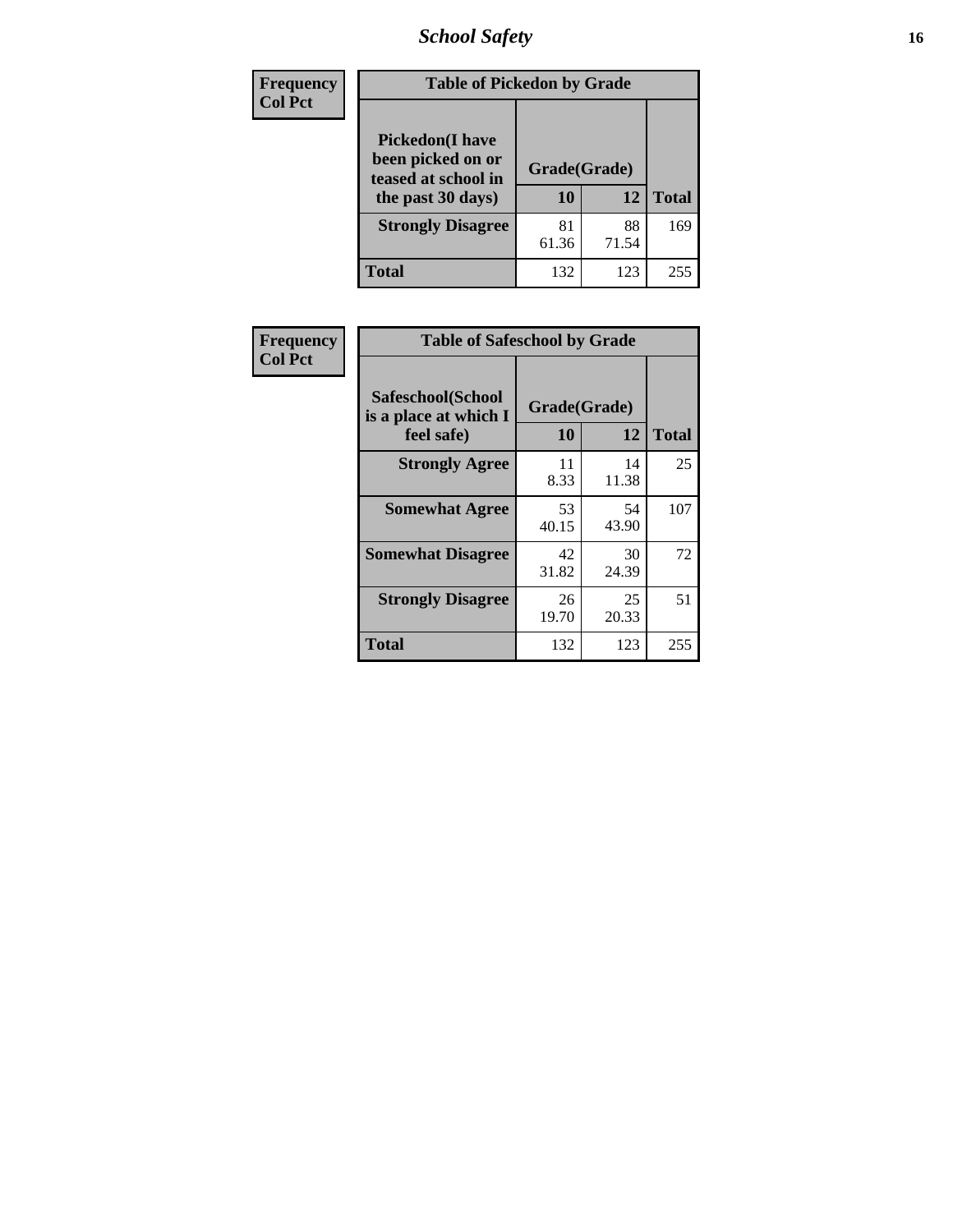*School Safety* **17**

| <b>Frequency</b> | <b>Table of Grade by Bullied</b> |                                                                               |           |                        |           |                  |                  |              |  |  |  |
|------------------|----------------------------------|-------------------------------------------------------------------------------|-----------|------------------------|-----------|------------------|------------------|--------------|--|--|--|
| <b>Row Pct</b>   |                                  | <b>Bullied</b> (I have been bullied by other<br>students in the past 30 days) |           |                        |           |                  |                  |              |  |  |  |
|                  |                                  | $\mathbf 0$                                                                   | 1 or      | 3 <sub>to</sub><br>5   | 6 to<br>9 | 10<br>to<br>19   | All<br><b>30</b> |              |  |  |  |
|                  | Grade(Grade)   Days              |                                                                               | days      | days                   | days      | days             | days             | <b>Total</b> |  |  |  |
|                  | 10                               | 124<br>93.94                                                                  | 4<br>3.03 | $\mathfrak{D}$<br>1.52 | 0.76      | 0.76             | 0<br>0.00        | 132          |  |  |  |
|                  | 12                               | 121<br>98.37                                                                  | 0.81      | 0<br>0.00              | 0<br>0.00 | $\Omega$<br>0.00 | 0.81             | 123          |  |  |  |
|                  | <b>Total</b>                     | 245                                                                           | 5         | $\overline{2}$         |           |                  | 1                | 255          |  |  |  |

| <b>Frequency</b> | <b>Table of Grade by Bulliedothers</b> |              |                                                                |                      |                |                       |           |              |  |
|------------------|----------------------------------------|--------------|----------------------------------------------------------------|----------------------|----------------|-----------------------|-----------|--------------|--|
| <b>Row Pct</b>   |                                        |              | <b>Bulliedothers</b> (I bullied others in the<br>past 30 days) |                      |                |                       |           |              |  |
|                  |                                        | $\mathbf{0}$ | 1 or<br>2                                                      | 3 <sub>to</sub><br>5 | 6 to<br>9      | <b>10</b><br>to<br>19 | All<br>30 |              |  |
|                  | Grade(Grade)   Days                    |              | days                                                           | days                 | days           | days                  | days      | <b>Total</b> |  |
|                  | 10                                     | 123<br>93.18 | 6<br>4.55                                                      | $\Omega$<br>0.00     | 0.76           | 0.76                  | 0.76      | 132          |  |
|                  | 12                                     | 111<br>90.24 | 5<br>4.07                                                      | 2<br>1.63            | 0.81           | 0<br>0.00             | 4<br>3.25 | 123          |  |
|                  | <b>Total</b>                           | 234          | 11                                                             | 2                    | $\overline{2}$ | 1                     | 5         | 255          |  |

| <b>Frequency</b> | <b>Table of Grade by Weaponschool</b> |              |                                                                    |                         |                   |                        |                               |                   |              |  |
|------------------|---------------------------------------|--------------|--------------------------------------------------------------------|-------------------------|-------------------|------------------------|-------------------------------|-------------------|--------------|--|
| <b>Row Pct</b>   |                                       |              | Weaponschool (I brought a weapon to<br>school in the past 30 days) |                         |                   |                        |                               |                   |              |  |
|                  | Grade(Grade)   Days                   | $\mathbf{0}$ | 1 or<br>days                                                       | 3 <sub>to</sub><br>days | 6 to<br>q<br>days | 10<br>to<br>19<br>days | <b>20</b><br>to<br>29<br>days | All<br>30<br>days | <b>Total</b> |  |
|                  | 10                                    | 126<br>95.45 | $\mathfrak{D}$<br>1.52                                             | 0.76                    | 0.76              | 0<br>0.00              | 0.76                          | 0.76              | 132          |  |
|                  | 12                                    | 116<br>94.31 | 2<br>1.63                                                          | $\overline{2}$<br>1.63  | 0.00              | 0.81                   | $\theta$<br>0.00              | 2<br>1.63         | 123          |  |
|                  | <b>Total</b>                          | 242          | 4                                                                  | 3                       |                   |                        |                               | 3                 | 255          |  |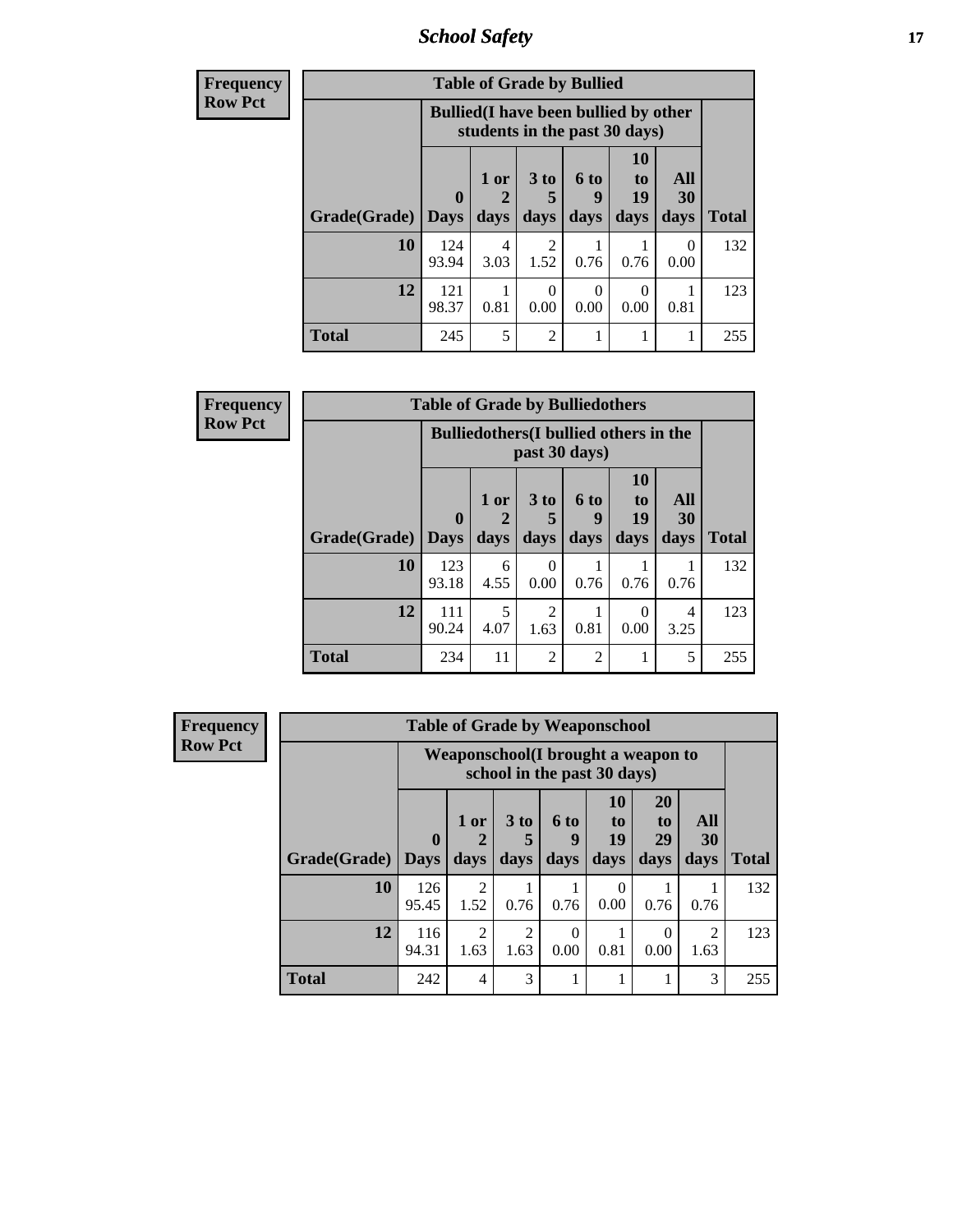*School Safety* **18**

| <b>Frequency</b> | <b>Table of Grade by Absentunsafe</b> |                                                                      |                              |                   |                        |                   |              |  |  |
|------------------|---------------------------------------|----------------------------------------------------------------------|------------------------------|-------------------|------------------------|-------------------|--------------|--|--|
| <b>Row Pct</b>   |                                       | <b>Absentunsafe(I have missed</b><br>school because I felt unsafe in |                              |                   |                        |                   |              |  |  |
|                  | Grade(Grade)                          | 0<br><b>Days</b>                                                     | 1 or<br>$\mathbf{2}$<br>days | 3 to<br>5<br>days | 10<br>to<br>19<br>days | All<br>30<br>days | <b>Total</b> |  |  |
|                  | 10                                    | 130<br>98.48                                                         | 0<br>0.00                    | 0.76              | 0.00                   | 0.76              | 132          |  |  |
|                  | 12                                    | 119<br>96.75                                                         | 2<br>1.63                    | 0<br>0.00         | 0.81                   | 0.81              | 123          |  |  |
|                  | Total                                 | 249                                                                  | $\overline{2}$               | 1                 | 1                      | $\overline{2}$    | 255          |  |  |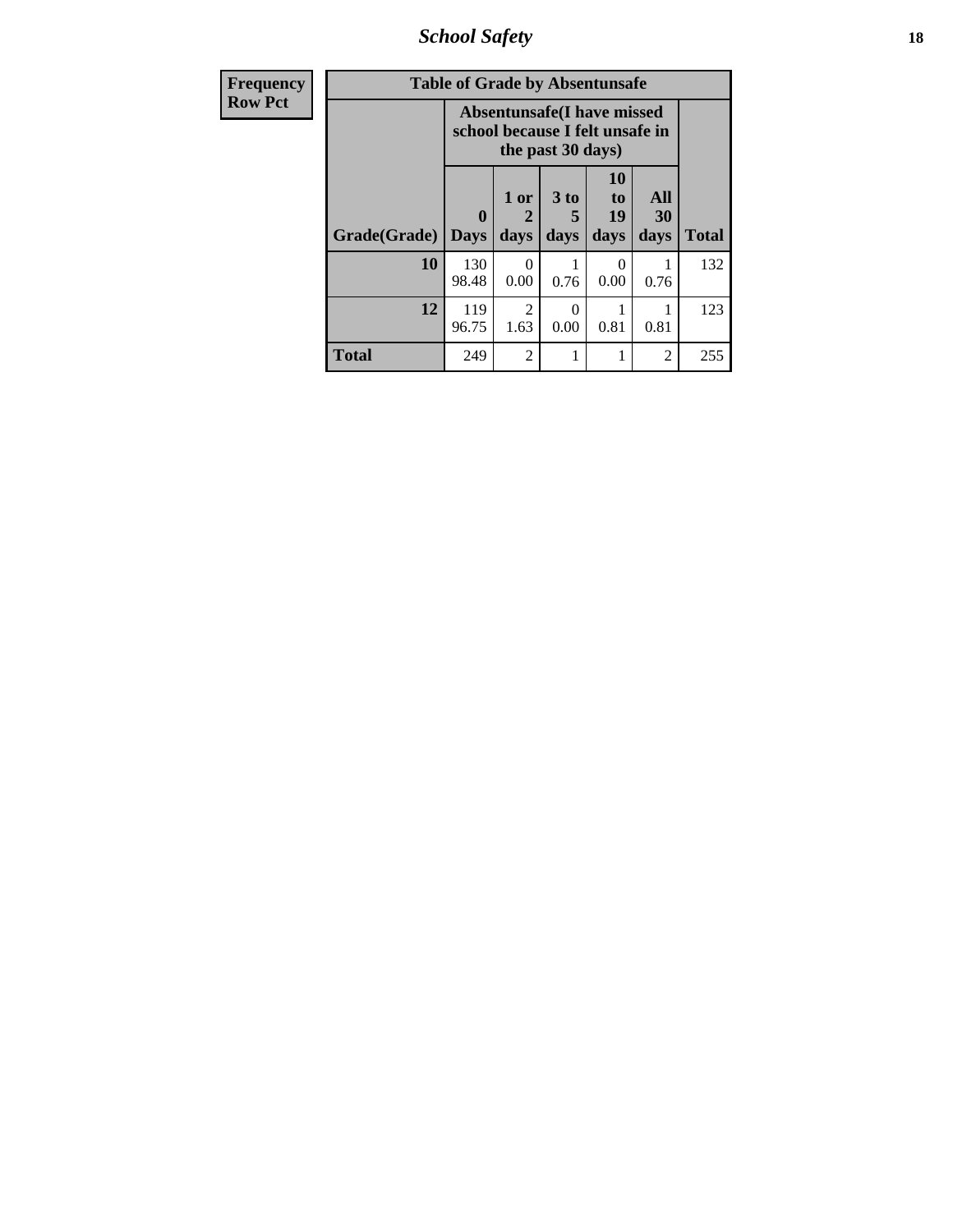# *Drug Use During Last 30 Days* **19**

#### **Frequency Row Pct**

Ī

| <b>Table of Grade by Alcohol</b> |                                 |                                    |                 |                        |                 |                   |                     |              |  |  |
|----------------------------------|---------------------------------|------------------------------------|-----------------|------------------------|-----------------|-------------------|---------------------|--------------|--|--|
|                                  |                                 | Alcohol(Alcohol use, past 30 days) |                 |                        |                 |                   |                     |              |  |  |
| Grade(Grade)                     | <b>Did</b><br>not<br><b>use</b> | $1 - 2$<br>days                    | $3 - 5$<br>days | $6-9$<br>days          | $10-19$<br>days | $20 - 29$<br>days | <b>Every</b><br>day | <b>Total</b> |  |  |
| 10                               | 111<br>84.09                    | 7<br>5.30                          | 5<br>3.79       | $\overline{c}$<br>1.52 | 3<br>2.27       | 3<br>2.27         | 0.76                | 132          |  |  |
| 12                               | 96<br>78.05                     | 8<br>6.50                          | 6<br>4.88       | 4<br>3.25              | 5<br>4.07       | 0.81              | 3<br>2.44           | 123          |  |  |
| <b>Total</b>                     | 207                             | 15                                 | 11              | 6                      | 8               | 4                 | 4                   | 255          |  |  |

| <b>Frequency</b> | <b>Table of Grade by Cigarettes</b> |                                 |                                                         |                        |                  |                  |                     |              |  |  |
|------------------|-------------------------------------|---------------------------------|---------------------------------------------------------|------------------------|------------------|------------------|---------------------|--------------|--|--|
| <b>Row Pct</b>   |                                     |                                 | <b>Cigarettes(Smoking tobacco use,</b><br>past 30 days) |                        |                  |                  |                     |              |  |  |
|                  | Grade(Grade)                        | <b>Did</b><br>not<br><b>use</b> | $1-2$<br>days                                           | $3 - 5$<br>days        | $6-9$<br>days    | $20-29$<br>days  | <b>Every</b><br>day | <b>Total</b> |  |  |
|                  | 10                                  | 117<br>88.64                    | 7<br>5.30                                               | 6<br>4.55              | $\Omega$<br>0.00 | $\Omega$<br>0.00 | 2<br>1.52           | 132          |  |  |
|                  | 12                                  | 108<br>87.80                    | 4<br>3.25                                               | $\overline{c}$<br>1.63 | 3<br>2.44        | 3<br>2.44        | 3<br>2.44           | 123          |  |  |
|                  | <b>Total</b>                        | 225                             | 11                                                      | 8                      | 3                | 3                | 5                   | 255          |  |  |

| Frequency      | <b>Table of Grade by Smokeless</b> |                                                            |                 |                 |              |  |  |  |  |
|----------------|------------------------------------|------------------------------------------------------------|-----------------|-----------------|--------------|--|--|--|--|
| <b>Row Pct</b> |                                    | <b>Smokeless</b> (Chewing<br>tobacco use,<br>past 30 days) |                 |                 |              |  |  |  |  |
|                | Grade(Grade)                       | <b>Did</b><br>not<br><b>use</b>                            | $1 - 2$<br>days | $10-19$<br>days | <b>Total</b> |  |  |  |  |
|                | 10                                 | 130<br>98.48                                               | 0.76            | 0.76            | 132          |  |  |  |  |
|                | 12                                 | 122<br>99.19                                               | 0.81            | 0<br>0.00       | 123          |  |  |  |  |
|                | <b>Total</b>                       | 252                                                        | 2               | 1               | 255          |  |  |  |  |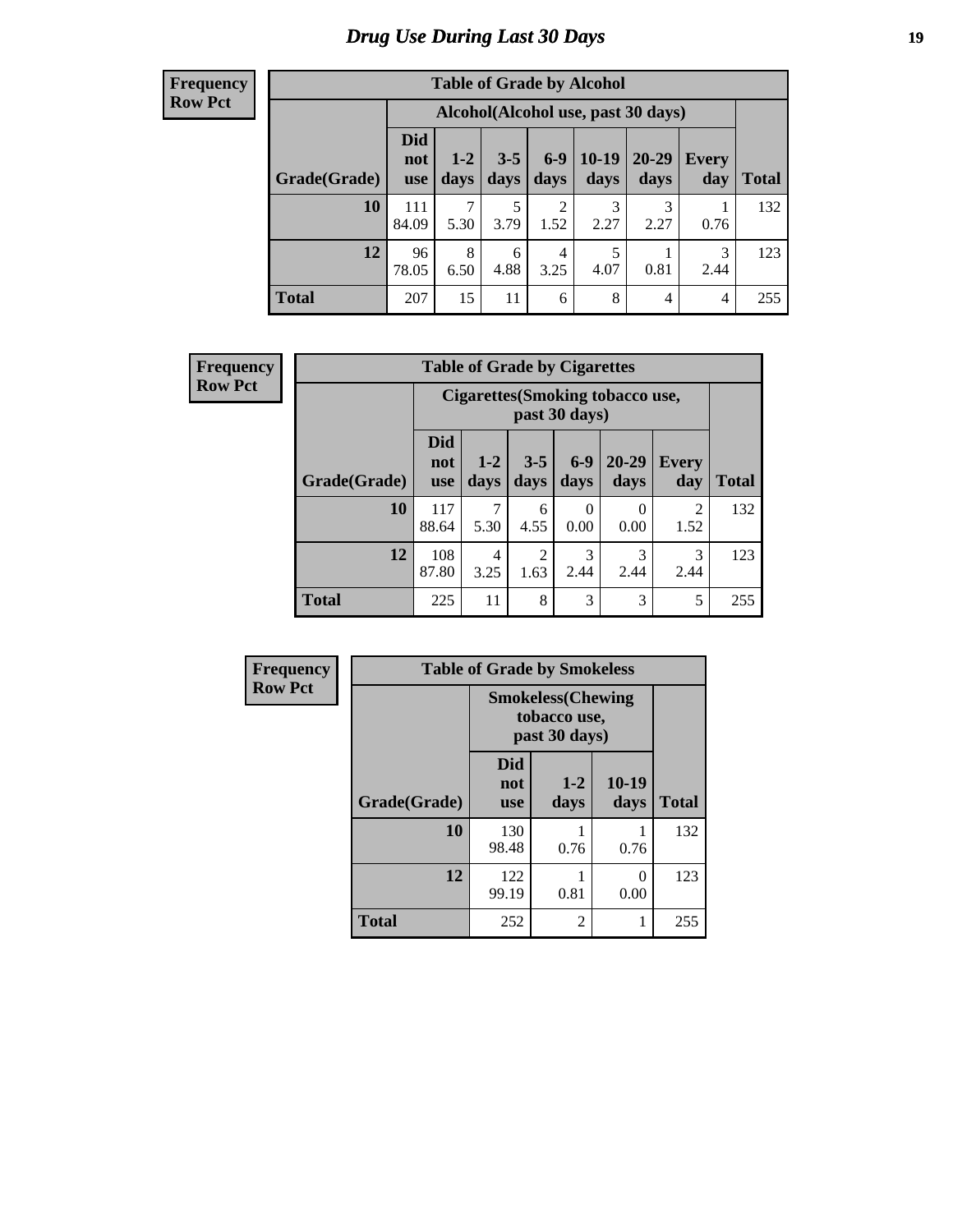#### **Frequency Row Pct**

| <b>Table of Grade by Marijuana</b> |                          |                                         |                 |                        |                  |               |              |       |  |  |
|------------------------------------|--------------------------|-----------------------------------------|-----------------|------------------------|------------------|---------------|--------------|-------|--|--|
|                                    |                          | Marijuana (Marijuana use, past 30 days) |                 |                        |                  |               |              |       |  |  |
| Grade(Grade)                       | Did<br>not<br><b>use</b> | $1 - 2$<br>days                         | $3 - 5$<br>days | $6 - 9$<br>days        | $10-19$<br>days  | 20-29<br>days | Every<br>day | Total |  |  |
| 10                                 | 115<br>87.12             | 5<br>3.79                               | 3<br>2.27       | 0.76                   | 2<br>1.52        | റ<br>1.52     | 4<br>3.03    | 132   |  |  |
| 12                                 | 107<br>86.99             | $\mathcal{I}$<br>5.69                   | 0.81            | $\overline{c}$<br>1.63 | $\theta$<br>0.00 | 0.81          | 5<br>4.07    | 123   |  |  |
| <b>Total</b>                       | 222                      | 12                                      | 4               | 3                      | 2                | 3             | 9            | 255   |  |  |

| Frequency      |              | <b>Table of Grade by Cocaine</b> |                                               |               |              |  |  |  |  |  |  |
|----------------|--------------|----------------------------------|-----------------------------------------------|---------------|--------------|--|--|--|--|--|--|
| <b>Row Pct</b> |              |                                  | <b>Cocaine</b> (Cocaine<br>use, past 30 days) |               |              |  |  |  |  |  |  |
|                | Grade(Grade) | <b>Did</b><br>not<br><b>use</b>  | $1 - 2$<br>days                               | $6-9$<br>days | <b>Total</b> |  |  |  |  |  |  |
|                | 10           | 130<br>98.48                     | 0.76                                          | 0.76          | 132          |  |  |  |  |  |  |
|                | 12           | 122<br>99.19                     | 0.81                                          | 0<br>0.00     | 123          |  |  |  |  |  |  |
|                | <b>Total</b> | 252                              | 2                                             | 1             | 255          |  |  |  |  |  |  |

| Frequency      | <b>Table of Grade by Inhalants</b> |                                                  |                        |                 |              |
|----------------|------------------------------------|--------------------------------------------------|------------------------|-----------------|--------------|
| <b>Row Pct</b> |                                    | <b>Inhalants</b> (Inhalant<br>use, past 30 days) |                        |                 |              |
|                | Grade(Grade)                       | <b>Did</b><br>not<br><b>use</b>                  | $1 - 2$<br>days        | $3 - 5$<br>days | <b>Total</b> |
|                | 10                                 | 129<br>97.73                                     | $\overline{c}$<br>1.52 | 0.76            | 132          |
|                | 12                                 | 122<br>99.19                                     | 0.81                   | 0<br>0.00       | 123          |
|                | <b>Total</b>                       | 251                                              | 3                      | 1               | 255          |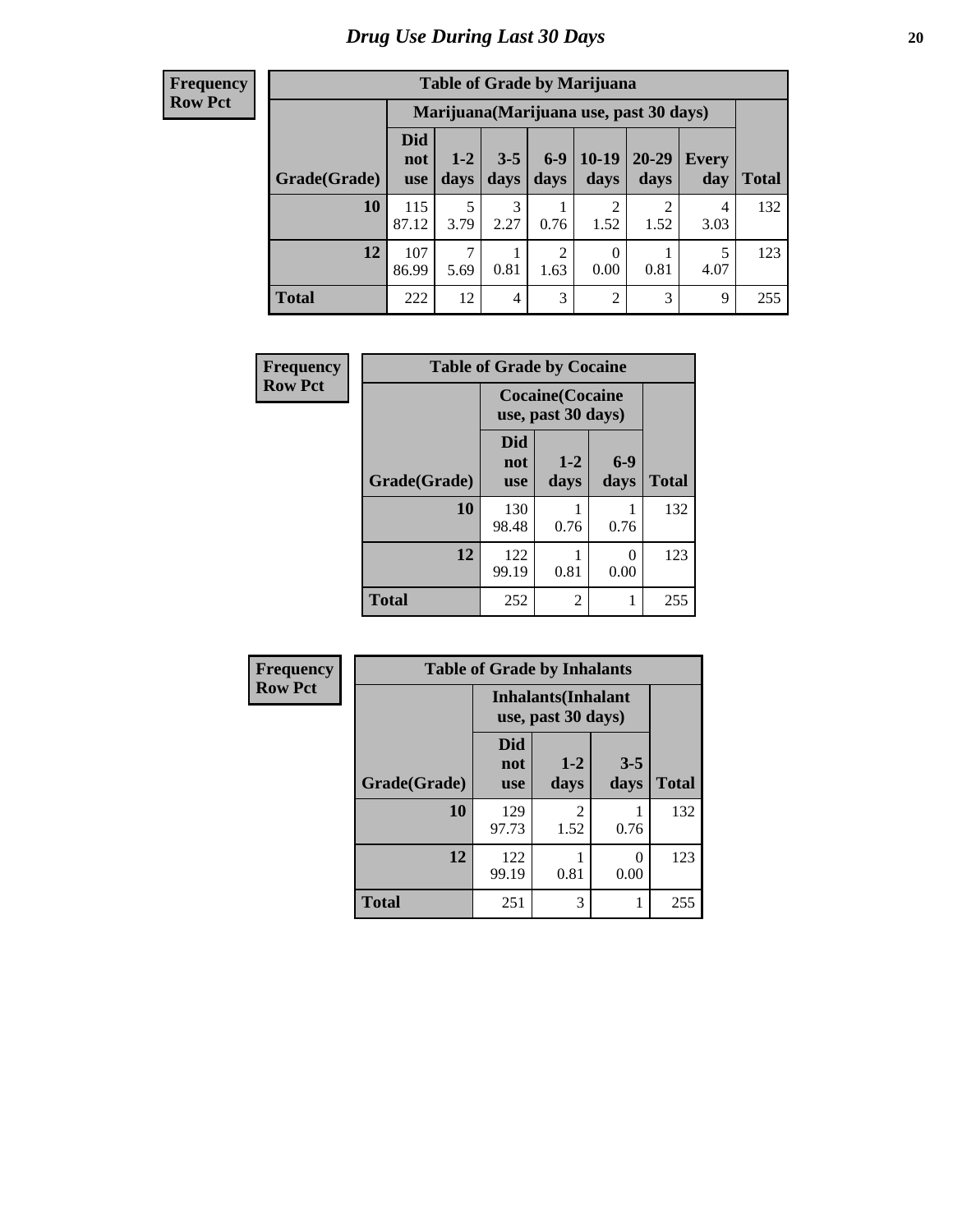| <b>Frequency</b> | <b>Table of Grade by Steroids</b> |                                                |                 |              |
|------------------|-----------------------------------|------------------------------------------------|-----------------|--------------|
| <b>Row Pct</b>   |                                   | <b>Steroids</b> (Steroid<br>use, past 30 days) |                 |              |
|                  | Grade(Grade)                      | Did not<br><b>use</b>                          | $1 - 2$<br>days | <b>Total</b> |
|                  | 10                                | 131<br>99.24                                   | 0.76            | 132          |
|                  | 12                                | 122<br>99.19                                   | 0.81            | 123          |
|                  | <b>Total</b>                      | 253                                            | 2               | 255          |

| <b>Frequency</b> | <b>Table of Grade by Ecstasy</b> |                          |                                               |                   |              |
|------------------|----------------------------------|--------------------------|-----------------------------------------------|-------------------|--------------|
| <b>Row Pct</b>   |                                  |                          | <b>Ecstasy</b> (Ecstasy<br>use, past 30 days) |                   |              |
|                  | Grade(Grade)                     | Did<br>not<br><b>use</b> | $1 - 2$<br>days                               | $20 - 29$<br>days | <b>Total</b> |
|                  | 10                               | 130<br>98.48             | 0.76                                          | 0.76              | 132          |
|                  | 12                               | 122<br>99.19             | 0.81                                          | 0<br>0.00         | 123          |
|                  | <b>Total</b>                     | 252                      | $\overline{2}$                                |                   | 255          |

| <b>Frequency</b> | <b>Table of Grade by Meth</b>                      |                       |                        |                   |              |
|------------------|----------------------------------------------------|-----------------------|------------------------|-------------------|--------------|
| <b>Row Pct</b>   | <b>Meth</b> (Methamphetamine<br>use, past 30 days) |                       |                        |                   |              |
|                  | Grade(Grade)                                       | Did not<br><b>use</b> | $1-2$ days             | $20 - 29$<br>days | <b>Total</b> |
|                  | 10                                                 | 130<br>98.48          | $\mathfrak{D}$<br>1.52 | 0<br>0.00         | 132          |
|                  | 12                                                 | 121<br>98.37          | 0.81                   | 0.81              | 123          |
|                  | <b>Total</b>                                       | 251                   | 3                      |                   | 255          |

| Frequency      | <b>Table of Grade by Hallucinogens</b> |                                                   |            |              |  |
|----------------|----------------------------------------|---------------------------------------------------|------------|--------------|--|
| <b>Row Pct</b> |                                        | Hallucinogens (Hallucinogen<br>use, past 30 days) |            |              |  |
|                | Grade(Grade)                           | Did not use                                       | $1-2$ days | <b>Total</b> |  |
|                | <b>10</b>                              | 131<br>99.24                                      | 0.76       | 132          |  |
|                | 12                                     | 122<br>99.19                                      | 0.81       | 123          |  |
|                | <b>Total</b>                           | 253                                               | 2          | 255          |  |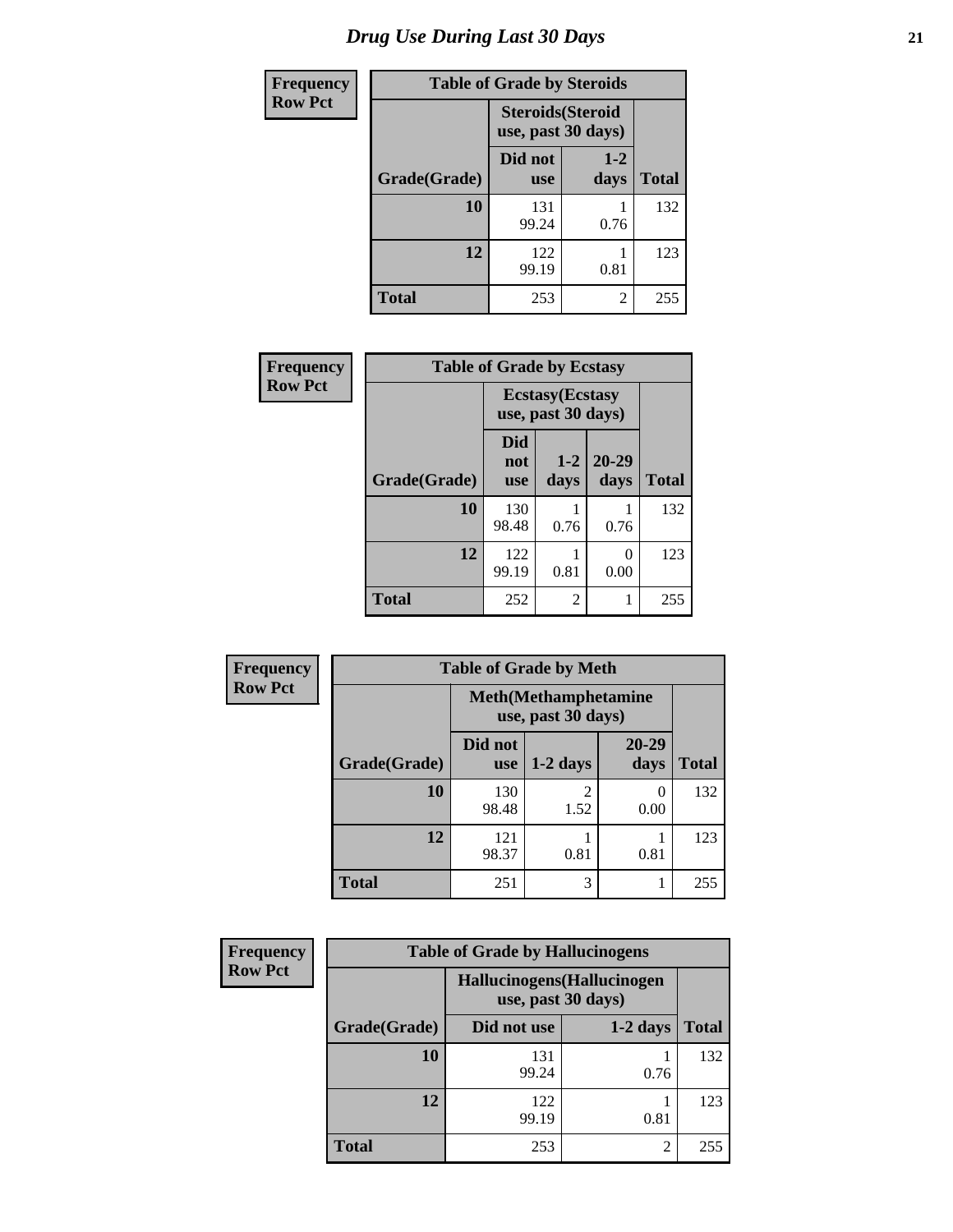#### **Frequency Row Pct**

| <b>Table of Grade by Prescription</b> |                          |                                                                                |                  |                 |                      |                        |              |
|---------------------------------------|--------------------------|--------------------------------------------------------------------------------|------------------|-----------------|----------------------|------------------------|--------------|
|                                       |                          | <b>Prescription</b> (Prescription drugs not<br>prescribed to me, past 30 days) |                  |                 |                      |                        |              |
| Grade(Grade)                          | Did<br>not<br><b>use</b> | $1 - 2$<br>days                                                                | $3 - 5$<br>days  | $6 - 9$<br>days | $10-19$<br>days      | <b>Every</b><br>day    | <b>Total</b> |
| 10                                    | 127<br>96.21             | 4<br>3.03                                                                      | $\theta$<br>0.00 | 0.76            | $\mathbf{0}$<br>0.00 | $\theta$<br>0.00       | 132          |
| 12                                    | 114<br>92.68             | 4<br>3.25                                                                      | 2<br>1.63        | 0.00            | 0.81                 | $\overline{2}$<br>1.63 | 123          |
| <b>Total</b>                          | 241                      | 8                                                                              | $\overline{2}$   |                 |                      | $\overline{c}$         | 255          |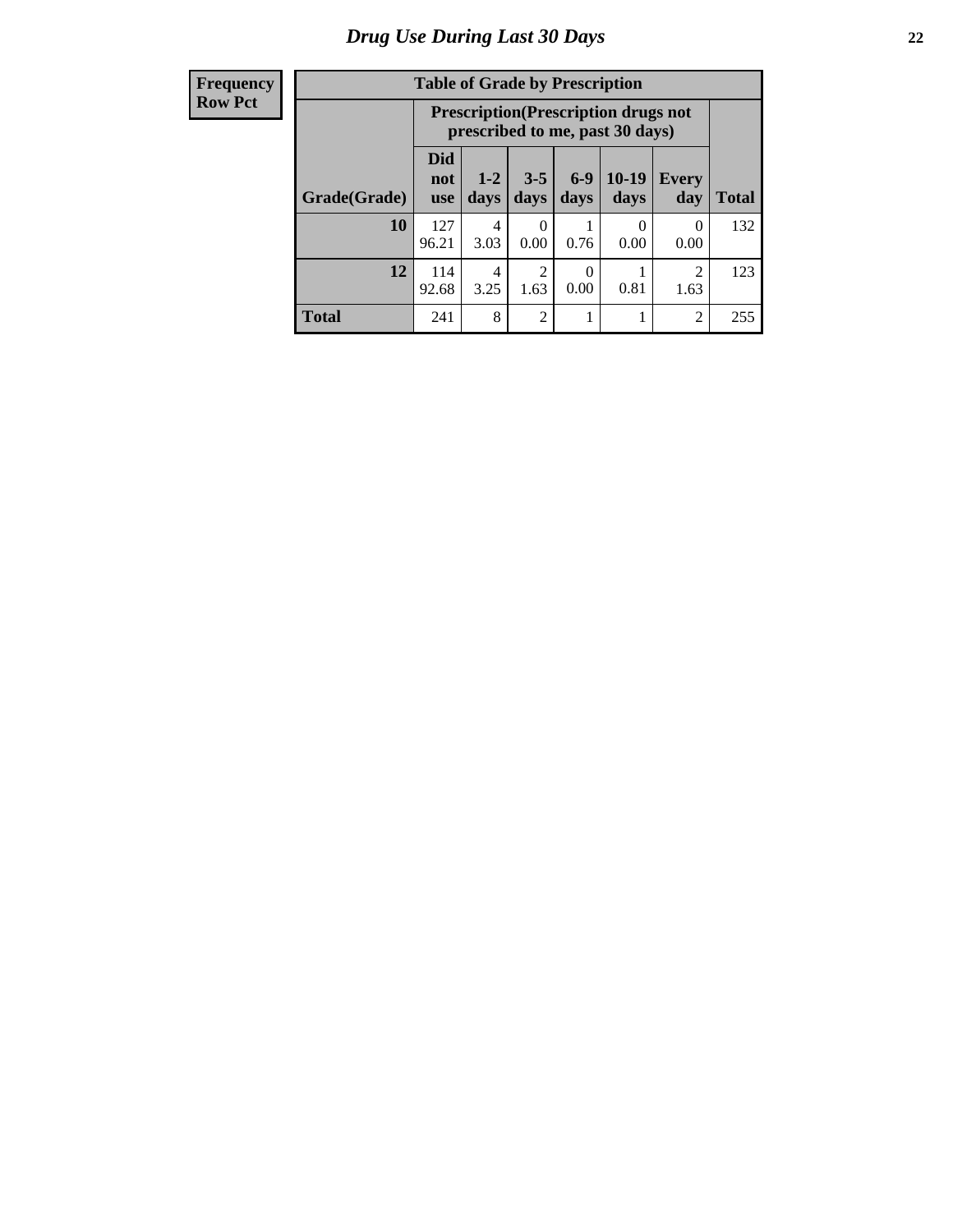| Frequency      | <b>Table of Alcoholease by Grade</b>              |                    |             |              |
|----------------|---------------------------------------------------|--------------------|-------------|--------------|
| <b>Col Pct</b> | <b>Alcoholease</b> (It is<br>easy to get alcohol) | Grade(Grade)<br>10 | 12          | <b>Total</b> |
|                | <b>Strongly Agree</b>                             | 38<br>28.79        | 55<br>44.72 | 93           |
|                | <b>Somewhat Agree</b>                             | 40<br>30.30        | 35<br>28.46 | 75           |
|                | <b>Somewhat Disagree</b>                          | 17<br>12.88        | 11<br>8.94  | 28           |
|                | <b>Strongly Disagree</b>                          | 37<br>28.03        | 22<br>17.89 | 59           |
|                | <b>Total</b>                                      | 132                | 123         | 255          |

| Frequency      | <b>Table of Cigarettesease by Grade</b>                 |                    |             |              |  |
|----------------|---------------------------------------------------------|--------------------|-------------|--------------|--|
| <b>Col Pct</b> | Cigarettesease(It is<br>easy to get smoking<br>tobacco) | Grade(Grade)<br>10 | 12          | <b>Total</b> |  |
|                | <b>Strongly Agree</b>                                   | 44<br>33.33        | 65<br>52.85 | 109          |  |
|                | <b>Somewhat Agree</b>                                   | 35<br>26.52        | 24<br>19.51 | 59           |  |
|                | <b>Somewhat Disagree</b>                                | 10<br>7.58         | 8<br>6.50   | 18           |  |
|                | <b>Strongly Disagree</b>                                | 43<br>32.58        | 26<br>21.14 | 69           |  |
|                | <b>Total</b>                                            | 132                | 123         | 255          |  |

| Frequency      | <b>Table of Smokelessease by Grade</b>             |              |             |              |  |
|----------------|----------------------------------------------------|--------------|-------------|--------------|--|
| <b>Col Pct</b> | <b>Smokelessease</b> (It is<br>easy to get chewing | Grade(Grade) |             |              |  |
|                | tobacco)                                           | 10           | 12          | <b>Total</b> |  |
|                | <b>Strongly Agree</b>                              | 21<br>15.91  | 38<br>30.89 | 59           |  |
|                | <b>Somewhat Agree</b>                              | 26<br>19.70  | 23<br>18.70 | 49           |  |
|                | <b>Somewhat Disagree</b>                           | 24<br>18.18  | 16<br>13.01 | 40           |  |
|                | <b>Strongly Disagree</b>                           | 61<br>46.21  | 46<br>37.40 | 107          |  |
|                | <b>Total</b>                                       | 132          | 123         | 255          |  |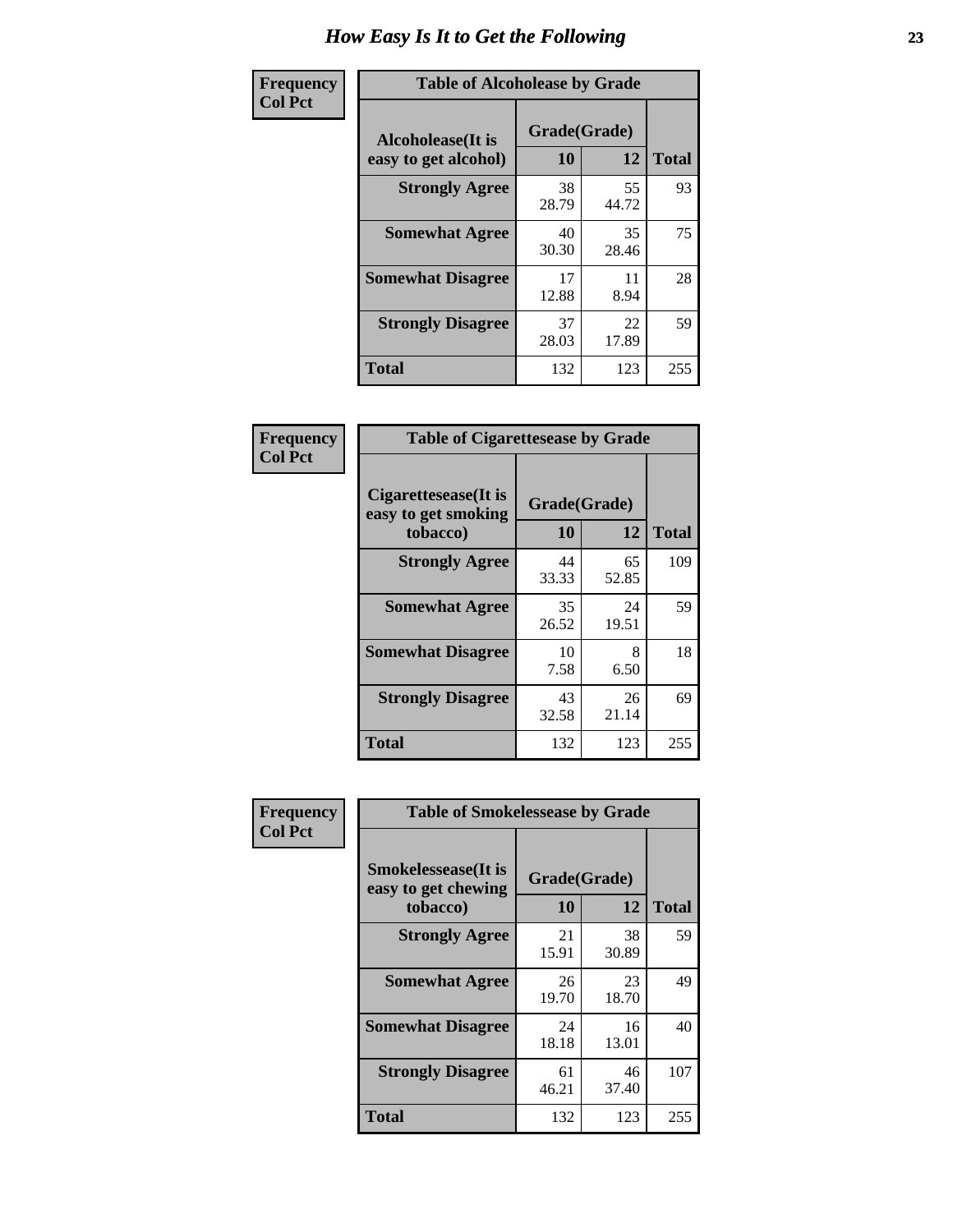| Frequency      | <b>Table of Marijuanaease by Grade</b>           |                    |             |              |
|----------------|--------------------------------------------------|--------------------|-------------|--------------|
| <b>Col Pct</b> | Marijuanaease(It is<br>easy to get<br>marijuana) | Grade(Grade)<br>10 | 12          | <b>Total</b> |
|                | <b>Strongly Agree</b>                            | 60<br>45.45        | 71<br>57.72 | 131          |
|                | <b>Somewhat Agree</b>                            | 26<br>19.70        | 15<br>12.20 | 41           |
|                | <b>Somewhat Disagree</b>                         | 4<br>3.03          | 5<br>4.07   | 9            |
|                | <b>Strongly Disagree</b>                         | 42<br>31.82        | 32<br>26.02 | 74           |
|                | <b>Total</b>                                     | 132                | 123         | 255          |

| <b>Table of Cocaineease by Grade</b> |              |             |              |  |  |
|--------------------------------------|--------------|-------------|--------------|--|--|
| <b>Cocaineease</b> (It is            | Grade(Grade) |             |              |  |  |
| easy to get cocaine)                 | 10           | 12          | <b>Total</b> |  |  |
| <b>Strongly Agree</b>                | 23<br>17.42  | 38<br>30.89 | 61           |  |  |
| <b>Somewhat Agree</b>                | 34<br>25.76  | 22<br>17.89 | 56           |  |  |
| <b>Somewhat Disagree</b>             | 18<br>13.64  | 16<br>13.01 | 34           |  |  |
| <b>Strongly Disagree</b>             | 57<br>43.18  | 47<br>38.21 | 104          |  |  |
| <b>Total</b>                         | 132          | 123         | 255          |  |  |

| Frequency      | <b>Table of Inhalantsease by Grade</b>                   |                    |             |              |
|----------------|----------------------------------------------------------|--------------------|-------------|--------------|
| <b>Col Pct</b> | <b>Inhalantsease</b> (It is<br>easy to get<br>inhalants) | Grade(Grade)<br>10 | 12          | <b>Total</b> |
|                |                                                          |                    |             |              |
|                | <b>Strongly Agree</b>                                    | 34<br>25.76        | 45<br>36.59 | 79           |
|                | <b>Somewhat Agree</b>                                    | 23<br>17.42        | 19<br>15.45 | 42           |
|                | <b>Somewhat Disagree</b>                                 | 13<br>9.85         | 14<br>11.38 | 27           |
|                | <b>Strongly Disagree</b>                                 | 62<br>46.97        | 45<br>36.59 | 107          |
|                | <b>Total</b>                                             | 132                | 123         | 255          |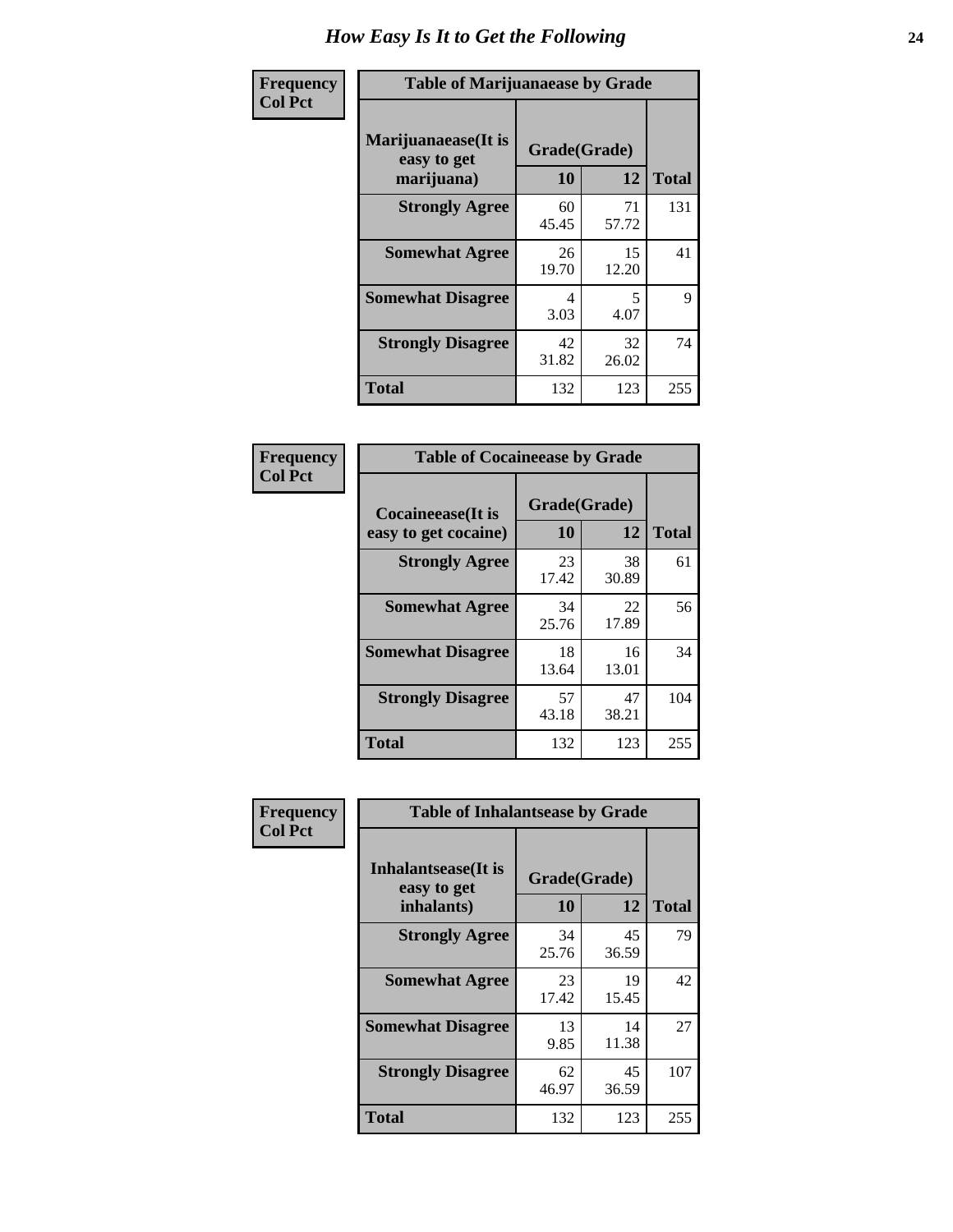| Frequency      | <b>Table of Steroidsease by Grade</b>               |                    |             |              |
|----------------|-----------------------------------------------------|--------------------|-------------|--------------|
| <b>Col Pct</b> | <b>Steroidsease</b> (It is<br>easy to get steroids) | Grade(Grade)<br>10 | 12          | <b>Total</b> |
|                | <b>Strongly Agree</b>                               | 20<br>15.15        | 30<br>24.39 | 50           |
|                | <b>Somewhat Agree</b>                               | 21<br>15.91        | 15<br>12.20 | 36           |
|                | <b>Somewhat Disagree</b>                            | 23<br>17.42        | 22<br>17.89 | 45           |
|                | <b>Strongly Disagree</b>                            | 68<br>51.52        | 56<br>45.53 | 124          |
|                | <b>Total</b>                                        | 132                | 123         | 255          |

| Frequency      | <b>Table of Ecstasyease by Grade</b>              |                    |             |              |  |  |  |  |  |
|----------------|---------------------------------------------------|--------------------|-------------|--------------|--|--|--|--|--|
| <b>Col Pct</b> | <b>Ecstasyease</b> (It is<br>easy to get ecstasy) | Grade(Grade)<br>10 | 12          | <b>Total</b> |  |  |  |  |  |
|                | <b>Strongly Agree</b>                             | 21<br>15.91        | 36<br>29.27 | 57           |  |  |  |  |  |
|                | <b>Somewhat Agree</b>                             | 29<br>21.97        | 22<br>17.89 | 51           |  |  |  |  |  |
|                | <b>Somewhat Disagree</b>                          | 15<br>11.36        | 10<br>8.13  | 25           |  |  |  |  |  |
|                | <b>Strongly Disagree</b>                          | 67<br>50.76        | 55<br>44.72 | 122          |  |  |  |  |  |
|                | <b>Total</b>                                      | 132                | 123         | 255          |  |  |  |  |  |

| Frequency      | <b>Table of Methease by Grade</b>                          |                    |             |              |
|----------------|------------------------------------------------------------|--------------------|-------------|--------------|
| <b>Col Pct</b> | <b>Methease</b> (It is easy<br>to get<br>methamphetamines) | Grade(Grade)<br>10 | 12          | <b>Total</b> |
|                | <b>Strongly Agree</b>                                      | 16<br>12.12        | 30<br>24.39 | 46           |
|                | <b>Somewhat Agree</b>                                      | 22<br>16.67        | 17<br>13.82 | 39           |
|                | <b>Somewhat Disagree</b>                                   | 21<br>15.91        | 18<br>14.63 | 39           |
|                | <b>Strongly Disagree</b>                                   | 73<br>55.30        | 58<br>47.15 | 131          |
|                | <b>Total</b>                                               | 132                | 123         | 255          |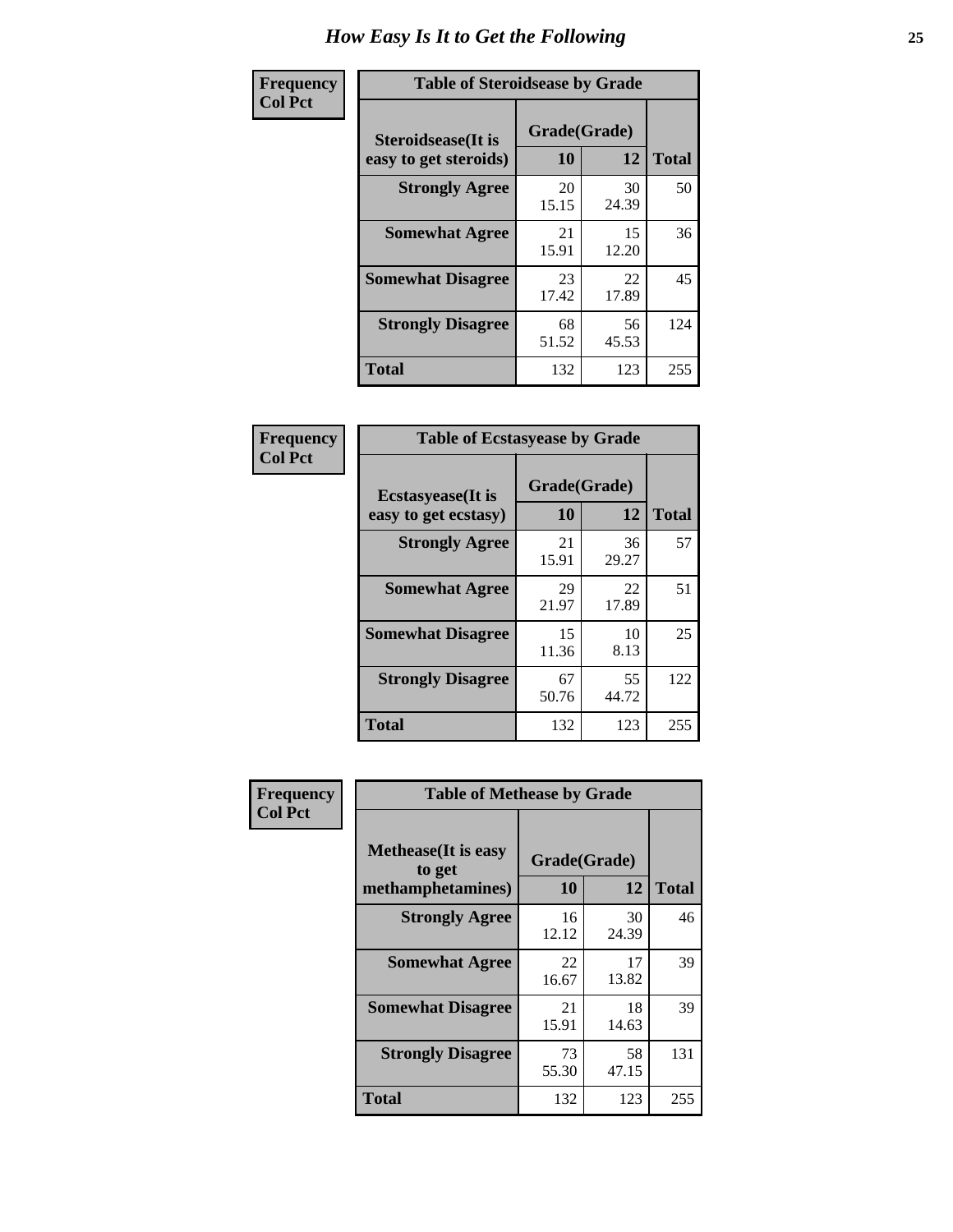| <b>Frequency</b> | <b>Table of Hallucinogensease by Grade</b>               |                    |             |              |  |  |  |  |
|------------------|----------------------------------------------------------|--------------------|-------------|--------------|--|--|--|--|
| <b>Col Pct</b>   | Hallucinogensease(It<br>is easy to get<br>hallucinogens) | Grade(Grade)<br>10 | 12          | <b>Total</b> |  |  |  |  |
|                  | <b>Strongly Agree</b>                                    | 14<br>10.61        | 29<br>23.58 | 43           |  |  |  |  |
|                  | <b>Somewhat Agree</b>                                    | 24<br>18.18        | 16<br>13.01 | 40           |  |  |  |  |
|                  | <b>Somewhat Disagree</b>                                 | 20<br>15.15        | 19<br>15.45 | 39           |  |  |  |  |
|                  | <b>Strongly Disagree</b>                                 | 74<br>56.06        | 59<br>47.97 | 133          |  |  |  |  |
|                  | <b>Total</b>                                             | 132                | 123         | 255          |  |  |  |  |

| Frequency<br>  Col Pct |
|------------------------|
|                        |

| <b>Table of Prescriptionease by Grade</b>                                                |              |             |              |  |  |  |  |  |
|------------------------------------------------------------------------------------------|--------------|-------------|--------------|--|--|--|--|--|
| <b>Prescriptionease</b> (It<br>is easy to get<br>prescription drugs<br>not prescribed to | Grade(Grade) |             |              |  |  |  |  |  |
| me)                                                                                      | 10           | 12          | <b>Total</b> |  |  |  |  |  |
| <b>Strongly Agree</b>                                                                    | 44<br>33.33  | 59<br>47.97 | 103          |  |  |  |  |  |
| <b>Somewhat Agree</b>                                                                    | 27<br>20.45  | 11<br>8.94  | 38           |  |  |  |  |  |
| <b>Somewhat Disagree</b>                                                                 | 5.30         | 12<br>9.76  | 19           |  |  |  |  |  |
| <b>Strongly Disagree</b>                                                                 | 54<br>40.91  | 41<br>33.33 | 95           |  |  |  |  |  |
| Total                                                                                    | 132          | 123         | 255          |  |  |  |  |  |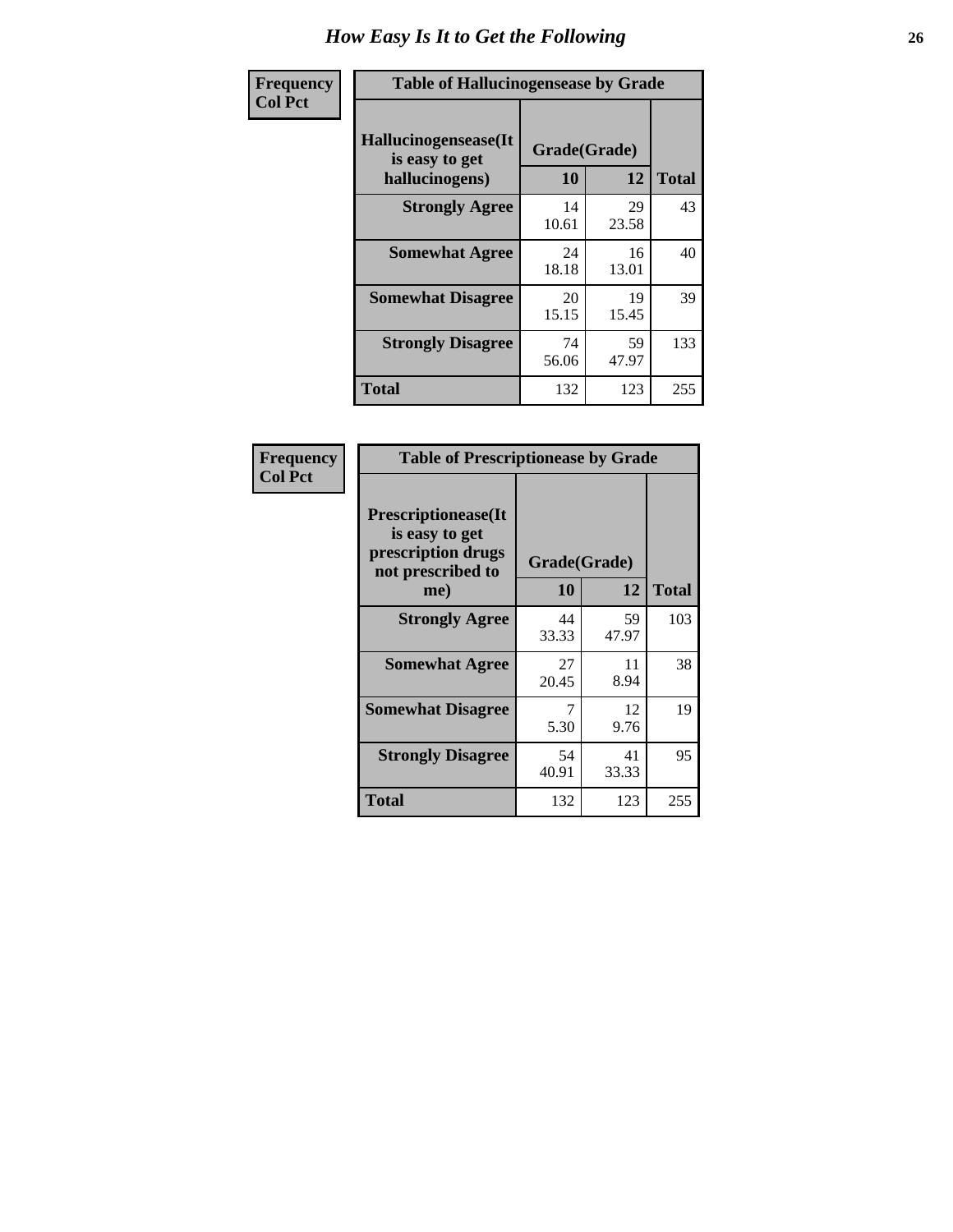### *Age at Onset of Use* **27** *Results for "Age at Onset of Use" questions exclude students who said they did not use that substance*

| <b>Frequency</b> | <b>Table of Grade by Alcoholinit</b> |                        |                        |                  |           |            |                                                  |           |            |             |                  |                       |              |
|------------------|--------------------------------------|------------------------|------------------------|------------------|-----------|------------|--------------------------------------------------|-----------|------------|-------------|------------------|-----------------------|--------------|
| <b>Row Pct</b>   |                                      |                        |                        |                  |           |            | Alcoholinit (I started using alcohol when I was) |           |            |             |                  |                       |              |
|                  | Grade(Grade)                         | <b>8 or</b><br>younger | $\boldsymbol{9}$       | <b>10</b>        | 11        | 12         | 13                                               | 14        | 15         | <b>16</b>   | 17               | <b>18 or</b><br>older | <b>Total</b> |
|                  | 10                                   | 4.76                   | 7.14                   | 4.76             | 2<br>4.76 | 8<br>19.05 | 10<br>23.81                                      | 11.90     | 9<br>21.43 | 2.38        | $\theta$<br>0.00 | $\left($<br>0.00      | 42           |
|                  | 12                                   | 8<br>13.79             | $\overline{c}$<br>3.45 | $\Omega$<br>0.00 | 2<br>3.45 | 8.62       | $\overline{4}$<br>6.90                           | 4<br>6.90 | 8<br>13.79 | 12<br>20.69 | 7<br>12.07       | 6<br>10.34            | 58           |
|                  | <b>Total</b>                         | 10                     | 5                      | $\gamma$         | 4         | 13         | 14                                               | 9         | 17         | 13          | 7                | 6                     | 100          |
|                  |                                      |                        |                        |                  |           |            | Frequency Missing $= 155$                        |           |            |             |                  |                       |              |

| <b>Frequency</b> |
|------------------|
| <b>Row Pct</b>   |

|                        | <b>Table of Grade by Cigarettesinit</b> |                  |                  |            |                                                      |           |                         |            |           |                       |              |
|------------------------|-----------------------------------------|------------------|------------------|------------|------------------------------------------------------|-----------|-------------------------|------------|-----------|-----------------------|--------------|
|                        |                                         |                  |                  |            | Cigarettesinit(I started smoking tobacco when I was) |           |                         |            |           |                       |              |
| Grade(Grade)   younger | 8 or                                    | <b>10</b>        | 11               | 12         | 13                                                   | 14        | 15                      | 16         | 17        | <b>18 or</b><br>older | <b>Total</b> |
| 10                     | $\theta$<br>0.00                        | $\Omega$<br>0.00 | $\Omega$<br>0.00 | 4<br>20.00 | 5<br>25.00                                           | 25.00     | $\overline{4}$<br>20.00 | 2<br>10.00 | 0<br>0.00 | $\Omega$<br>0.00      | 20           |
| 12                     | 4<br>18.18                              | 4.55             | 4.55             | 4.55       | 2<br>9.09                                            | 0<br>0.00 | 3<br>13.64              | 4<br>18.18 | 22.73     | 4.55                  | 22           |
| <b>Total</b>           | 4                                       |                  |                  | 5          | 7                                                    | 5         | ⇁                       | 6          | 5         |                       | 42           |
|                        |                                         |                  |                  |            | Frequency Missing $= 213$                            |           |                         |            |           |                       |              |

| <b>Frequency</b> | <b>Table of Grade by Smokelessinit</b> |                                                      |           |           |                |  |  |
|------------------|----------------------------------------|------------------------------------------------------|-----------|-----------|----------------|--|--|
| <b>Row Pct</b>   |                                        | Smokelessinit(I<br>started chewing<br>tobacco when I |           |           |                |  |  |
|                  | Grade(Grade)                           | 12                                                   | 13        | 17        | <b>Total</b>   |  |  |
|                  | 10                                     | $\mathfrak{D}$<br>100.00                             | 0<br>0.00 | 0<br>0.00 | $\overline{2}$ |  |  |
|                  | 12                                     | 0<br>0.00                                            | 50.00     | 50.00     | $\overline{2}$ |  |  |
|                  | <b>Total</b>                           | 2                                                    |           |           | 4              |  |  |
|                  |                                        | Frequency Missing $= 251$                            |           |           |                |  |  |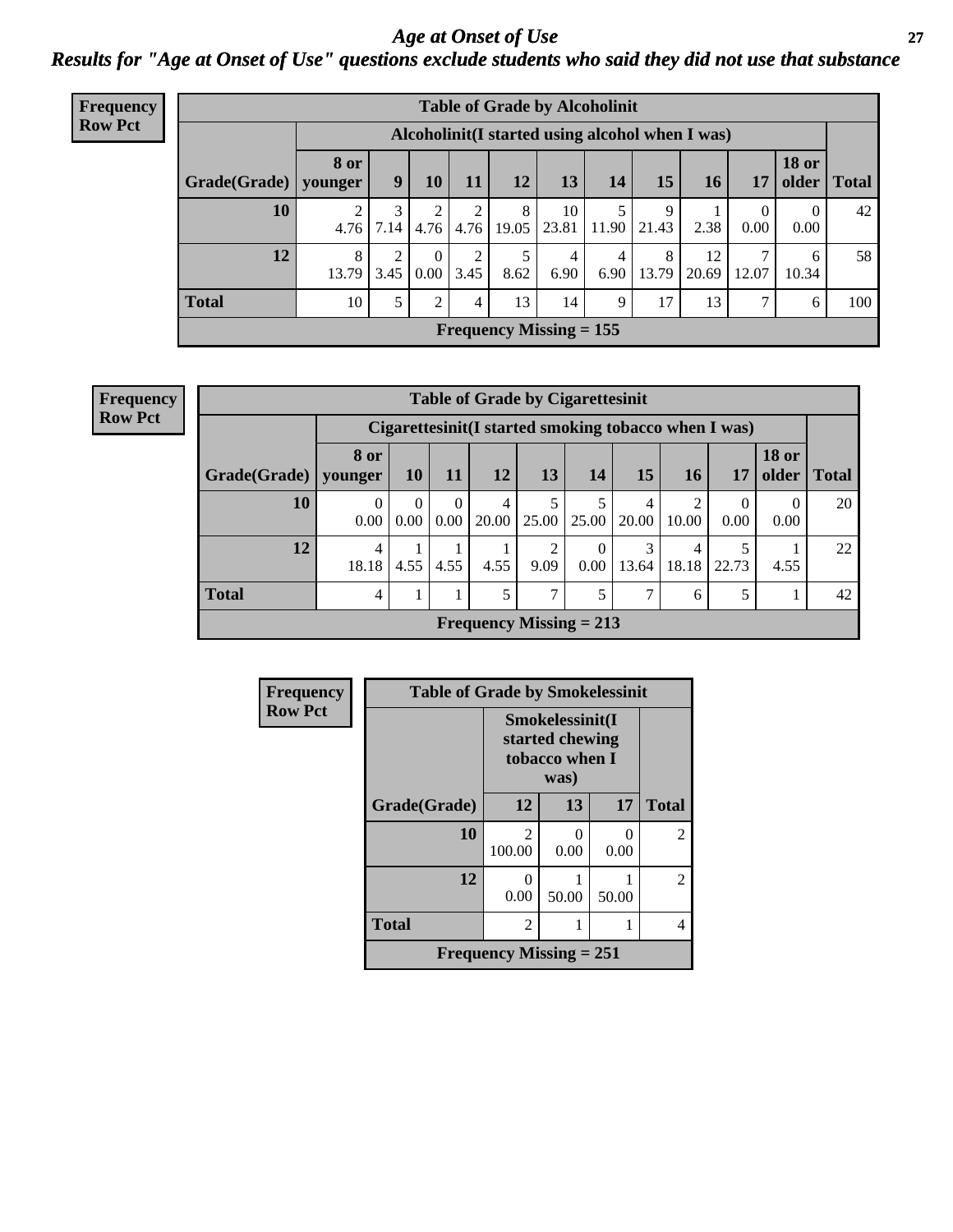#### *Age at Onset of Use* **28**

*Results for "Age at Onset of Use" questions exclude students who said they did not use that substance*

| <b>Frequency</b> | <b>Table of Grade by Marijuanainit</b> |                        |                                                      |      |      |            |                                |                        |       |            |           |                               |    |
|------------------|----------------------------------------|------------------------|------------------------------------------------------|------|------|------------|--------------------------------|------------------------|-------|------------|-----------|-------------------------------|----|
| <b>Row Pct</b>   |                                        |                        | Marijuanainit (I started using marijuana when I was) |      |      |            |                                |                        |       |            |           |                               |    |
|                  | Grade(Grade)                           | <b>8 or</b><br>younger | 9 <sup>°</sup>                                       | 10   | 11   | 12         | 13                             | 14                     | 15    | 16         | 17        | <b>18 or</b><br>older   Total |    |
|                  | 10                                     | 0<br>0.00              | 3.23                                                 | 3.23 | 6.45 | 3.23       | 4<br>12.90                     | 6<br>19.35             | 35.48 | 4<br>12.90 | 0<br>0.00 | 3.23                          | 31 |
|                  | 12                                     | $\overline{2}$<br>5.71 | $\theta$<br>0.00                                     | 2.86 | 2.86 | 4<br>11.43 | 3<br>8.57                      | $\mathfrak{D}$<br>5.71 | 31.43 | 8<br>22.86 | 3<br>8.57 | 0<br>0.00                     | 35 |
|                  | <b>Total</b>                           | $\overline{c}$         | 1                                                    | 2    | 3    | 5          | 7                              | 8                      | 22    | 12         | 3         |                               | 66 |
|                  |                                        |                        |                                                      |      |      |            | <b>Frequency Missing = 189</b> |                        |       |            |           |                               |    |

| <b>Frequency</b> | <b>Table of Grade by Cocaineinit</b> |                                                  |                           |           |                |  |  |  |
|------------------|--------------------------------------|--------------------------------------------------|---------------------------|-----------|----------------|--|--|--|
| <b>Row Pct</b>   |                                      | Cocaineinit(I<br>started using<br>cocaine when I |                           |           |                |  |  |  |
|                  | Grade(Grade)                         | 10                                               | 12                        | 13        | <b>Total</b>   |  |  |  |
|                  | 10                                   | 50.00                                            | $\Omega$<br>0.00          | 50.00     | $\mathfrak{D}$ |  |  |  |
|                  | 12                                   | ∩<br>0.00                                        | 100.00                    | 0<br>0.00 |                |  |  |  |
|                  | <b>Total</b>                         | 1                                                |                           |           | 3              |  |  |  |
|                  |                                      |                                                  | Frequency Missing $= 252$ |           |                |  |  |  |

| <b>Frequency</b> | <b>Table of Grade by Inhalantsinit</b> |                                |       |                                                          |       |              |  |  |  |
|------------------|----------------------------------------|--------------------------------|-------|----------------------------------------------------------|-------|--------------|--|--|--|
| <b>Row Pct</b>   |                                        |                                | was)  | <b>Inhalantsinit(I started</b><br>using inhalants when I |       |              |  |  |  |
|                  | Grade(Grade)                           | <b>10</b>                      | 12    | 13                                                       | 15    | <b>Total</b> |  |  |  |
|                  | 10                                     | 0<br>0.00                      | 33.33 | 33.33                                                    | 33.33 | 3            |  |  |  |
|                  | 12                                     | 100.00                         | 0.00  | 0<br>0.00                                                | 0.00  |              |  |  |  |
|                  | <b>Total</b>                           |                                |       |                                                          |       | 4            |  |  |  |
|                  |                                        | <b>Frequency Missing = 251</b> |       |                                                          |       |              |  |  |  |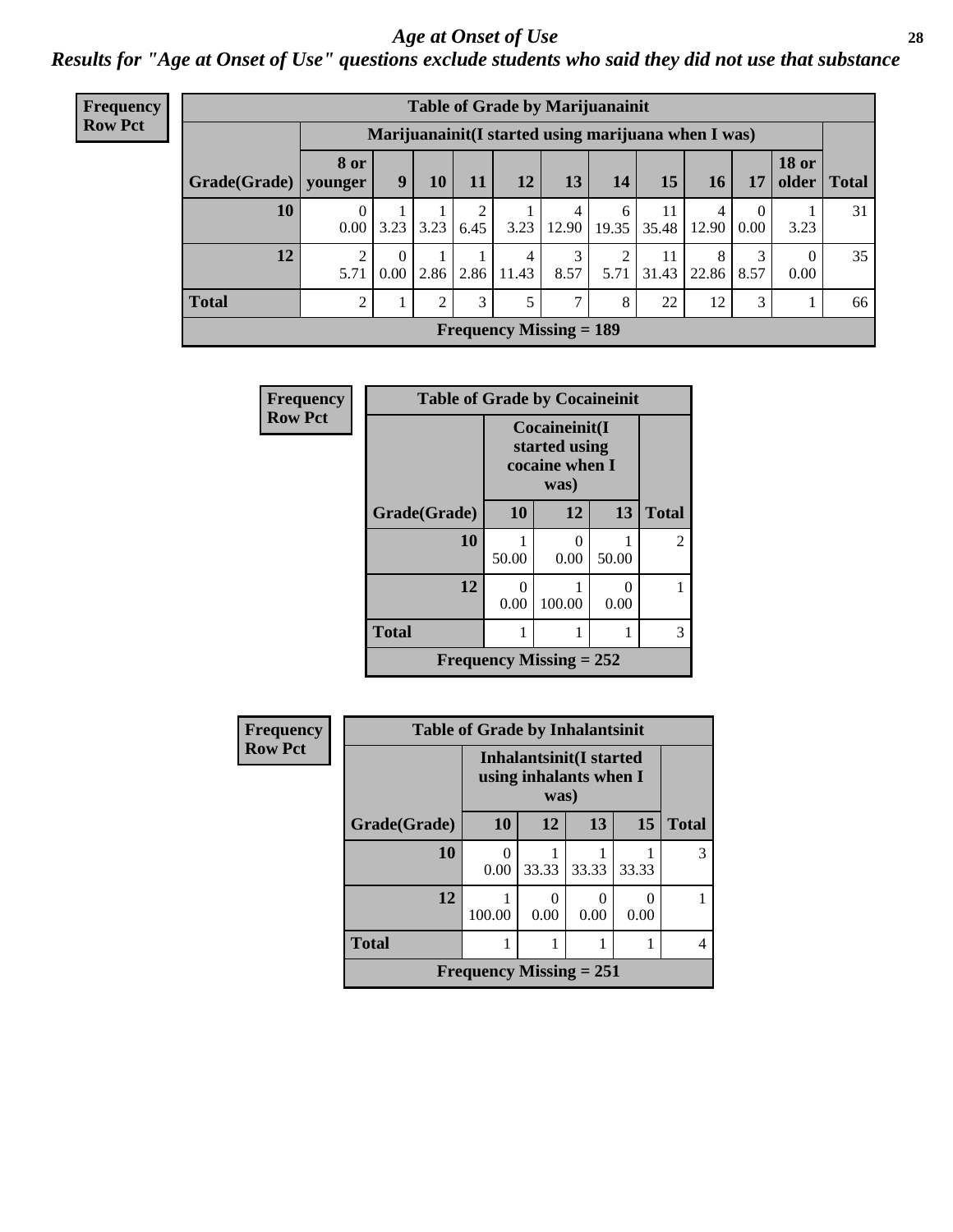#### *Age at Onset of Use* **29**

*Results for "Age at Onset of Use" questions exclude students who said they did not use that substance*

| Frequency      | <b>Table of Grade by Steroidsinit</b> |                                |                                                            |                           |                |
|----------------|---------------------------------------|--------------------------------|------------------------------------------------------------|---------------------------|----------------|
| <b>Row Pct</b> |                                       |                                | Steroidsinit(I<br>started using<br>steroids when I<br>was) |                           |                |
|                | Grade(Grade)                          | 12                             | 14                                                         | 15                        | <b>Total</b>   |
|                | 10                                    | 100.00                         | 0<br>0.00                                                  | $\mathbf{\Omega}$<br>0.00 |                |
|                | 12                                    | $\mathbf{\Omega}$<br>0.00      | 50.00                                                      | 50.00                     | $\overline{2}$ |
|                | <b>Total</b>                          |                                |                                                            |                           | 3              |
|                |                                       | <b>Frequency Missing = 252</b> |                                                            |                           |                |

| <b>Frequency</b> | <b>Table of Grade by Ecstasyinit</b> |                         |                                                               |                  |                |              |  |
|------------------|--------------------------------------|-------------------------|---------------------------------------------------------------|------------------|----------------|--------------|--|
| <b>Row Pct</b>   |                                      |                         | <b>Ecstasyinit</b> (I started<br>using ecstasy when I<br>was) |                  |                |              |  |
|                  | Grade(Grade)                         | 13                      | 14                                                            | 15               | 17             | <b>Total</b> |  |
|                  | 10                                   | $\mathfrak{D}$<br>40.00 | $\overline{2}$<br>40.00                                       | $\theta$<br>0.00 | 20.00          | 5            |  |
|                  | 12                                   | 0<br>0.00               | 33.33                                                         | 33.33            | 33.33          | 3            |  |
|                  | <b>Total</b>                         | $\mathfrak{D}$          | 3                                                             |                  | $\mathfrak{D}$ | 8            |  |
|                  |                                      |                         | Frequency Missing $= 247$                                     |                  |                |              |  |

| <b>Frequency</b> | <b>Table of Grade by Methinit</b> |                                                                     |       |                         |           |                |
|------------------|-----------------------------------|---------------------------------------------------------------------|-------|-------------------------|-----------|----------------|
| <b>Row Pct</b>   |                                   | <b>Methinit</b> (I started using<br>methamphetamines<br>when I was) |       |                         |           |                |
|                  | Grade(Grade)                      | 12                                                                  | 13    | 14                      | 17        | <b>Total</b>   |
|                  | 10                                | 33.33                                                               | 0.00  | $\mathfrak{D}$<br>66.67 | 0<br>0.00 | 3              |
|                  | 12                                | 0.00                                                                | 50.00 | 0<br>0.00               | 50.00     | $\mathfrak{D}$ |
|                  | <b>Total</b>                      |                                                                     |       | $\mathfrak{D}$          |           | 5              |
|                  |                                   | Frequency Missing $= 250$                                           |       |                         |           |                |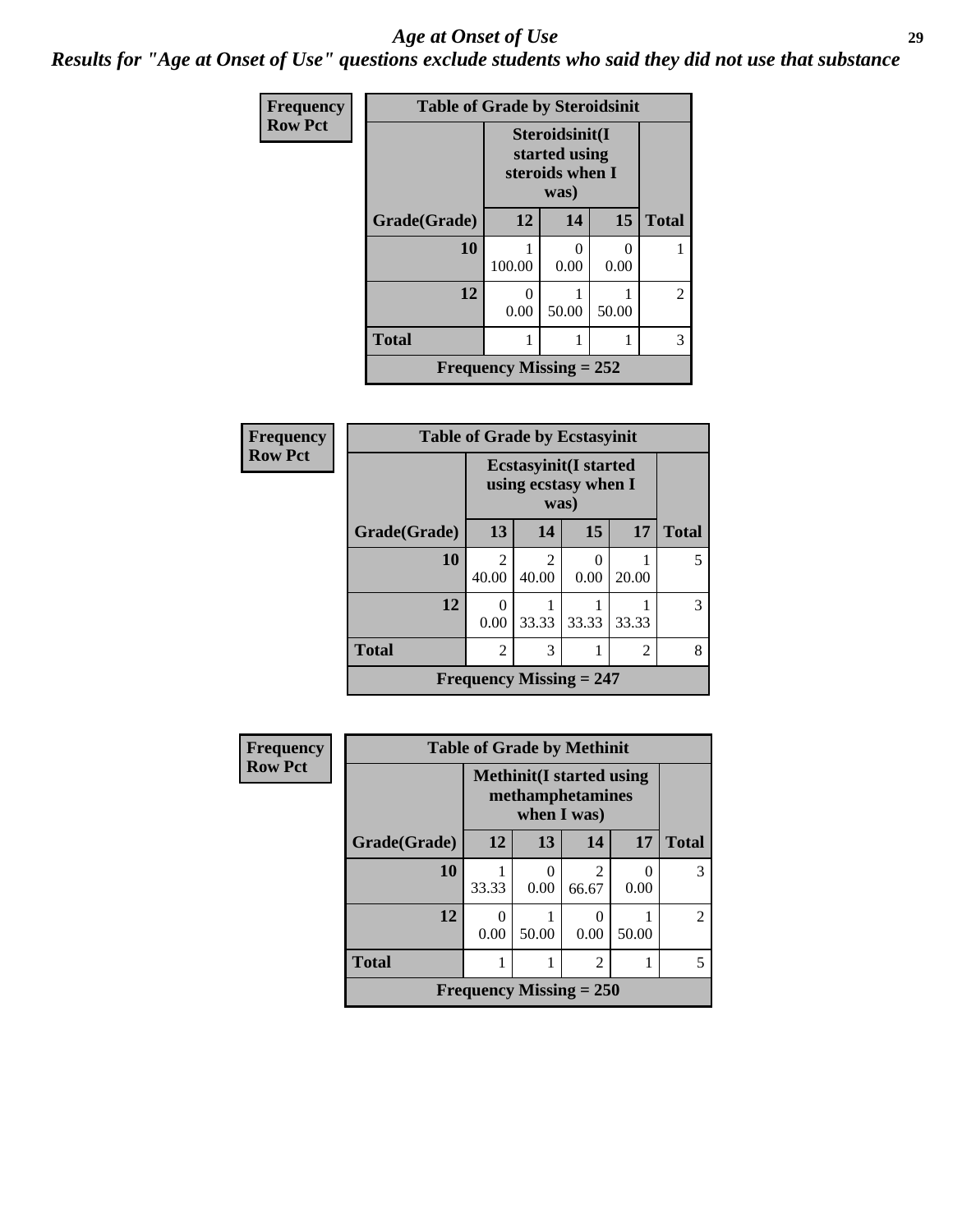#### Age at Onset of Use **30**

*Results for "Age at Onset of Use" questions exclude students who said they did not use that substance*

| Frequency      | <b>Table of Grade by Hallucinogensinit</b> |                                                                      |           |                |  |
|----------------|--------------------------------------------|----------------------------------------------------------------------|-----------|----------------|--|
| <b>Row Pct</b> |                                            | Hallucinogensinit(I<br>started using<br>hallucinogens when<br>I was) |           |                |  |
|                | Grade(Grade)                               | 12                                                                   | 13        | <b>Total</b>   |  |
|                | 10                                         | 0<br>0.00                                                            | 100.00    |                |  |
|                | 12                                         | 100.00                                                               | 0<br>0.00 |                |  |
|                | <b>Total</b>                               |                                                                      |           | $\overline{2}$ |  |
|                |                                            | Frequency Missing $= 253$                                            |           |                |  |

| Frequency      | <b>Table of Grade by Prescriptioninit</b> |                        |                                                                                                                                                                                                                                                                |                  |                |                           |                         |                      |                |                  |                         |              |
|----------------|-------------------------------------------|------------------------|----------------------------------------------------------------------------------------------------------------------------------------------------------------------------------------------------------------------------------------------------------------|------------------|----------------|---------------------------|-------------------------|----------------------|----------------|------------------|-------------------------|--------------|
| <b>Row Pct</b> |                                           |                        | Prescription in the Islands and September 2 and September 2 and September 2 and September 2 and September 2 and September 2 and September 2 and September 2 and September 2 and September 2 and September 2 and September 2 an<br>prescribed to me when I was) |                  |                |                           |                         |                      |                |                  |                         |              |
|                | Grade(Grade)                              | <b>8 or</b><br>younger | 9                                                                                                                                                                                                                                                              | 10               | 11             | 12                        | 13                      | 14                   | 15             | <b>16</b>        | 17                      | <b>Total</b> |
|                | 10                                        | 2<br>18.18             | 9.09                                                                                                                                                                                                                                                           | $\Omega$<br>0.00 | 9.09           | 18.18                     | 3<br>27.27              | 9.09                 | 9.09           | $\Omega$<br>0.00 | $\Omega$<br>0.00        | 11           |
|                | 12                                        | 3<br>21.43             | $\Omega$<br>0.00                                                                                                                                                                                                                                               | 7.14             | 7.14           | $\Omega$<br>$0.00\,$      | $\overline{2}$<br>14.29 | $\Omega$<br>$0.00\,$ | 7.14           | 4<br>28.57       | $\overline{2}$<br>14.29 | 14           |
|                | <b>Total</b>                              | 5                      | 1                                                                                                                                                                                                                                                              |                  | $\overline{2}$ | 2                         | 5                       | $\bf{1}$             | $\overline{2}$ | 4                | 2                       | 25           |
|                |                                           |                        |                                                                                                                                                                                                                                                                |                  |                | Frequency Missing $= 230$ |                         |                      |                |                  |                         |              |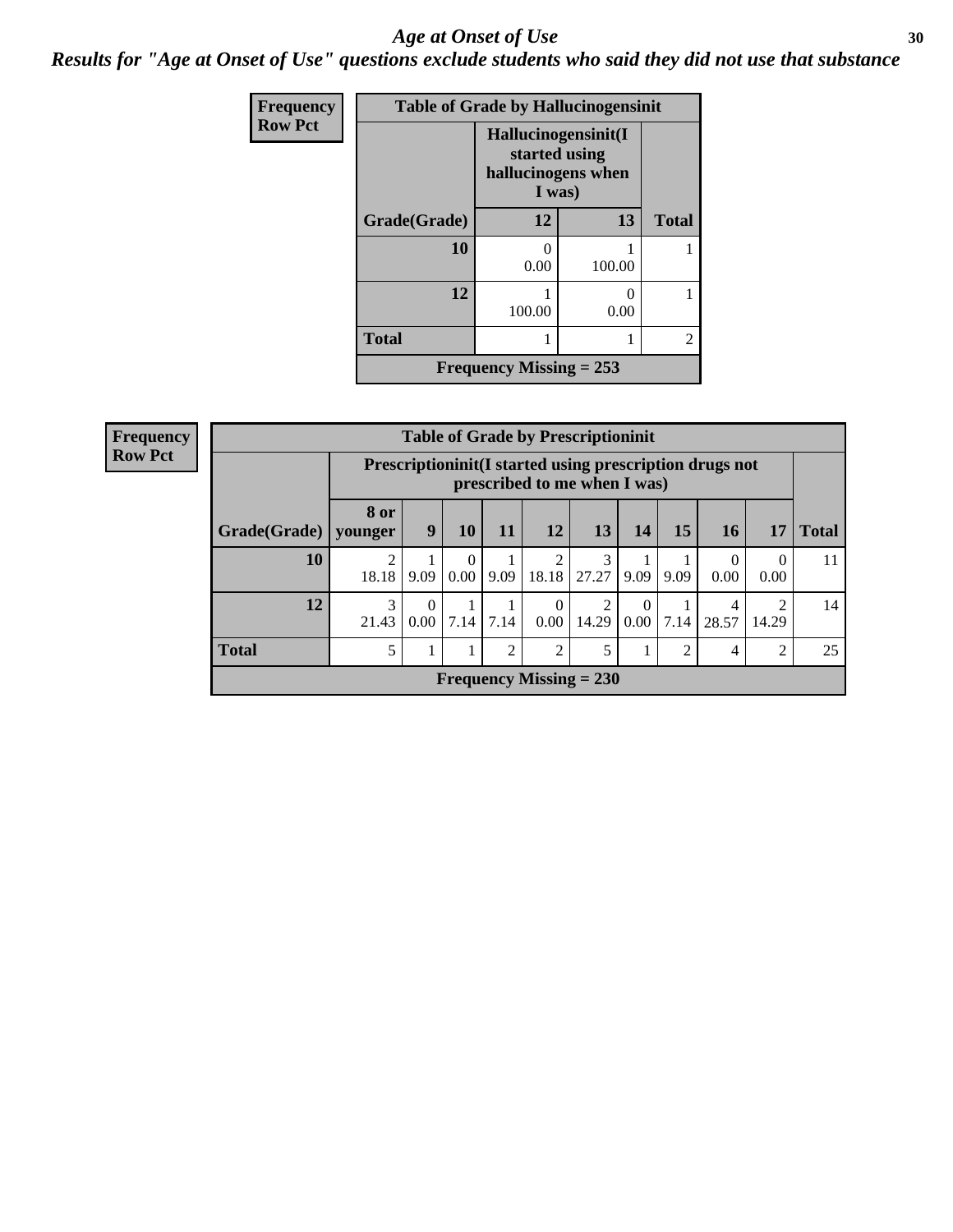| Frequency      | <b>Table of Alcoholharm by Grade</b>          |                    |             |              |  |
|----------------|-----------------------------------------------|--------------------|-------------|--------------|--|
| <b>Col Pct</b> | Alcoholharm(I<br>think alcohol is<br>harmful) | Grade(Grade)<br>10 | 12          | <b>Total</b> |  |
|                | <b>Strongly Agree</b>                         | 78<br>59.09        | 77<br>62.60 | 155          |  |
|                | <b>Somewhat Agree</b>                         | 43<br>32.58        | 29<br>23.58 | 72           |  |
|                | <b>Somewhat Disagree</b>                      | 6<br>4.55          | 8<br>6.50   | 14           |  |
|                | <b>Strongly Disagree</b>                      | 5<br>3.79          | 9<br>7.32   | 14           |  |
|                | <b>Total</b>                                  | 132                | 123         | 255          |  |

| <b>Table of Cigarettesharm by Grade</b>                  |                    |              |              |  |  |  |
|----------------------------------------------------------|--------------------|--------------|--------------|--|--|--|
| Cigarettesharm(I<br>think smoking<br>tobacco is harmful) | Grade(Grade)<br>10 | 12           | <b>Total</b> |  |  |  |
| <b>Strongly Agree</b>                                    | 112<br>84.85       | 101<br>82.11 | 213          |  |  |  |
| <b>Somewhat Agree</b>                                    | 15<br>11.36        | 8<br>6.50    | 23           |  |  |  |
| <b>Somewhat Disagree</b>                                 | 0<br>0.00          | 3<br>2.44    | 3            |  |  |  |
| <b>Strongly Disagree</b>                                 | 5<br>3.79          | 11<br>8.94   | 16           |  |  |  |
| <b>Total</b>                                             | 132                | 123          | 255          |  |  |  |

| Frequency      | <b>Table of Smokelessharm by Grade</b> |              |              |              |
|----------------|----------------------------------------|--------------|--------------|--------------|
| <b>Col Pct</b> | Smokelessharm(I<br>think chewing       | Grade(Grade) |              |              |
|                | tobacco is harmful)                    | 10           | 12           | <b>Total</b> |
|                | <b>Strongly Agree</b>                  | 115<br>87.12 | 101<br>82.11 | 216          |
|                | <b>Somewhat Agree</b>                  | 13<br>9.85   | 5.69         | 20           |
|                | <b>Somewhat Disagree</b>               | 0<br>0.00    | 3<br>2.44    | 3            |
|                | <b>Strongly Disagree</b>               | 4<br>3.03    | 12<br>9.76   | 16           |
|                | <b>Total</b>                           | 132          | 123          | 255          |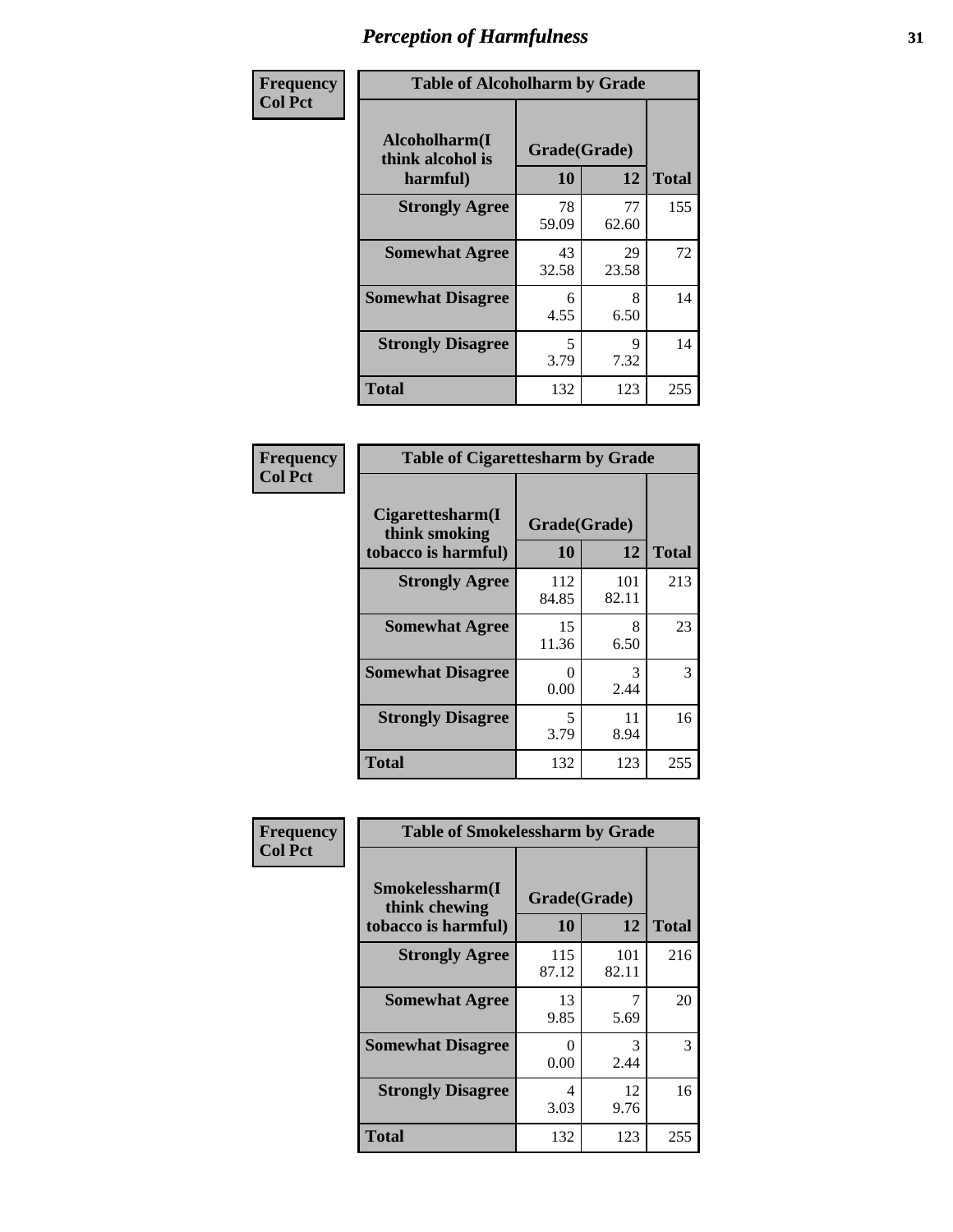| Frequency      |                                                   | <b>Table of Marijuanaharm by Grade</b> |             |              |  |  |
|----------------|---------------------------------------------------|----------------------------------------|-------------|--------------|--|--|
| <b>Col Pct</b> | Marijuanaharm(I<br>think marijuana is<br>harmful) | Grade(Grade)<br>10                     | 12          | <b>Total</b> |  |  |
|                | <b>Strongly Agree</b>                             | 81<br>61.36                            | 82<br>66.67 | 163          |  |  |
|                | <b>Somewhat Agree</b>                             | 27<br>20.45                            | 12<br>9.76  | 39           |  |  |
|                | <b>Somewhat Disagree</b>                          | 11<br>8.33                             | 5.69        | 18           |  |  |
|                | <b>Strongly Disagree</b>                          | 13<br>9.85                             | 22<br>17.89 | 35           |  |  |
|                | <b>Total</b>                                      | 132                                    | 123         | 255          |  |  |

| <b>Table of Cocaineharm by Grade</b>          |                    |              |               |  |  |  |
|-----------------------------------------------|--------------------|--------------|---------------|--|--|--|
| Cocaineharm(I<br>think cocaine is<br>harmful) | Grade(Grade)<br>10 | 12           | <b>Total</b>  |  |  |  |
| <b>Strongly Agree</b>                         | 119<br>90.15       | 109<br>88.62 | 228           |  |  |  |
| <b>Somewhat Agree</b>                         | 8<br>6.06          | 0.81         | 9             |  |  |  |
| <b>Somewhat Disagree</b>                      | 0.76               | 0.81         | $\mathcal{L}$ |  |  |  |
| <b>Strongly Disagree</b>                      | 4<br>3.03          | 12<br>9.76   | 16            |  |  |  |
| <b>Total</b>                                  | 132                | 123          | 255           |  |  |  |

| Frequency      | <b>Table of Inhalantsharm by Grade</b>             |                           |                        |              |  |
|----------------|----------------------------------------------------|---------------------------|------------------------|--------------|--|
| <b>Col Pct</b> | Inhalantsharm(I<br>think inhalants are<br>harmful) | Grade(Grade)<br><b>10</b> | 12                     | <b>Total</b> |  |
|                | <b>Strongly Agree</b>                              | 109<br>82.58              | 109<br>88.62           | 218          |  |
|                | <b>Somewhat Agree</b>                              | 15<br>11.36               | 0.81                   | 16           |  |
|                | <b>Somewhat Disagree</b>                           | 0.76                      | $\mathfrak{D}$<br>1.63 | 3            |  |
|                | <b>Strongly Disagree</b>                           | 5.30                      | 11<br>8.94             | 18           |  |
|                | <b>Total</b>                                       | 132                       | 123                    | 255          |  |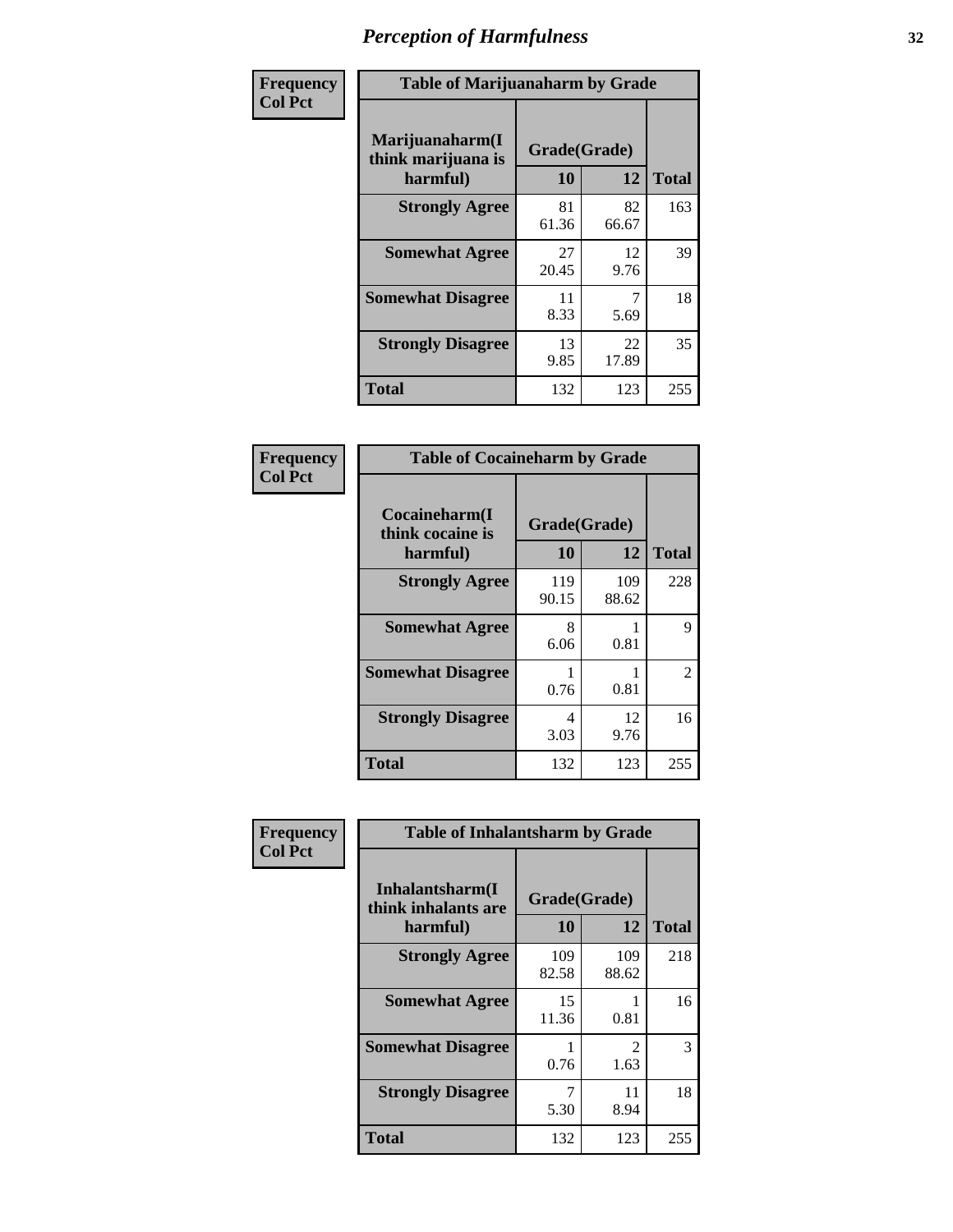| Frequency      | <b>Table of Steroidsharm by Grade</b>            |                    |                       |              |  |
|----------------|--------------------------------------------------|--------------------|-----------------------|--------------|--|
| <b>Col Pct</b> | Steroidsharm(I<br>think steroids are<br>harmful) | Grade(Grade)<br>10 | 12                    | <b>Total</b> |  |
|                | <b>Strongly Agree</b>                            | 110<br>83.33       | 105<br>85.37          | 215          |  |
|                | <b>Somewhat Agree</b>                            | 12<br>9.09         | 4<br>3.25             | 16           |  |
|                | <b>Somewhat Disagree</b>                         | 5<br>3.79          | $\mathcal{R}$<br>2.44 | 8            |  |
|                | <b>Strongly Disagree</b>                         | 5<br>3.79          | 11<br>8.94            | 16           |  |
|                | <b>Total</b>                                     | 132                | 123                   | 255          |  |

| <b>Table of Ecstasyharm by Grade</b>          |                    |                        |                |  |  |
|-----------------------------------------------|--------------------|------------------------|----------------|--|--|
| Ecstasyharm(I<br>think ecstasy is<br>harmful) | Grade(Grade)<br>10 | <b>Total</b>           |                |  |  |
| <b>Strongly Agree</b>                         | 108<br>81.82       | 109<br>88.62           | 217            |  |  |
| <b>Somewhat Agree</b>                         | 17<br>12.88        | $\mathfrak{D}$<br>1.63 | 19             |  |  |
| <b>Somewhat Disagree</b>                      | 1<br>0.76          | 0.81                   | $\overline{2}$ |  |  |
| <b>Strongly Disagree</b>                      | 6<br>4.55          | 11<br>8.94             | 17             |  |  |
| <b>Total</b>                                  | 132                | 123                    | 255            |  |  |

| Frequency      | <b>Table of Methharm by Grade</b>                           |                    |              |              |
|----------------|-------------------------------------------------------------|--------------------|--------------|--------------|
| <b>Col Pct</b> | <b>Methharm(I think</b><br>methamphetamines<br>are harmful) | Grade(Grade)<br>10 | 12           | <b>Total</b> |
|                | <b>Strongly Agree</b>                                       | 117<br>88.64       | 107<br>86.99 | 224          |
|                | <b>Somewhat Agree</b>                                       | 10<br>7.58         | 4<br>3.25    | 14           |
|                | <b>Somewhat Disagree</b>                                    | 0<br>0.00          | 0.81         |              |
|                | <b>Strongly Disagree</b>                                    | 5<br>3.79          | 11<br>8.94   | 16           |
|                | Total                                                       | 132                | 123          | 255          |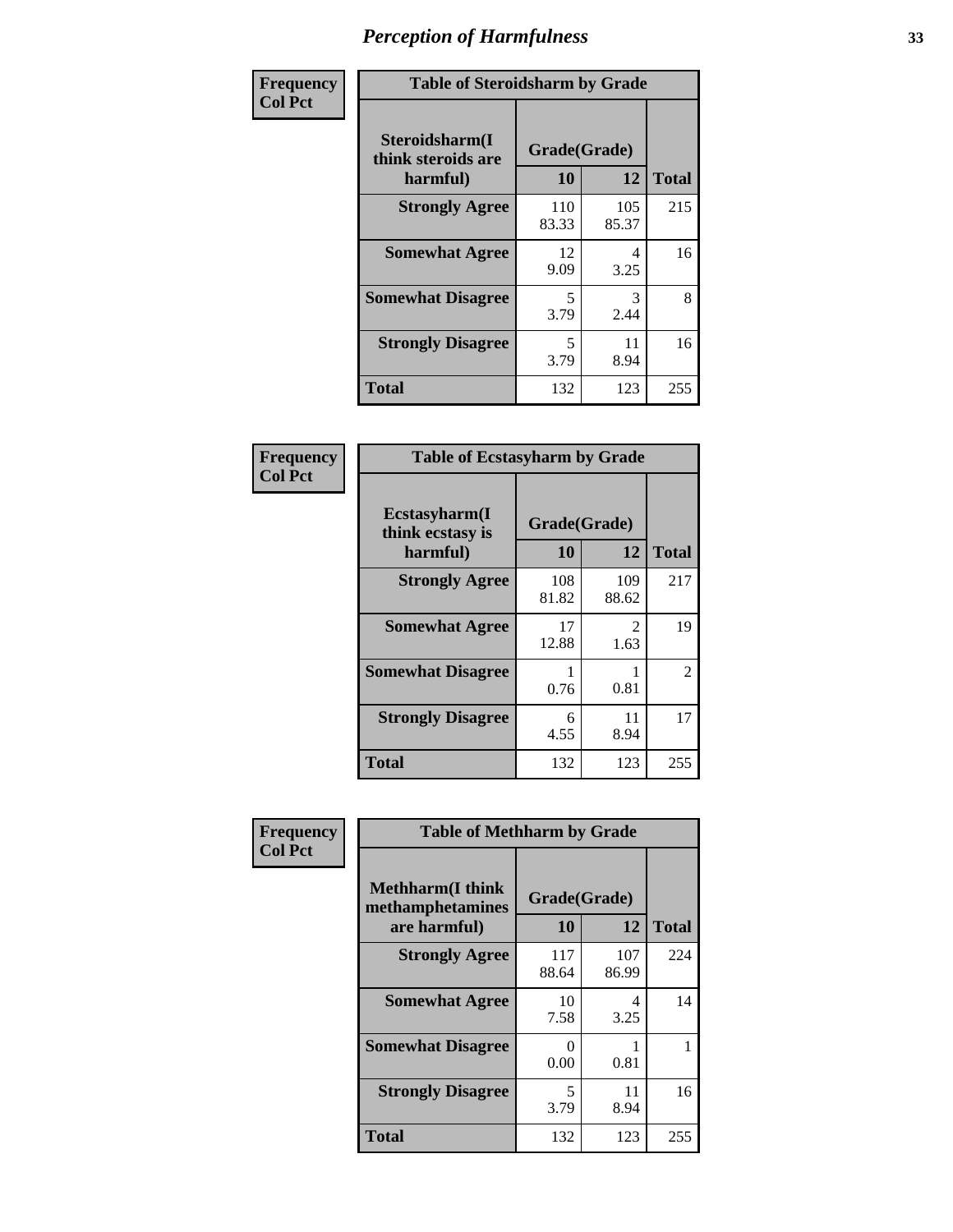| Frequency      | <b>Table of Hallucinogensharm by Grade</b>                 |                    |              |                |
|----------------|------------------------------------------------------------|--------------------|--------------|----------------|
| <b>Col Pct</b> | Hallucinogensharm(I<br>think hallucinogens<br>are harmful) | Grade(Grade)<br>10 | 12           | <b>Total</b>   |
|                | <b>Strongly Agree</b>                                      | 116<br>87.88       | 108<br>87.80 | 224            |
|                | <b>Somewhat Agree</b>                                      | 10<br>7.58         | 3<br>2.44    | 13             |
|                | <b>Somewhat Disagree</b>                                   | 0.76               | 0.81         | $\overline{2}$ |
|                | <b>Strongly Disagree</b>                                   | 5<br>3.79          | 11<br>8.94   | 16             |
|                | <b>Total</b>                                               | 132                | 123          | 255            |

| <b>Table of Prescriptionharm by Grade</b>                                         |              |             |              |  |
|-----------------------------------------------------------------------------------|--------------|-------------|--------------|--|
| <b>Prescriptionharm</b> (I<br>think prescription<br>drugs not<br>prescribed to me | Grade(Grade) |             |              |  |
| are harmful)                                                                      | 10           | 12          | <b>Total</b> |  |
| <b>Strongly Agree</b>                                                             | 101<br>76.52 | 90<br>73.17 | 191          |  |
| <b>Somewhat Agree</b>                                                             | 20<br>15.15  | 13<br>10.57 | 33           |  |
| <b>Somewhat Disagree</b>                                                          | 5<br>3.79    | 5.69        | 12           |  |
| <b>Strongly Disagree</b>                                                          | 6<br>4.55    | 13<br>10.57 | 19           |  |
| <b>Total</b>                                                                      | 132          | 123         | 255          |  |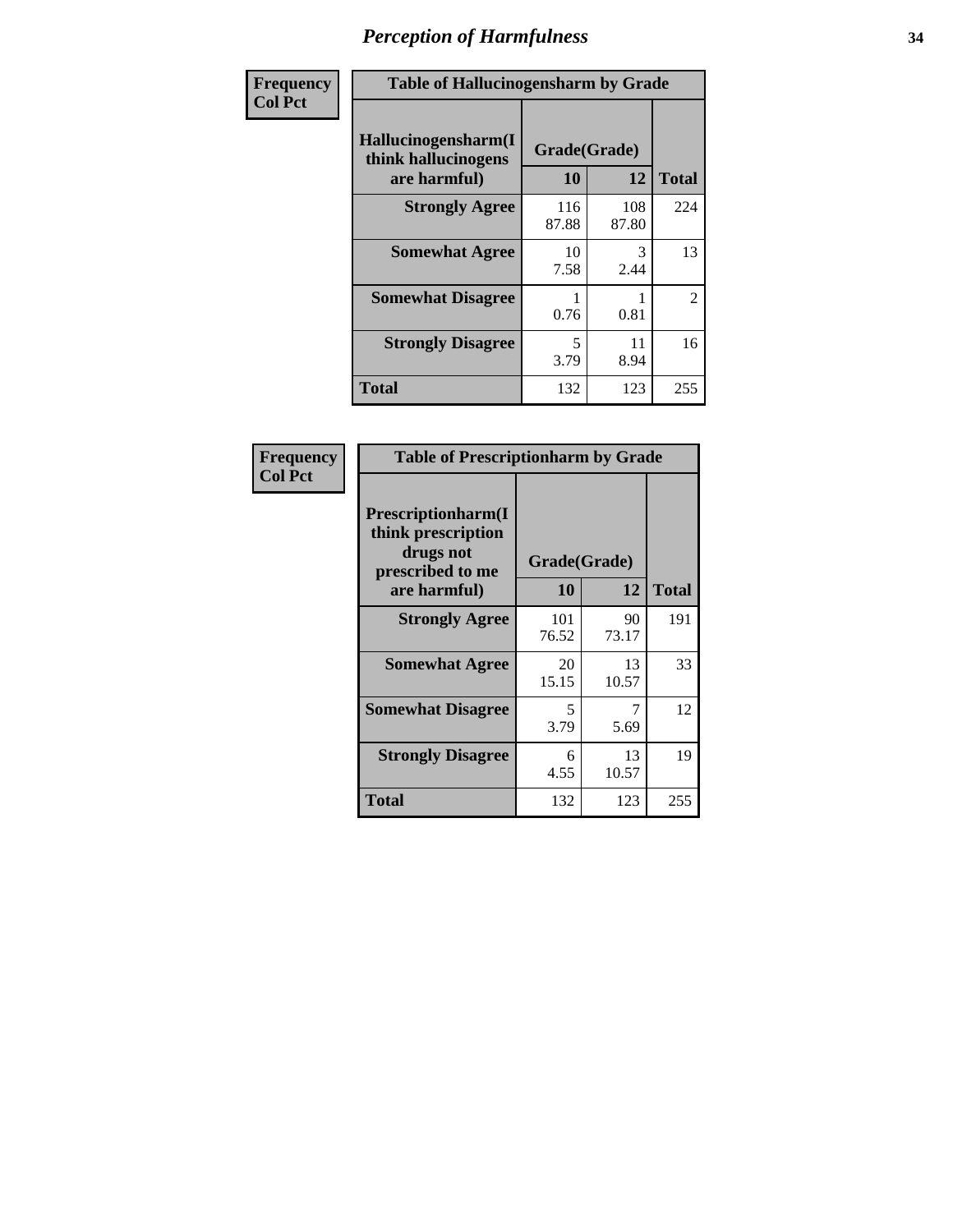# *Disapproval by Adults* **35**

| Frequency      | <b>Table of Alcoholadult by Grade</b>                                 |                    |             |              |
|----------------|-----------------------------------------------------------------------|--------------------|-------------|--------------|
| <b>Col Pct</b> | <b>Alcoholadult</b> (Adults<br>would disapprove if<br>I used alcohol) | Grade(Grade)<br>10 | 12          | <b>Total</b> |
|                | <b>Strongly Agree</b>                                                 | 77<br>58.33        | 61<br>49.59 | 138          |
|                | <b>Somewhat Agree</b>                                                 | 32<br>24.24        | 31<br>25.20 | 63           |
|                | <b>Somewhat Disagree</b>                                              | 13<br>9.85         | 19<br>15.45 | 32           |
|                | <b>Strongly Disagree</b>                                              | 10<br>7.58         | 12<br>9.76  | 22           |
|                | <b>Total</b>                                                          | 132                | 123         | 255          |

| <b>Table of Tobaccoadult by Grade</b>                                 |                    |              |     |  |  |
|-----------------------------------------------------------------------|--------------------|--------------|-----|--|--|
| <b>Tobaccoadult</b> (Adults<br>would disapprove if<br>I used tobacco) | Grade(Grade)<br>10 | <b>Total</b> |     |  |  |
| <b>Strongly Agree</b>                                                 | 100<br>75.76       | 79<br>64.23  | 179 |  |  |
| <b>Somewhat Agree</b>                                                 | 20<br>15.15        | 19<br>15.45  | 39  |  |  |
| <b>Somewhat Disagree</b>                                              | 5<br>3.79          | 9<br>7.32    | 14  |  |  |
| <b>Strongly Disagree</b>                                              | 7<br>5.30          | 16<br>13.01  | 23  |  |  |
| <b>Total</b>                                                          | 132                | 123          | 255 |  |  |

| Frequency      | <b>Table of Marijuanaadult by Grade</b>                           |                    |             |              |
|----------------|-------------------------------------------------------------------|--------------------|-------------|--------------|
| <b>Col Pct</b> | Marijuanaadult(Adults<br>would disapprove if I<br>used marijuana) | Grade(Grade)<br>10 | 12          | <b>Total</b> |
|                | <b>Strongly Agree</b>                                             | 95<br>71.97        | 83<br>67.48 | 178          |
|                | <b>Somewhat Agree</b>                                             | 21<br>15.91        | 11<br>8.94  | 32           |
|                | <b>Somewhat Disagree</b>                                          | 5.30               | 9<br>7.32   | 16           |
|                | <b>Strongly Disagree</b>                                          | 9<br>6.82          | 20<br>16.26 | 29           |
|                | <b>Total</b>                                                      | 132                | 123         | 255          |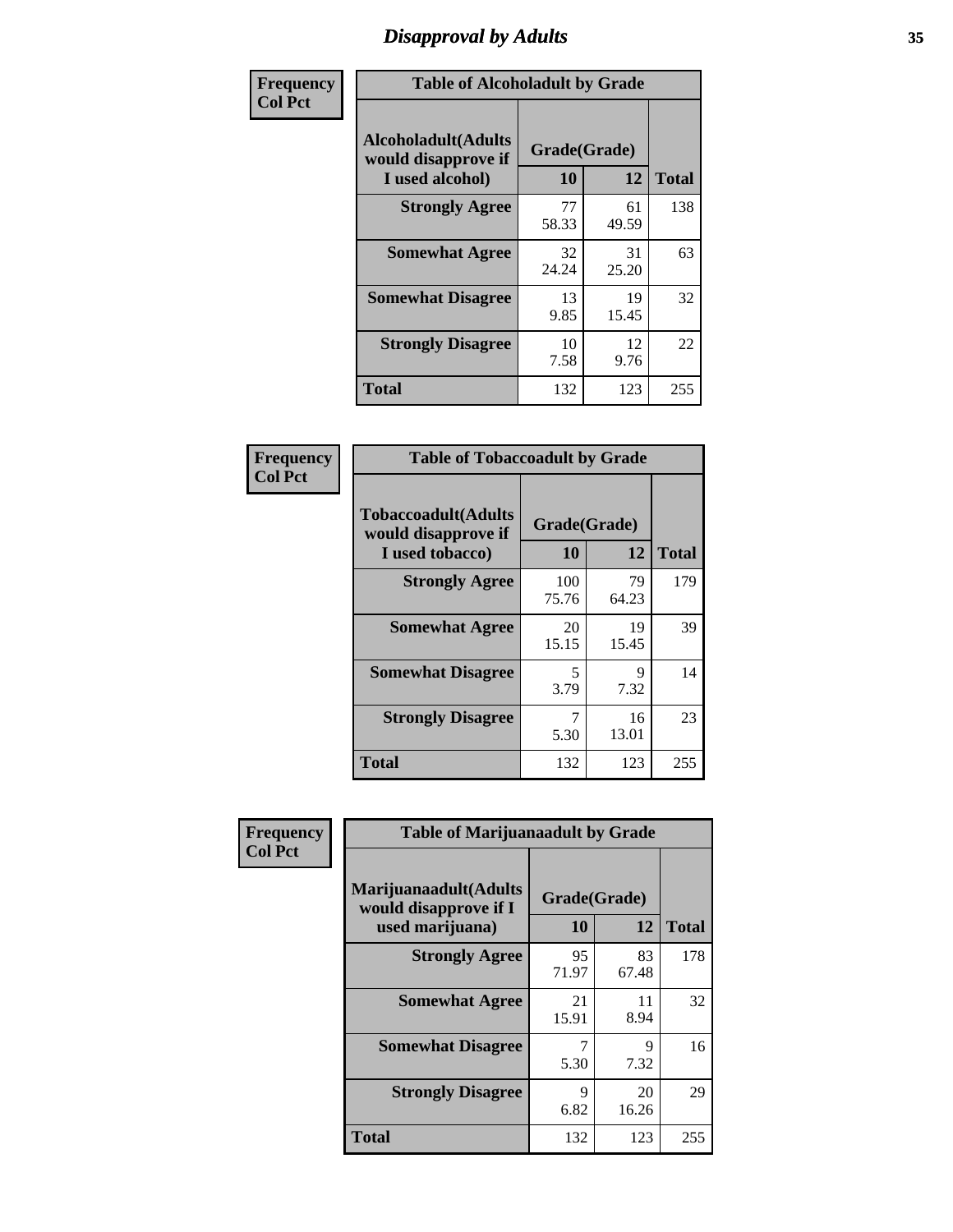### *Disapproval by Adults* **36**

| <b>Frequency</b> | <b>Table of Otherdrugadult by Grade</b>                                     |                                     |              |              |
|------------------|-----------------------------------------------------------------------------|-------------------------------------|--------------|--------------|
| <b>Col Pct</b>   | <b>Otherdrugadult</b> (Adults<br>would disapprove if I<br>used other drugs) | Grade(Grade)<br>10                  | 12           | <b>Total</b> |
|                  | <b>Strongly Agree</b>                                                       | 111<br>84.09                        | 100<br>81.30 | 211          |
|                  | <b>Somewhat Agree</b>                                                       | 10<br>7.58                          | 4<br>3.25    | 14           |
|                  | <b>Somewhat Disagree</b>                                                    | $\mathcal{D}_{\mathcal{L}}$<br>1.52 | 0.81         | 3            |
|                  | <b>Strongly Disagree</b>                                                    | 9<br>6.82                           | 18<br>14.63  | 27           |
|                  | <b>Total</b>                                                                | 132                                 | 123          | 255          |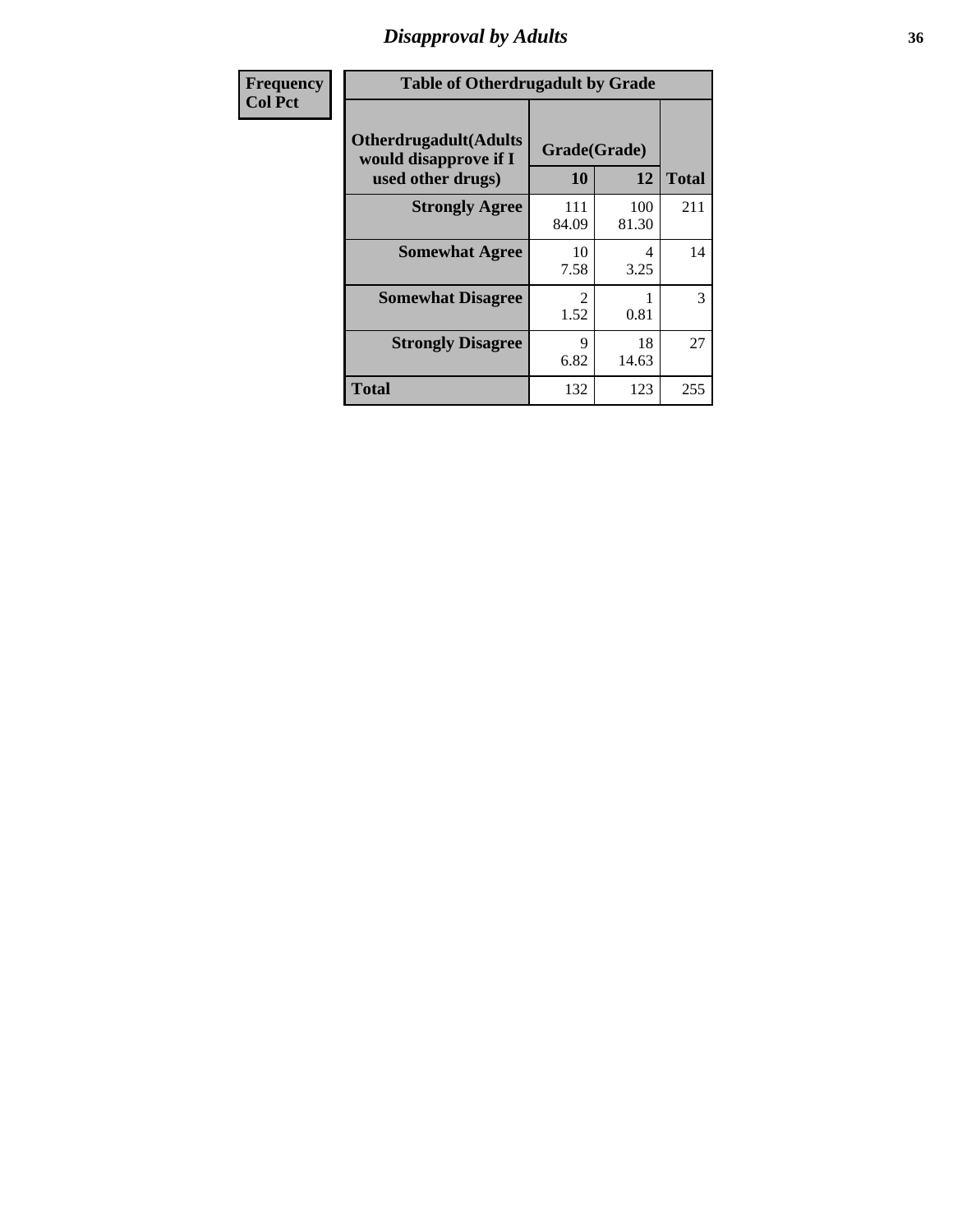# *Disapproval by Peers* **37**

| Frequency      | <b>Table of Alcoholpeer by Grade</b>                    |              |             |              |  |
|----------------|---------------------------------------------------------|--------------|-------------|--------------|--|
| <b>Col Pct</b> | Alcoholpeer(My<br>friends would<br>disapprove if I used | Grade(Grade) |             |              |  |
|                | alcohol)                                                | 10           | 12          | <b>Total</b> |  |
|                | <b>Strongly Agree</b>                                   | 35<br>26.52  | 29<br>23.58 | 64           |  |
|                | <b>Somewhat Agree</b>                                   | 41<br>31.06  | 22<br>17.89 | 63           |  |
|                | <b>Somewhat Disagree</b>                                | 25<br>18.94  | 37<br>30.08 | 62           |  |
|                | <b>Strongly Disagree</b>                                | 31<br>23.48  | 35<br>28.46 | 66           |  |
|                | Total                                                   | 132          | 123         | 255          |  |

| Frequency      | <b>Table of Tobaccopeer by Grade</b>                                |                           |             |              |
|----------------|---------------------------------------------------------------------|---------------------------|-------------|--------------|
| <b>Col Pct</b> | Tobaccopeer(My<br>friends would<br>disapprove if I used<br>tobacco) | Grade(Grade)<br><b>10</b> | 12          | <b>Total</b> |
|                | <b>Strongly Agree</b>                                               | 60<br>45.45               | 51<br>41.46 | 111          |
|                | <b>Somewhat Agree</b>                                               | 24<br>18.18               | 21<br>17.07 | 45           |
|                | <b>Somewhat Disagree</b>                                            | 19<br>14.39               | 19<br>15.45 | 38           |
|                | <b>Strongly Disagree</b>                                            | 29<br>21.97               | 32<br>26.02 | 61           |
|                | <b>Total</b>                                                        | 132                       | 123         | 255          |

| Frequency      | <b>Table of Marijuanapeer by Grade</b>                    |              |             |              |
|----------------|-----------------------------------------------------------|--------------|-------------|--------------|
| <b>Col Pct</b> | Marijuanapeer(My<br>friends would<br>disapprove if I used | Grade(Grade) |             |              |
|                | marijuana)                                                | <b>10</b>    | 12          | <b>Total</b> |
|                | <b>Strongly Agree</b>                                     | 48<br>36.36  | 35<br>28.46 | 83           |
|                | <b>Somewhat Agree</b>                                     | 29<br>21.97  | 21<br>17.07 | 50           |
|                | <b>Somewhat Disagree</b>                                  | 18<br>13.64  | 27<br>21.95 | 45           |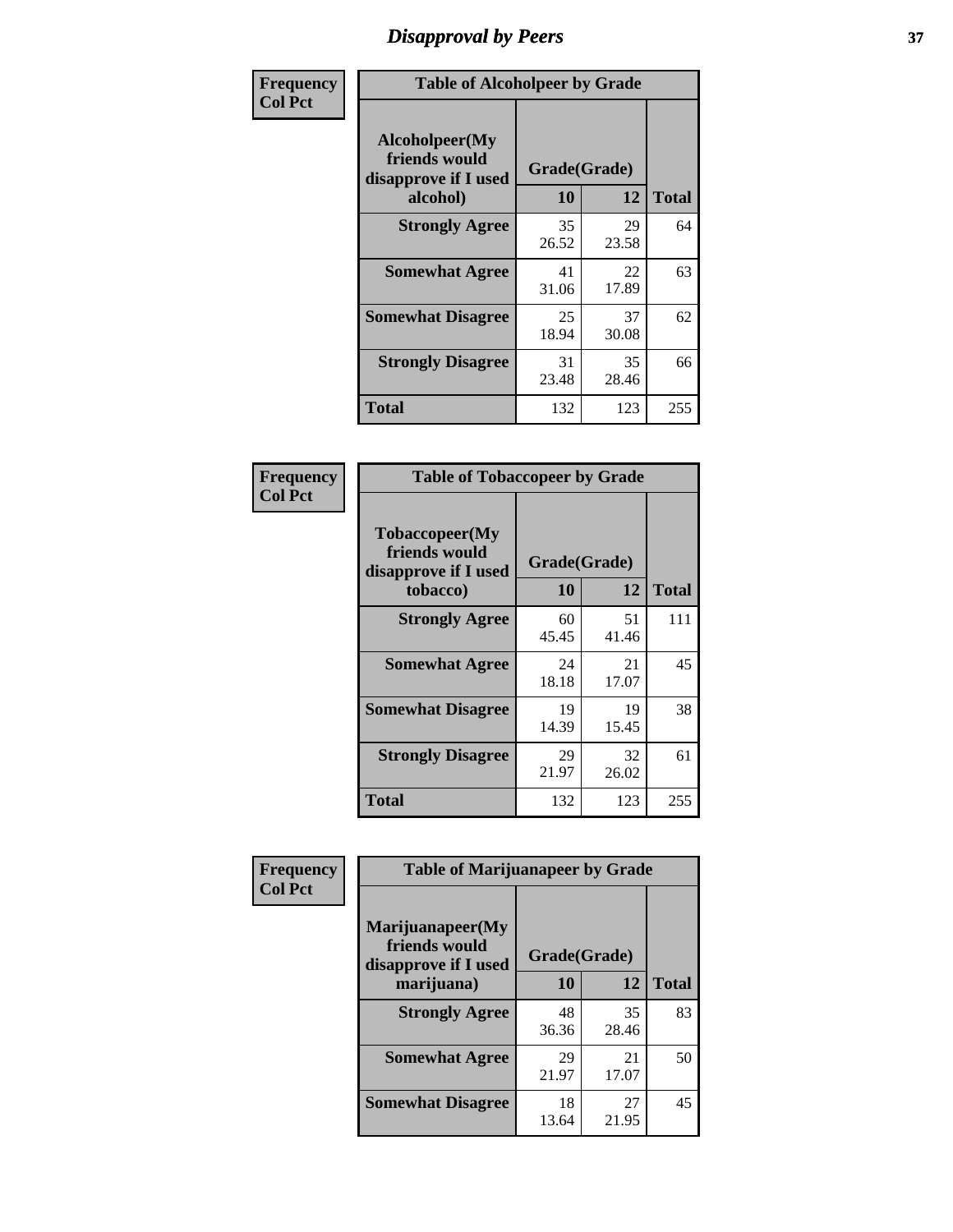# *Disapproval by Peers* **38**

| <b>Frequency</b> | <b>Table of Marijuanapeer by Grade</b>                                  |                           |             |              |  |
|------------------|-------------------------------------------------------------------------|---------------------------|-------------|--------------|--|
| <b>Col Pct</b>   | Marijuanapeer(My<br>friends would<br>disapprove if I used<br>marijuana) | Grade(Grade)<br><b>10</b> | 12          | <b>Total</b> |  |
|                  | <b>Strongly Disagree</b>                                                | 37<br>28.03               | 40<br>32.52 | 77           |  |
|                  | <b>Total</b>                                                            | 132                       | 123         | 255          |  |

| <b>Frequency</b> | <b>Table of Otherdrugpeer by Grade</b>                                    |                    |             |              |
|------------------|---------------------------------------------------------------------------|--------------------|-------------|--------------|
| <b>Col Pct</b>   | Otherdrugpeer(My<br>friends would<br>disapprove if I used<br>other drugs) | Grade(Grade)<br>10 | 12          | <b>Total</b> |
|                  | <b>Strongly Agree</b>                                                     | 72<br>54.55        | 78<br>63.41 | 150          |
|                  | <b>Somewhat Agree</b>                                                     | 24<br>18.18        | 11<br>8.94  | 35           |
|                  | <b>Somewhat Disagree</b>                                                  | 17<br>12.88        | 9<br>7.32   | 26           |
|                  | <b>Strongly Disagree</b>                                                  | 19<br>14.39        | 25<br>20.33 | 44           |
|                  | Total                                                                     | 132                | 123         | 255          |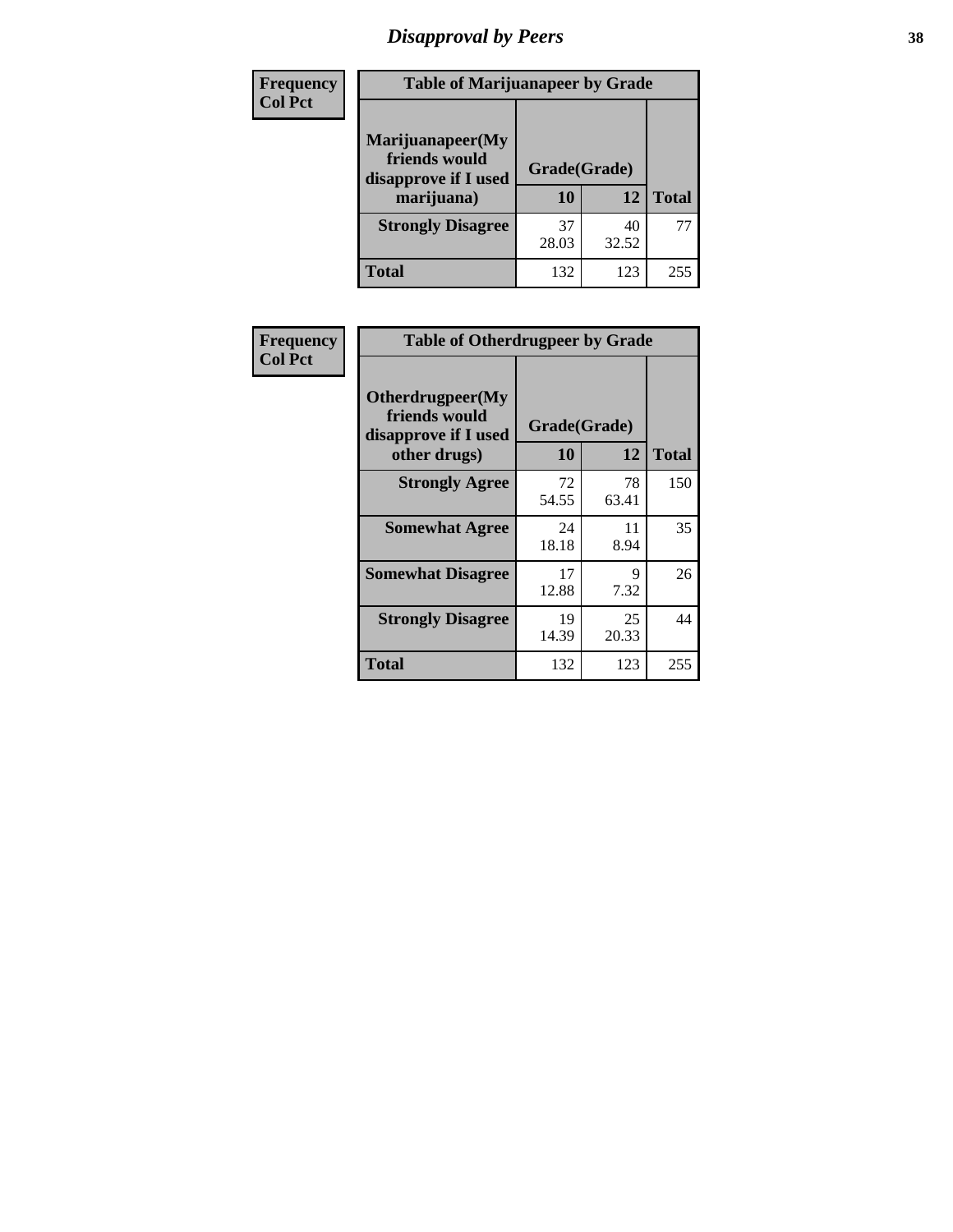| Frequency<br><b>Col Pct</b> | <b>Table of Alcohollocation1 by Grade</b> |              |             |              |
|-----------------------------|-------------------------------------------|--------------|-------------|--------------|
|                             | <b>Alcohollocation1(Places</b>            | Grade(Grade) |             |              |
|                             | <b>Friends Use Alcohol)</b>               | 10           | 12          | <b>Total</b> |
|                             |                                           | 65<br>49.24  | 80<br>65.04 | 145          |
|                             | Do Not Use                                | 67<br>50.76  | 43<br>34.96 | 110          |
|                             | <b>Total</b>                              | 132          | 123         | 255          |

| Frequency      | <b>Table of Alcohollocation2 by Grade</b>                     |                    |             |              |
|----------------|---------------------------------------------------------------|--------------------|-------------|--------------|
| <b>Col Pct</b> | <b>Alcohollocation2(Places</b><br><b>Friends Use Alcohol)</b> | Grade(Grade)<br>10 | <b>12</b>   | <b>Total</b> |
|                |                                                               | 85<br>64.39        | 59<br>47.97 | 144          |
|                | Home                                                          | 47<br>35.61        | 64<br>52.03 | 111          |
|                | <b>Total</b>                                                  | 132                | 123         | 255          |

| Frequency<br><b>Col Pct</b> | <b>Table of Alcohollocation 3 by Grade</b>                    |                    |              |              |
|-----------------------------|---------------------------------------------------------------|--------------------|--------------|--------------|
|                             | <b>Alcohollocation3(Places</b><br><b>Friends Use Alcohol)</b> | Grade(Grade)<br>10 | 12           | <b>Total</b> |
|                             |                                                               | 119<br>90.15       | 106<br>86.18 | 225          |
|                             | <b>School</b>                                                 | 13<br>9.85         | 17<br>13.82  | 30           |
|                             | <b>Total</b>                                                  | 132                | 123          | 255          |

| <b>Frequency</b> | <b>Table of Alcohollocation4 by Grade</b> |              |             |              |  |
|------------------|-------------------------------------------|--------------|-------------|--------------|--|
| <b>Col Pct</b>   | <b>Alcohollocation4(Places</b>            | Grade(Grade) |             |              |  |
|                  | <b>Friends Use Alcohol)</b>               | 10           | 12          | <b>Total</b> |  |
|                  |                                           | 110<br>83.33 | 97<br>78.86 | 207          |  |
|                  | Car                                       | 22<br>16.67  | 26<br>21.14 | 48           |  |
|                  | <b>Total</b>                              | 132          | 123         | 255          |  |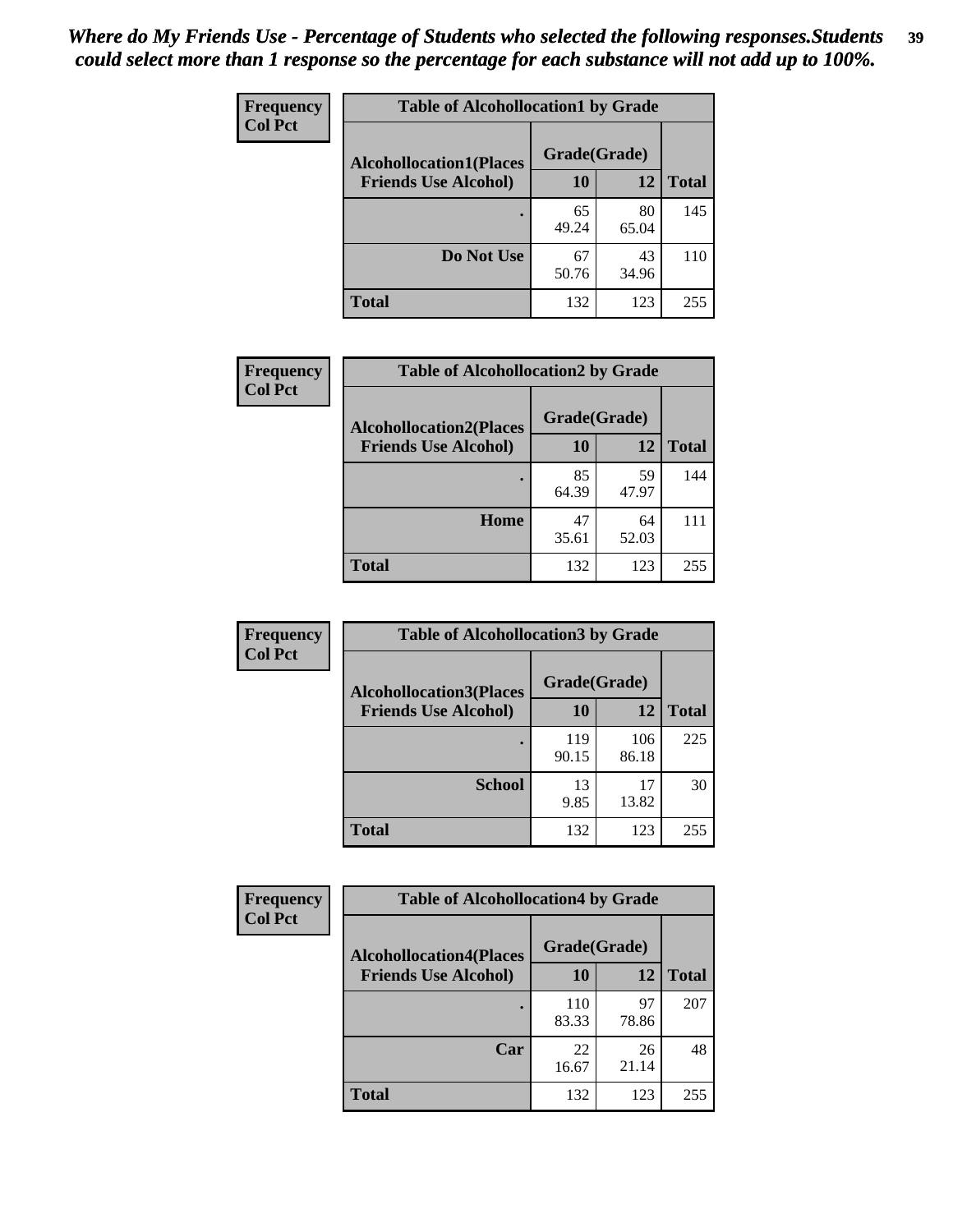| Frequency<br><b>Col Pct</b> | <b>Table of Alcohollocation5 by Grade</b> |              |             |              |
|-----------------------------|-------------------------------------------|--------------|-------------|--------------|
|                             | <b>Alcohollocation5(Places</b>            | Grade(Grade) |             |              |
|                             | <b>Friends Use Alcohol)</b>               | 10           | 12          | <b>Total</b> |
|                             |                                           | 85<br>64.39  | 64<br>52.03 | 149          |
|                             | <b>Friend's House</b>                     | 47<br>35.61  | 59<br>47.97 | 106          |
|                             | <b>Total</b>                              | 132          | 123         | 255          |

| Frequency      | <b>Table of Alcohollocation6 by Grade</b>                     |                           |             |              |
|----------------|---------------------------------------------------------------|---------------------------|-------------|--------------|
| <b>Col Pct</b> | <b>Alcohollocation6(Places</b><br><b>Friends Use Alcohol)</b> | Grade(Grade)<br><b>10</b> | 12          | <b>Total</b> |
|                |                                                               | 99<br>75.00               | 81<br>65.85 | 180          |
|                | <b>Other</b>                                                  | 33<br>25.00               | 42<br>34.15 | 75           |
|                | <b>Total</b>                                                  | 132                       | 123         | 255          |

| Frequency      | <b>Table of Tobaccolocation1 by Grade</b> |              |             |              |
|----------------|-------------------------------------------|--------------|-------------|--------------|
| <b>Col Pct</b> | <b>Tobaccolocation1(Places</b>            | Grade(Grade) |             |              |
|                | <b>Friends Use Tobacco)</b>               | 10           | 12          | <b>Total</b> |
|                |                                           | 45<br>34.09  | 48<br>39.02 | 93           |
|                | Do Not Use                                | 87<br>65.91  | 75<br>60.98 | 162          |
|                | <b>Total</b>                              | 132          | 123         | 255          |

| <b>Frequency</b><br><b>Col Pct</b> | <b>Table of Tobaccolocation2 by Grade</b> |              |             |              |  |
|------------------------------------|-------------------------------------------|--------------|-------------|--------------|--|
|                                    | <b>Tobaccolocation2(Places</b>            | Grade(Grade) |             |              |  |
|                                    | <b>Friends Use Tobacco)</b>               | 10           | 12          | <b>Total</b> |  |
|                                    |                                           | 107<br>81.06 | 83<br>67.48 | 190          |  |
|                                    | Home                                      | 25<br>18.94  | 40<br>32.52 | 65           |  |
|                                    | <b>Total</b>                              | 132          | 123         | 255          |  |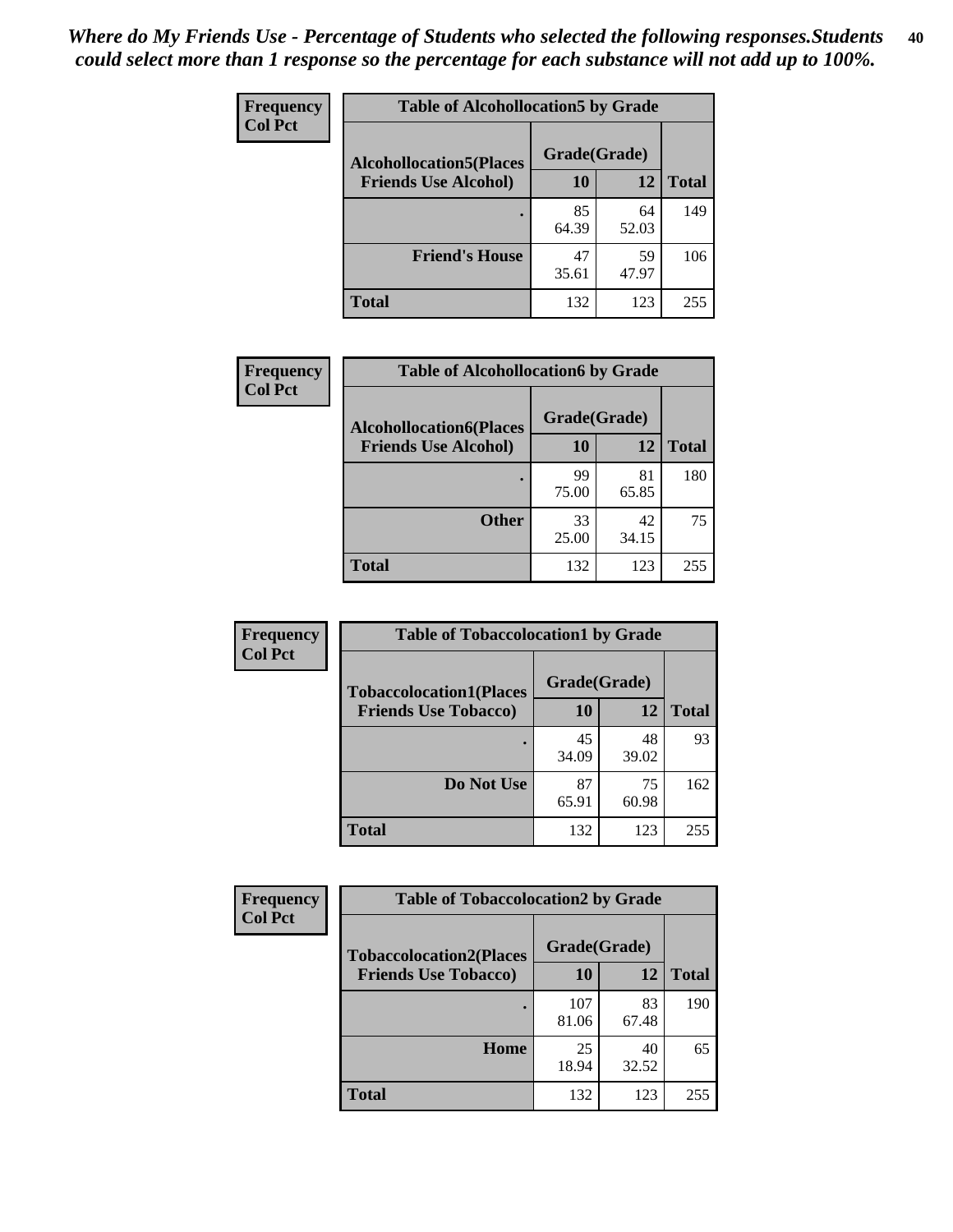| Frequency<br><b>Col Pct</b> | <b>Table of Tobaccolocation3 by Grade</b> |              |              |              |
|-----------------------------|-------------------------------------------|--------------|--------------|--------------|
|                             | <b>Tobaccolocation3(Places</b>            | Grade(Grade) |              |              |
|                             | <b>Friends Use Tobacco)</b>               | 10           | 12           | <b>Total</b> |
|                             |                                           | 106<br>80.30 | 102<br>82.93 | 208          |
|                             | <b>School</b>                             | 26<br>19.70  | 21<br>17.07  | 47           |
|                             | <b>Total</b>                              | 132          | 123          | 255          |

| Frequency<br><b>Col Pct</b> | <b>Table of Tobaccolocation4 by Grade</b> |              |             |              |
|-----------------------------|-------------------------------------------|--------------|-------------|--------------|
|                             | <b>Tobaccolocation4(Places</b>            | Grade(Grade) |             |              |
|                             | <b>Friends Use Tobacco)</b>               | 10           | <b>12</b>   | <b>Total</b> |
|                             |                                           | 109<br>82.58 | 98<br>79.67 | 207          |
|                             | Car                                       | 23<br>17.42  | 25<br>20.33 | 48           |
|                             | <b>Total</b>                              | 132          | 123         | 255          |

| Frequency      | <b>Table of Tobaccolocation5 by Grade</b>                     |                    |             |              |
|----------------|---------------------------------------------------------------|--------------------|-------------|--------------|
| <b>Col Pct</b> | <b>Tobaccolocation5(Places</b><br><b>Friends Use Tobacco)</b> | Grade(Grade)<br>10 | 12          | <b>Total</b> |
|                |                                                               | 102<br>77.27       | 89<br>72.36 | 191          |
|                | <b>Friend's House</b>                                         | 30<br>22.73        | 34<br>27.64 | 64           |
|                | <b>Total</b>                                                  | 132                | 123         | 255          |

| <b>Frequency</b> | <b>Table of Tobaccolocation6 by Grade</b> |              |             |              |  |
|------------------|-------------------------------------------|--------------|-------------|--------------|--|
| <b>Col Pct</b>   | <b>Tobaccolocation6(Places</b>            | Grade(Grade) |             |              |  |
|                  | <b>Friends Use Tobacco)</b>               | 10           | 12          | <b>Total</b> |  |
|                  |                                           | 115<br>87.12 | 96<br>78.05 | 211          |  |
|                  | <b>Other</b>                              | 17<br>12.88  | 27<br>21.95 | 44           |  |
|                  | <b>Total</b>                              | 132          | 123         | 255          |  |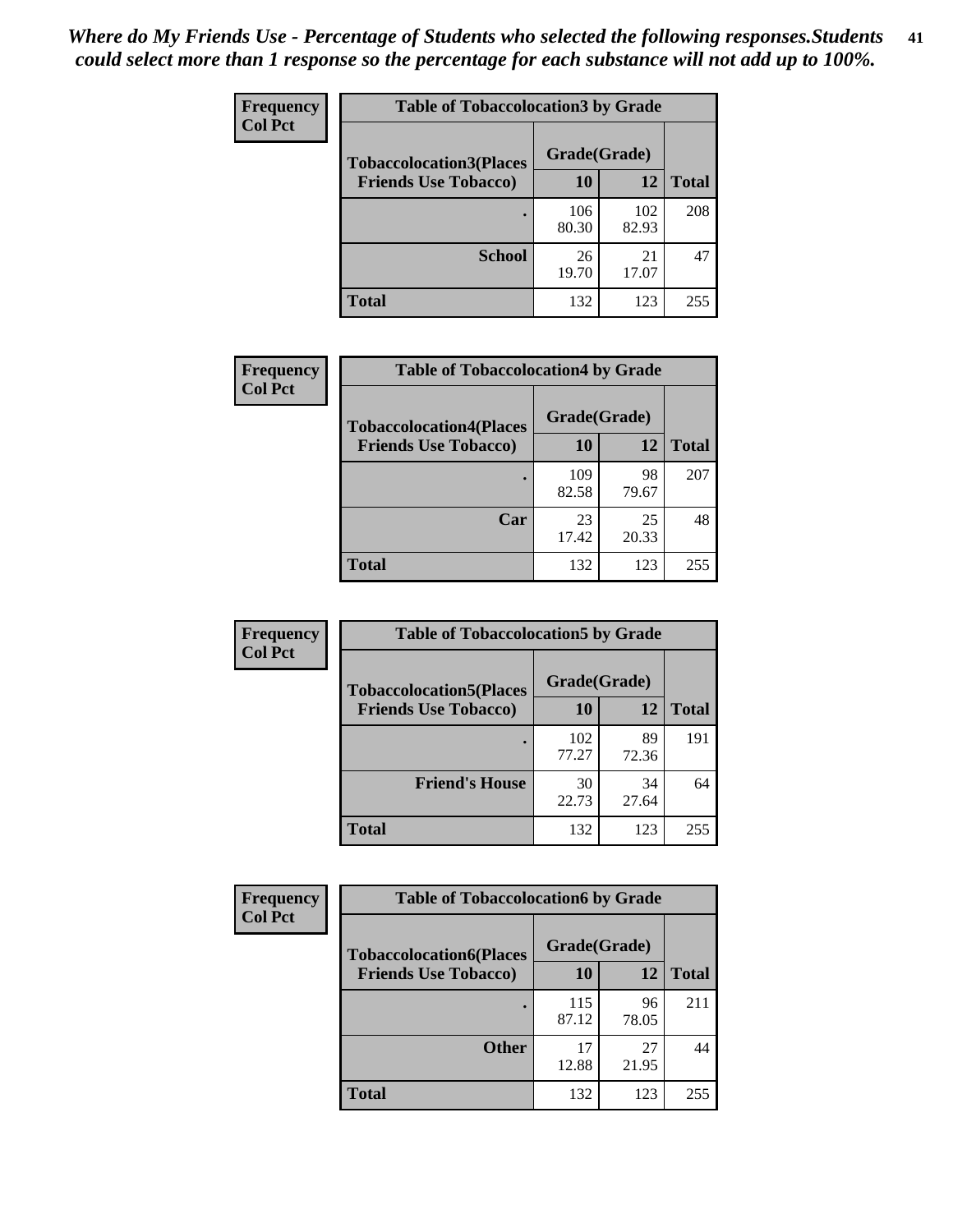| <b>Frequency</b> | <b>Table of Marijuanalocation1 by Grade</b> |              |             |              |
|------------------|---------------------------------------------|--------------|-------------|--------------|
| <b>Col Pct</b>   | <b>Marijuanalocation1(Places</b>            | Grade(Grade) |             |              |
|                  | <b>Friends Use Marijuana</b> )              | 10           | 12          | <b>Total</b> |
|                  |                                             | 76<br>57.58  | 72<br>58.54 | 148          |
|                  | Do Not Use                                  | 56<br>42.42  | 51<br>41.46 | 107          |
|                  | Total                                       | 132          | 123         | 255          |

| <b>Frequency</b> | <b>Table of Marijuanalocation2 by Grade</b>                        |                    |             |              |
|------------------|--------------------------------------------------------------------|--------------------|-------------|--------------|
| <b>Col Pct</b>   | <b>Marijuanalocation2(Places</b><br><b>Friends Use Marijuana</b> ) | Grade(Grade)<br>10 | 12          | <b>Total</b> |
|                  |                                                                    | 75<br>56.82        | 73<br>59.35 | 148          |
|                  | <b>Home</b>                                                        | 57<br>43.18        | 50<br>40.65 | 107          |
|                  | <b>Total</b>                                                       | 132                | 123         | 255          |

| Frequency<br><b>Col Pct</b> | <b>Table of Marijuanalocation3 by Grade</b> |              |             |              |
|-----------------------------|---------------------------------------------|--------------|-------------|--------------|
|                             | <b>Marijuanalocation3</b> (Places           | Grade(Grade) |             |              |
|                             | <b>Friends Use Marijuana</b> )              | <b>10</b>    | 12          | <b>Total</b> |
|                             |                                             | 87<br>65.91  | 83<br>67.48 | 170          |
|                             | <b>School</b>                               | 45<br>34.09  | 40<br>32.52 | 85           |
|                             | <b>Total</b>                                | 132          | 123         | 255          |

| Frequency      | <b>Table of Marijuanalocation4 by Grade</b> |              |             |              |  |
|----------------|---------------------------------------------|--------------|-------------|--------------|--|
| <b>Col Pct</b> | <b>Marijuanalocation4(Places</b>            | Grade(Grade) |             |              |  |
|                | <b>Friends Use Marijuana</b> )              | <b>10</b>    | 12          | <b>Total</b> |  |
|                |                                             | 84<br>63.64  | 79<br>64.23 | 163          |  |
|                | Car                                         | 48<br>36.36  | 44<br>35.77 | 92           |  |
|                | <b>Total</b>                                | 132          | 123         | 255          |  |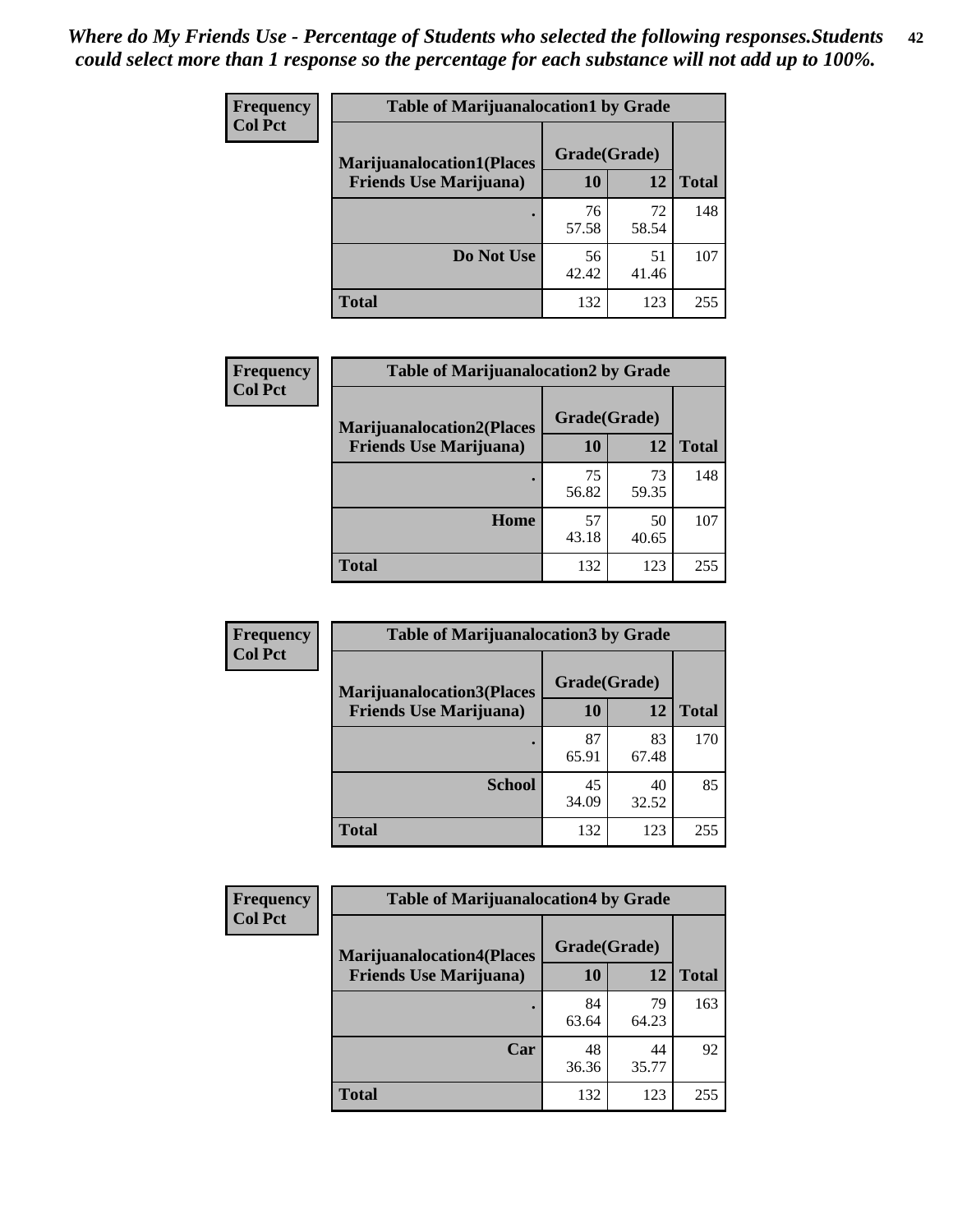| <b>Frequency</b> | <b>Table of Marijuanalocation5 by Grade</b> |              |             |              |
|------------------|---------------------------------------------|--------------|-------------|--------------|
| <b>Col Pct</b>   | <b>Marijuanalocation5</b> (Places           | Grade(Grade) |             |              |
|                  | <b>Friends Use Marijuana</b> )              | 10           | 12          | <b>Total</b> |
|                  |                                             | 76<br>57.58  | 67<br>54.47 | 143          |
|                  | <b>Friend's House</b>                       | 56<br>42.42  | 56<br>45.53 | 112          |
|                  | <b>Total</b>                                | 132          | 123         | 255          |

| <b>Frequency</b> | <b>Table of Marijuanalocation6 by Grade</b>                        |                           |             |       |
|------------------|--------------------------------------------------------------------|---------------------------|-------------|-------|
| <b>Col Pct</b>   | <b>Marijuanalocation6(Places</b><br><b>Friends Use Marijuana</b> ) | Grade(Grade)<br><b>10</b> | 12          | Total |
|                  |                                                                    | 99<br>75.00               | 78<br>63.41 | 177   |
|                  | <b>Other</b>                                                       | 33<br>25.00               | 45<br>36.59 | 78    |
|                  | <b>Total</b>                                                       | 132                       | 123         | 255   |

| <b>Frequency</b> | <b>Table of Otherdruglocation1 by Grade</b>                          |              |              |              |
|------------------|----------------------------------------------------------------------|--------------|--------------|--------------|
| <b>Col Pct</b>   | <b>Otherdruglocation1(Places</b><br><b>Friends Use Other Illegal</b> | Grade(Grade) |              |              |
|                  | Drugs)                                                               | 10           | 12           | <b>Total</b> |
|                  |                                                                      | 37<br>28.03  | 22<br>17.89  | 59           |
|                  | Do Not Use                                                           | 95<br>71.97  | 101<br>82.11 | 196          |
|                  | <b>Total</b>                                                         | 132          | 123          | 255          |

| <b>Frequency</b> | <b>Table of Otherdruglocation2 by Grade</b>                          |              |              |              |
|------------------|----------------------------------------------------------------------|--------------|--------------|--------------|
| <b>Col Pct</b>   | <b>Otherdruglocation2(Places</b><br><b>Friends Use Other Illegal</b> | Grade(Grade) |              |              |
|                  | Drugs)                                                               | 10           | 12           | <b>Total</b> |
|                  |                                                                      | 109<br>82.58 | 107<br>86.99 | 216          |
|                  | Home                                                                 | 23<br>17.42  | 16<br>13.01  | 39           |
|                  | <b>Total</b>                                                         | 132          | 123          | 255          |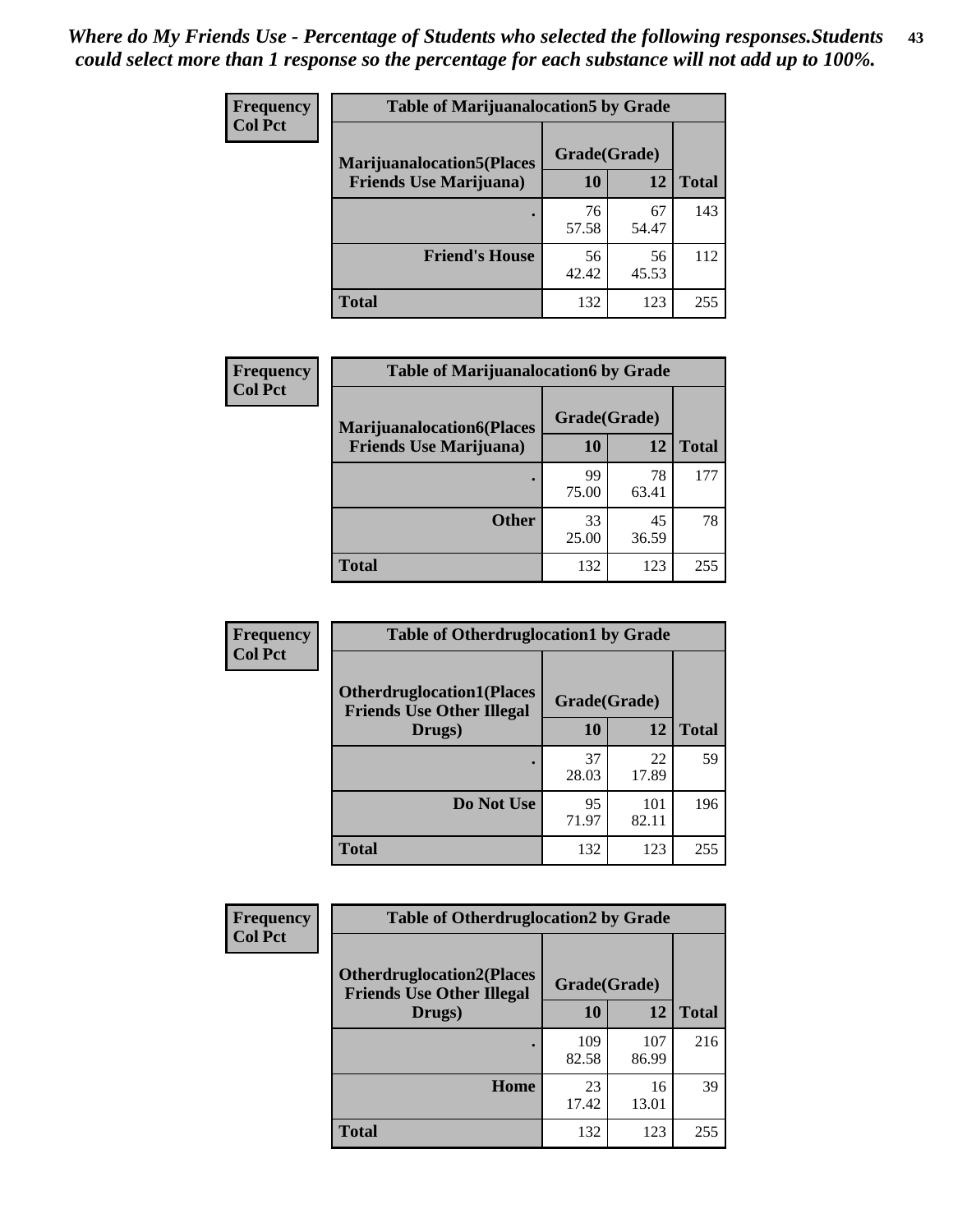| <b>Frequency</b> | <b>Table of Otherdruglocation 3 by Grade</b>                         |              |              |              |
|------------------|----------------------------------------------------------------------|--------------|--------------|--------------|
| <b>Col Pct</b>   | <b>Otherdruglocation3(Places</b><br><b>Friends Use Other Illegal</b> | Grade(Grade) |              |              |
|                  | Drugs)                                                               | 10           | 12           | <b>Total</b> |
|                  | ٠                                                                    | 114<br>86.36 | 113<br>91.87 | 227          |
|                  | <b>School</b>                                                        | 18<br>13.64  | 10<br>8.13   | 28           |
|                  | <b>Total</b>                                                         | 132          | 123          | 255          |

| Frequency      | <b>Table of Otherdruglocation4 by Grade</b>                          |              |              |              |
|----------------|----------------------------------------------------------------------|--------------|--------------|--------------|
| <b>Col Pct</b> | <b>Otherdruglocation4(Places</b><br><b>Friends Use Other Illegal</b> | Grade(Grade) |              |              |
|                | Drugs)                                                               | 10           | 12           | <b>Total</b> |
|                |                                                                      | 113<br>85.61 | 112<br>91.06 | 225          |
|                | Car                                                                  | 19<br>14.39  | 11<br>8.94   | 30           |
|                | <b>Total</b>                                                         | 132          | 123          | 255          |

| Frequency      | <b>Table of Otherdruglocation5 by Grade</b>                          |              |              |              |
|----------------|----------------------------------------------------------------------|--------------|--------------|--------------|
| <b>Col Pct</b> | <b>Otherdruglocation5(Places</b><br><b>Friends Use Other Illegal</b> | Grade(Grade) |              |              |
|                | Drugs)                                                               | 10           | 12           | <b>Total</b> |
|                |                                                                      | 108<br>81.82 | 109<br>88.62 | 217          |
|                | <b>Friend's House</b>                                                | 24<br>18.18  | 14<br>11.38  | 38           |
|                | <b>Total</b>                                                         | 132          | 123          | 255          |

| <b>Frequency</b> | <b>Table of Otherdruglocation6 by Grade</b>                          |              |              |              |
|------------------|----------------------------------------------------------------------|--------------|--------------|--------------|
| <b>Col Pct</b>   | <b>Otherdruglocation6(Places</b><br><b>Friends Use Other Illegal</b> | Grade(Grade) |              |              |
|                  | Drugs)                                                               | 10           | 12           | <b>Total</b> |
|                  |                                                                      | 112<br>84.85 | 105<br>85.37 | 217          |
|                  | <b>Other</b>                                                         | 20<br>15.15  | 18<br>14.63  | 38           |
|                  | <b>Total</b>                                                         | 132          | 123          | 255          |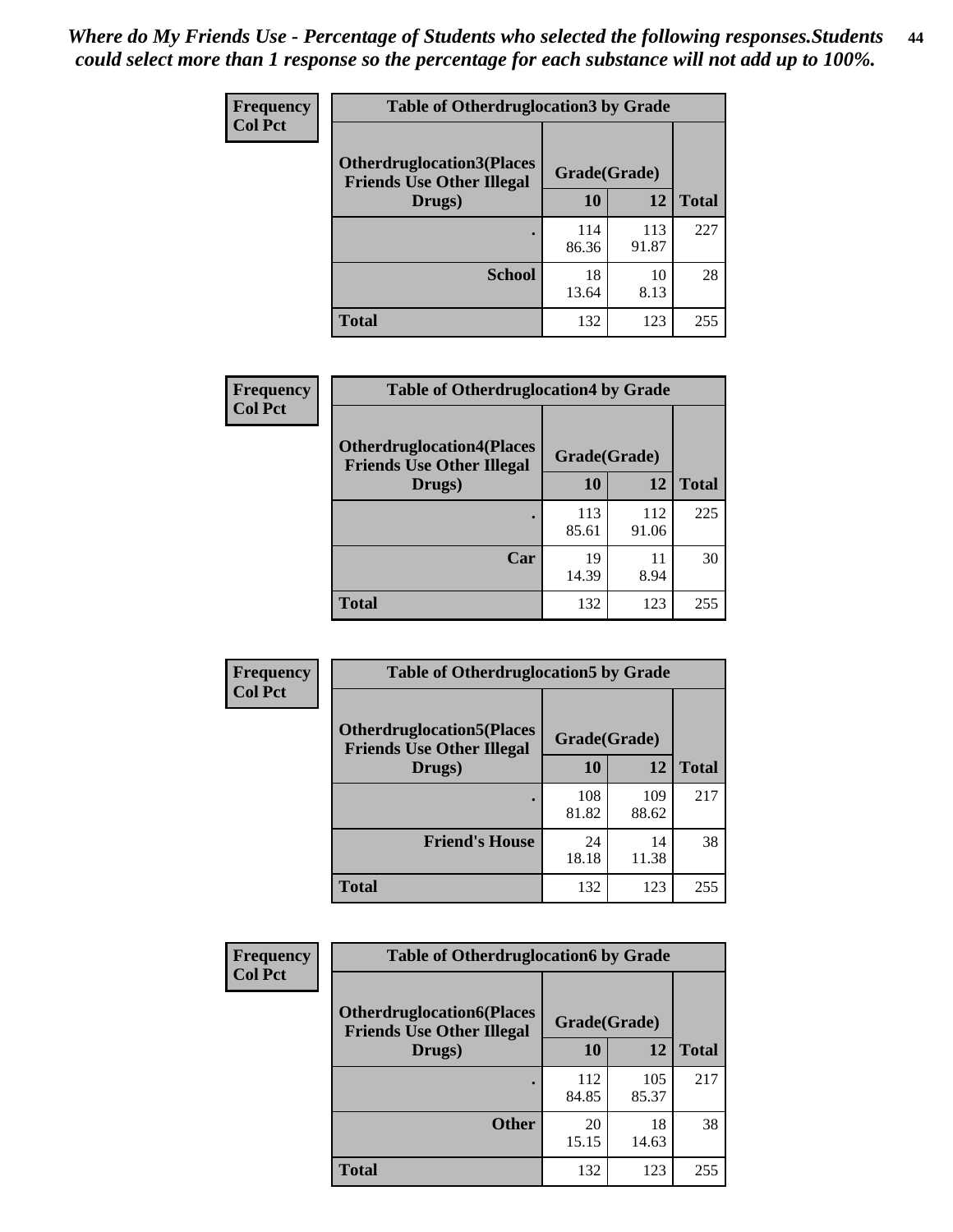| Frequency      | <b>Table of Alcoholtime1 by Grade</b>                           |             |             |              |
|----------------|-----------------------------------------------------------------|-------------|-------------|--------------|
| <b>Col Pct</b> | <b>Alcoholtime1(Times</b><br>Grade(Grade)<br><b>Friends Use</b> |             |             |              |
|                | Alcohol)                                                        | 10          | 12          | <b>Total</b> |
|                |                                                                 | 70<br>53.03 | 78<br>63.41 | 148          |
|                | Do Not Use                                                      | 62<br>46.97 | 45<br>36.59 | 107          |
|                | <b>Total</b>                                                    | 132         | 123         | 255          |

| Frequency      | <b>Table of Alcoholtime2 by Grade</b>           |              |              |              |
|----------------|-------------------------------------------------|--------------|--------------|--------------|
| <b>Col Pct</b> | <b>Alcoholtime2(Times</b><br><b>Friends Use</b> | Grade(Grade) |              |              |
|                | Alcohol)                                        | 10           | 12           | <b>Total</b> |
|                |                                                 | 115<br>87.12 | 111<br>90.24 | 226          |
|                | <b>On Way to School</b>                         | 17<br>12.88  | 12<br>9.76   | 29           |
|                | <b>Total</b>                                    | 132          | 123          | 255          |

| Frequency<br><b>Col Pct</b> | <b>Table of Alcoholtime3 by Grade</b>           |              |              |              |
|-----------------------------|-------------------------------------------------|--------------|--------------|--------------|
|                             | <b>Alcoholtime3(Times</b><br><b>Friends Use</b> | Grade(Grade) |              |              |
|                             | Alcohol)                                        | 10           | 12           | <b>Total</b> |
|                             |                                                 | 115<br>87.12 | 108<br>87.80 | 223          |
|                             | <b>During School</b>                            | 17<br>12.88  | 15<br>12.20  | 32           |
|                             | Total                                           | 132          | 123          | 255          |

| <b>Frequency</b><br><b>Col Pct</b> | <b>Table of Alcoholtime4 by Grade</b> |              |              |              |
|------------------------------------|---------------------------------------|--------------|--------------|--------------|
|                                    | <b>Alcoholtime4(Times</b>             | Grade(Grade) |              |              |
|                                    | <b>Friends Use Alcohol)</b>           | 10           | 12           | <b>Total</b> |
|                                    |                                       | 115<br>87.12 | 105<br>85.37 | 220          |
|                                    | <b>On Way Home From School</b>        | 17<br>12.88  | 18<br>14.63  | 35           |
|                                    | <b>Total</b>                          | 132          | 123          | 255          |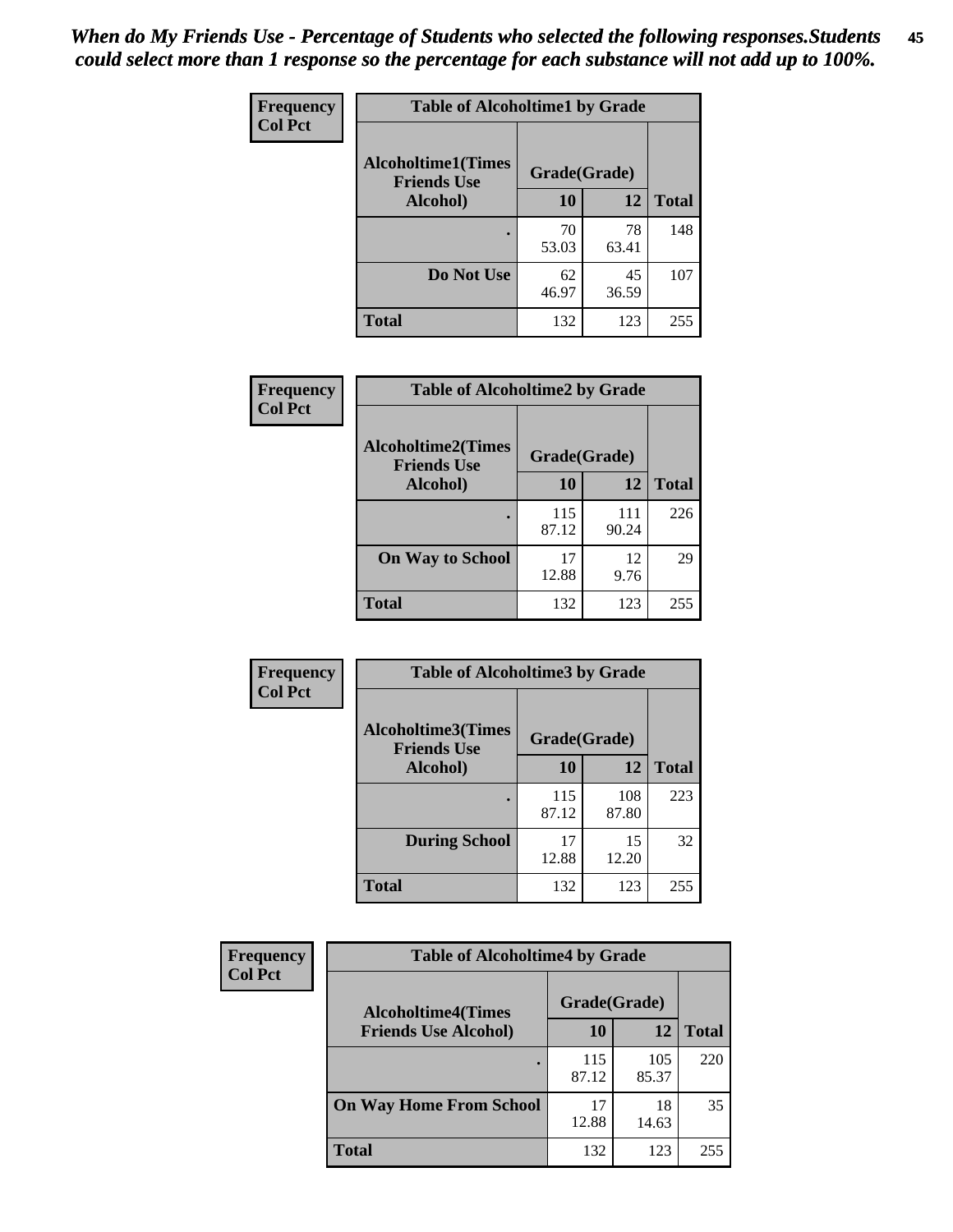*When do My Friends Use - Percentage of Students who selected the following responses.Students could select more than 1 response so the percentage for each substance will not add up to 100%.* **46**

| Frequency      | <b>Table of Alcoholtime5 by Grade</b>            |              |             |              |
|----------------|--------------------------------------------------|--------------|-------------|--------------|
| <b>Col Pct</b> | <b>Alcoholtime5</b> (Times<br><b>Friends Use</b> | Grade(Grade) |             |              |
|                | Alcohol)                                         | 10           | 12          | <b>Total</b> |
|                |                                                  | 101<br>76.52 | 82<br>66.67 | 183          |
|                | Weeknights                                       | 31<br>23.48  | 41<br>33.33 | 72           |
|                | <b>Total</b>                                     | 132          | 123         | 255          |

| Frequency      | <b>Table of Alcoholtime6 by Grade</b>           |              |             |              |
|----------------|-------------------------------------------------|--------------|-------------|--------------|
| <b>Col Pct</b> | <b>Alcoholtime6(Times</b><br><b>Friends Use</b> | Grade(Grade) |             |              |
|                | Alcohol)                                        | 10           | 12          | <b>Total</b> |
|                |                                                 | 66<br>50.00  | 46<br>37.40 | 112          |
|                | Weekends                                        | 66<br>50.00  | 77<br>62.60 | 143          |
|                | <b>Total</b>                                    | 132          | 123         | 255          |

| Frequency<br><b>Col Pct</b> | <b>Table of Tobaccotime1 by Grade</b>           |              |             |              |  |
|-----------------------------|-------------------------------------------------|--------------|-------------|--------------|--|
|                             | <b>Tobaccotime1(Times</b><br><b>Friends Use</b> | Grade(Grade) |             |              |  |
|                             | <b>Tobacco</b> )                                | 10           | 12          | <b>Total</b> |  |
|                             |                                                 | 44<br>33.33  | 45<br>36.59 | 89           |  |
|                             | Do Not Use                                      | 88<br>66.67  | 78<br>63.41 | 166          |  |
|                             | <b>Total</b>                                    | 132          | 123         | 255          |  |

| <b>Frequency</b> | <b>Table of Tobaccotime2 by Grade</b>           |              |             |              |
|------------------|-------------------------------------------------|--------------|-------------|--------------|
| <b>Col Pct</b>   | <b>Tobaccotime2(Times</b><br><b>Friends Use</b> | Grade(Grade) |             |              |
|                  | <b>Tobacco</b> )                                | 10           | 12          | <b>Total</b> |
|                  |                                                 | 105<br>79.55 | 94<br>76.42 | 199          |
|                  | <b>On Way to School</b>                         | 27<br>20.45  | 29<br>23.58 | 56           |
|                  | <b>Total</b>                                    | 132          | 123         | 255          |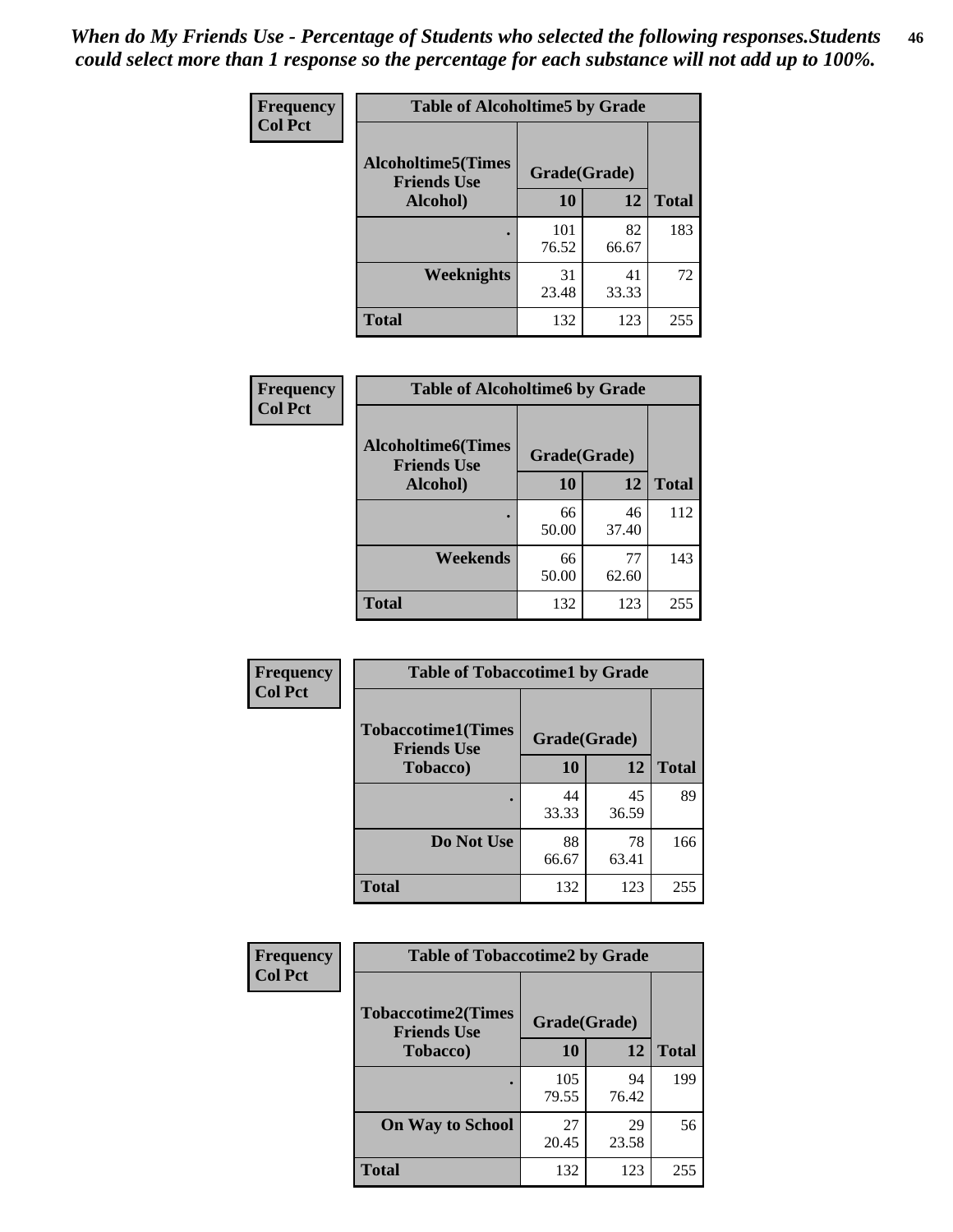*When do My Friends Use - Percentage of Students who selected the following responses.Students could select more than 1 response so the percentage for each substance will not add up to 100%.* **47**

| <b>Frequency</b> | <b>Table of Tobaccotime3 by Grade</b>           |              |             |              |  |
|------------------|-------------------------------------------------|--------------|-------------|--------------|--|
| <b>Col Pct</b>   | <b>Tobaccotime3(Times</b><br><b>Friends Use</b> | Grade(Grade) |             |              |  |
|                  | <b>Tobacco</b> )                                | 10           | 12          | <b>Total</b> |  |
|                  |                                                 | 107<br>81.06 | 97<br>78.86 | 204          |  |
|                  | <b>During School</b>                            | 25<br>18.94  | 26<br>21.14 | 51           |  |
|                  | <b>Total</b>                                    | 132          | 123         | 255          |  |

| <b>Frequency</b> | <b>Table of Tobaccotime4 by Grade</b> |              |              |              |
|------------------|---------------------------------------|--------------|--------------|--------------|
| <b>Col Pct</b>   | <b>Tobaccotime4(Times</b>             | Grade(Grade) |              |              |
|                  | <b>Friends Use Tobacco)</b>           | 10           | 12           | <b>Total</b> |
|                  |                                       | 115<br>87.12 | 105<br>85.37 | 220          |
|                  | <b>On Way Home From School</b>        | 17<br>12.88  | 18<br>14.63  | 35           |
|                  | <b>Total</b>                          | 132          | 123          | 255          |

| Frequency      | <b>Table of Tobaccotime5 by Grade</b>           |              |             |              |
|----------------|-------------------------------------------------|--------------|-------------|--------------|
| <b>Col Pct</b> | <b>Tobaccotime5(Times</b><br><b>Friends Use</b> | Grade(Grade) |             |              |
|                | <b>Tobacco</b> )                                | 10           | 12          | <b>Total</b> |
|                |                                                 | 100<br>75.76 | 88<br>71.54 | 188          |
|                | Weeknights                                      | 32<br>24.24  | 35<br>28.46 | 67           |
|                | <b>Total</b>                                    | 132          | 123         | 255          |

| <b>Frequency</b> | <b>Table of Tobaccotime6 by Grade</b>           |              |             |              |  |
|------------------|-------------------------------------------------|--------------|-------------|--------------|--|
| <b>Col Pct</b>   | <b>Tobaccotime6(Times</b><br><b>Friends Use</b> | Grade(Grade) |             |              |  |
|                  | <b>Tobacco</b> )                                | 10           | 12          | <b>Total</b> |  |
|                  | ٠                                               | 97<br>73.48  | 86<br>69.92 | 183          |  |
|                  | Weekends                                        | 35<br>26.52  | 37<br>30.08 | 72           |  |
|                  | <b>Total</b>                                    | 132          | 123         | 255          |  |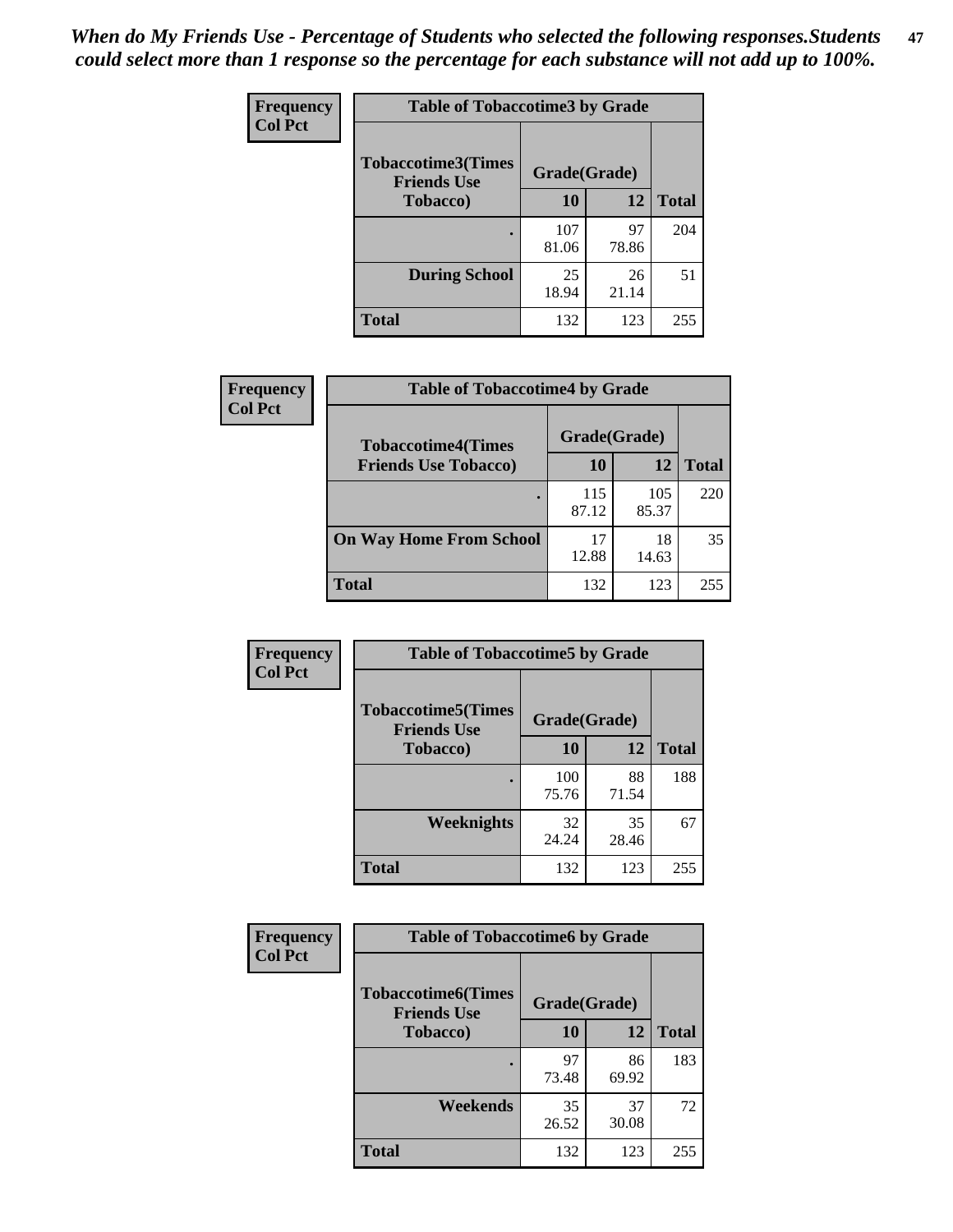| Frequency<br><b>Col Pct</b> | <b>Table of Marijuanatime1 by Grade</b>           |              |             |              |  |
|-----------------------------|---------------------------------------------------|--------------|-------------|--------------|--|
|                             | <b>Marijuanatime1(Times</b><br><b>Friends Use</b> | Grade(Grade) |             |              |  |
|                             | Marijuana)                                        | 10           | 12          | <b>Total</b> |  |
|                             |                                                   | 74<br>56.06  | 67<br>54.47 | 141          |  |
|                             | Do Not Use                                        | 58<br>43.94  | 56<br>45.53 | 114          |  |
|                             | <b>Total</b>                                      | 132          | 123         | 255          |  |

| <b>Frequency</b> | <b>Table of Marijuanatime2 by Grade</b>           |              |             |              |
|------------------|---------------------------------------------------|--------------|-------------|--------------|
| <b>Col Pct</b>   | <b>Marijuanatime2(Times</b><br><b>Friends Use</b> | Grade(Grade) |             |              |
|                  | Marijuana)                                        | 10           | 12          | <b>Total</b> |
|                  |                                                   | 85<br>64.39  | 80<br>65.04 | 165          |
|                  | <b>On Way to School</b>                           | 47<br>35.61  | 43<br>34.96 | 90           |
|                  | <b>Total</b>                                      | 132          | 123         | 255          |

| <b>Frequency</b> | <b>Table of Marijuanatime3 by Grade</b>    |              |             |              |
|------------------|--------------------------------------------|--------------|-------------|--------------|
| <b>Col Pct</b>   | Marijuanatime3(Times<br><b>Friends Use</b> | Grade(Grade) |             |              |
|                  | Marijuana)                                 | 10           | 12          | <b>Total</b> |
|                  |                                            | 90<br>68.18  | 81<br>65.85 | 171          |
|                  | <b>During School</b>                       | 42<br>31.82  | 42<br>34.15 | 84           |
|                  | <b>Total</b>                               | 132          | 123         | 255          |

| <b>Frequency</b> | <b>Table of Marijuanatime4 by Grade</b> |              |             |              |
|------------------|-----------------------------------------|--------------|-------------|--------------|
| <b>Col Pct</b>   | <b>Marijuanatime4(Times</b>             | Grade(Grade) |             |              |
|                  | <b>Friends Use Marijuana</b> )          | 10           | 12          | <b>Total</b> |
|                  |                                         | 91<br>68.94  | 82<br>66.67 | 173          |
|                  | <b>On Way Home From School</b>          | 41<br>31.06  | 41<br>33.33 | 82           |
|                  | <b>Total</b>                            | 132          | 123         | 255          |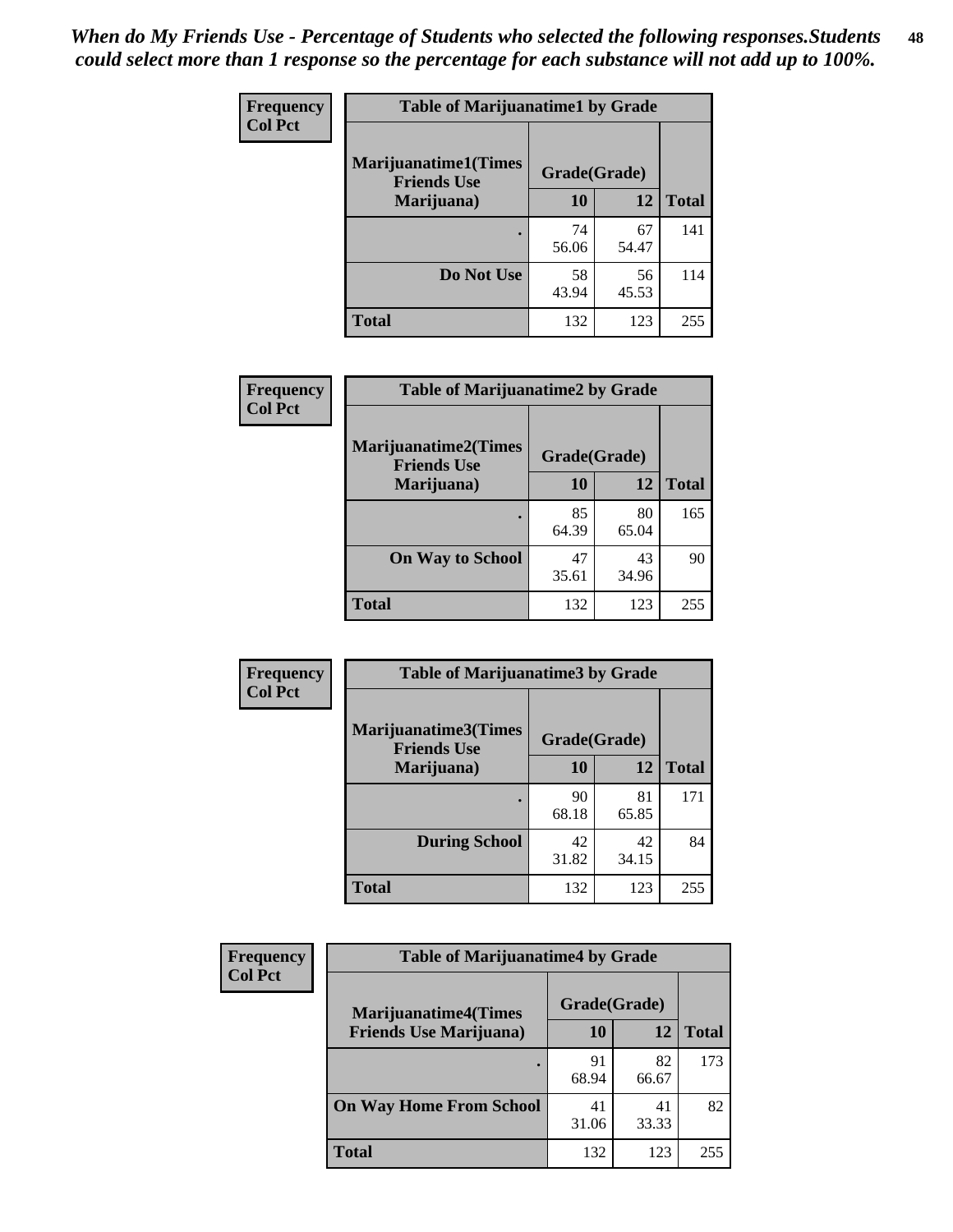| Frequency      | <b>Table of Marijuanatime5 by Grade</b>            |              |             |              |
|----------------|----------------------------------------------------|--------------|-------------|--------------|
| <b>Col Pct</b> | <b>Marijuanatime5</b> (Times<br><b>Friends Use</b> | Grade(Grade) |             |              |
|                | Marijuana)                                         | 10           | 12          | <b>Total</b> |
|                |                                                    | 78<br>59.09  | 68<br>55.28 | 146          |
|                | Weeknights                                         | 54<br>40.91  | 55<br>44.72 | 109          |
|                | <b>Total</b>                                       | 132          | 123         | 255          |

| Frequency      | <b>Table of Marijuanatime6 by Grade</b>    |              |             |              |
|----------------|--------------------------------------------|--------------|-------------|--------------|
| <b>Col Pct</b> | Marijuanatime6(Times<br><b>Friends Use</b> | Grade(Grade) |             |              |
|                | Marijuana)                                 | 10           | 12          | <b>Total</b> |
|                |                                            | 68<br>51.52  | 55<br>44.72 | 123          |
|                | Weekends                                   | 64<br>48.48  | 68<br>55.28 | 132          |
|                | <b>Total</b>                               | 132          | 123         | 255          |

| Frequency<br><b>Col Pct</b> | <b>Table of Otherdrugtime1 by Grade</b>                 |              |              |              |
|-----------------------------|---------------------------------------------------------|--------------|--------------|--------------|
|                             | <b>Otherdrugtime1(Times</b><br><b>Friends Use Other</b> | Grade(Grade) |              |              |
|                             | <b>Illegal Drugs)</b>                                   | 10           | 12           | <b>Total</b> |
|                             |                                                         | 33<br>25.00  | 19<br>15.45  | 52           |
|                             | Do Not Use                                              | 99<br>75.00  | 104<br>84.55 | 203          |
|                             | <b>Total</b>                                            | 132          | 123          | 255          |

| <b>Frequency</b><br><b>Col Pct</b> | <b>Table of Otherdrugtime2 by Grade</b>                                 |              |              |              |  |  |
|------------------------------------|-------------------------------------------------------------------------|--------------|--------------|--------------|--|--|
|                                    | <b>Otherdrugtime2(Times</b><br>Grade(Grade)<br><b>Friends Use Other</b> |              |              |              |  |  |
|                                    | <b>Illegal Drugs</b> )                                                  | 10           | 12           | <b>Total</b> |  |  |
|                                    |                                                                         | 115<br>87.12 | 113<br>91.87 | 228          |  |  |
|                                    | <b>On Way to School</b>                                                 | 17<br>12.88  | 10<br>8.13   | 27           |  |  |
|                                    | Total                                                                   | 132          | 123          | 255          |  |  |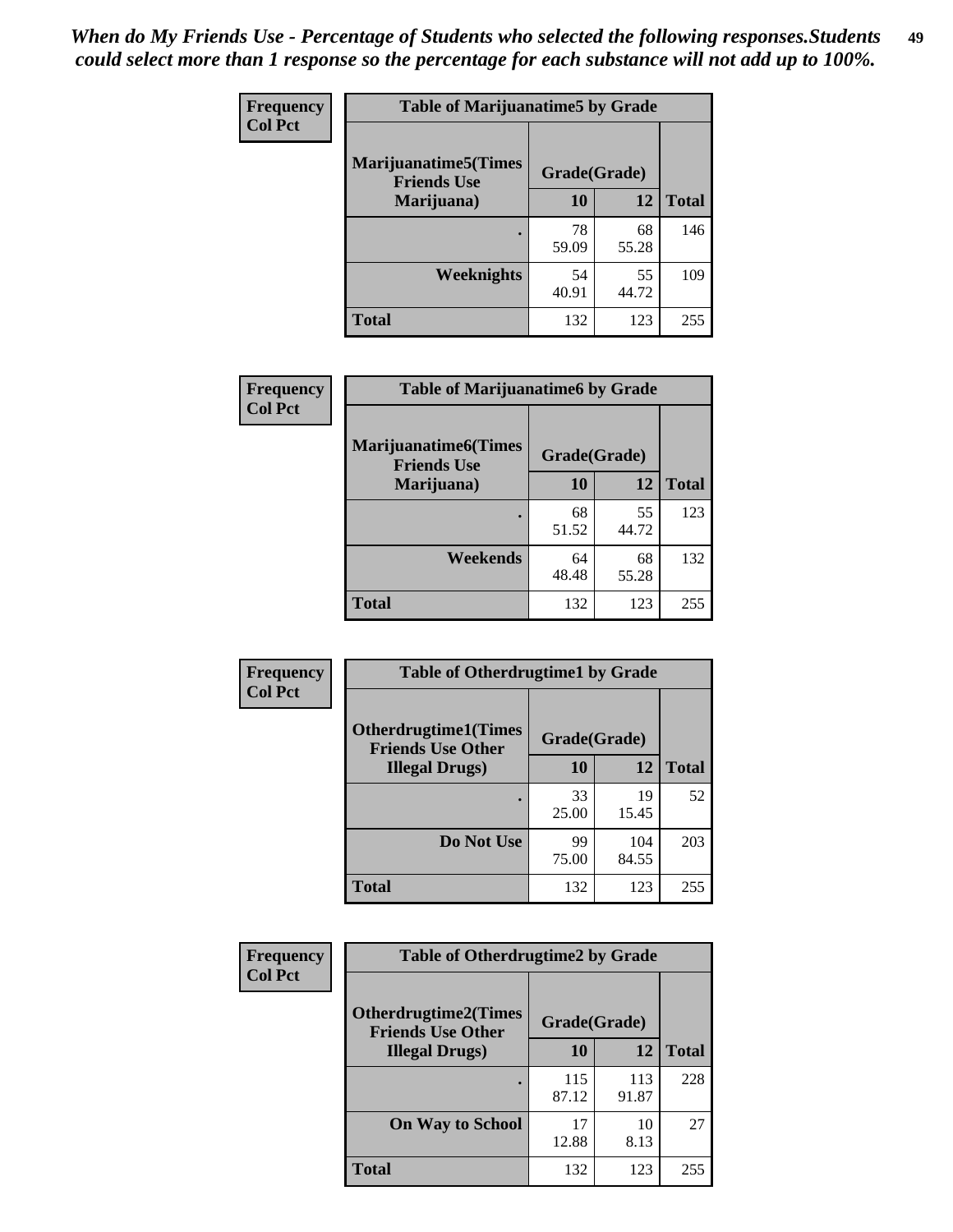| <b>Frequency</b> | <b>Table of Otherdrugtime3 by Grade</b>          |              |              |              |  |  |
|------------------|--------------------------------------------------|--------------|--------------|--------------|--|--|
| <b>Col Pct</b>   | Otherdrugtime3(Times<br><b>Friends Use Other</b> | Grade(Grade) |              |              |  |  |
|                  | <b>Illegal Drugs</b> )                           | 10           | 12           | <b>Total</b> |  |  |
|                  |                                                  | 115<br>87.12 | 113<br>91.87 | 228          |  |  |
|                  | <b>During School</b>                             | 17<br>12.88  | 10<br>8.13   | 27           |  |  |
|                  | Total                                            | 132          | 123          | 255          |  |  |

| <b>Frequency</b> | <b>Table of Otherdrugtime4 by Grade</b>                         |              |              |              |  |  |  |
|------------------|-----------------------------------------------------------------|--------------|--------------|--------------|--|--|--|
| <b>Col Pct</b>   | <b>Otherdrugtime4(Times</b><br><b>Friends Use Other Illegal</b> | Grade(Grade) |              |              |  |  |  |
|                  | Drugs)                                                          | 10           | 12           | <b>Total</b> |  |  |  |
|                  |                                                                 | 116<br>87.88 | 110<br>89.43 | 226          |  |  |  |
|                  | <b>On Way Home From School</b>                                  | 16<br>12.12  | 13<br>10.57  | 29           |  |  |  |
|                  | <b>Total</b>                                                    | 132          | 123          | 255          |  |  |  |

| <b>Frequency</b><br><b>Col Pct</b> | <b>Table of Otherdrugtime5 by Grade</b>                  |              |              |              |  |  |  |
|------------------------------------|----------------------------------------------------------|--------------|--------------|--------------|--|--|--|
|                                    | <b>Otherdrugtime5</b> (Times<br><b>Friends Use Other</b> | Grade(Grade) |              |              |  |  |  |
|                                    | <b>Illegal Drugs</b> )                                   | 10           | 12           | <b>Total</b> |  |  |  |
|                                    |                                                          | 111<br>84.09 | 109<br>88.62 | 220          |  |  |  |
|                                    | Weeknights                                               | 21<br>15.91  | 14<br>11.38  | 35           |  |  |  |
|                                    | Total                                                    | 132          | 123          | 255          |  |  |  |

| <b>Frequency</b> | <b>Table of Otherdrugtime6 by Grade</b>                  |              |              |              |  |  |  |
|------------------|----------------------------------------------------------|--------------|--------------|--------------|--|--|--|
| <b>Col Pct</b>   | <b>Otherdrugtime6</b> (Times<br><b>Friends Use Other</b> | Grade(Grade) |              |              |  |  |  |
|                  | <b>Illegal Drugs</b> )                                   | 10           | 12           | <b>Total</b> |  |  |  |
|                  |                                                          | 104<br>78.79 | 104<br>84.55 | 208          |  |  |  |
|                  | Weekends                                                 | 28<br>21.21  | 19<br>15.45  | 47           |  |  |  |
|                  | <b>Total</b>                                             | 132          | 123          | 255          |  |  |  |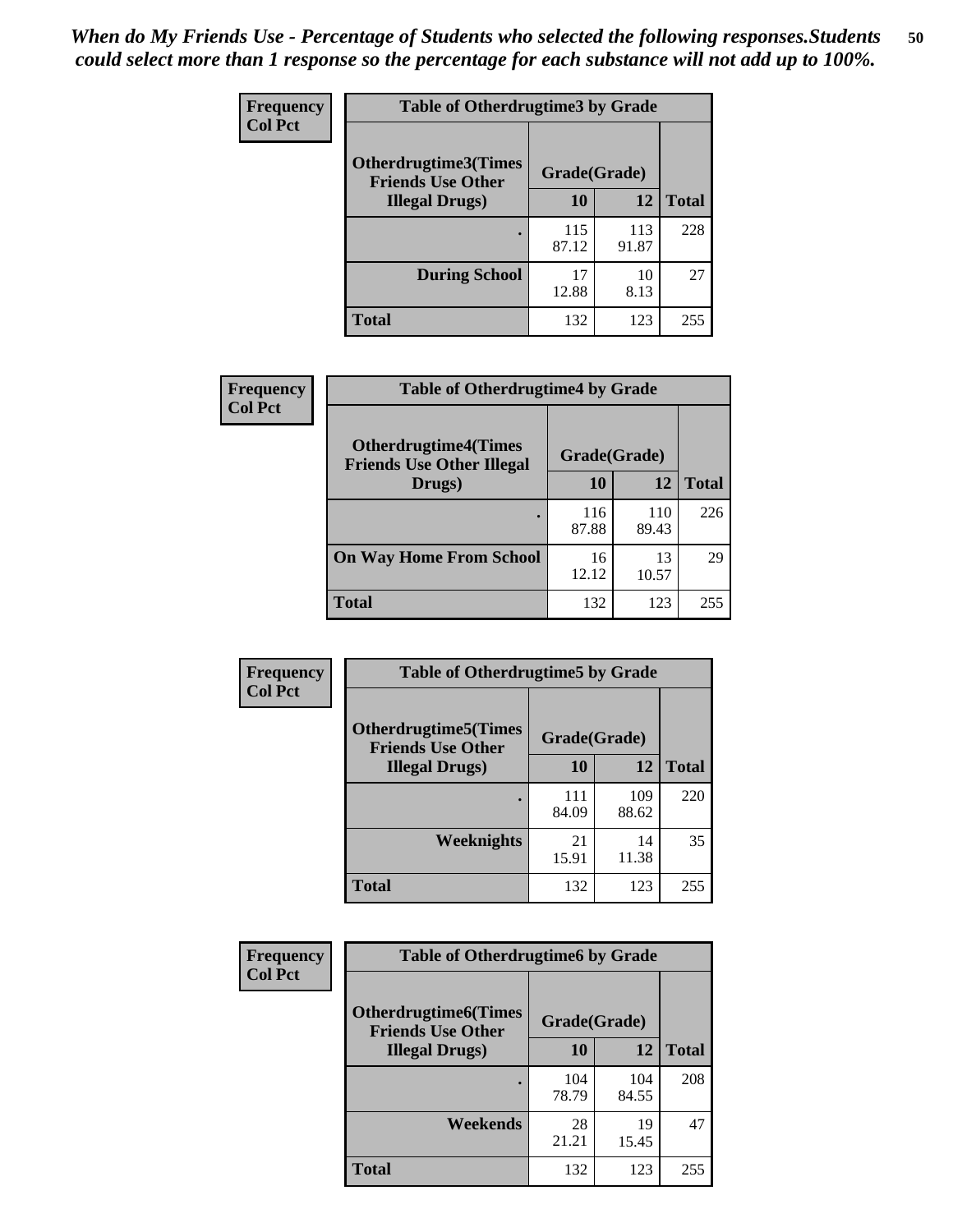| Frequency      | <b>Table of Educationalcohol by Grade</b>                                                                  |              |             |              |  |  |
|----------------|------------------------------------------------------------------------------------------------------------|--------------|-------------|--------------|--|--|
| <b>Col Pct</b> | Educationalcohol(I<br>have been taught<br>about alcohol,<br>tobacco,<br>and other drugs<br>within the last | Grade(Grade) |             |              |  |  |
|                | year at school)                                                                                            | 10           | 12          | <b>Total</b> |  |  |
|                | <b>Yes</b>                                                                                                 | 111<br>84.09 | 89<br>72.36 | 200          |  |  |
|                | N <sub>0</sub>                                                                                             | 21<br>15.91  | 34<br>27.64 | 55           |  |  |
|                | <b>Total</b>                                                                                               | 132          | 123         | 255          |  |  |

| Frequency      | <b>Table of Eversmoked by Grade</b> |              |             |              |  |  |  |
|----------------|-------------------------------------|--------------|-------------|--------------|--|--|--|
| <b>Col Pct</b> | Eversmoked(I<br>have smoked         | Grade(Grade) |             |              |  |  |  |
|                | a cigarette)                        | 10           | 12          | <b>Total</b> |  |  |  |
|                | Yes                                 | 41<br>31.06  | 44<br>35.77 | 85           |  |  |  |
|                | N <sub>0</sub>                      | 91<br>68.94  | 79<br>64.23 | 170          |  |  |  |
|                | <b>Total</b>                        | 132          | 123         | 255          |  |  |  |

| Frequency      | <b>Table of Drovedrinking by Grade</b>                                                                              |                    |              |              |  |  |  |
|----------------|---------------------------------------------------------------------------------------------------------------------|--------------------|--------------|--------------|--|--|--|
| <b>Col Pct</b> | Drovedrinking(In<br>the past 30 days I<br>have driven a car<br>or other vehicle<br>while I was<br>drinking alcohol) | Grade(Grade)<br>10 | 12           | <b>Total</b> |  |  |  |
|                | <b>Yes</b>                                                                                                          | 4<br>3.03          | 4<br>3.25    | 8            |  |  |  |
|                | N <sub>0</sub>                                                                                                      | 128<br>96.97       | 119<br>96.75 | 247          |  |  |  |
|                | <b>Total</b>                                                                                                        | 132                | 123          | 255          |  |  |  |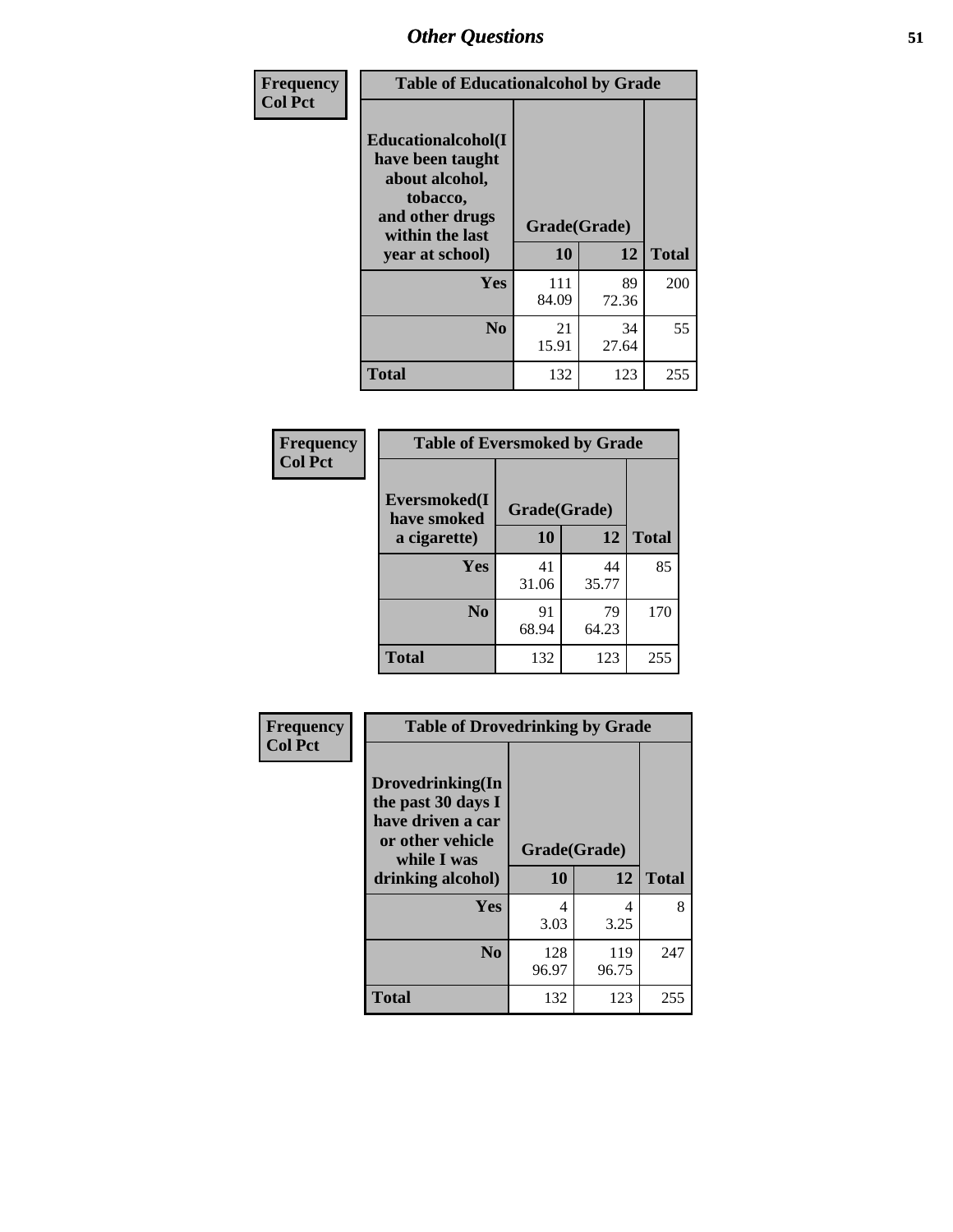| Frequency<br><b>Col Pct</b> | <b>Table of Rodedrinking by Grade</b>                                                                                      |              |              |              |  |  |  |
|-----------------------------|----------------------------------------------------------------------------------------------------------------------------|--------------|--------------|--------------|--|--|--|
|                             | Rodedrinking(In<br>the past 30 days<br>I have ridden in<br>a car with a<br>driver who had<br>Grade(Grade)<br>been drinking |              |              |              |  |  |  |
|                             | alcohol)                                                                                                                   | 10           | 12           | <b>Total</b> |  |  |  |
|                             | <b>Yes</b>                                                                                                                 | 18<br>13.64  | 21<br>17.07  | 39           |  |  |  |
|                             | N <sub>0</sub>                                                                                                             | 114<br>86.36 | 102<br>82.93 | 216          |  |  |  |
|                             | <b>Total</b>                                                                                                               | 132          | 123          | 255          |  |  |  |

#### **Frequency Col Pct**

| <b>Table of Drugsschool by Grade</b>                                                                                      |              |             |              |  |  |  |  |
|---------------------------------------------------------------------------------------------------------------------------|--------------|-------------|--------------|--|--|--|--|
| <b>Drugsschool</b> (During<br>the past 12 months,<br>I have been offered,<br>sold,<br>or given illegal<br>drugs on school | Grade(Grade) |             |              |  |  |  |  |
| property)                                                                                                                 | 10           | 12          | <b>Total</b> |  |  |  |  |
| Yes                                                                                                                       | 25<br>18.94  | 25<br>20.33 | 50           |  |  |  |  |
| N <sub>0</sub>                                                                                                            | 107<br>81.06 | 98<br>79.67 | 205          |  |  |  |  |
| <b>Total</b>                                                                                                              | 132          | 123         | 255          |  |  |  |  |

| Frequency      | <b>Table of Helpbullied by Grade</b>            |                    |             |              |  |  |  |
|----------------|-------------------------------------------------|--------------------|-------------|--------------|--|--|--|
| <b>Col Pct</b> | Helpbullied(I)<br>would help<br>someone who was | Grade(Grade)<br>10 | 12          |              |  |  |  |
|                | being bullied)                                  |                    |             | <b>Total</b> |  |  |  |
|                | <b>Strongly Agree</b>                           | 36<br>27.27        | 51<br>41.46 | 87           |  |  |  |
|                | <b>Somewhat Agree</b>                           | 59<br>44.70        | 54<br>43.90 | 113          |  |  |  |
|                | <b>Somewhat Disagree</b>                        | 23<br>17.42        | 13<br>10.57 | 36           |  |  |  |
|                | <b>Strongly Disagree</b>                        | 14<br>10.61        | 5<br>4.07   | 19           |  |  |  |
|                | <b>Total</b>                                    | 132                | 123         | 255          |  |  |  |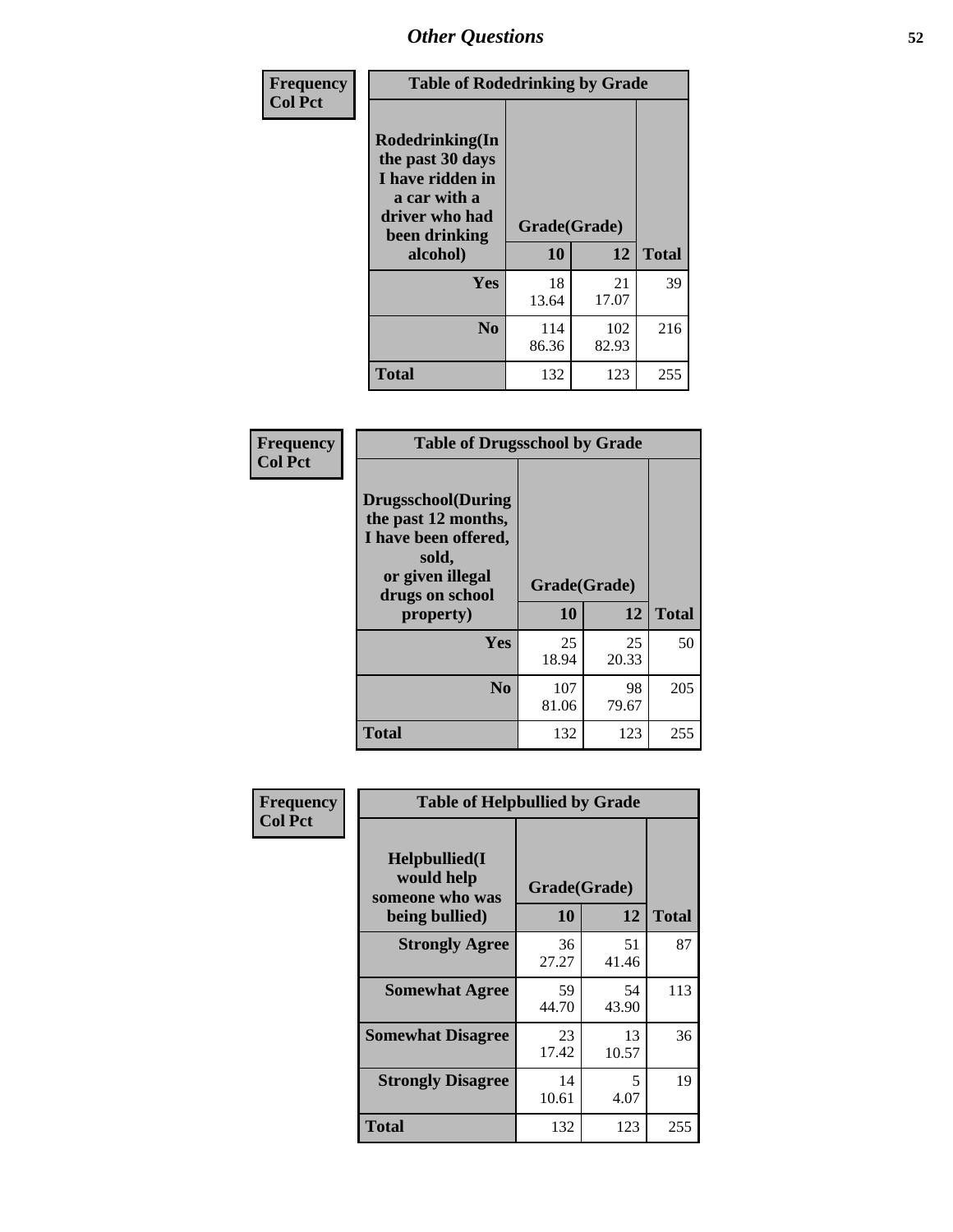| <b>Frequency</b> | <b>Table of Grade by Bingedrinking</b> |                                                                                                         |                                |                              |                          |                                         |                               |                          |              |
|------------------|----------------------------------------|---------------------------------------------------------------------------------------------------------|--------------------------------|------------------------------|--------------------------|-----------------------------------------|-------------------------------|--------------------------|--------------|
| <b>Row Pct</b>   |                                        | Bingedrinking(I have drunk five or more<br>drinks of alcohol at one sitting during the<br>last 30 days) |                                |                              |                          |                                         |                               |                          |              |
|                  | Grade(Grade)                           | $\mathbf{0}$<br><b>Days</b>                                                                             | 1 or<br>$\overline{2}$<br>days | 3 <sub>to</sub><br>5<br>days | <b>6 to</b><br>9<br>days | <b>10</b><br>$\mathbf{t}$<br>19<br>days | <b>20</b><br>to<br>29<br>days | All<br><b>30</b><br>days | <b>Total</b> |
|                  | 10                                     | 123<br>93.18                                                                                            | 1<br>0.76                      | $\overline{2}$<br>1.52       | 3<br>2.27                | $\theta$<br>0.00                        | $\mathfrak{D}$<br>1.52        | 0.76                     | 132          |
|                  | 12                                     | 109<br>88.62                                                                                            | 4<br>3.25                      | $\overline{2}$<br>1.63       | $\overline{c}$<br>1.63   | 3<br>2.44                               | 0.81                          | $\mathfrak{D}$<br>1.63   | 123          |
|                  | <b>Total</b>                           | 232                                                                                                     | 5                              | 4                            | 5                        | 3                                       | 3                             | 3                        | 255          |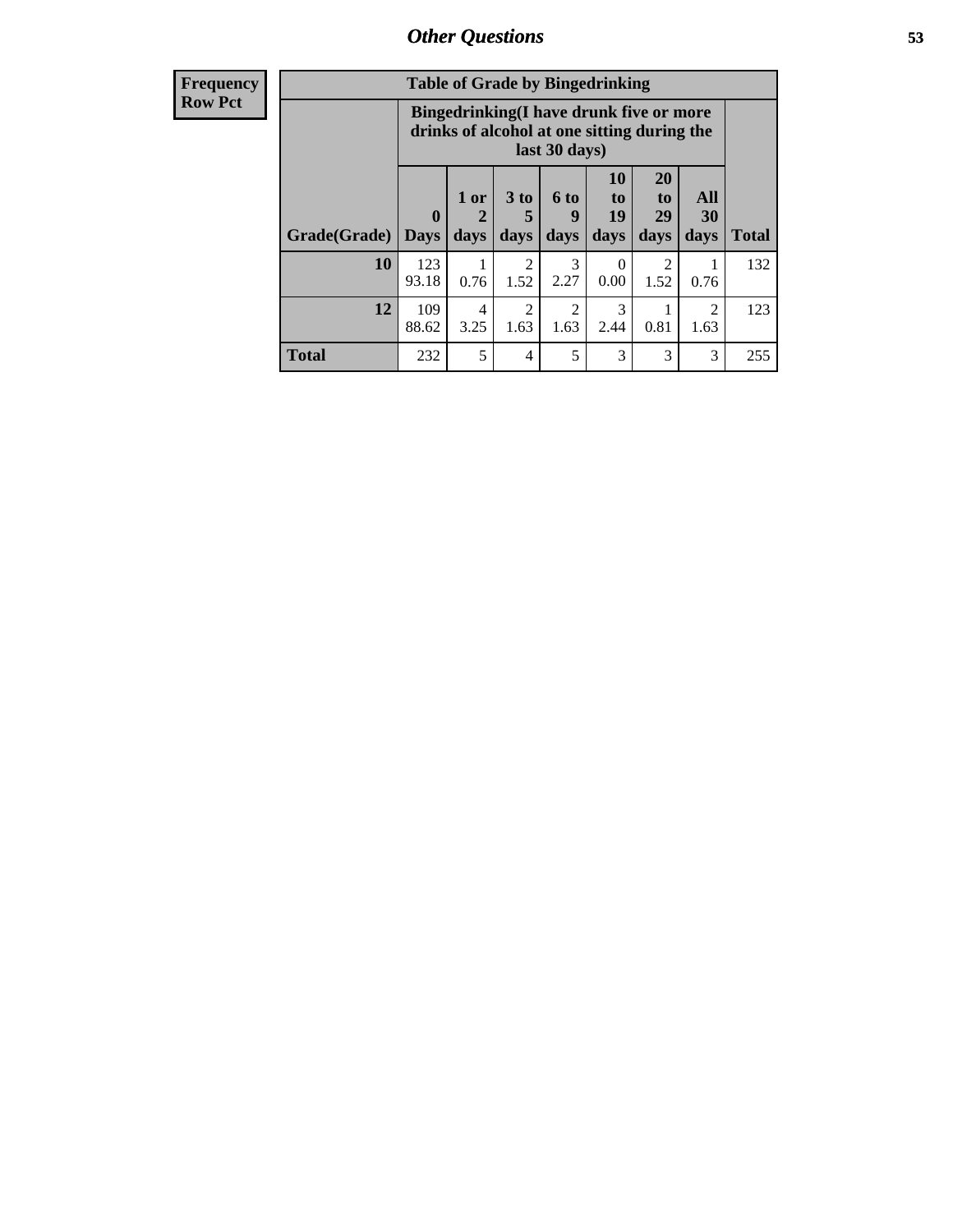### *Nutrition* **54**

| <b>Frequency</b><br>Row Pct |
|-----------------------------|
|                             |

| <b>Table of Grade by Dairy</b> |                          |                                                                 |                             |                                    |              |
|--------------------------------|--------------------------|-----------------------------------------------------------------|-----------------------------|------------------------------------|--------------|
|                                |                          | Dairy (I eat at least 3 servings of dairy<br>products each day) |                             |                                    |              |
| Grade(Grade)                   | <b>Strongly</b><br>Agree | Somewhat<br>Agree                                               | <b>Somewhat</b><br>Disagree | <b>Strongly</b><br><b>Disagree</b> | <b>Total</b> |
| 10                             | 37<br>28.03              | 51<br>38.64                                                     | 23<br>17.42                 | 21<br>15.91                        | 132          |
| 12                             | 40<br>32.52              | 44<br>35.77                                                     | 27<br>21.95                 | 12<br>9.76                         | 123          |
| <b>Total</b>                   | 77                       | 95                                                              | 50                          | 33                                 | 255          |

| <b>Frequency</b> |  |
|------------------|--|
| <b>Row Pct</b>   |  |

| <b>Table of Grade by Fruitveg</b> |                          |                                                                          |                                        |                                    |              |
|-----------------------------------|--------------------------|--------------------------------------------------------------------------|----------------------------------------|------------------------------------|--------------|
|                                   |                          | Fruitveg(I eat at least 5 servings of fruits<br>and vegetables each day) |                                        |                                    |              |
| Grade(Grade)                      | <b>Strongly</b><br>Agree | Agree                                                                    | <b>Somewhat   Somewhat</b><br>Disagree | <b>Strongly</b><br><b>Disagree</b> | <b>Total</b> |
| 10                                | 26<br>19.70              | 41<br>31.06                                                              | 39<br>29.55                            | 26<br>19.70                        | 132          |
| 12                                | 27<br>21.95              | 36<br>29.27                                                              | 33<br>26.83                            | 27<br>21.95                        | 123          |
| <b>Total</b>                      | 53                       | 77                                                                       | 72                                     | 53                                 | 255          |

| <b>Frequency</b> |              | <b>Table of Grade by Cafeteriahealthy</b> |                                                                       |                                    |                                    |              |  |
|------------------|--------------|-------------------------------------------|-----------------------------------------------------------------------|------------------------------------|------------------------------------|--------------|--|
| <b>Row Pct</b>   |              |                                           | Cafeteriahealthy (School meals in my<br>school cafeteria are healthy) |                                    |                                    |              |  |
|                  | Grade(Grade) | <b>Strongly</b><br>Agree                  | <b>Somewhat</b><br>Agree                                              | <b>Somewhat</b><br><b>Disagree</b> | <b>Strongly</b><br><b>Disagree</b> | <b>Total</b> |  |
|                  | 10           | 6<br>4.55                                 | 45<br>34.09                                                           | 25<br>18.94                        | 56<br>42.42                        | 132          |  |
|                  | 12           | 11<br>8.94                                | 44<br>35.77                                                           | 25<br>20.33                        | 43<br>34.96                        | 123          |  |
|                  | Total        | 17                                        | 89                                                                    | 50                                 | 99                                 | 255          |  |

| <b>Frequency</b> |
|------------------|
| <b>Row Pct</b>   |

| <b>Table of Grade by Cafeterianutrition</b> |                          |                                                                                           |                                        |                                    |              |  |  |
|---------------------------------------------|--------------------------|-------------------------------------------------------------------------------------------|----------------------------------------|------------------------------------|--------------|--|--|
|                                             |                          | <b>Cafeterianutrition</b> (Facts about nutrition<br>are available in my school cafeteria) |                                        |                                    |              |  |  |
| Grade(Grade)                                | <b>Strongly</b><br>Agree | Agree                                                                                     | Somewhat   Somewhat<br><b>Disagree</b> | <b>Strongly</b><br><b>Disagree</b> | <b>Total</b> |  |  |
| 10                                          | 33<br>25.00              | 50<br>37.88                                                                               | 25<br>18.94                            | 24<br>18.18                        | 132          |  |  |
| 12                                          | 46<br>37.40              | 41<br>33.33                                                                               | 19<br>15.45                            | 17<br>13.82                        | 123          |  |  |
| Total                                       | 79                       | 91                                                                                        | 44                                     | 41                                 | 255          |  |  |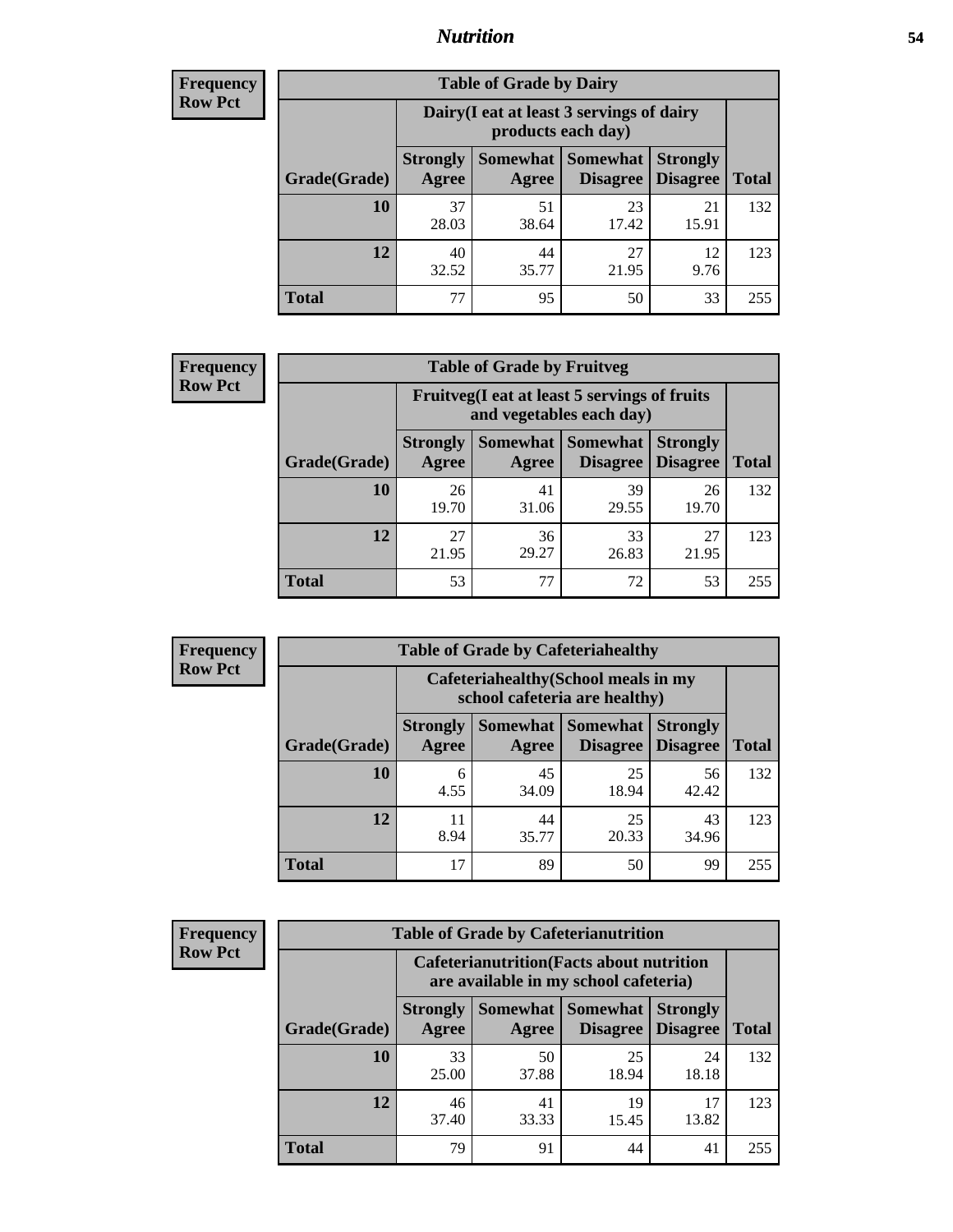### *Nutrition* **55**

| Frequency |
|-----------|
| Row Pct   |

| <b>Table of Grade by Schoollunch</b> |                          |                                                                 |                               |                                    |              |  |
|--------------------------------------|--------------------------|-----------------------------------------------------------------|-------------------------------|------------------------------------|--------------|--|
|                                      |                          | Schoollunch(I eat school lunch three or<br>more times per week) |                               |                                    |              |  |
| Grade(Grade)                         | <b>Strongly</b><br>Agree | Agree                                                           | Somewhat Somewhat<br>Disagree | <b>Strongly</b><br><b>Disagree</b> | <b>Total</b> |  |
| 10                                   | 40<br>30.30              | 30<br>22.73                                                     | 17<br>12.88                   | 45<br>34.09                        | 132          |  |
| 12                                   | 51<br>41.46              | 15<br>12.20                                                     | 5<br>4.07                     | 52<br>42.28                        | 123          |  |
| <b>Total</b>                         | 91                       | 45                                                              | 22                            | 97                                 | 255          |  |

| <b>Frequency</b> |  |
|------------------|--|
| <b>Row Pct</b>   |  |

| <b>Table of Grade by Foodchoices</b> |                          |                                                                            |                      |                                    |              |
|--------------------------------------|--------------------------|----------------------------------------------------------------------------|----------------------|------------------------------------|--------------|
|                                      |                          | <b>Foodchoices</b> (I make healthy food choices in<br>my school cafeteria) |                      |                                    |              |
| Grade(Grade)                         | <b>Strongly</b><br>Agree | Somewhat  <br>Agree                                                        | Somewhat<br>Disagree | <b>Strongly</b><br><b>Disagree</b> | <b>Total</b> |
| 10                                   | 26<br>19.70              | 43<br>32.58                                                                | 25<br>18.94          | 38<br>28.79                        | 132          |
| 12                                   | 20<br>16.26              | 39<br>31.71                                                                | 17<br>13.82          | 47<br>38.21                        | 123          |
| <b>Total</b>                         | 46                       | 82                                                                         | 42                   | 85                                 | 255          |

| <b>Frequency</b><br><b>Row Pct</b> |
|------------------------------------|
|                                    |

| $\overline{I}$ | <b>Table of Grade by Wholewheat</b> |                                                                                                             |                     |                                    |                                    |              |
|----------------|-------------------------------------|-------------------------------------------------------------------------------------------------------------|---------------------|------------------------------------|------------------------------------|--------------|
|                |                                     | Wholewheat (There are whole wheat and<br>multigrain breads and cereals available in<br>my school cafeteria) |                     |                                    |                                    |              |
|                | Grade(Grade)                        | <b>Strongly</b><br>Agree                                                                                    | Somewhat  <br>Agree | <b>Somewhat</b><br><b>Disagree</b> | <b>Strongly</b><br><b>Disagree</b> | <b>Total</b> |
|                | 10                                  | 17<br>12.88                                                                                                 | 55<br>41.67         | 24<br>18.18                        | 36<br>27.27                        | 132          |
|                | 12                                  | 30<br>24.39                                                                                                 | 44<br>35.77         | 27<br>21.95                        | 22<br>17.89                        | 123          |
|                | <b>Total</b>                        | 47                                                                                                          | 99                  | 51                                 | 58                                 | 255          |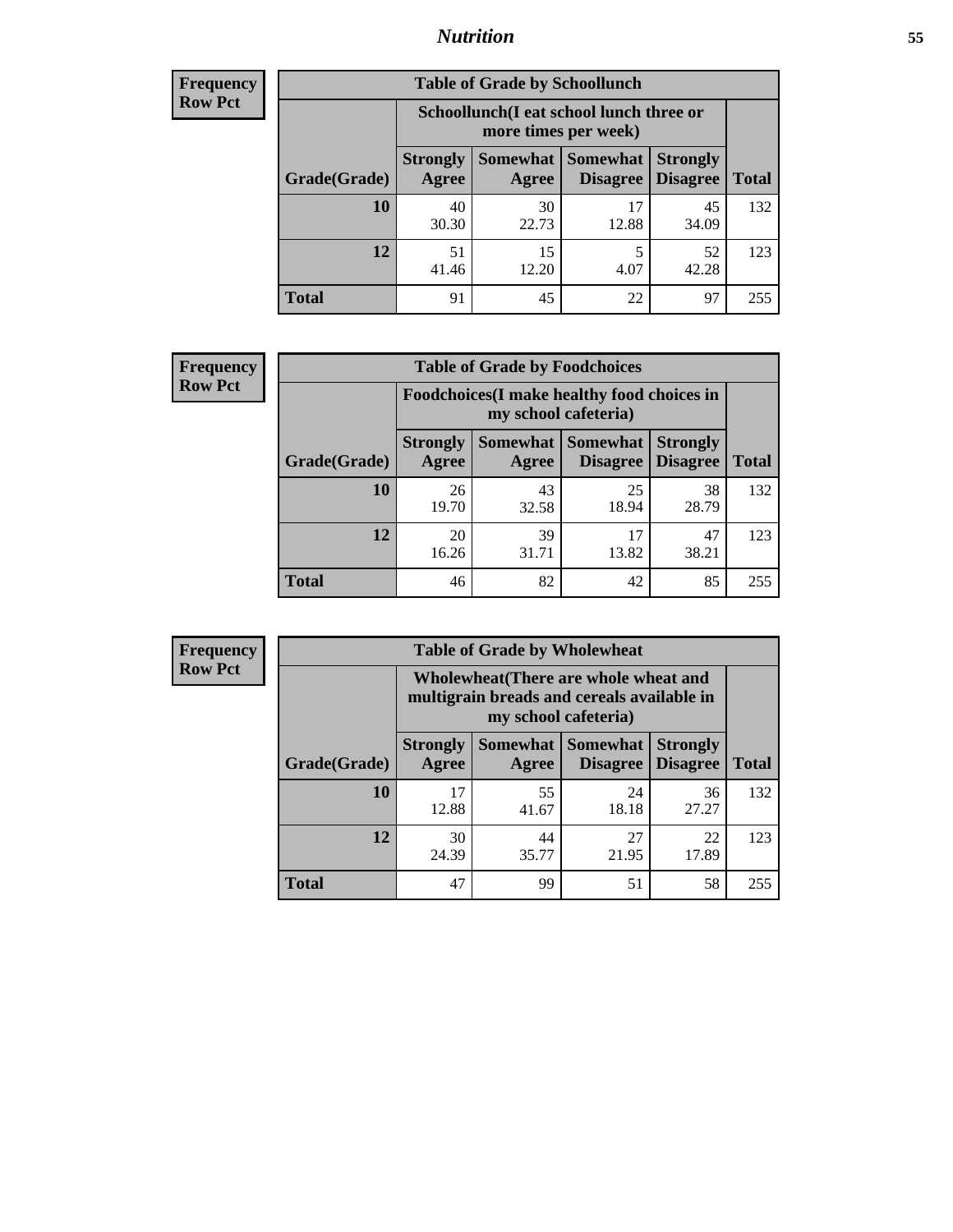### *Nutrition* **56**

**Frequency Row Pct**

| <b>Table of Grade by Healthyvending</b> |                                                                                                                                               |                          |                                    |                                    |              |  |
|-----------------------------------------|-----------------------------------------------------------------------------------------------------------------------------------------------|--------------------------|------------------------------------|------------------------------------|--------------|--|
|                                         | Healthyvending (If only healthy snacks and<br>beverages were available in the vending<br>machines during the school day,<br>I would buy them) |                          |                                    |                                    |              |  |
| Grade(Grade)                            | <b>Strongly</b><br>Agree                                                                                                                      | <b>Somewhat</b><br>Agree | <b>Somewhat</b><br><b>Disagree</b> | <b>Strongly</b><br><b>Disagree</b> | <b>Total</b> |  |
| 10                                      | 38<br>28.79                                                                                                                                   | 45<br>34.09              | 20<br>15.15                        | 29<br>21.97                        | 132          |  |
| 12                                      | 54<br>43.90                                                                                                                                   | 33<br>26.83              | 15<br>12.20                        | 21<br>17.07                        | 123          |  |
| <b>Total</b>                            | 92                                                                                                                                            | 78                       | 35                                 | 50                                 | 255          |  |

**Frequency Row Pct**

| <b>Table of Grade by Schoolbreakfast</b> |                                                                                                                                         |             |                                        |                                    |              |  |
|------------------------------------------|-----------------------------------------------------------------------------------------------------------------------------------------|-------------|----------------------------------------|------------------------------------|--------------|--|
|                                          | Schoolbreakfast (If breakfast were<br>available at school,<br>but outside the cafeteria,<br>I would eat breakfast at school more often) |             |                                        |                                    |              |  |
| Grade(Grade)                             | <b>Strongly</b><br>Agree                                                                                                                | Agree       | Somewhat   Somewhat<br><b>Disagree</b> | <b>Strongly</b><br><b>Disagree</b> | <b>Total</b> |  |
| 10                                       | 46<br>34.85                                                                                                                             | 40<br>30.30 | 16<br>12.12                            | 30<br>22.73                        | 132          |  |
| 12                                       | 54<br>43.90                                                                                                                             | 34<br>27.64 | 13<br>10.57                            | 22<br>17.89                        | 123          |  |
| <b>Total</b>                             | 100                                                                                                                                     | 74          | 29                                     | 52                                 | 255          |  |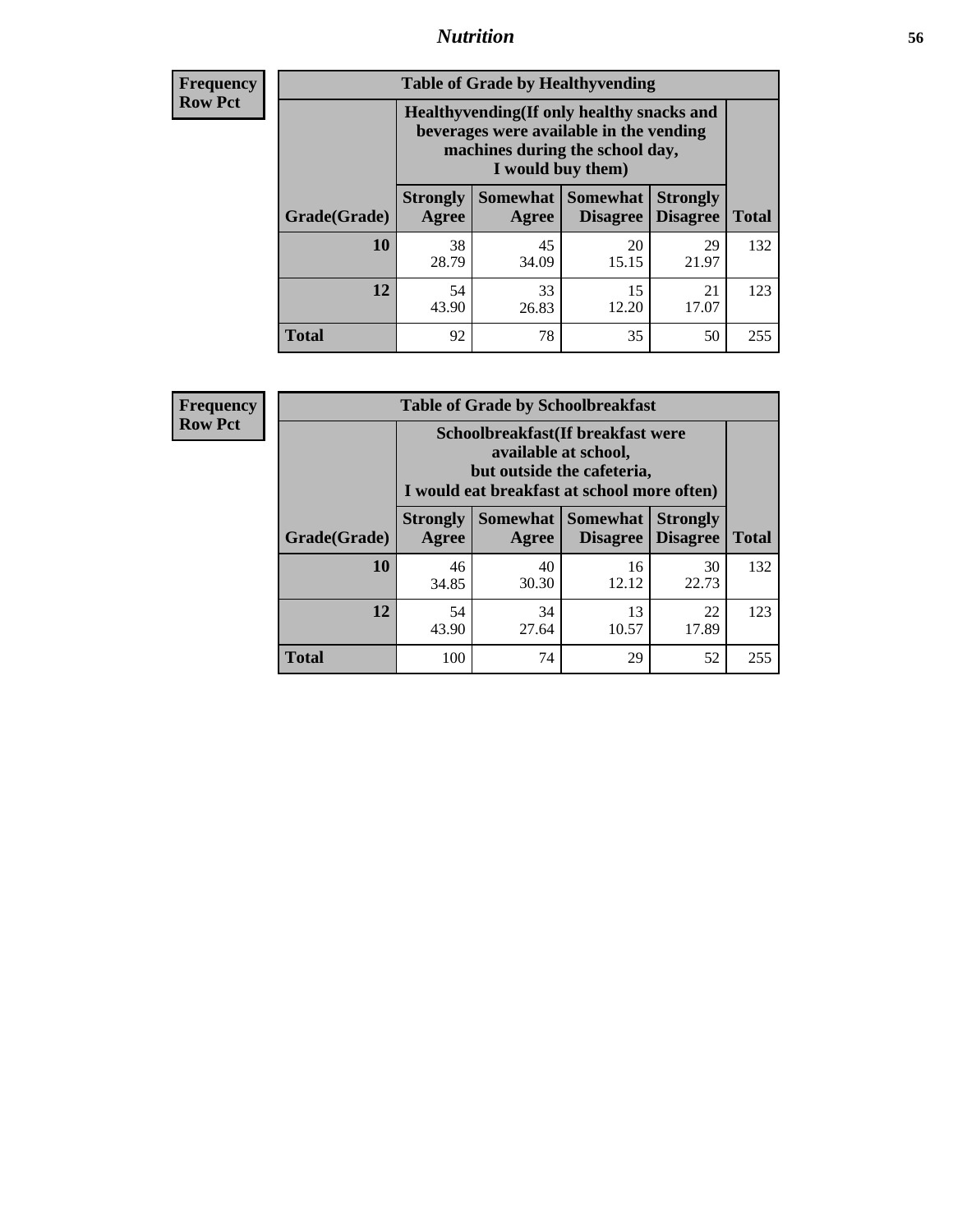| Frequency<br><b>Col Pct</b> | <b>Table of Educationaids by Grade</b>                                                                    |                    |              |              |
|-----------------------------|-----------------------------------------------------------------------------------------------------------|--------------------|--------------|--------------|
|                             | <b>Educationaids</b> (I<br>have been<br>taught about<br><b>HIV/AIDS</b> at<br>school in the<br>past year) | Grade(Grade)<br>10 | 12           | <b>Total</b> |
|                             | Yes                                                                                                       | 123<br>93.18       | 101<br>82.11 | 224          |
|                             | N <sub>0</sub>                                                                                            | 9<br>6.82          | 22<br>17.89  | 31           |
|                             | <b>Total</b>                                                                                              | 132                | 123          | 255          |

| Frequency      | <b>Table of Educationcharacter by Grade</b>                 |              |              |              |  |
|----------------|-------------------------------------------------------------|--------------|--------------|--------------|--|
| <b>Col Pct</b> | Educationcharacter(I<br>have been taught<br>about character |              |              |              |  |
|                | education in the past                                       |              | Grade(Grade) |              |  |
|                | year at school)                                             | 10           | 12           | <b>Total</b> |  |
|                | Yes                                                         | 102<br>77.27 | 93<br>75.61  | 195          |  |
|                | N <sub>0</sub>                                              | 30<br>22.73  | 30<br>24.39  | 60           |  |
|                | <b>Total</b>                                                | 132          | 123          | 255          |  |

| Frequency      | <b>Table of Gradcoach1 by Grade</b>              |              |             |              |  |
|----------------|--------------------------------------------------|--------------|-------------|--------------|--|
| <b>Col Pct</b> | Gradcoach1(I<br>know who my<br><b>Graduation</b> | Grade(Grade) |             |              |  |
|                | Coach is)                                        | 10           | 12          | <b>Total</b> |  |
|                | <b>Yes</b>                                       | 46<br>34.85  | 81<br>65.85 | 127          |  |
|                | N <sub>0</sub>                                   | 86<br>65.15  | 42<br>34.15 | 128          |  |
|                | <b>Total</b>                                     | 132          | 123         | 255          |  |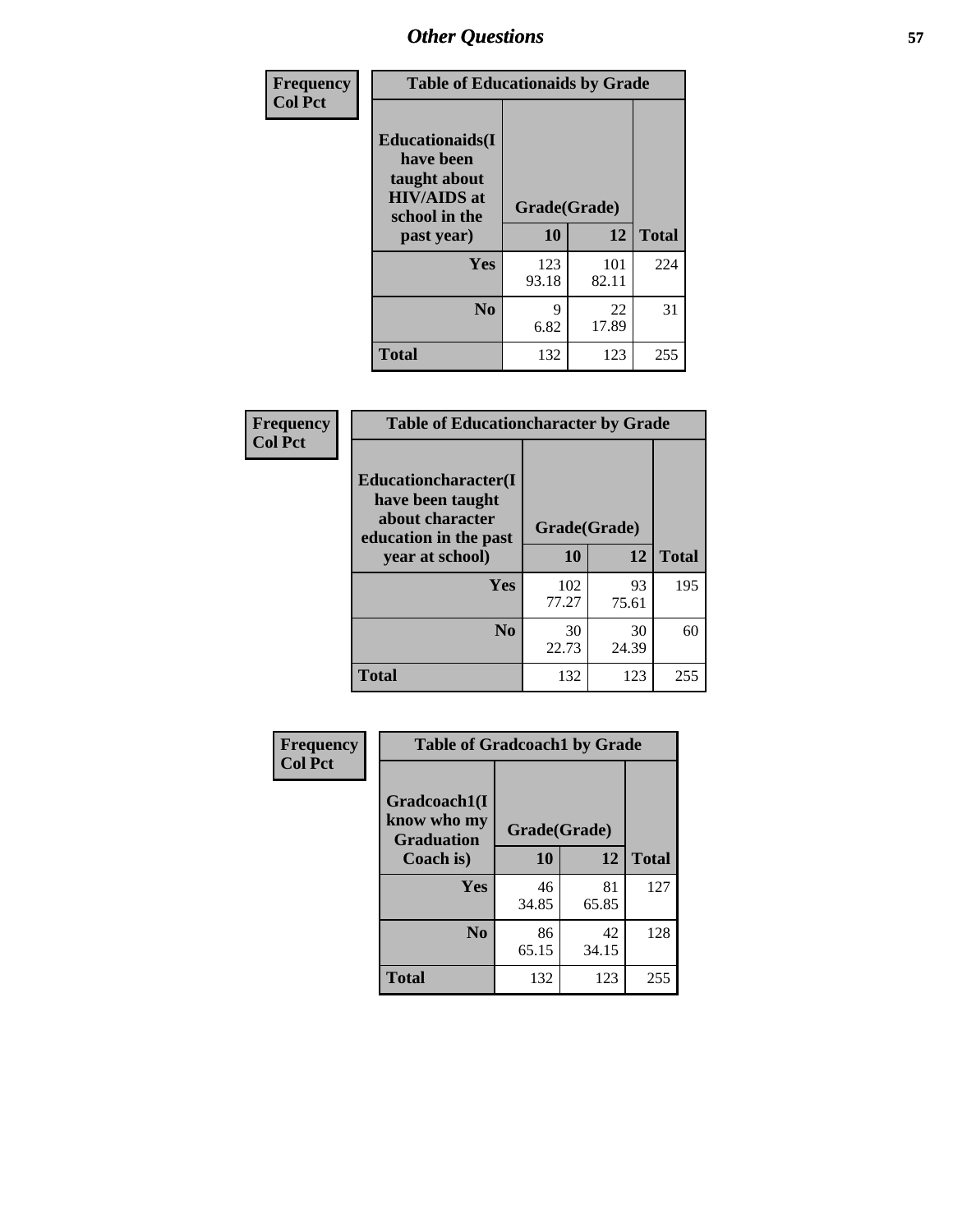| Frequency      | <b>Table of Gradcoach2 by Grade</b> |              |             |              |  |
|----------------|-------------------------------------|--------------|-------------|--------------|--|
| <b>Col Pct</b> | Gradcoach2(I<br>have                |              |             |              |  |
|                | contacted my<br><b>Graduation</b>   | Grade(Grade) |             |              |  |
|                | Coach)                              | 10           | 12          | <b>Total</b> |  |
|                | Yes                                 | 17<br>12.88  | 41<br>33.33 | 58           |  |
|                | N <sub>0</sub>                      | 115<br>87.12 | 82<br>66.67 | 197          |  |
|                | <b>Total</b>                        | 132          | 123         | 255          |  |

| <b>Frequency</b><br><b>Col Pct</b> | <b>Table of Gradcoach3 by Grade</b>                                         |              |             |              |
|------------------------------------|-----------------------------------------------------------------------------|--------------|-------------|--------------|
|                                    | Gradcoach3(I<br>have received<br>assistance<br>from my<br><b>Graduation</b> | Grade(Grade) |             |              |
|                                    | Coach)                                                                      | 10           | 12          | <b>Total</b> |
|                                    | Yes                                                                         | 10<br>7.58   | 40<br>32.52 | 50           |
|                                    | N <sub>0</sub>                                                              | 32<br>24.24  | 30<br>24.39 | 62           |
|                                    | Don't know                                                                  | 90<br>68.18  | 53<br>43.09 | 143          |
|                                    | <b>Total</b>                                                                | 132          | 123         | 255          |

| Frequency      | <b>Table of Selfharm by Grade</b>                                                                                                                                                      |              |                    |              |
|----------------|----------------------------------------------------------------------------------------------------------------------------------------------------------------------------------------|--------------|--------------------|--------------|
| <b>Col Pct</b> | <b>Selfharm</b> (During<br>the past 12<br>months,<br>I harmed myself<br>on purpose<br><b>Suicideconsider</b><br>During the past<br>12 months,<br>I seriously<br>considered<br>suicide) | 10           | Grade(Grade)<br>12 | <b>Total</b> |
|                | <b>Yes</b>                                                                                                                                                                             | 6<br>4.55    | 8<br>6.50          | 14           |
|                | N <sub>0</sub>                                                                                                                                                                         | 126<br>95.45 | 115<br>93.50       | 241          |
|                | Total                                                                                                                                                                                  | 132          | 123                | 255          |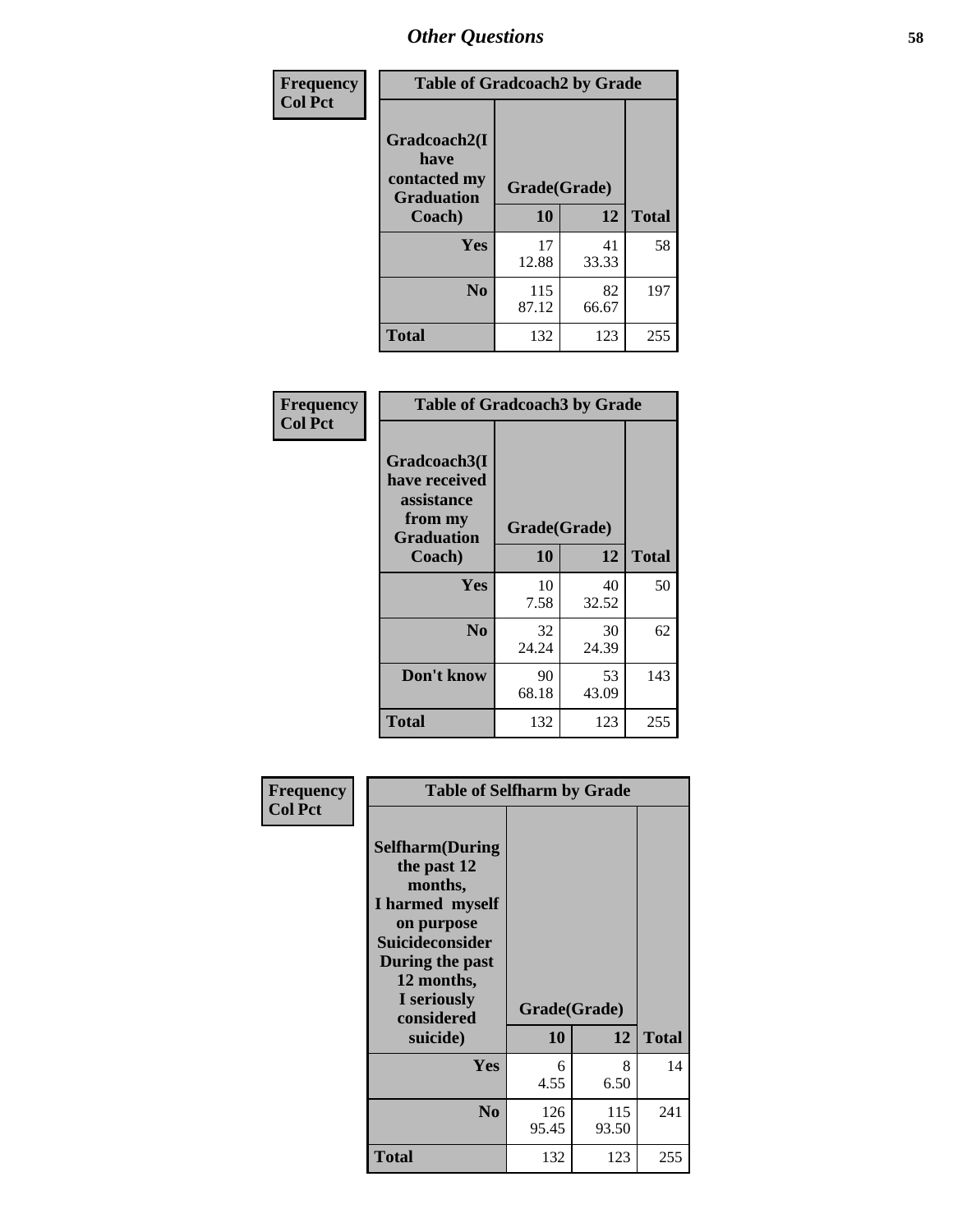| <b>Frequency</b> | <b>Table of Suicideconsider by Grade</b> |              |              |              |
|------------------|------------------------------------------|--------------|--------------|--------------|
| <b>Col Pct</b>   |                                          | Grade(Grade) |              |              |
|                  | <b>Suicideconsider</b>                   | 10           | 12           | <b>Total</b> |
|                  | <b>Yes</b>                               | 13<br>9.85   | 13<br>10.57  | 26           |
|                  | N <sub>0</sub>                           | 119<br>90.15 | 110<br>89.43 | 229          |
|                  | <b>Total</b>                             | 132          | 123          | 255          |

| Frequency      | <b>Table of Suicideattempt by Grade</b>              |              |              |              |
|----------------|------------------------------------------------------|--------------|--------------|--------------|
| <b>Col Pct</b> | Suicideattempt(I<br>have attempted<br>suicide in the | Grade(Grade) |              |              |
|                | last year)                                           | <b>10</b>    | 12           | <b>Total</b> |
|                | Yes                                                  | 11<br>8.33   | 14<br>11.38  | 25           |
|                | N <sub>0</sub>                                       | 121<br>91.67 | 109<br>88.62 | 230          |
|                | <b>Total</b>                                         | 132          | 123          | 255          |

| Frequency      | <b>Table of Instantmessaged by Grade</b>               |              |             |              |
|----------------|--------------------------------------------------------|--------------|-------------|--------------|
| <b>Col Pct</b> | Instantmessaged(I<br>have instant<br>messaged people I | Grade(Grade) |             |              |
|                | do not even know)                                      | 10           | 12          | <b>Total</b> |
|                | Yes                                                    | 31<br>23.48  | 46<br>37.40 | 77           |
|                | N <sub>0</sub>                                         | 101<br>76.52 | 77<br>62.60 | 178          |
|                | <b>Total</b>                                           | 132          | 123         | 255          |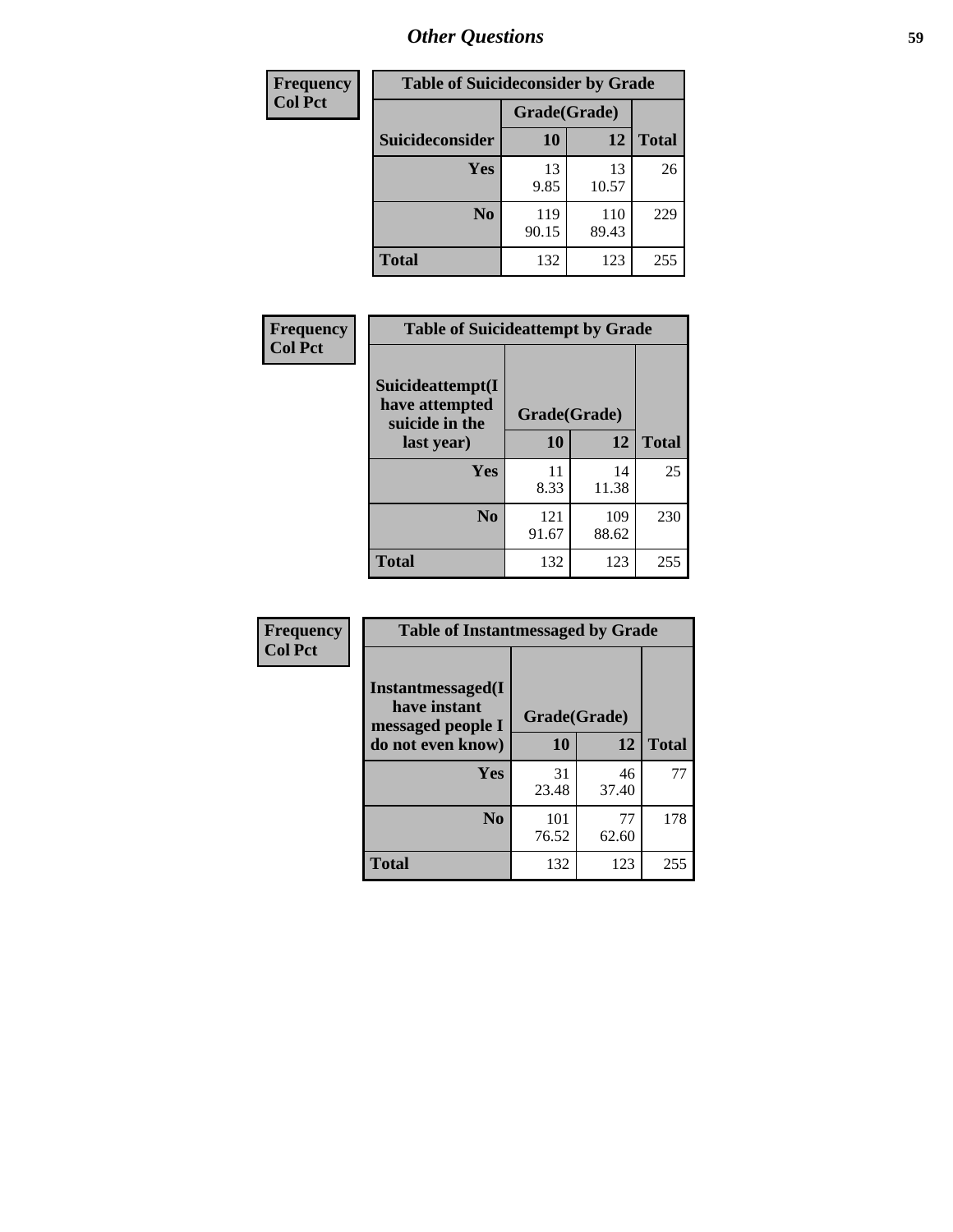| Frequency      | <b>Table of Getsalong by Grade</b>                          |              |             |              |  |  |  |
|----------------|-------------------------------------------------------------|--------------|-------------|--------------|--|--|--|
| <b>Col Pct</b> | <b>Getsalong</b> (I get<br>along with other<br>students and | Grade(Grade) |             |              |  |  |  |
|                | adults)                                                     | 10           | 12          | <b>Total</b> |  |  |  |
|                | <b>Strongly Agree</b>                                       | 54<br>40.91  | 73<br>59.35 | 127          |  |  |  |
|                | <b>Somewhat Agree</b>                                       | 63<br>47.73  | 43<br>34.96 | 106          |  |  |  |
|                | <b>Somewhat Disagree</b>                                    | 9<br>6.82    | 3<br>2.44   | 12           |  |  |  |
|                | <b>Strongly Disagree</b>                                    | 6<br>4.55    | 4<br>3.25   | 10           |  |  |  |
|                | <b>Total</b>                                                | 132          | 123         | 255          |  |  |  |

| Frequency      | <b>Table of Safehome by Grade</b> |                    |             |              |  |  |  |
|----------------|-----------------------------------|--------------------|-------------|--------------|--|--|--|
| <b>Col Pct</b> | Safehome(I feel<br>safe at home)  | Grade(Grade)<br>10 | 12          | <b>Total</b> |  |  |  |
|                | <b>Strongly Agree</b>             | 77<br>58.33        | 84<br>68.29 | 161          |  |  |  |
|                | <b>Somewhat Agree</b>             | 42<br>31.82        | 30<br>24.39 | 72           |  |  |  |
|                | <b>Somewhat Disagree</b>          | 8<br>6.06          | 4<br>3.25   | 12           |  |  |  |
|                | <b>Strongly Disagree</b>          | 5<br>3.79          | 5<br>4.07   | 10           |  |  |  |
|                | <b>Total</b>                      | 132                | 123         | 255          |  |  |  |

| Frequency      |                                                                                                    | <b>Table of Adulttalk by Grade</b> |             |              |
|----------------|----------------------------------------------------------------------------------------------------|------------------------------------|-------------|--------------|
| <b>Col Pct</b> | <b>Adulttalk</b> (I<br>know an<br>adult at<br>school that<br>I can talk<br>with if I<br>need help) | Grade(Grade)<br>10                 | 12          | <b>Total</b> |
|                |                                                                                                    |                                    |             |              |
|                | <b>Yes</b>                                                                                         | 90                                 | 98          | 188          |
|                |                                                                                                    | 68.18                              | 79.67       |              |
|                | N <sub>0</sub>                                                                                     | 42<br>31.82                        | 25<br>20.33 | 67           |
|                |                                                                                                    |                                    |             |              |
|                | <b>Total</b>                                                                                       | 132                                | 123         | 255          |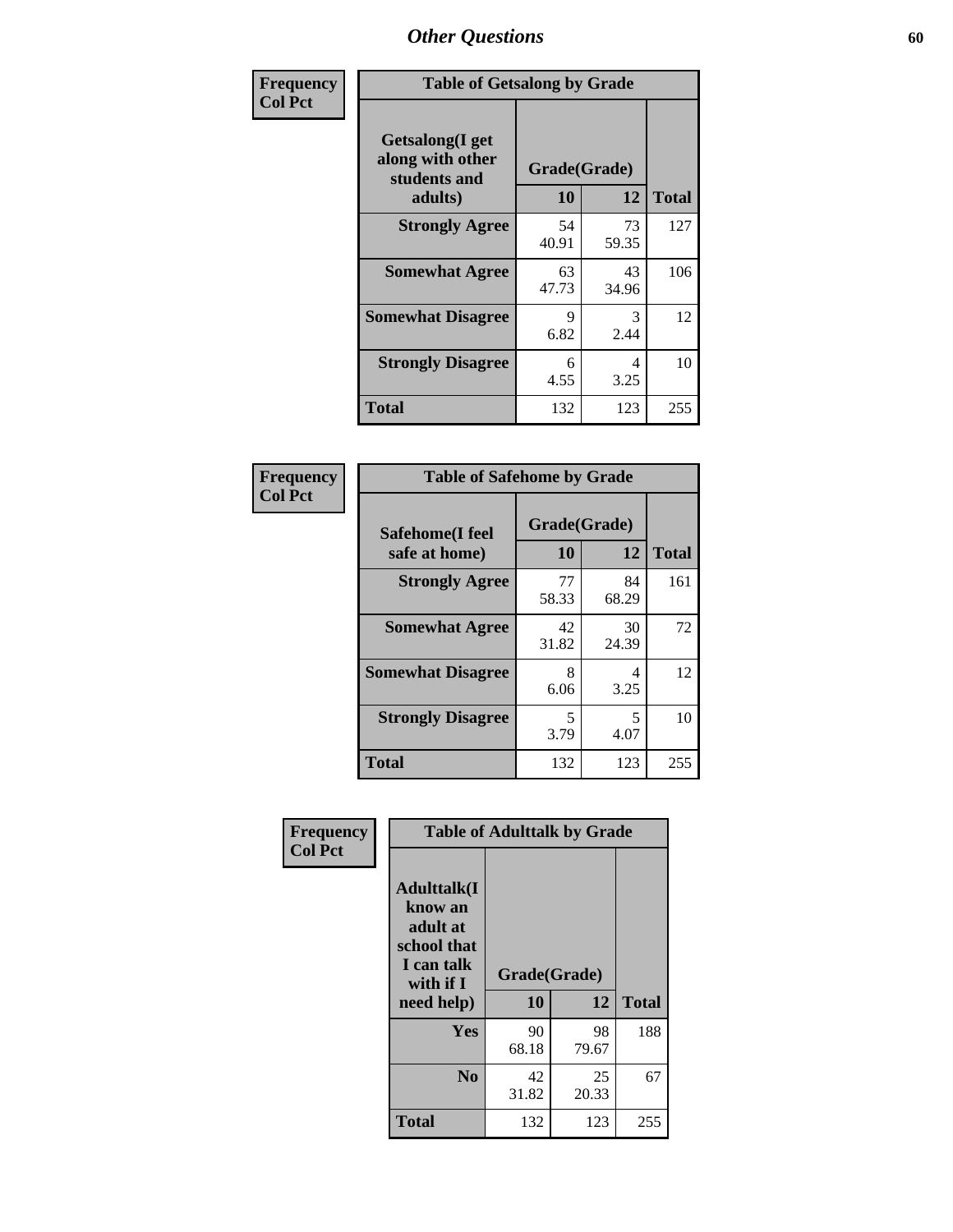**Frequency Row Pct**

| <b>Table of Grade by Tytime</b> |             |                                                                                                                           |            |             |             |             |     |  |  |  |
|---------------------------------|-------------|---------------------------------------------------------------------------------------------------------------------------|------------|-------------|-------------|-------------|-----|--|--|--|
|                                 |             | Tvtime(On an average school day,<br>how much unsupervised time do I spend watching TV)                                    |            |             |             |             |     |  |  |  |
| Grade(Grade)   None             |             | <b>Less that</b><br>$2 - 3$<br>$4 - 5$<br>$6+$<br>hour/day   hour/day   hours/day   hours/day   hours/day<br><b>Total</b> |            |             |             |             |     |  |  |  |
| 10                              | 13<br>9.85  | 8<br>6.06                                                                                                                 | 13<br>9.85 | 35<br>26.52 | 24<br>18.18 | 39<br>29.55 | 132 |  |  |  |
| 12                              | 15<br>12.20 | 16<br>13.01                                                                                                               | 4.88       | 36<br>29.27 | 20<br>16.26 | 30<br>24.39 | 123 |  |  |  |
| <b>Total</b>                    | 28          | 24                                                                                                                        | 19         | 71          | 44          | 69          | 255 |  |  |  |

**Frequency Row Pct**

| <b>Table of Grade by Computertime</b> |             |                                                                                                                              |             |             |             |             |     |  |  |  |
|---------------------------------------|-------------|------------------------------------------------------------------------------------------------------------------------------|-------------|-------------|-------------|-------------|-----|--|--|--|
|                                       |             | Computertime (On an average school day,<br>how much unsupervised time do I spend on the computer)                            |             |             |             |             |     |  |  |  |
| Grade(Grade)                          | None $ $    | <b>Less that</b><br>$4 - 5$<br>$2 - 3$<br>$6+$<br>hours/day<br>hours/day<br>hour/day   hour/day<br>hours/day<br><b>Total</b> |             |             |             |             |     |  |  |  |
| 10                                    | 16<br>12.12 | 21<br>15.91                                                                                                                  | 17<br>12.88 | 31<br>23.48 | 25<br>18.94 | 22<br>16.67 | 132 |  |  |  |
| 12                                    | 20<br>16.26 | 35<br>21<br>21<br>11<br>15<br>8.94<br>17.07<br>17.07<br>12.20<br>28.46                                                       |             |             |             |             |     |  |  |  |
| <b>Total</b>                          | 36          | 32                                                                                                                           | 38          | 66          | 46          | 37          | 255 |  |  |  |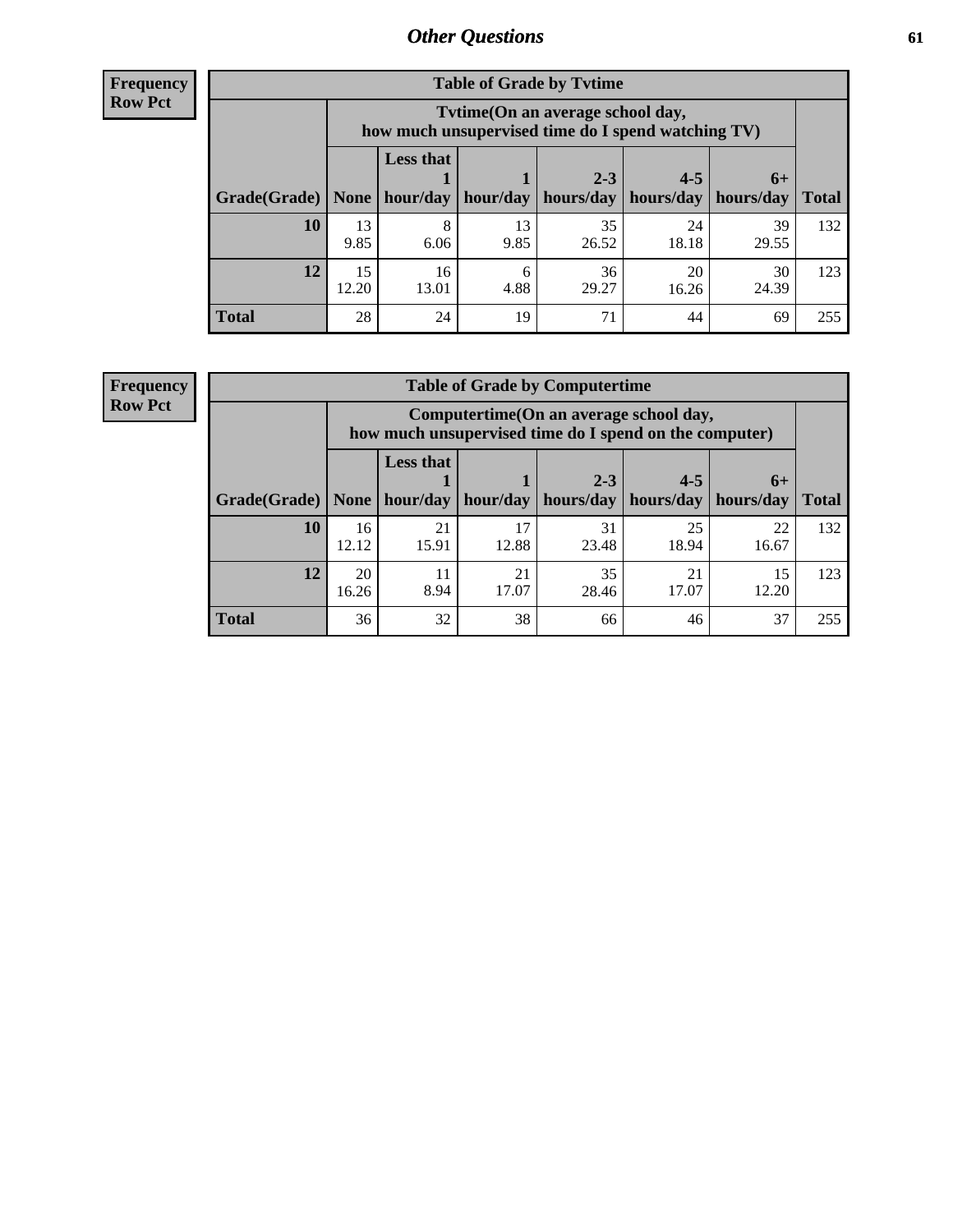#### *Questions about Driving Laws* **62** *Driving Questions were asked only of high school students.*

| <b>Frequency</b> |
|------------------|
| <b>Row Pct</b>   |

| <b>Table of Grade by License1</b> |                                                                                   |                                                                                                                                           |                |             |               |              |  |  |  |
|-----------------------------------|-----------------------------------------------------------------------------------|-------------------------------------------------------------------------------------------------------------------------------------------|----------------|-------------|---------------|--------------|--|--|--|
|                                   |                                                                                   | License1(During the first 6 months of driving<br>with a provisional license,<br>the only passengers who can ride with the<br>driver are:) |                |             |               |              |  |  |  |
| Grade(Grade)                      | <b>Parent or</b><br><b>Guardian</b>                                               | Family<br><b>Members</b>                                                                                                                  | <b>Friends</b> | Anyone      | Don't<br>Know | <b>Total</b> |  |  |  |
| 10                                | 42<br>31.82                                                                       | 27<br>20.45                                                                                                                               | 3<br>2.27      | 25<br>18.94 | 35<br>26.52   | 132          |  |  |  |
| 12                                | 45<br>$\overline{c}$<br>50<br>12<br>14<br>11.38<br>36.59<br>1.63<br>9.76<br>40.65 |                                                                                                                                           |                |             |               |              |  |  |  |
| Total                             | 92                                                                                | 72                                                                                                                                        | 5              | 37          | 49            | 255          |  |  |  |

| <b>Frequency</b> |              | <b>Table of Grade by License2</b> |                                                                                                          |                                     |                                                      |               |              |  |  |
|------------------|--------------|-----------------------------------|----------------------------------------------------------------------------------------------------------|-------------------------------------|------------------------------------------------------|---------------|--------------|--|--|
| <b>Row Pct</b>   |              |                                   | License2(17 yr old drivers with a<br>provisional driver's license cannot<br>drive between the hours of:) |                                     |                                                      |               |              |  |  |
|                  | Grade(Grade) | <b>Midnight</b><br>to 6am         | 1am<br>to<br>5am                                                                                         | 1am<br>t <sub>0</sub><br><b>6am</b> | N <sub>0</sub><br>curfew<br>for $17$<br>vear<br>olds | Don't<br>Know | <b>Total</b> |  |  |
|                  | 10           | 61<br>46.21                       | 12<br>9.09                                                                                               | 7<br>5.30                           | 10<br>7.58                                           | 42<br>31.82   | 132          |  |  |
|                  | 12           | 78<br>63.41                       | 7<br>5.69                                                                                                | 10<br>8.13                          | 4<br>3.25                                            | 24<br>19.51   | 123          |  |  |
|                  | <b>Total</b> | 139                               | 19                                                                                                       | 17                                  | 14                                                   | 66            | 255          |  |  |

| Frequency      |              | <b>Table of Grade by License3</b> |                                                                                        |             |            |             |               |              |  |  |
|----------------|--------------|-----------------------------------|----------------------------------------------------------------------------------------|-------------|------------|-------------|---------------|--------------|--|--|
| <b>Row Pct</b> |              |                                   | License3(For drivers under the age of 21,<br>what level of alcohol is considered DUI?) |             |            |             |               |              |  |  |
|                | Grade(Grade) | Any<br><b>Amount</b>              | 0.02                                                                                   | 0.04        | 0.06       | 0.08        | Don't<br>know | <b>Total</b> |  |  |
|                | 10           | 11<br>8.33                        | 30<br>22.73                                                                            | 14<br>10.61 | 12<br>9.09 | 19<br>14.39 | 46<br>34.85   | 132          |  |  |
|                | 12           | 24<br>19.51                       | 26<br>21.14                                                                            | 13<br>10.57 | 9<br>7.32  | 11<br>8.94  | 40<br>32.52   | 123          |  |  |
|                | <b>Total</b> | 35                                | 56                                                                                     | 27          | 21         | 30          | 86            | 255          |  |  |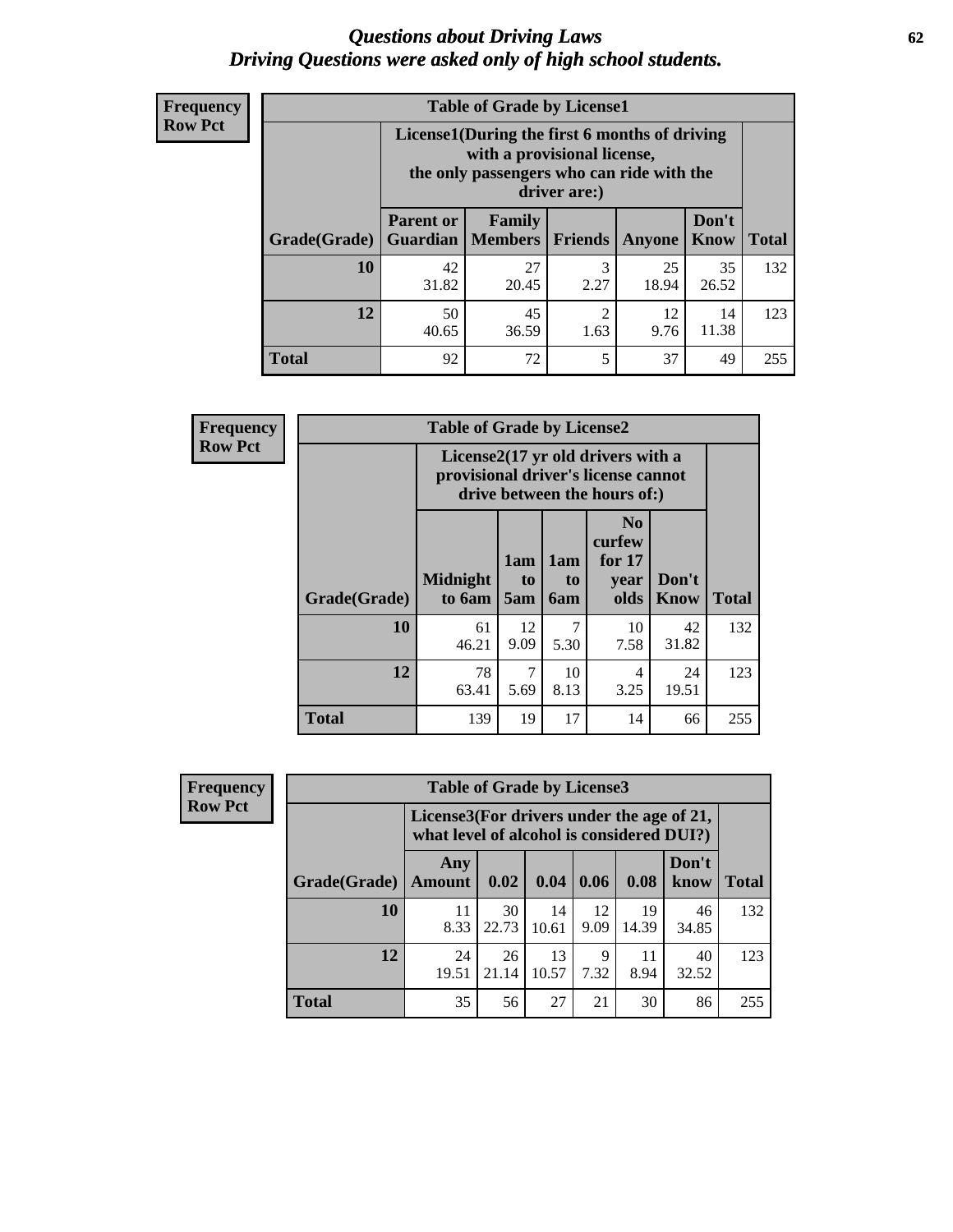#### *Questions about Driving Laws* **63** *Driving Questions were asked only of high school students.*

**Frequency Row Pct**

| <b>Table of Grade by License4</b> |             |                                                                                                                                                                                                                                                                                       |            |           |            |             |     |  |  |
|-----------------------------------|-------------|---------------------------------------------------------------------------------------------------------------------------------------------------------------------------------------------------------------------------------------------------------------------------------------|------------|-----------|------------|-------------|-----|--|--|
|                                   |             | License4(A driver under 21 automatically<br>loses his/her license if caught exceeding the<br>posted speet limit by:)<br>Can't<br>lose<br>license<br><b>Depends</b><br>$15+$<br>$25+$<br>$35+$<br>Don't<br>for<br><b>on</b><br><b>Total</b><br>mph<br>speeding<br>know<br>mph<br>judge |            |           |            |             |     |  |  |
| Grade(Grade)                      | mph         |                                                                                                                                                                                                                                                                                       |            |           |            |             |     |  |  |
| 10                                | 34<br>25.76 | 11<br>8.33                                                                                                                                                                                                                                                                            | 11<br>8.33 | 8<br>6.06 | 10<br>7.58 | 58<br>43.94 | 132 |  |  |
| 12                                | 22<br>17.89 | 17<br>12<br>19<br>13<br>40<br>13.82<br>9.76<br>15.45<br>10.57<br>32.52                                                                                                                                                                                                                |            |           |            |             |     |  |  |
| <b>Total</b>                      | 56          | 28                                                                                                                                                                                                                                                                                    | 23         | 27        | 23         | 98          | 255 |  |  |

| Frequency      | <b>Table of Grade by License5</b> |             |                                                                                                                                                            |               |              |
|----------------|-----------------------------------|-------------|------------------------------------------------------------------------------------------------------------------------------------------------------------|---------------|--------------|
| <b>Row Pct</b> |                                   |             | License5(A<br>Georgia teenager<br>with family<br>connections or a<br>good lawyer can<br>break a teen<br>driving law and<br>keep their driver's<br>license) |               |              |
|                | Grade(Grade)                      | <b>Yes</b>  | N <sub>0</sub>                                                                                                                                             | Don't<br>know | <b>Total</b> |
|                | 10                                | 20<br>15.15 | 59<br>44.70                                                                                                                                                | 53<br>40.15   | 132          |
|                | 12                                | 23<br>18.70 | 62<br>50.41                                                                                                                                                | 38<br>30.89   | 123          |
|                | Total                             | 43          | 121                                                                                                                                                        | 91            | 255          |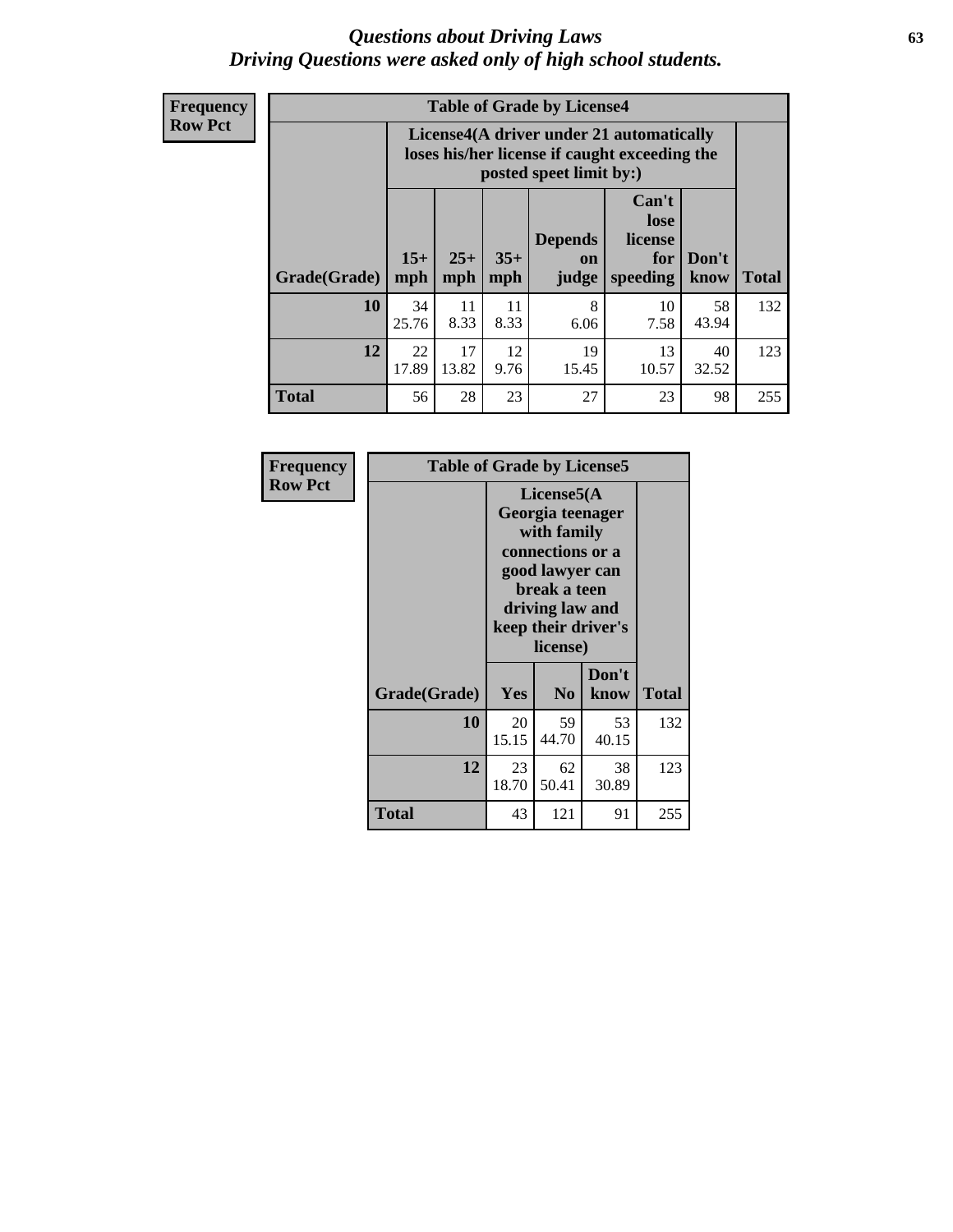#### *Questions about Driving Laws* **64** *Driving Questions were asked only of high school students.*

| <b>Frequency</b> | <b>Table of Grade by License6</b> |                                                                                                                                                 |                |               |              |
|------------------|-----------------------------------|-------------------------------------------------------------------------------------------------------------------------------------------------|----------------|---------------|--------------|
| <b>Row Pct</b>   |                                   | License <sub>6</sub> (I know a<br>friend or<br>classmate that<br>broke a teen<br>driving law,<br>but was allowed to<br>keep his/her<br>license) |                |               |              |
|                  | Grade(Grade)                      | <b>Yes</b>                                                                                                                                      | N <sub>0</sub> | Don't<br>know | <b>Total</b> |
|                  | 10                                | 13<br>9.85                                                                                                                                      | 73<br>55.30    | 46<br>34.85   | 132          |
|                  | 12                                | 27<br>21.95                                                                                                                                     | 123            |               |              |
|                  | <b>Total</b>                      | 40                                                                                                                                              | 135            | 80            | 255          |

| <b>Frequency</b> | <b>Table of Grade by License7</b> |                                                                                               |                                     |                                                   |                        |              |
|------------------|-----------------------------------|-----------------------------------------------------------------------------------------------|-------------------------------------|---------------------------------------------------|------------------------|--------------|
| <b>Row Pct</b>   |                                   | License7(A student under the age of 18 cam loser<br>his/her driving privileges if he or she:) |                                     |                                                   |                        |              |
|                  | Grade(Grade)                      | <b>Have</b><br>more than<br>10<br>unexcused<br>absences<br>per school<br>yr                   | Drop out<br>without  <br>graduating | <b>Bring</b><br>alcohol/drugs/weapon<br>to school | All of<br>the<br>above | <b>Total</b> |
|                  | 10                                | 16<br>12.12                                                                                   | 14<br>10.61                         | 15<br>11.36                                       | 87<br>65.91            | 132          |
|                  | 12                                | 21<br>17.07                                                                                   | 11<br>8.94                          | 10<br>8.13                                        | 81<br>65.85            | 123          |
|                  | <b>Total</b>                      | 37                                                                                            | 25                                  | 25                                                | 168                    | 255          |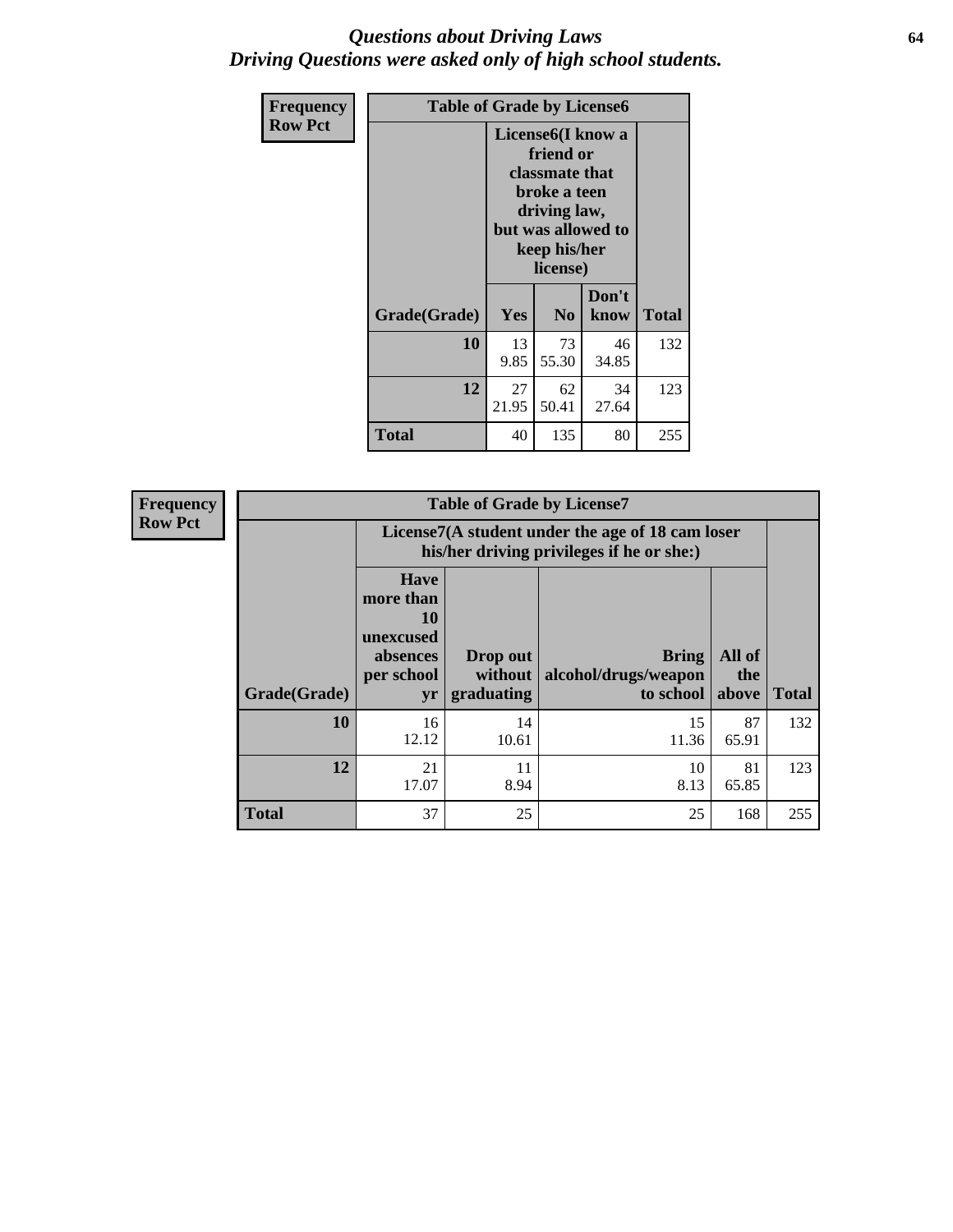# *Select Results by Gender* **65**

| Frequency      | <b>Table of SchoolClimate2 by Gender</b>          |                                 |             |              |
|----------------|---------------------------------------------------|---------------------------------|-------------|--------------|
| <b>Col Pct</b> | SchoolClimate2(I<br>feel successful at<br>school) | Gender(Gender)<br><b>Female</b> | <b>Male</b> | <b>Total</b> |
|                | <b>Strongly Agree</b>                             | 49<br>35.25                     | 49<br>42.24 | 98           |
|                | <b>Somewhat Agree</b>                             | 77<br>55.40                     | 48<br>41.38 | 125          |
|                | <b>Somewhat Disagree</b>                          | 8<br>5.76                       | 13<br>11.21 | 21           |
|                | <b>Strongly Disagree</b>                          | 5<br>3.60                       | 6<br>5.17   | 11           |
|                | <b>Total</b>                                      | 139                             | 116         | 255          |

| <b>Frequency</b> | <b>Table of SchoolClimate6 by Gender</b>                 |                |             |              |  |
|------------------|----------------------------------------------------------|----------------|-------------|--------------|--|
| <b>Col Pct</b>   | <b>SchoolClimate6(Teachers</b><br>treat me with respect) | Gender(Gender) |             |              |  |
|                  |                                                          | <b>Female</b>  | <b>Male</b> | <b>Total</b> |  |
|                  | <b>Strongly Agree</b>                                    | 37<br>26.62    | 41<br>35.34 | 78           |  |
|                  | <b>Somewhat Agree</b>                                    | 67<br>48.20    | 43<br>37.07 | 110          |  |
|                  | <b>Somewhat Disagree</b>                                 | 25<br>17.99    | 16<br>13.79 | 41           |  |
|                  | <b>Strongly Disagree</b>                                 | 10<br>7.19     | 16<br>13.79 | 26           |  |
|                  | <b>Total</b>                                             | 139            | 116         | 255          |  |

| Frequency      | <b>Table of SchoolClimate8 by Gender</b>                                             |                                 |             |              |
|----------------|--------------------------------------------------------------------------------------|---------------------------------|-------------|--------------|
| <b>Col Pct</b> | <b>SchoolClimate8(Students</b><br>are frequently<br>recognized for good<br>behavior) | Gender(Gender)<br><b>Female</b> | <b>Male</b> | <b>Total</b> |
|                | <b>Strongly Agree</b>                                                                | 17<br>12.23                     | 15<br>12.93 | 32           |
|                | <b>Somewhat Agree</b>                                                                | 51<br>36.69                     | 45<br>38.79 | 96           |
|                | <b>Somewhat Disagree</b>                                                             | 39<br>28.06                     | 34<br>29.31 | 73           |
|                | <b>Strongly Disagree</b>                                                             | 32<br>23.02                     | 22<br>18.97 | 54           |
|                | Total                                                                                | 139                             | 116         | 255          |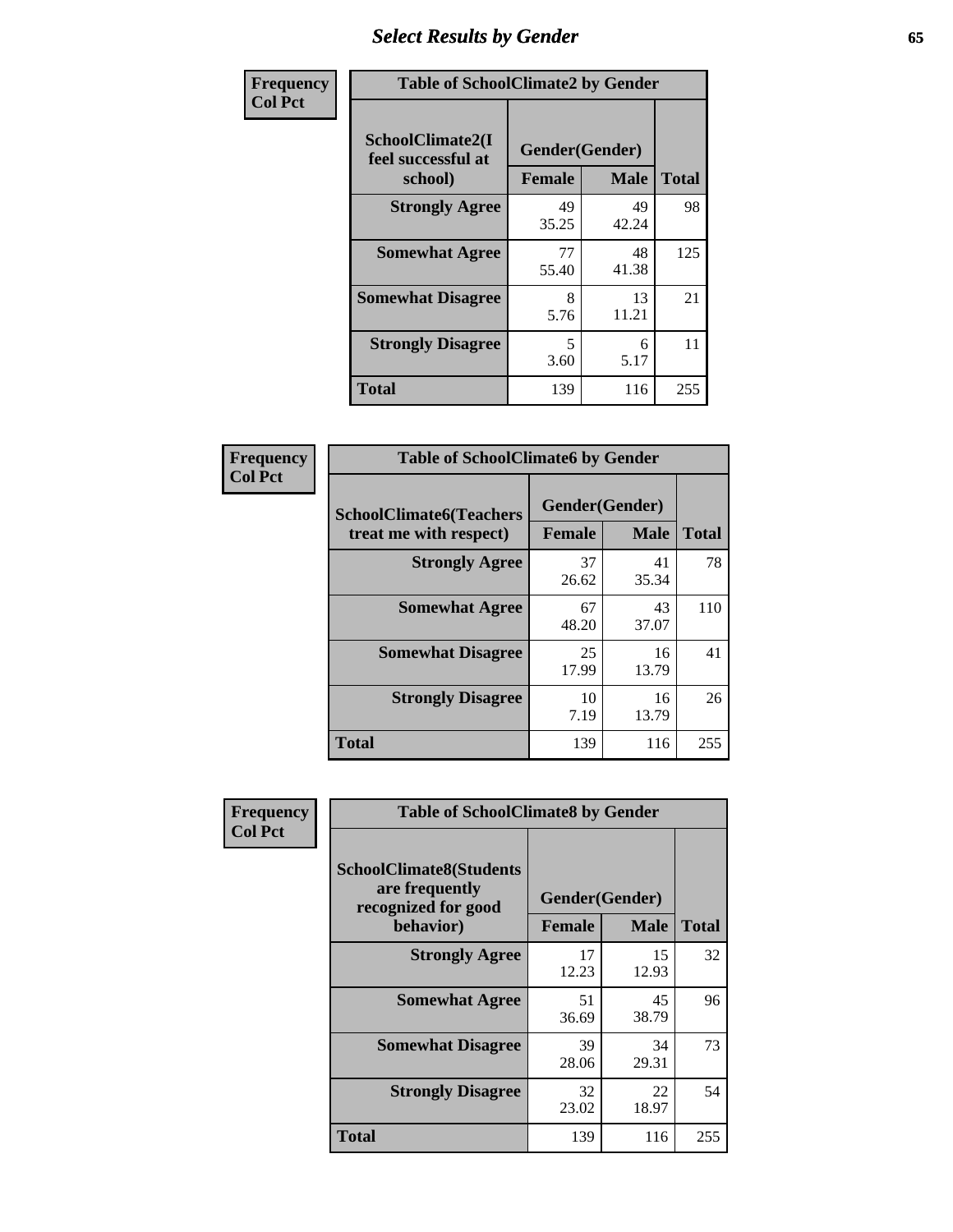# *Select Results by Gender* **66**

| <b>Frequency</b> | <b>Table of Gender by Dropout</b> |                                                                        |                |              |
|------------------|-----------------------------------|------------------------------------------------------------------------|----------------|--------------|
| <b>Row Pct</b>   |                                   | Dropout(I<br>have<br>thought<br>about<br>dropping<br>out of<br>school) |                |              |
|                  | Gender(Gender)                    | Yes                                                                    | N <sub>0</sub> | <b>Total</b> |
|                  | <b>Female</b>                     | 52<br>37.41                                                            | 87<br>62.59    | 139          |
|                  | <b>Male</b>                       | 33<br>28.45                                                            | 83<br>71.55    | 116          |
|                  | <b>Total</b>                      | 85                                                                     | 170            | 255          |

| <b>Frequency</b> | <b>Table of Gender by Dropoutreason</b> |                                                                     |              |                          |                                |              |              |
|------------------|-----------------------------------------|---------------------------------------------------------------------|--------------|--------------------------|--------------------------------|--------------|--------------|
| <b>Row Pct</b>   |                                         | Dropoutreason (If I dropped out the<br>reason would most likely be) |              |                          |                                |              |              |
|                  | <b>Gender(Gender)</b>                   | Won't<br><b>Drop</b><br>out                                         | <b>Bored</b> | Family<br><b>Reasons</b> | <b>Being</b><br><b>Bullied</b> | <b>Other</b> | <b>Total</b> |
|                  | <b>Female</b>                           | 70<br>50.36                                                         | 15<br>10.79  | 23<br>16.55              | $\Omega$<br>0.00               | 31<br>22.30  | 139          |
|                  | <b>Male</b>                             | 65<br>56.03                                                         | 16<br>13.79  | 12<br>10.34              | 0.86                           | 22<br>18.97  | 116          |
|                  | <b>Total</b>                            | 135                                                                 | 31           | 35                       |                                | 53           | 255          |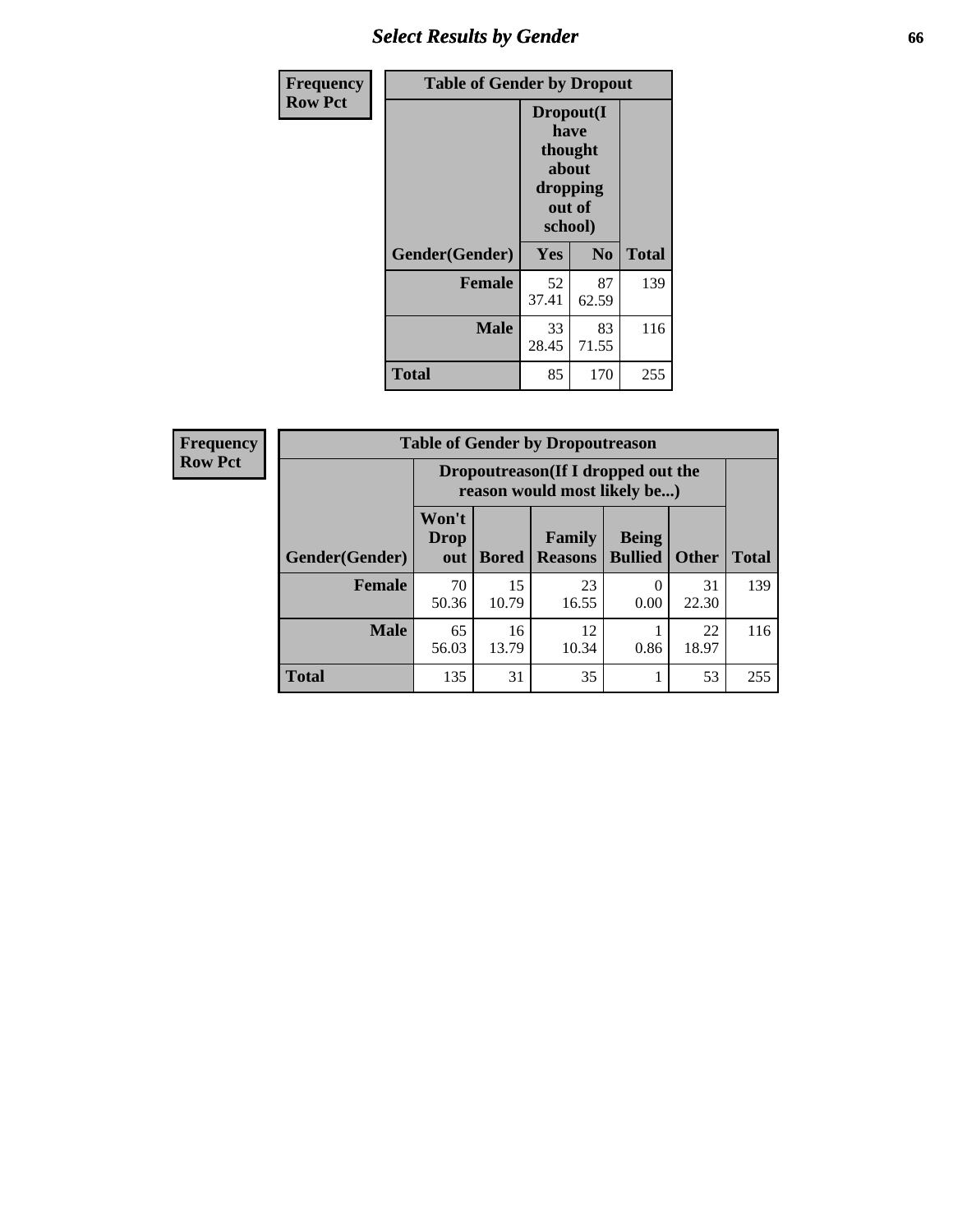*School Safety* **67**

| Frequency      | <b>Table of Gender by Bullied2</b> |                 |                |              |
|----------------|------------------------------------|-----------------|----------------|--------------|
| <b>Row Pct</b> |                                    | <b>Bullied2</b> |                |              |
|                | Gender(Gender)                     | Yes             | N <sub>0</sub> | <b>Total</b> |
|                | <b>Female</b>                      | 8<br>5.76       | 131<br>94.24   | 139          |
|                | <b>Male</b>                        | 2<br>1.72       | 114<br>98.28   | 116          |
|                | <b>Total</b>                       | 10              | 245            | 255          |

| Frequency      | <b>Table of Gender by Bulliedothers2</b> |                       |                |              |
|----------------|------------------------------------------|-----------------------|----------------|--------------|
| <b>Row Pct</b> |                                          | <b>Bulliedothers2</b> |                |              |
|                | Gender(Gender)                           | <b>Yes</b>            | N <sub>0</sub> | <b>Total</b> |
|                | <b>Female</b>                            | 11<br>7.91            | 128<br>92.09   | 139          |
|                | <b>Male</b>                              | 10<br>8.62            | 106<br>91.38   | 116          |
|                | <b>Total</b>                             | 21                    | 234            | 255          |

| Frequency      | <b>Table of Gender by Weaponschool2</b> |                      |                |              |
|----------------|-----------------------------------------|----------------------|----------------|--------------|
| <b>Row Pct</b> |                                         | <b>Weaponschool2</b> |                |              |
|                | Gender(Gender)                          | <b>Yes</b>           | N <sub>0</sub> | <b>Total</b> |
|                | <b>Female</b>                           | 6<br>4.32            | 133<br>95.68   | 139          |
|                | <b>Male</b>                             | 6.03                 | 109<br>93.97   | 116          |
|                | <b>Total</b>                            | 13                   | 242            | 255          |

| Frequency      | <b>Table of Gender by Absentunsafe2</b> |               |                |              |
|----------------|-----------------------------------------|---------------|----------------|--------------|
| <b>Row Pct</b> |                                         | Absentunsafe2 |                |              |
|                | Gender(Gender)                          | Yes           | N <sub>0</sub> | <b>Total</b> |
|                | <b>Female</b>                           | 2.88          | 135<br>97.12   | 139          |
|                | <b>Male</b>                             | 1.72          | 114<br>98.28   | 116          |
|                | <b>Total</b>                            | 6             | 249            | 255          |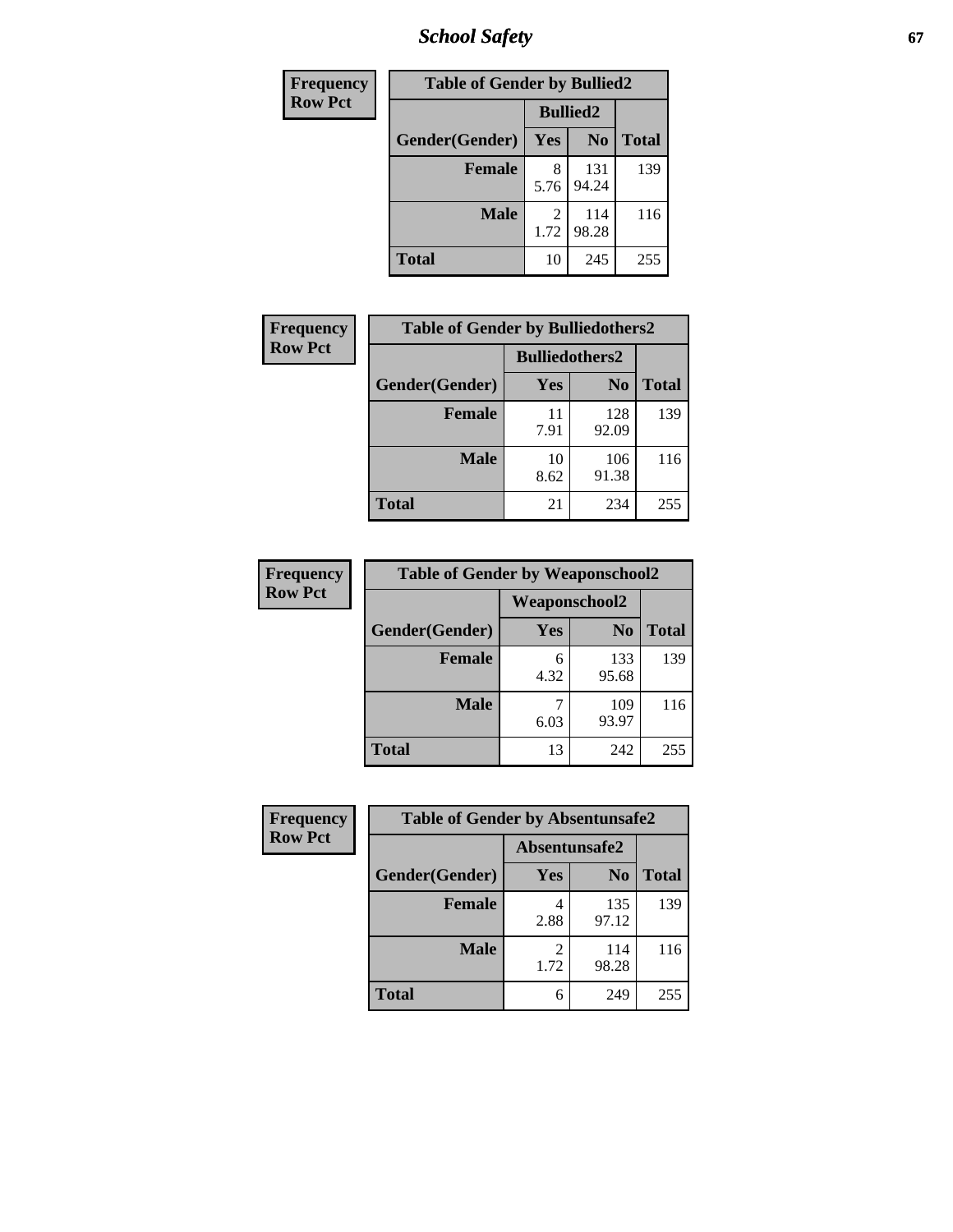*School Safety* **68**

| Frequency      | <b>Table of Gender by Gangself</b> |                                                                                                        |              |              |  |
|----------------|------------------------------------|--------------------------------------------------------------------------------------------------------|--------------|--------------|--|
| <b>Row Pct</b> |                                    | <b>Gangself</b> (I<br>have<br>participated<br>in illegal gang<br>activities in<br>the past 30<br>days) |              |              |  |
|                | Gender(Gender)                     | Yes                                                                                                    | $\bf No$     | <b>Total</b> |  |
|                | <b>Female</b>                      | 6<br>4.32                                                                                              | 133<br>95.68 | 139          |  |
|                | <b>Male</b>                        | 15<br>12.93                                                                                            | 101<br>87.07 | 116          |  |
|                | <b>Total</b>                       | 21                                                                                                     | 234          | 255          |  |

| Frequency      | <b>Table of Gender by Gangpeers</b> |                                                                                                                             |                |              |
|----------------|-------------------------------------|-----------------------------------------------------------------------------------------------------------------------------|----------------|--------------|
| <b>Row Pct</b> |                                     | <b>Gangpeers</b> (I<br>have friends<br>who have<br>participated<br>in illegal gang<br>activities in<br>the past 30<br>days) |                |              |
|                | Gender(Gender)                      | Yes                                                                                                                         | N <sub>0</sub> | <b>Total</b> |
|                | <b>Female</b>                       | 51<br>36.69                                                                                                                 | 88<br>63.31    | 139          |
|                | <b>Male</b>                         | 54<br>46.55                                                                                                                 | 62<br>53.45    | 116          |
|                | <b>Total</b>                        | 105                                                                                                                         | 150            | 255          |

| Frequency      | <b>Table of Gender by Pickedon2</b> |             |                |              |
|----------------|-------------------------------------|-------------|----------------|--------------|
| <b>Row Pct</b> |                                     | Pickedon2   |                |              |
|                | Gender(Gender)                      | Yes         | N <sub>0</sub> | <b>Total</b> |
|                | <b>Female</b>                       | 32<br>23.02 | 107<br>76.98   | 139          |
|                | <b>Male</b>                         | 22<br>18.97 | 94<br>81.03    | 116          |
|                | <b>Total</b>                        | 54          | 201            | 255          |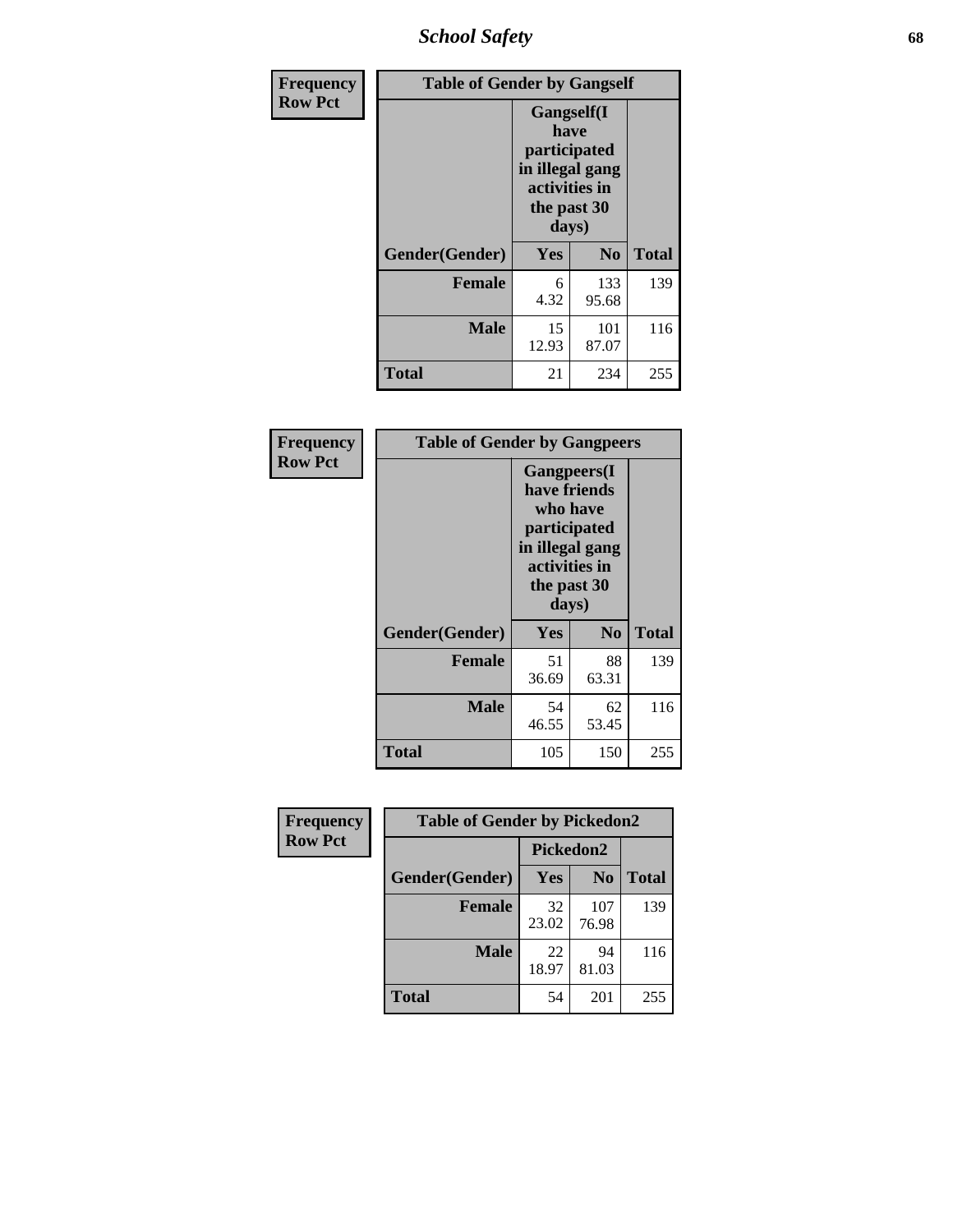*School Safety* **69**

| Frequency      | <b>Table of Gender by Safeschool2</b> |             |                |              |
|----------------|---------------------------------------|-------------|----------------|--------------|
| <b>Row Pct</b> |                                       | Safeschool2 |                |              |
|                | Gender(Gender)                        | Yes         | N <sub>0</sub> | <b>Total</b> |
|                | <b>Female</b>                         | 61<br>43.88 | 78<br>56.12    | 139          |
|                | <b>Male</b>                           | 71<br>61.21 | 45<br>38.79    | 116          |
|                | <b>Total</b>                          | 132         | 123            | 255          |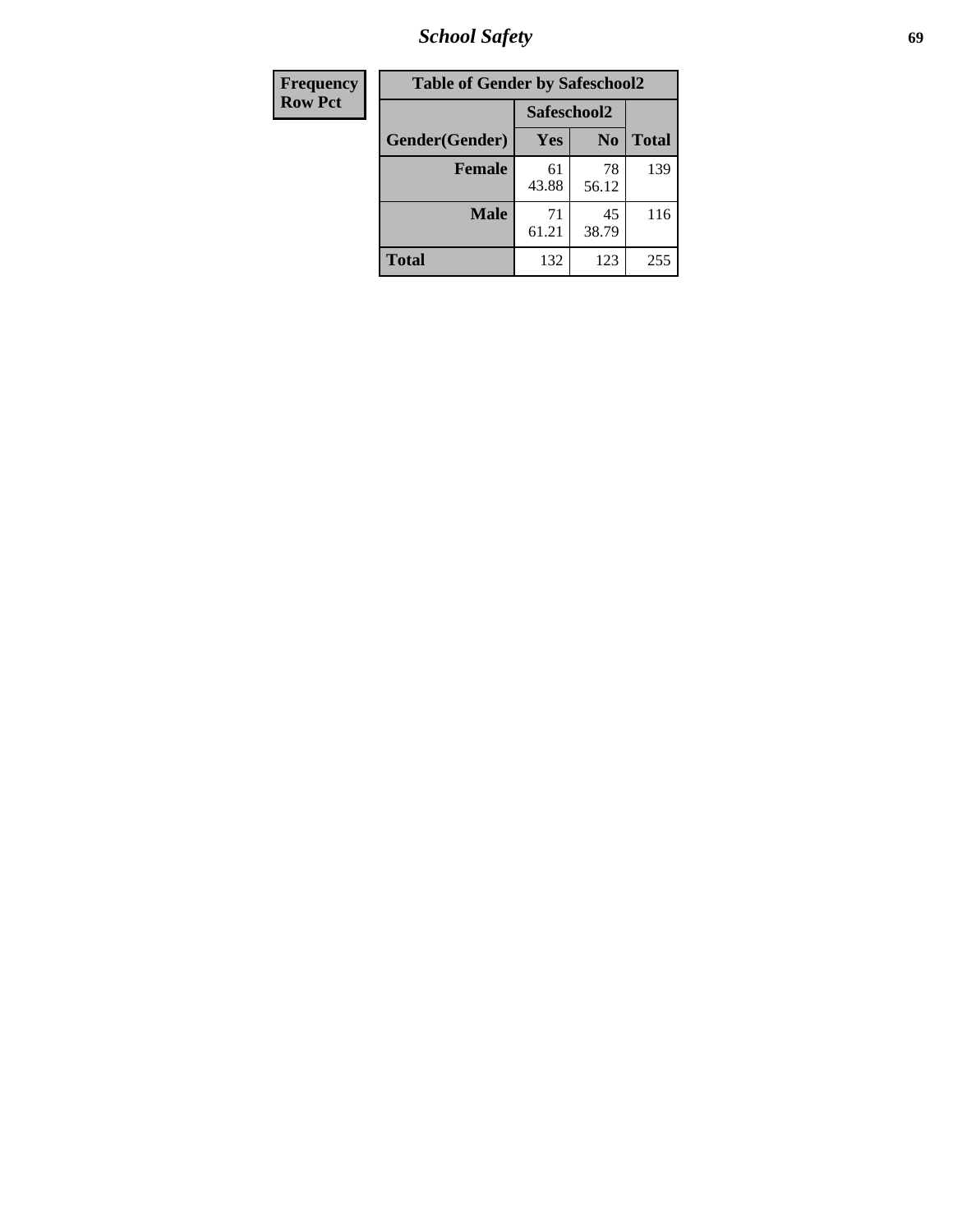# *Incidence of Drug Use* **70**

| <b>Frequency</b> | <b>Table of Gender by AlcoholAlt</b> |                                          |                |              |  |
|------------------|--------------------------------------|------------------------------------------|----------------|--------------|--|
| <b>Row Pct</b>   |                                      | AlcoholAlt(Alcohol<br>use, past 30 days) |                |              |  |
|                  | Gender(Gender)                       | <b>Yes</b>                               | N <sub>0</sub> | <b>Total</b> |  |
|                  | <b>Female</b>                        | 30<br>21.58                              | 109<br>78.42   | 139          |  |
|                  | <b>Male</b>                          | 18<br>15.52                              | 98<br>84.48    | 116          |  |
|                  | <b>Total</b>                         | 48                                       | 207            | 255          |  |

| <b>Frequency</b> | <b>Table of Gender by TobaccoAny</b> |                                          |                |              |
|------------------|--------------------------------------|------------------------------------------|----------------|--------------|
| <b>Row Pct</b>   |                                      | TobaccoAny(Tobacco<br>use, past 30 days) |                |              |
|                  | Gender(Gender)                       | Yes                                      | N <sub>0</sub> | <b>Total</b> |
|                  | <b>Female</b>                        | 14<br>10.07                              | 125<br>89.93   | 139          |
|                  | <b>Male</b>                          | 16<br>13.79                              | 100<br>86.21   | 116          |
|                  | <b>Total</b>                         | 30                                       | 225            | 255          |

| <b>Frequency</b> | <b>Table of Gender by MarijuanaAlt</b> |                    |                        |              |
|------------------|----------------------------------------|--------------------|------------------------|--------------|
| <b>Row Pct</b>   |                                        | use, past 30 days) | MarijuanaAlt(Marijuana |              |
|                  | Gender(Gender)                         | <b>Yes</b>         | N <sub>0</sub>         | <b>Total</b> |
|                  | Female                                 | 16<br>11.51        | 123<br>88.49           | 139          |
|                  | <b>Male</b>                            | 17<br>14.66        | 99<br>85.34            | 116          |
|                  | <b>Total</b>                           | 33                 | 222                    | 255          |

| <b>Frequency</b> | <b>Table of Gender by OtherDrugAny</b> |                                                       |                |              |
|------------------|----------------------------------------|-------------------------------------------------------|----------------|--------------|
| <b>Row Pct</b>   |                                        | <b>OtherDrugAny</b> (Other<br>drug use, past 30 days) |                |              |
|                  | Gender(Gender)                         | <b>Yes</b>                                            | N <sub>0</sub> | <b>Total</b> |
|                  | <b>Female</b>                          | 10<br>7.19                                            | 129<br>92.81   | 139          |
|                  | <b>Male</b>                            | 9<br>7.76                                             | 107<br>92.24   | 116          |
|                  | <b>Total</b>                           | 19                                                    | 236            | 255          |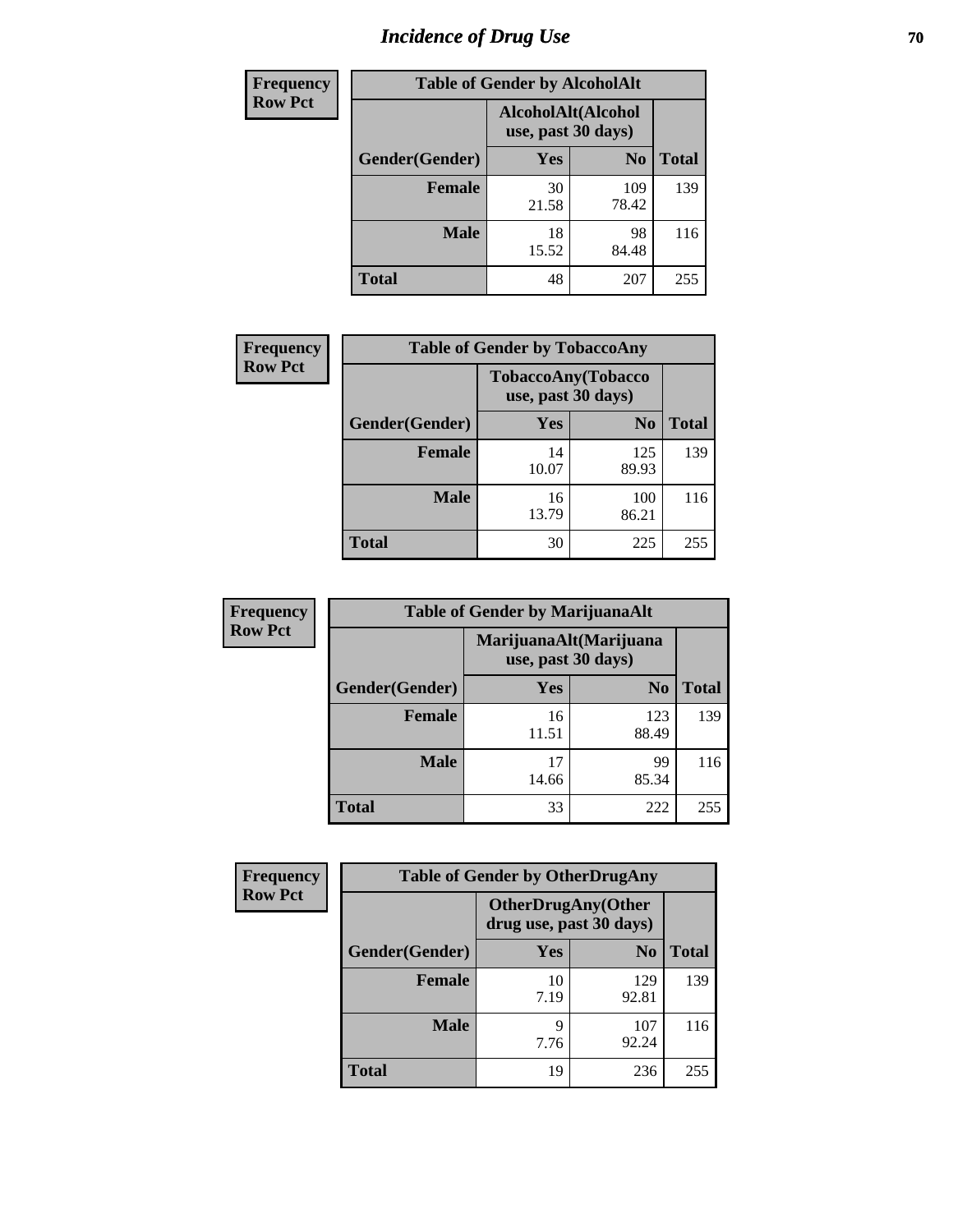#### *Average Age at Onset of Use* **71** *Results for "Average Age at Onset of Use" questions exclude students who said they did not use that substance*

#### **Gender=Female**

| <b>Variable</b>    | <b>Label</b>                                                       | <b>Mean</b> |
|--------------------|--------------------------------------------------------------------|-------------|
| Alcoholinit2       | I started using alcohol when I was                                 | 13.37       |
| Cigarettesinit2    | I started smoking tobacco when I was                               | 14.00       |
| Smokelessinit2     | I started chewing tobacco when I was                               | 14.50       |
| Marijuanainit2     | I started using marijuana when I was                               | 14.50       |
| Cocaineinit2       | I started using cocaine when I was                                 | 12.00       |
| Inhalantsinit2     | I started using inhalants when I was                               | 11.00       |
| Steroidsinit2      | I started using steroids when I was                                | 14.50       |
| Ecstasyinit2       | I started using ecstasy when I was                                 | 14.50       |
| Methinit2          | I started using methamphetamines when I was                        | 13.67       |
| Hallucinogensinit2 | I started using hallucinogens when I was                           | 12.00       |
| Prescription in t2 | I started using prescription drugs not prescribed to me when I was | 11.81       |

#### **Gender=Male**

| <b>Variable</b>    | Label                                                              | <b>Mean</b> |
|--------------------|--------------------------------------------------------------------|-------------|
| Alcoholinit2       | I started using alcohol when I was                                 | 13.51       |
| Cigarettesinit2    | I started smoking tobacco when I was                               | 13.55       |
| Smokelessinit2     | I started chewing tobacco when I was                               | 12.50       |
| Marijuanainit2     | I started using marijuana when I was                               | 13.81       |
| Cocaineinit2       | I started using cocaine when I was                                 | 11.50       |
| Inhalantsinit2     | I started using inhalants when I was                               | 14.00       |
| Steroidsinit2      | I started using steroids when I was                                | 12.00       |
| Ecstasyinit2       | I started using ecstasy when I was                                 | 15.00       |
| Methinit2          | I started using methamphetamines when I was                        | 14.50       |
| Hallucinogensinit2 | I started using hallucinogens when I was                           | 13.00       |
| Prescriptioninit2  | I started using prescription drugs not prescribed to me when I was | 13.67       |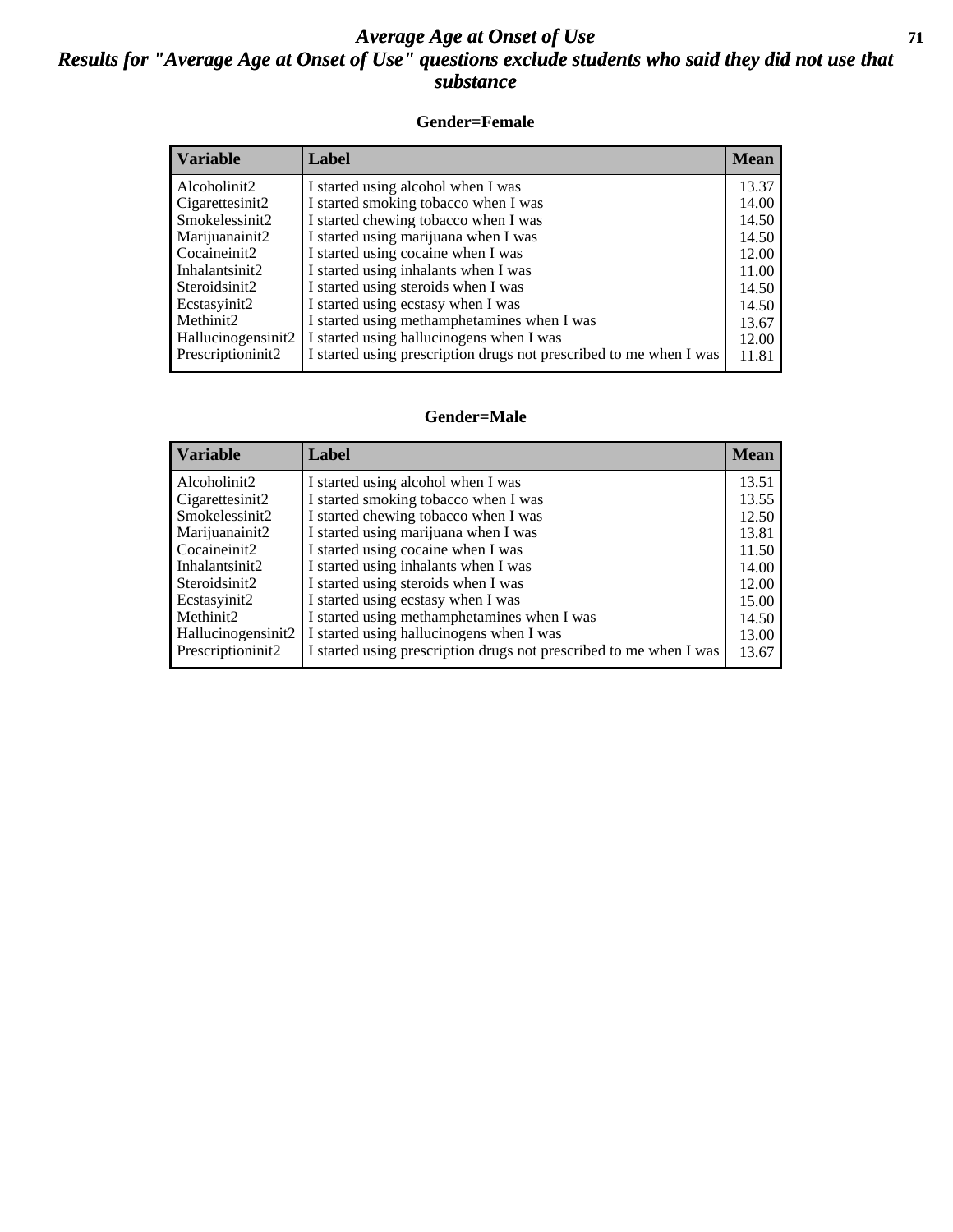# *I Think These Drugs are Harmful* **72**

| <b>Frequency</b> | <b>Table of Gender by Alcoholharmdich</b>         |              |                |              |  |
|------------------|---------------------------------------------------|--------------|----------------|--------------|--|
| <b>Row Pct</b>   | Alcoholharmdich(I<br>think alcohol is<br>harmful) |              |                |              |  |
|                  | Gender(Gender)                                    | <b>Yes</b>   | N <sub>0</sub> | <b>Total</b> |  |
|                  | <b>Female</b>                                     | 127<br>91.37 | 12<br>8.63     | 139          |  |
|                  | <b>Male</b>                                       | 100<br>86.21 | 16<br>13.79    | 116          |  |
|                  | Total                                             | 227          | 28             | 255          |  |

| Frequency      | <b>Table of Gender by Tobaccoharmdich</b> |                                                   |                |              |
|----------------|-------------------------------------------|---------------------------------------------------|----------------|--------------|
| <b>Row Pct</b> |                                           | Tobaccoharmdich(I<br>think tobacco is<br>harmful) |                |              |
|                | Gender(Gender)                            | Yes                                               | N <sub>0</sub> | <b>Total</b> |
|                | <b>Female</b>                             | 132<br>94.96                                      | 5.04           | 139          |
|                | <b>Male</b>                               | 106<br>91.38                                      | 10<br>8.62     | 116          |
|                | <b>Total</b>                              | 238                                               | 17             | 255          |

| Frequency      | <b>Table of Gender by Marijuanaharmdich</b> |                                                       |                |              |  |
|----------------|---------------------------------------------|-------------------------------------------------------|----------------|--------------|--|
| <b>Row Pct</b> |                                             | Marijuanaharmdich(I<br>think marijuana is<br>harmful) |                |              |  |
|                | Gender(Gender)                              | <b>Yes</b>                                            | N <sub>0</sub> | <b>Total</b> |  |
|                | <b>Female</b>                               | 120<br>86.33                                          | 19<br>13.67    | 139          |  |
|                | <b>Male</b>                                 | 82<br>70.69                                           | 34<br>29.31    | 116          |  |
|                | <b>Total</b>                                | 202                                                   | 53             | 255          |  |

| Frequency      | <b>Table of Gender by Otherdrugharmdich</b> |                                                          |                |              |  |
|----------------|---------------------------------------------|----------------------------------------------------------|----------------|--------------|--|
| <b>Row Pct</b> |                                             | Otherdrugharmdich(I<br>think other drugs are<br>harmful) |                |              |  |
|                | Gender(Gender)                              | <b>Yes</b>                                               | N <sub>0</sub> | <b>Total</b> |  |
|                | <b>Female</b>                               | 132<br>94.96                                             | 5.04           | 139          |  |
|                | <b>Male</b>                                 | 108<br>93.10                                             | 8<br>6.90      | 116          |  |
|                | <b>Total</b>                                | 240                                                      | 15             | 255          |  |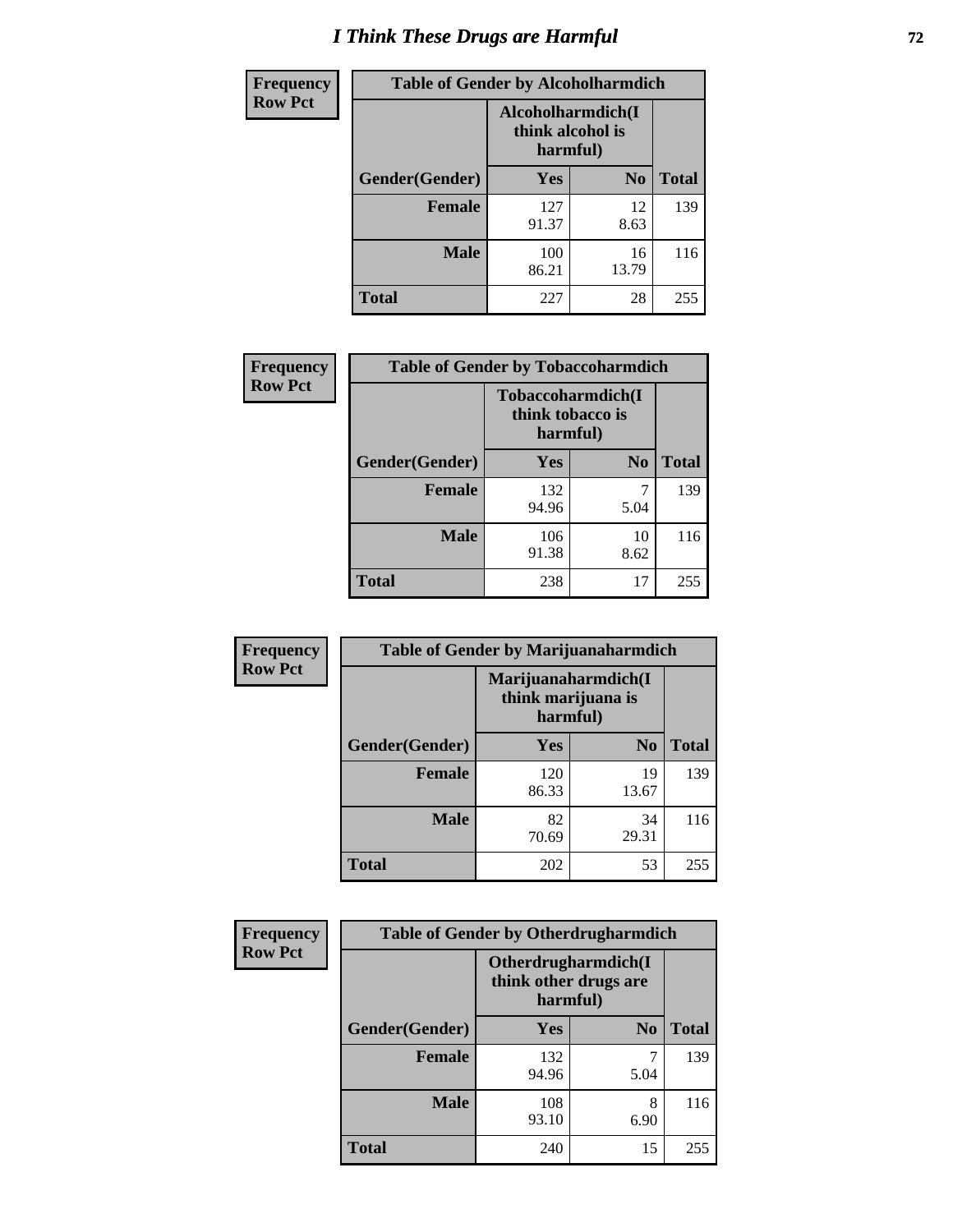| <b>Frequency</b> | <b>Table of Gender by Alcohollocation1</b> |                                                               |             |              |
|------------------|--------------------------------------------|---------------------------------------------------------------|-------------|--------------|
| <b>Row Pct</b>   |                                            | <b>Alcohollocation1(Places</b><br><b>Friends Use Alcohol)</b> |             |              |
|                  | Gender(Gender)                             |                                                               | Do Not Use  | <b>Total</b> |
|                  | <b>Female</b>                              | 80<br>57.55                                                   | 59<br>42.45 | 139          |
|                  | <b>Male</b>                                | 65<br>56.03                                                   | 51<br>43.97 | 116          |
|                  | <b>Total</b>                               | 145                                                           | 110         | 255          |

| <b>Frequency</b> | <b>Table of Gender by Alcohollocation2</b> |                                |                             |              |
|------------------|--------------------------------------------|--------------------------------|-----------------------------|--------------|
| <b>Row Pct</b>   |                                            | <b>Alcohollocation2(Places</b> | <b>Friends Use Alcohol)</b> |              |
|                  | Gender(Gender)                             |                                | Home                        | <b>Total</b> |
|                  | <b>Female</b>                              | 77<br>55.40                    | 62<br>44.60                 | 139          |
|                  | <b>Male</b>                                | 67<br>57.76                    | 49<br>42.24                 | 116          |
|                  | <b>Total</b>                               | 144                            | 111                         | 255          |

| Frequency      | <b>Table of Gender by Alcohollocation3</b> |                                                               |               |              |
|----------------|--------------------------------------------|---------------------------------------------------------------|---------------|--------------|
| <b>Row Pct</b> |                                            | <b>Alcohollocation3(Places</b><br><b>Friends Use Alcohol)</b> |               |              |
|                | Gender(Gender)                             |                                                               | <b>School</b> | <b>Total</b> |
|                | <b>Female</b>                              | 118<br>84.89                                                  | 21<br>15.11   | 139          |
|                | <b>Male</b>                                | 107<br>92.24                                                  | q<br>7.76     | 116          |
|                | <b>Total</b>                               | 225                                                           | 30            | 255          |

| <b>Frequency</b> | <b>Table of Gender by Alcohollocation4</b> |                                                               |             |              |
|------------------|--------------------------------------------|---------------------------------------------------------------|-------------|--------------|
| <b>Row Pct</b>   |                                            | <b>Alcohollocation4(Places</b><br><b>Friends Use Alcohol)</b> |             |              |
|                  | Gender(Gender)                             |                                                               | Car         | <b>Total</b> |
|                  | Female                                     | 110<br>79.14                                                  | 29<br>20.86 | 139          |
|                  | <b>Male</b>                                | 97<br>83.62                                                   | 19<br>16.38 | 116          |
|                  | <b>Total</b>                               | 207                                                           | 48          | 255          |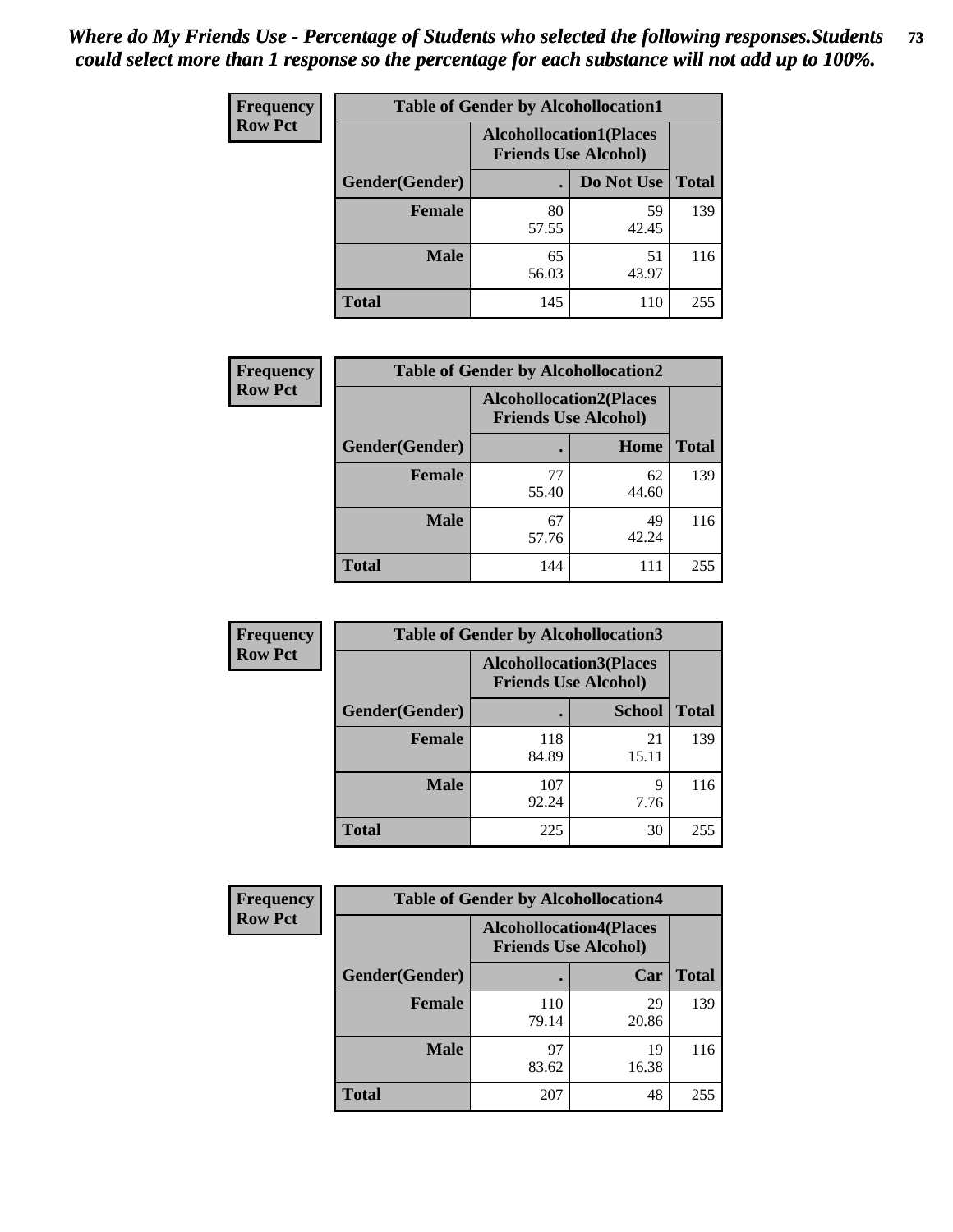| <b>Frequency</b> | <b>Table of Gender by Alcohollocation5</b> |                                                                |                                 |              |
|------------------|--------------------------------------------|----------------------------------------------------------------|---------------------------------|--------------|
| <b>Row Pct</b>   |                                            | <b>Alcohollocation5</b> (Places<br><b>Friends Use Alcohol)</b> |                                 |              |
|                  | Gender(Gender)                             |                                                                | <b>Friend's</b><br><b>House</b> | <b>Total</b> |
|                  | <b>Female</b>                              | 71<br>51.08                                                    | 68<br>48.92                     | 139          |
|                  | <b>Male</b>                                | 78<br>67.24                                                    | 38<br>32.76                     | 116          |
|                  | <b>Total</b>                               | 149                                                            | 106                             | 255          |

| Frequency      | <b>Table of Gender by Alcohollocation6</b> |                                                               |              |              |
|----------------|--------------------------------------------|---------------------------------------------------------------|--------------|--------------|
| <b>Row Pct</b> |                                            | <b>Alcohollocation6(Places</b><br><b>Friends Use Alcohol)</b> |              |              |
|                | <b>Gender</b> (Gender)                     |                                                               | <b>Other</b> | <b>Total</b> |
|                | <b>Female</b>                              | 97<br>69.78                                                   | 42<br>30.22  | 139          |
|                | <b>Male</b>                                | 83<br>71.55                                                   | 33<br>28.45  | 116          |
|                | <b>Total</b>                               | 180                                                           | 75           | 255          |

| Frequency      | <b>Table of Gender by Tobaccolocation1</b> |                                                               |             |              |  |
|----------------|--------------------------------------------|---------------------------------------------------------------|-------------|--------------|--|
| <b>Row Pct</b> |                                            | <b>Tobaccolocation1(Places</b><br><b>Friends Use Tobacco)</b> |             |              |  |
|                | Gender(Gender)                             |                                                               | Do Not Use  | <b>Total</b> |  |
|                | Female                                     | 48<br>34.53                                                   | 91<br>65.47 | 139          |  |
|                | <b>Male</b>                                | 45<br>38.79                                                   | 71<br>61.21 | 116          |  |
|                | <b>Total</b>                               | 93                                                            | 162         | 255          |  |

| <b>Frequency</b> | <b>Table of Gender by Tobaccolocation2</b> |                                                               |             |              |
|------------------|--------------------------------------------|---------------------------------------------------------------|-------------|--------------|
| <b>Row Pct</b>   |                                            | <b>Tobaccolocation2(Places</b><br><b>Friends Use Tobacco)</b> |             |              |
|                  | Gender(Gender)                             |                                                               | Home        | <b>Total</b> |
|                  | Female                                     | 102<br>73.38                                                  | 37<br>26.62 | 139          |
|                  | <b>Male</b>                                | 88<br>75.86                                                   | 28<br>24.14 | 116          |
|                  | <b>Total</b>                               | 190                                                           | 65          | 255          |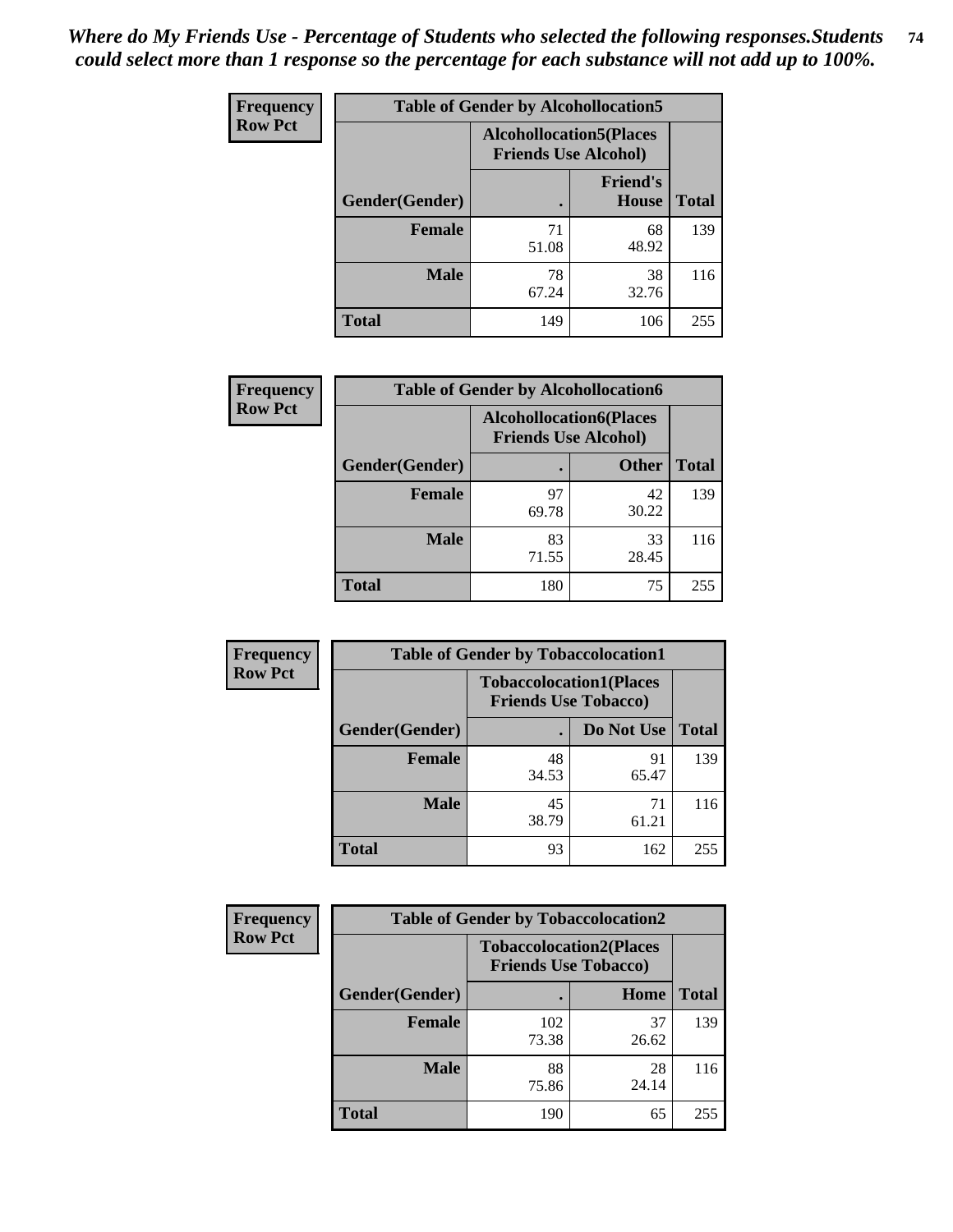| <b>Frequency</b> | <b>Table of Gender by Tobaccolocation3</b> |                             |                                |              |
|------------------|--------------------------------------------|-----------------------------|--------------------------------|--------------|
| <b>Row Pct</b>   |                                            | <b>Friends Use Tobacco)</b> | <b>Tobaccolocation3(Places</b> |              |
|                  | Gender(Gender)                             |                             | <b>School</b>                  | <b>Total</b> |
|                  | Female                                     | 110<br>79.14                | 29<br>20.86                    | 139          |
|                  | <b>Male</b>                                | 98<br>84.48                 | 18<br>15.52                    | 116          |
|                  | <b>Total</b>                               | 208                         | 47                             | 255          |

| <b>Frequency</b> | <b>Table of Gender by Tobaccolocation4</b> |              |                                                               |              |
|------------------|--------------------------------------------|--------------|---------------------------------------------------------------|--------------|
| <b>Row Pct</b>   |                                            |              | <b>Tobaccolocation4(Places</b><br><b>Friends Use Tobacco)</b> |              |
|                  | Gender(Gender)                             |              | Car                                                           | <b>Total</b> |
|                  | <b>Female</b>                              | 108<br>77.70 | 31<br>22.30                                                   | 139          |
|                  | <b>Male</b>                                | 99<br>85.34  | 17<br>14.66                                                   | 116          |
|                  | <b>Total</b>                               | 207          | 48                                                            | 255          |

| <b>Frequency</b> | <b>Table of Gender by Tobaccolocation5</b> |                                                               |                                 |              |
|------------------|--------------------------------------------|---------------------------------------------------------------|---------------------------------|--------------|
| <b>Row Pct</b>   |                                            | <b>Tobaccolocation5(Places</b><br><b>Friends Use Tobacco)</b> |                                 |              |
|                  | Gender(Gender)                             |                                                               | <b>Friend's</b><br><b>House</b> | <b>Total</b> |
|                  | <b>Female</b>                              | 103<br>74.10                                                  | 36<br>25.90                     | 139          |
|                  | <b>Male</b>                                | 88<br>75.86                                                   | 28<br>24.14                     | 116          |
|                  | <b>Total</b>                               | 191                                                           | 64                              | 255          |

| <b>Frequency</b> |                | <b>Table of Gender by Tobaccolocation6</b> |                                |              |
|------------------|----------------|--------------------------------------------|--------------------------------|--------------|
| <b>Row Pct</b>   |                | <b>Friends Use Tobacco)</b>                | <b>Tobaccolocation6(Places</b> |              |
|                  | Gender(Gender) |                                            | <b>Other</b>                   | <b>Total</b> |
|                  | Female         | 116<br>83.45                               | 23<br>16.55                    | 139          |
|                  | <b>Male</b>    | 95<br>81.90                                | 21<br>18.10                    | 116          |
|                  | <b>Total</b>   | 211                                        | 44                             | 255          |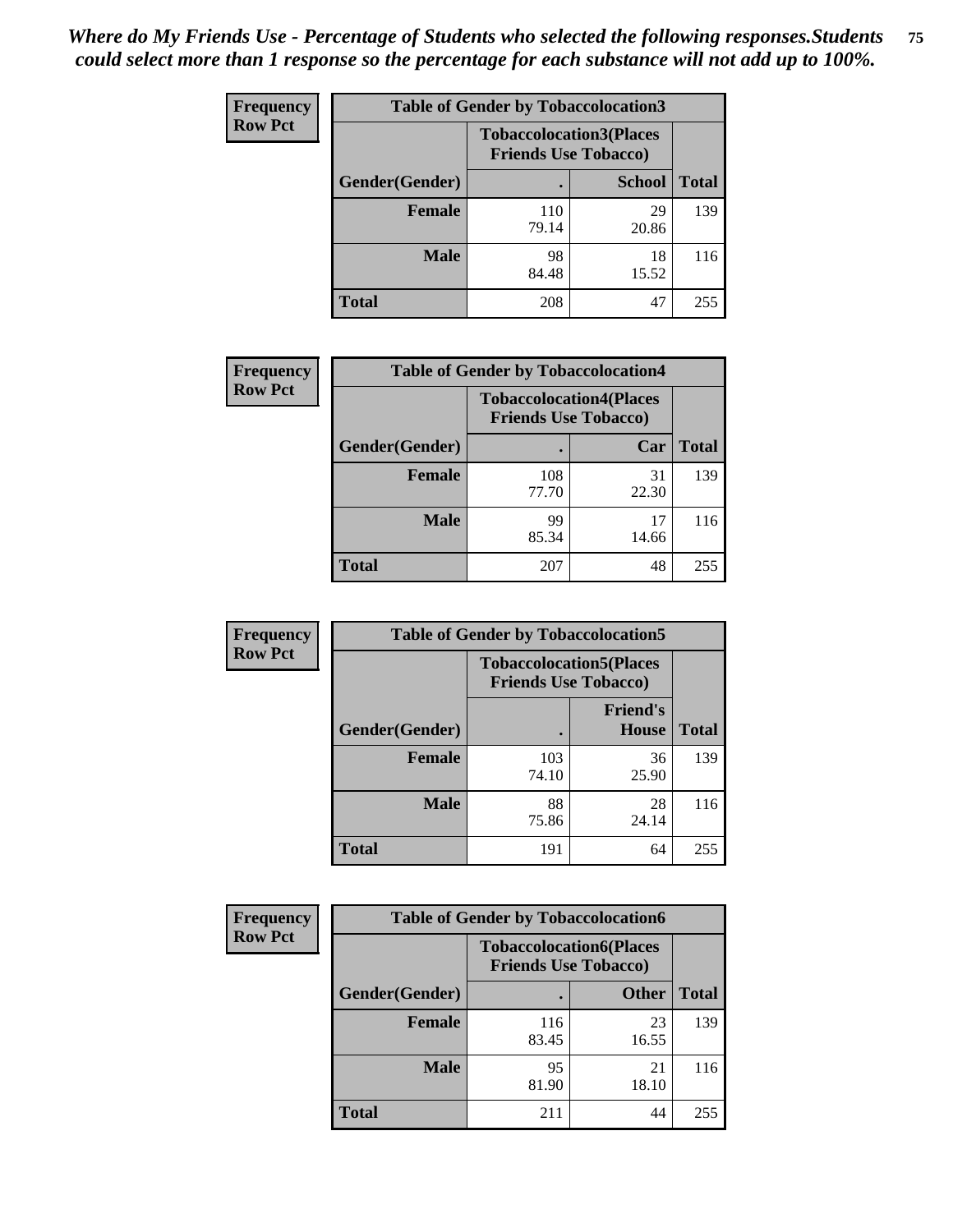| <b>Frequency</b> | <b>Table of Gender by Marijuanalocation1</b> |                                |                                  |              |
|------------------|----------------------------------------------|--------------------------------|----------------------------------|--------------|
| <b>Row Pct</b>   |                                              | <b>Friends Use Marijuana</b> ) | <b>Marijuanalocation1(Places</b> |              |
|                  | <b>Gender</b> (Gender)                       |                                | Do Not Use                       | <b>Total</b> |
|                  | <b>Female</b>                                | 84<br>60.43                    | 55<br>39.57                      | 139          |
|                  | <b>Male</b>                                  | 64<br>55.17                    | 52<br>44.83                      | 116          |
|                  | <b>Total</b>                                 | 148                            | 107                              | 255          |

| <b>Frequency</b> | <b>Table of Gender by Marijuanalocation2</b> |                                                                    |             |              |  |
|------------------|----------------------------------------------|--------------------------------------------------------------------|-------------|--------------|--|
| <b>Row Pct</b>   |                                              | <b>Marijuanalocation2(Places</b><br><b>Friends Use Marijuana</b> ) |             |              |  |
|                  | Gender(Gender)                               |                                                                    | Home        | <b>Total</b> |  |
|                  | <b>Female</b>                                | 73<br>52.52                                                        | 66<br>47.48 | 139          |  |
|                  | <b>Male</b>                                  | 75<br>64.66                                                        | 41<br>35.34 | 116          |  |
|                  | <b>Total</b>                                 | 148                                                                | 107         | 255          |  |

| Frequency      | <b>Table of Gender by Marijuanalocation3</b> |                                                                    |               |              |
|----------------|----------------------------------------------|--------------------------------------------------------------------|---------------|--------------|
| <b>Row Pct</b> |                                              | <b>Marijuanalocation3(Places</b><br><b>Friends Use Marijuana</b> ) |               |              |
|                | Gender(Gender)                               |                                                                    | <b>School</b> | <b>Total</b> |
|                | Female                                       | 89<br>64.03                                                        | 50<br>35.97   | 139          |
|                | <b>Male</b>                                  | 81<br>69.83                                                        | 35<br>30.17   | 116          |
|                | <b>Total</b>                                 | 170                                                                | 85            | 255          |

| <b>Frequency</b> | <b>Table of Gender by Marijuanalocation4</b> |                                |                                  |              |
|------------------|----------------------------------------------|--------------------------------|----------------------------------|--------------|
| <b>Row Pct</b>   |                                              | <b>Friends Use Marijuana</b> ) | <b>Marijuanalocation4(Places</b> |              |
|                  | Gender(Gender)                               |                                | Car                              | <b>Total</b> |
|                  | <b>Female</b>                                | 79<br>56.83                    | 60<br>43.17                      | 139          |
|                  | <b>Male</b>                                  | 84<br>72.41                    | 32<br>27.59                      | 116          |
|                  | <b>Total</b>                                 | 163                            | 92                               | 255          |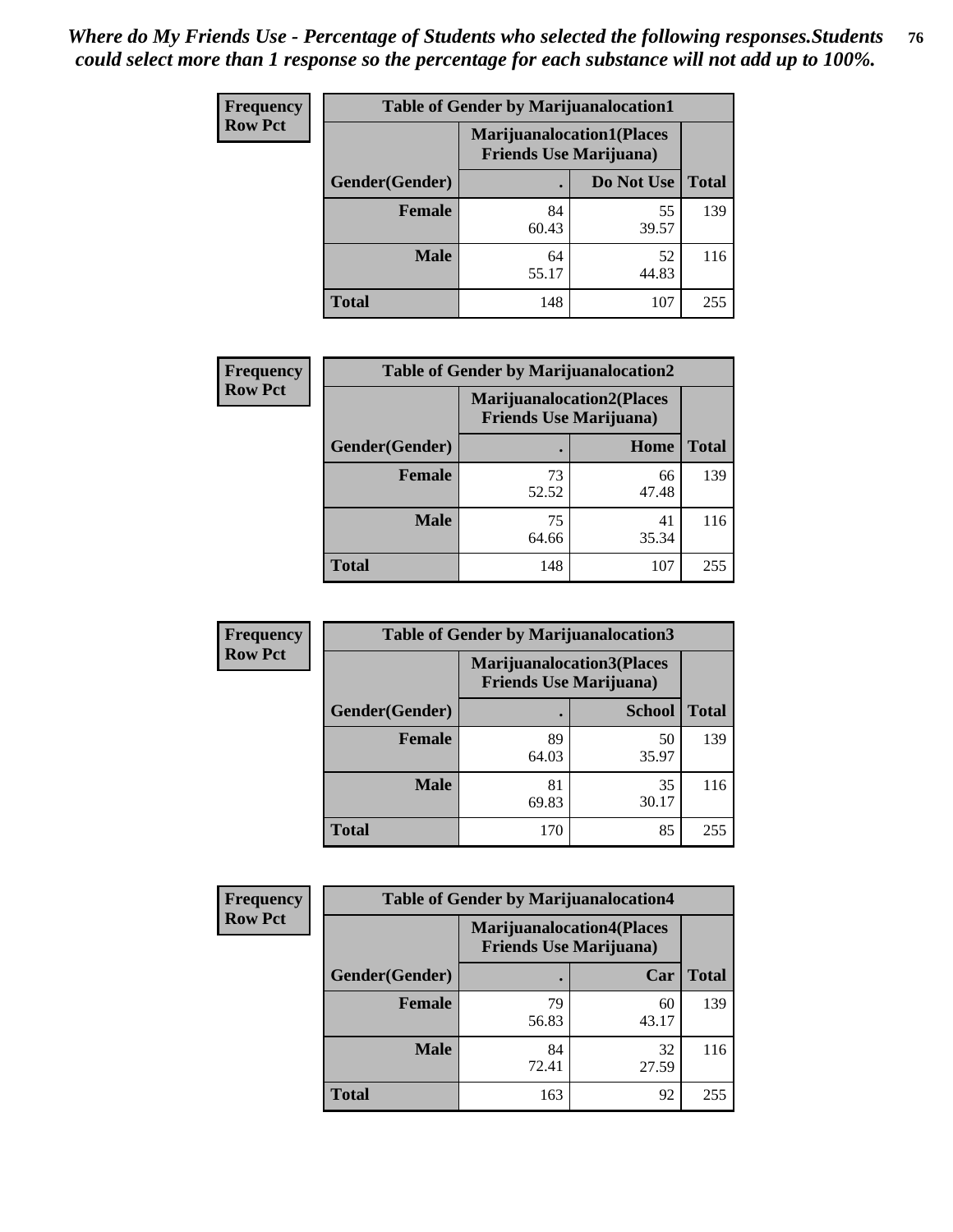| <b>Frequency</b> | <b>Table of Gender by Marijuanalocation5</b> |                                                                     |                          |              |
|------------------|----------------------------------------------|---------------------------------------------------------------------|--------------------------|--------------|
| <b>Row Pct</b>   |                                              | <b>Marijuanalocation5</b> (Places<br><b>Friends Use Marijuana</b> ) |                          |              |
|                  | <b>Gender</b> (Gender)                       |                                                                     | <b>Friend's</b><br>House | <b>Total</b> |
|                  | Female                                       | 71<br>51.08                                                         | 68<br>48.92              | 139          |
|                  | <b>Male</b>                                  | 72<br>62.07                                                         | 44<br>37.93              | 116          |
|                  | <b>Total</b>                                 | 143                                                                 | 112                      | 255          |

| <b>Frequency</b> | <b>Table of Gender by Marijuanalocation6</b> |             |                                                                    |              |
|------------------|----------------------------------------------|-------------|--------------------------------------------------------------------|--------------|
| <b>Row Pct</b>   |                                              |             | <b>Marijuanalocation6(Places</b><br><b>Friends Use Marijuana</b> ) |              |
|                  | <b>Gender</b> (Gender)                       |             | <b>Other</b>                                                       | <b>Total</b> |
|                  | Female                                       | 97<br>69.78 | 42<br>30.22                                                        | 139          |
|                  | <b>Male</b>                                  | 80<br>68.97 | 36<br>31.03                                                        | 116          |
|                  | Total                                        | 177         | 78                                                                 | 255          |

| Frequency      | <b>Table of Gender by Otherdruglocation1</b> |                                                                                |              |              |
|----------------|----------------------------------------------|--------------------------------------------------------------------------------|--------------|--------------|
| <b>Row Pct</b> |                                              | <b>Otherdruglocation1(Places</b><br><b>Friends Use Other Illegal</b><br>Drugs) |              |              |
|                | Gender(Gender)                               |                                                                                | Do Not Use   | <b>Total</b> |
|                | <b>Female</b>                                | 39<br>28.06                                                                    | 100<br>71.94 | 139          |
|                | <b>Male</b>                                  | 20<br>17.24                                                                    | 96<br>82.76  | 116          |
|                | <b>Total</b>                                 | 59                                                                             | 196          | 255          |

| <b>Frequency</b> | <b>Table of Gender by Otherdruglocation2</b> |                                            |                                  |              |
|------------------|----------------------------------------------|--------------------------------------------|----------------------------------|--------------|
| <b>Row Pct</b>   |                                              | <b>Friends Use Other Illegal</b><br>Drugs) | <b>Otherdruglocation2(Places</b> |              |
|                  | Gender(Gender)                               |                                            | Home                             | <b>Total</b> |
|                  | <b>Female</b>                                | 112<br>80.58                               | 27<br>19.42                      | 139          |
|                  | <b>Male</b>                                  | 104<br>89.66                               | 12<br>10.34                      | 116          |
|                  | <b>Total</b>                                 | 216                                        | 39                               | 255          |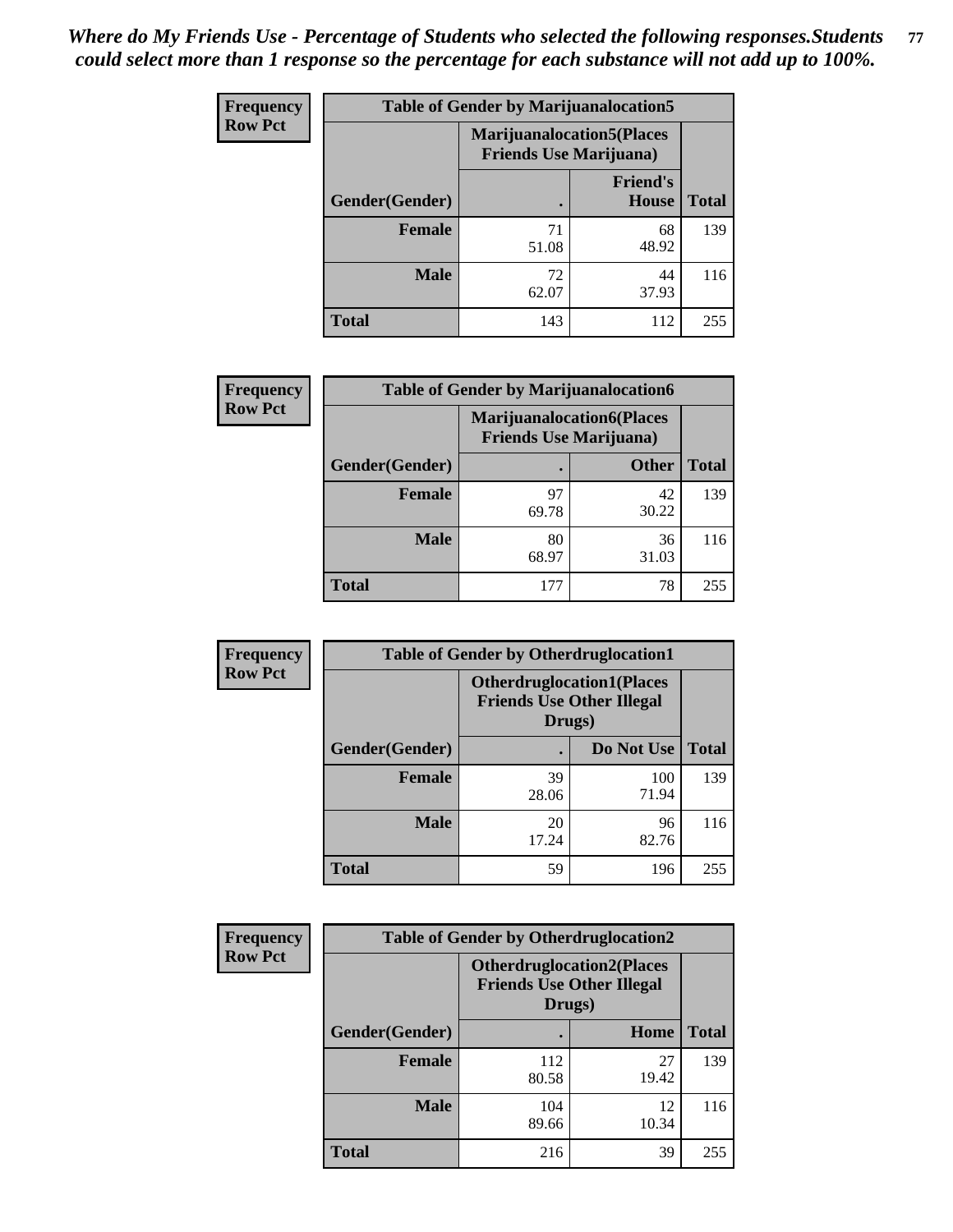| <b>Frequency</b> | <b>Table of Gender by Otherdruglocation3</b> |                                            |                                  |              |
|------------------|----------------------------------------------|--------------------------------------------|----------------------------------|--------------|
| <b>Row Pct</b>   |                                              | <b>Friends Use Other Illegal</b><br>Drugs) | <b>Otherdruglocation3(Places</b> |              |
|                  | Gender(Gender)                               |                                            | <b>School</b>                    | <b>Total</b> |
|                  | <b>Female</b>                                | 121<br>87.05                               | 18<br>12.95                      | 139          |
|                  | <b>Male</b>                                  | 106<br>91.38                               | 10<br>8.62                       | 116          |
|                  | <b>Total</b>                                 | 227                                        | 28                               | 255          |

| <b>Frequency</b> | <b>Table of Gender by Otherdruglocation4</b> |                                                                                |             |              |
|------------------|----------------------------------------------|--------------------------------------------------------------------------------|-------------|--------------|
| <b>Row Pct</b>   |                                              | <b>Otherdruglocation4(Places</b><br><b>Friends Use Other Illegal</b><br>Drugs) |             |              |
|                  | Gender(Gender)                               |                                                                                | Car         | <b>Total</b> |
|                  | <b>Female</b>                                | 119<br>85.61                                                                   | 20<br>14.39 | 139          |
|                  | <b>Male</b>                                  | 106<br>91.38                                                                   | 10<br>8.62  | 116          |
|                  | <b>Total</b>                                 | 225                                                                            | 30          | 255          |

| Frequency      | <b>Table of Gender by Otherdruglocation5</b> |                                                                                |                                 |              |
|----------------|----------------------------------------------|--------------------------------------------------------------------------------|---------------------------------|--------------|
| <b>Row Pct</b> |                                              | <b>Otherdruglocation5(Places</b><br><b>Friends Use Other Illegal</b><br>Drugs) |                                 |              |
|                | Gender(Gender)                               |                                                                                | <b>Friend's</b><br><b>House</b> | <b>Total</b> |
|                | <b>Female</b>                                | 112<br>80.58                                                                   | 27<br>19.42                     | 139          |
|                | <b>Male</b>                                  | 105<br>90.52                                                                   | 11<br>9.48                      | 116          |
|                | <b>Total</b>                                 | 217                                                                            | 38                              | 255          |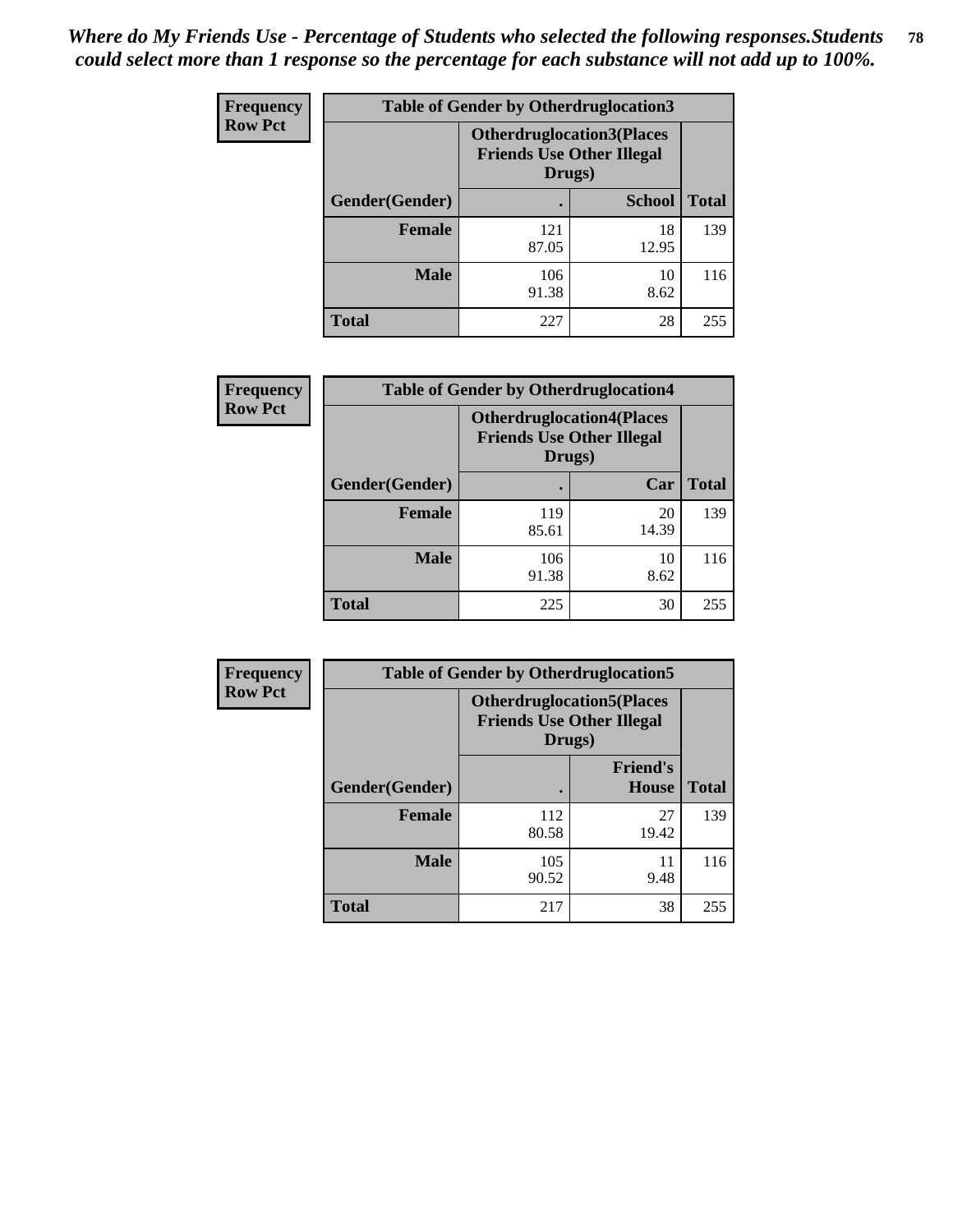| Frequency      | <b>Table of Gender by Otherdruglocation6</b> |                                            |                                  |              |
|----------------|----------------------------------------------|--------------------------------------------|----------------------------------|--------------|
| <b>Row Pct</b> |                                              | <b>Friends Use Other Illegal</b><br>Drugs) | <b>Otherdruglocation6(Places</b> |              |
|                | Gender(Gender)                               |                                            | <b>Other</b>                     | <b>Total</b> |
|                | <b>Female</b>                                | 116<br>83.45                               | 23<br>16.55                      | 139          |
|                | <b>Male</b>                                  | 101<br>87.07                               | 15<br>12.93                      | 116          |
|                | <b>Total</b>                                 | 217                                        | 38                               | 255          |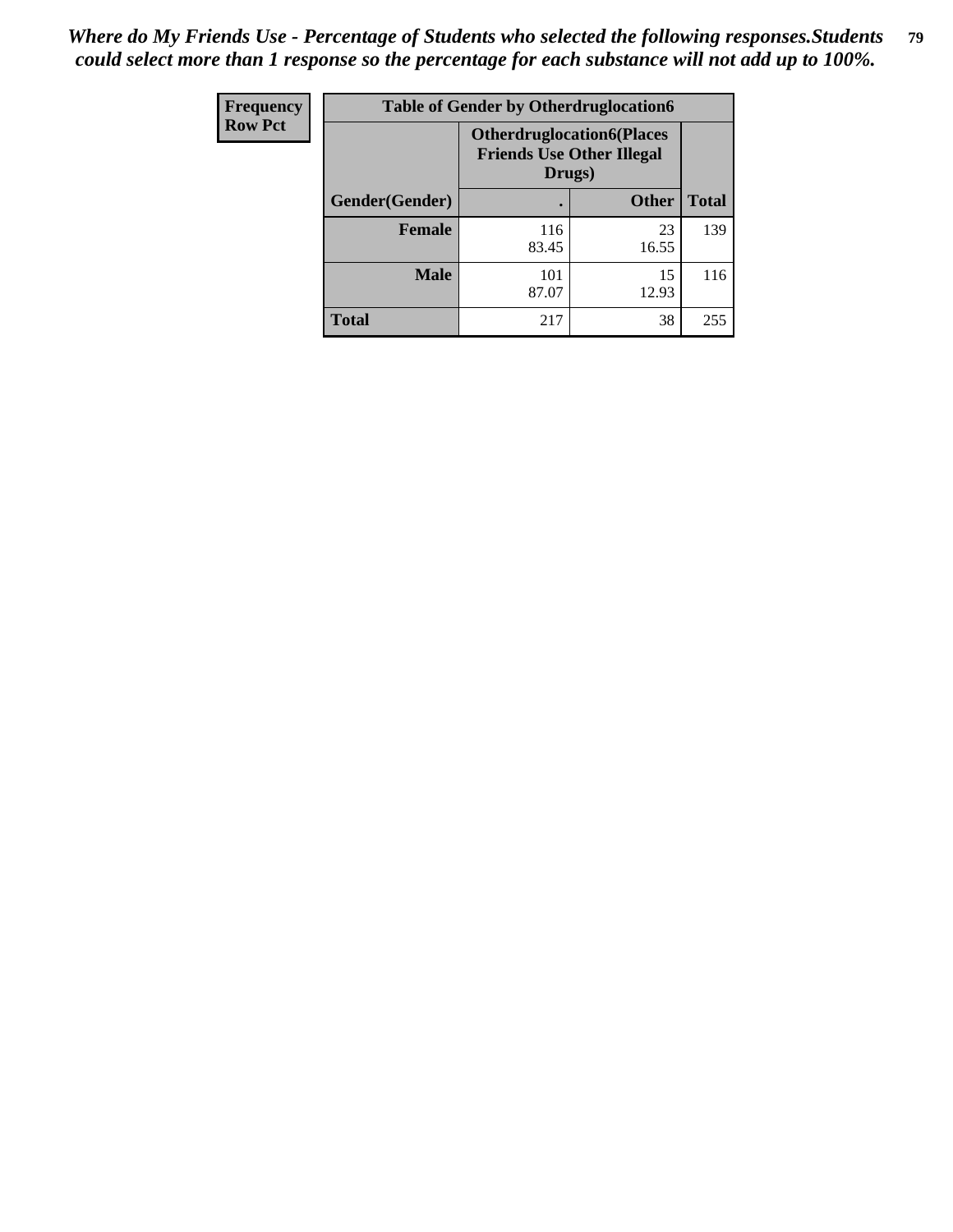| <b>Frequency</b> | <b>Table of Gender by Alcoholtime1</b> |                                                          |                      |              |
|------------------|----------------------------------------|----------------------------------------------------------|----------------------|--------------|
| <b>Row Pct</b>   |                                        | <b>Alcoholtime1(Times</b><br><b>Friends Use Alcohol)</b> |                      |              |
|                  | Gender(Gender)                         | $\bullet$                                                | Do Not<br><b>Use</b> | <b>Total</b> |
|                  | <b>Female</b>                          | 82<br>58.99                                              | 57<br>41.01          | 139          |
|                  | <b>Male</b>                            | 66<br>56.90                                              | 50<br>43.10          | 116          |
|                  | <b>Total</b>                           | 148                                                      | 107                  | 255          |

| <b>Frequency</b> | <b>Table of Gender by Alcoholtime2</b> |                                                          |                            |              |
|------------------|----------------------------------------|----------------------------------------------------------|----------------------------|--------------|
| <b>Row Pct</b>   |                                        | <b>Alcoholtime2(Times</b><br><b>Friends Use Alcohol)</b> |                            |              |
|                  | Gender(Gender)                         |                                                          | <b>On Way</b><br>to School | <b>Total</b> |
|                  | <b>Female</b>                          | 124<br>89.21                                             | 15<br>10.79                | 139          |
|                  | <b>Male</b>                            | 102<br>87.93                                             | 14<br>12.07                | 116          |
|                  | <b>Total</b>                           | 226                                                      | 29                         | 255          |

| Frequency      | <b>Table of Gender by Alcoholtime3</b> |                                                          |                                |              |
|----------------|----------------------------------------|----------------------------------------------------------|--------------------------------|--------------|
| <b>Row Pct</b> |                                        | <b>Alcoholtime3(Times</b><br><b>Friends Use Alcohol)</b> |                                |              |
|                | Gender(Gender)                         |                                                          | <b>During</b><br><b>School</b> | <b>Total</b> |
|                | <b>Female</b>                          | 124<br>89.21                                             | 15<br>10.79                    | 139          |
|                | <b>Male</b>                            | 99<br>85.34                                              | 17<br>14.66                    | 116          |
|                | <b>Total</b>                           | 223                                                      | 32                             | 255          |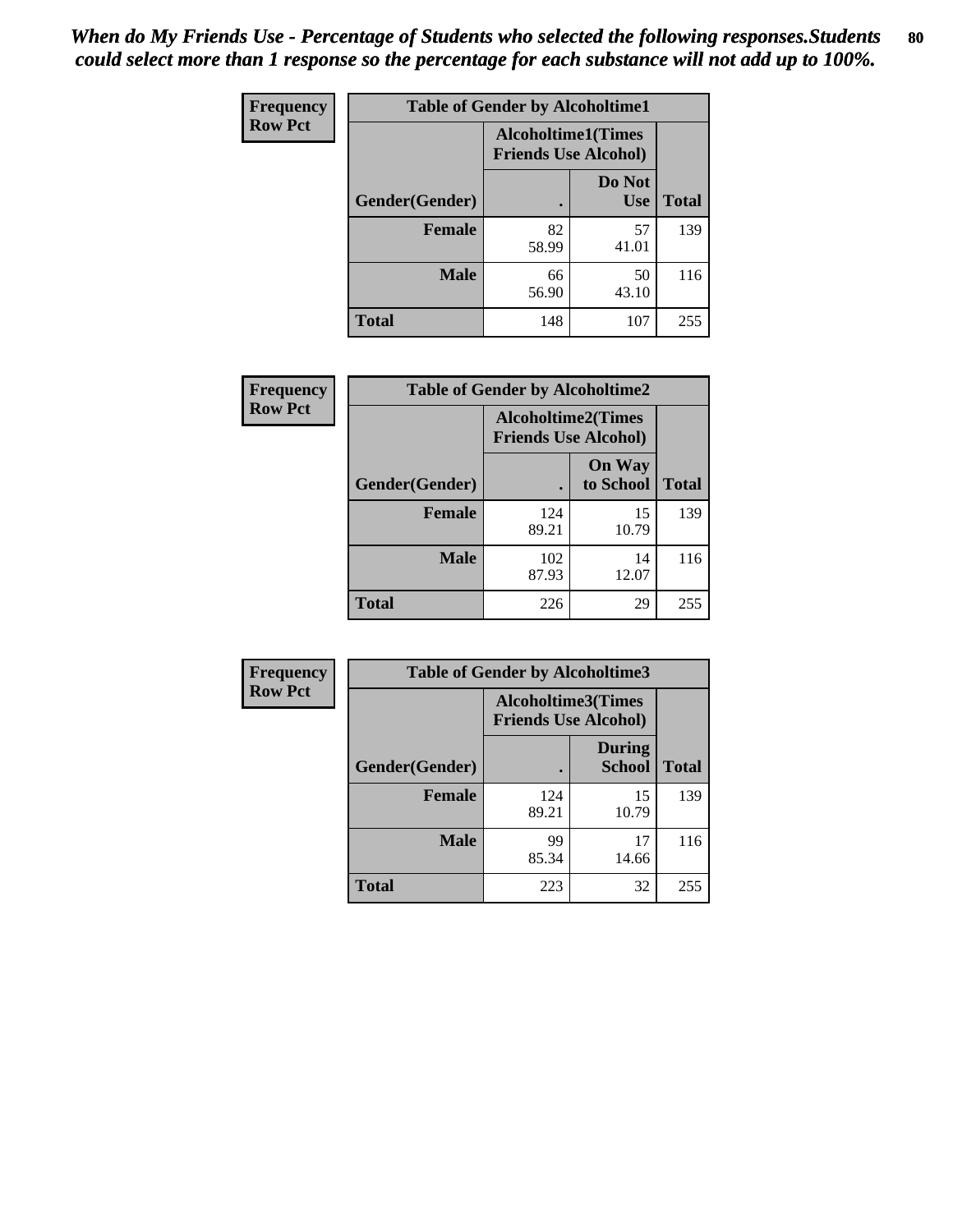*When do My Friends Use - Percentage of Students who selected the following responses.Students could select more than 1 response so the percentage for each substance will not add up to 100%.* **81**

| <b>Frequency</b> | <b>Table of Gender by Alcoholtime4</b> |                                                          |                                                       |              |
|------------------|----------------------------------------|----------------------------------------------------------|-------------------------------------------------------|--------------|
| <b>Row Pct</b>   |                                        | <b>Alcoholtime4(Times</b><br><b>Friends Use Alcohol)</b> |                                                       |              |
|                  | Gender(Gender)                         |                                                          | <b>On Way</b><br>Home<br><b>From</b><br><b>School</b> | <b>Total</b> |
|                  | <b>Female</b>                          | 120<br>86.33                                             | 19<br>13.67                                           | 139          |
|                  | <b>Male</b>                            | 100<br>86.21                                             | 16<br>13.79                                           | 116          |
|                  | <b>Total</b>                           | 220                                                      | 35                                                    | 255          |

| <b>Frequency</b> | <b>Table of Gender by Alcoholtime5</b> |                                                           |             |              |  |
|------------------|----------------------------------------|-----------------------------------------------------------|-------------|--------------|--|
| <b>Row Pct</b>   |                                        | <b>Alcoholtime5</b> (Times<br><b>Friends Use Alcohol)</b> |             |              |  |
|                  | Gender(Gender)                         |                                                           | Weeknights  | <b>Total</b> |  |
|                  | <b>Female</b>                          | 98<br>70.50                                               | 41<br>29.50 | 139          |  |
|                  | <b>Male</b>                            | 85<br>73.28                                               | 31<br>26.72 | 116          |  |
|                  | <b>Total</b>                           | 183                                                       | 72          | 255          |  |

| <b>Frequency</b> | <b>Table of Gender by Alcoholtime6</b> |             |                                                           |              |
|------------------|----------------------------------------|-------------|-----------------------------------------------------------|--------------|
| <b>Row Pct</b>   |                                        |             | <b>Alcoholtime6</b> (Times<br><b>Friends Use Alcohol)</b> |              |
|                  | Gender(Gender)                         |             | <b>Weekends</b>                                           | <b>Total</b> |
|                  | Female                                 | 56<br>40.29 | 83<br>59.71                                               | 139          |
|                  | <b>Male</b>                            | 56<br>48.28 | 60<br>51.72                                               | 116          |
|                  | <b>Total</b>                           | 112         | 143                                                       | 255          |

| Frequency      | <b>Table of Gender by Tobaccotime1</b> |                                                          |                      |              |
|----------------|----------------------------------------|----------------------------------------------------------|----------------------|--------------|
| <b>Row Pct</b> |                                        | <b>Tobaccotime1(Times</b><br><b>Friends Use Tobacco)</b> |                      |              |
|                | Gender(Gender)                         |                                                          | Do Not<br><b>Use</b> | <b>Total</b> |
|                | <b>Female</b>                          | 46<br>33.09                                              | 93<br>66.91          | 139          |
|                | <b>Male</b>                            | 43<br>37.07                                              | 73<br>62.93          | 116          |
|                | <b>Total</b>                           | 89                                                       | 166                  | 255          |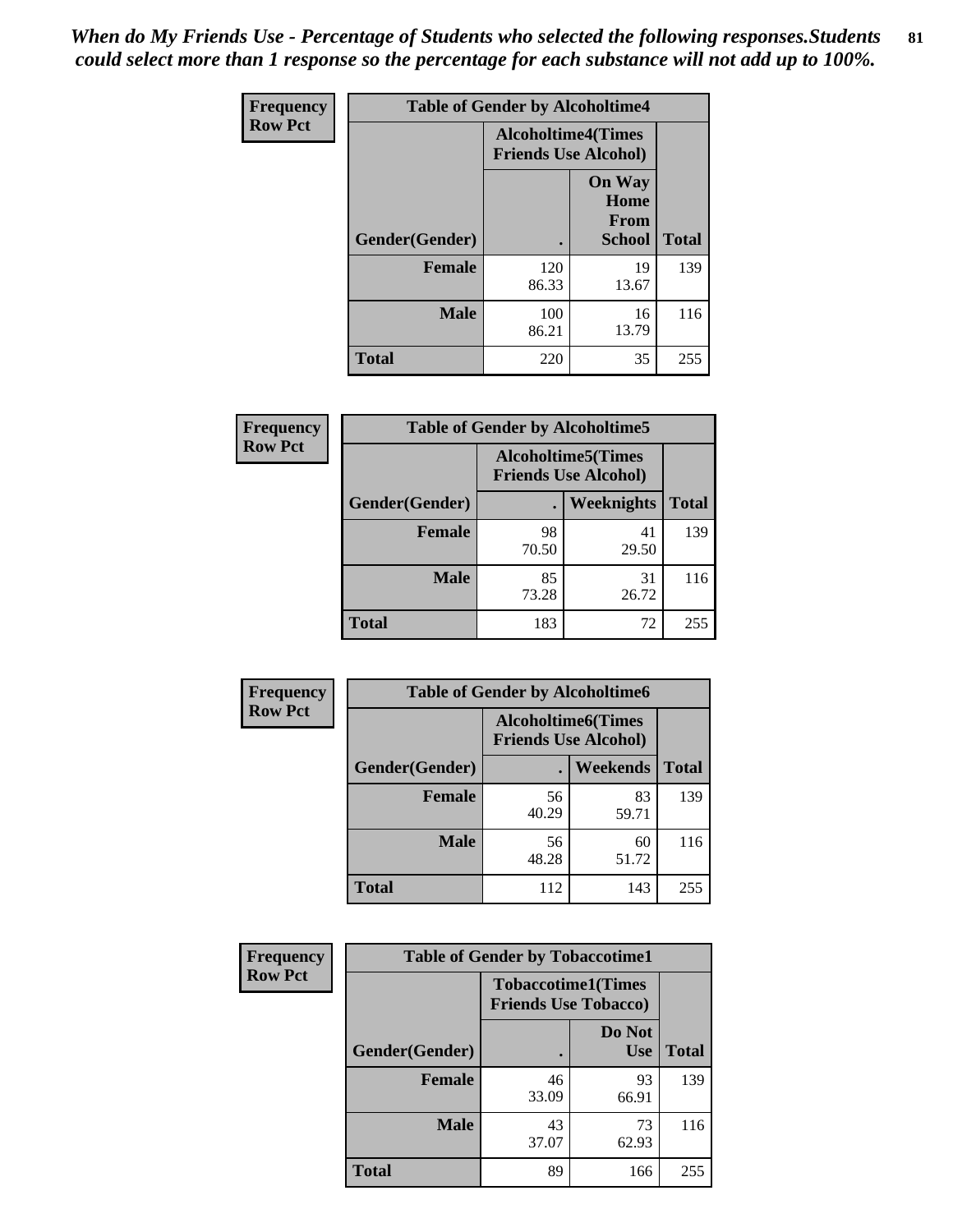| <b>Frequency</b> | <b>Table of Gender by Tobaccotime2</b> |                                                          |                            |              |
|------------------|----------------------------------------|----------------------------------------------------------|----------------------------|--------------|
| <b>Row Pct</b>   |                                        | <b>Tobaccotime2(Times</b><br><b>Friends Use Tobacco)</b> |                            |              |
|                  | Gender(Gender)                         |                                                          | <b>On Way</b><br>to School | <b>Total</b> |
|                  | <b>Female</b>                          | 107<br>76.98                                             | 32<br>23.02                | 139          |
|                  | <b>Male</b>                            | 92<br>79.31                                              | 24<br>20.69                | 116          |
|                  | <b>Total</b>                           | 199                                                      | 56                         | 255          |

| Frequency      | <b>Table of Gender by Tobaccotime3</b> |                                                          |                                |              |
|----------------|----------------------------------------|----------------------------------------------------------|--------------------------------|--------------|
| <b>Row Pct</b> |                                        | <b>Tobaccotime3(Times</b><br><b>Friends Use Tobacco)</b> |                                |              |
|                | Gender(Gender)                         |                                                          | <b>During</b><br><b>School</b> | <b>Total</b> |
|                | Female                                 | 115<br>82.73                                             | 24<br>17.27                    | 139          |
|                | <b>Male</b>                            | 89<br>76.72                                              | 27<br>23.28                    | 116          |
|                | <b>Total</b>                           | 204                                                      | 51                             | 255          |

| <b>Frequency</b> | <b>Table of Gender by Tobaccotime4</b> |                                                          |                                                       |              |
|------------------|----------------------------------------|----------------------------------------------------------|-------------------------------------------------------|--------------|
| <b>Row Pct</b>   |                                        | <b>Tobaccotime4(Times</b><br><b>Friends Use Tobacco)</b> |                                                       |              |
|                  | Gender(Gender)                         |                                                          | <b>On Way</b><br>Home<br><b>From</b><br><b>School</b> | <b>Total</b> |
|                  | <b>Female</b>                          | 120<br>86.33                                             | 19<br>13.67                                           | 139          |
|                  | <b>Male</b>                            | 100<br>86.21                                             | 16<br>13.79                                           | 116          |
|                  | <b>Total</b>                           | 220                                                      | 35                                                    | 255          |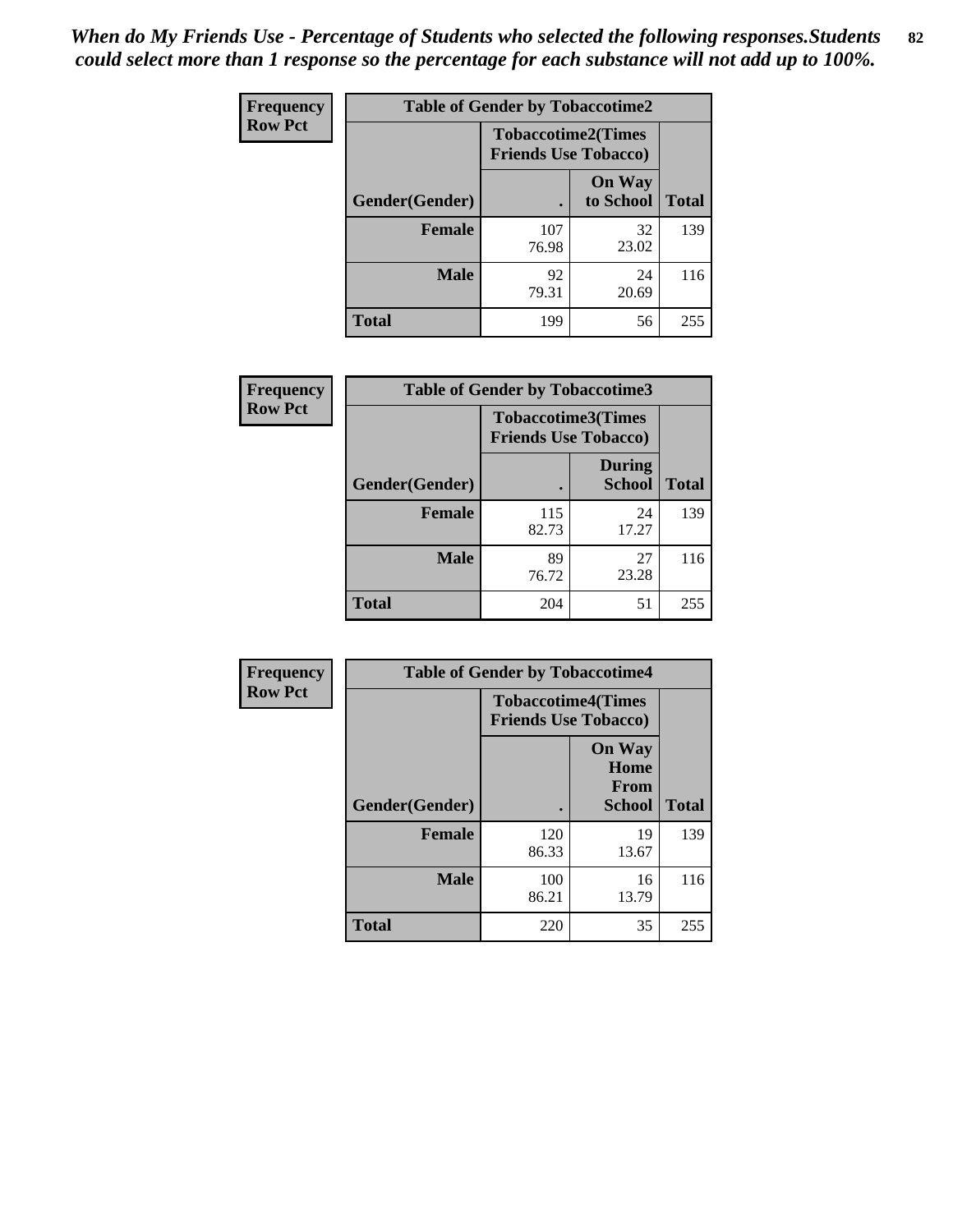| Frequency      | <b>Table of Gender by Tobaccotime5</b> |              |                                                          |              |  |
|----------------|----------------------------------------|--------------|----------------------------------------------------------|--------------|--|
| <b>Row Pct</b> |                                        |              | <b>Tobaccotime5(Times</b><br><b>Friends Use Tobacco)</b> |              |  |
|                | Gender(Gender)                         |              | Weeknights                                               | <b>Total</b> |  |
|                | <b>Female</b>                          | 101<br>72.66 | 38<br>27.34                                              | 139          |  |
|                | <b>Male</b>                            | 87<br>75.00  | 29<br>25.00                                              | 116          |  |
|                | <b>Total</b>                           | 188          | 67                                                       | 255          |  |

| <b>Frequency</b> |                | <b>Table of Gender by Tobaccotime6</b> |                           |              |
|------------------|----------------|----------------------------------------|---------------------------|--------------|
| <b>Row Pct</b>   |                | <b>Friends Use Tobacco)</b>            | <b>Tobaccotime6(Times</b> |              |
|                  | Gender(Gender) |                                        | Weekends                  | <b>Total</b> |
|                  | Female         | 96<br>69.06                            | 43<br>30.94               | 139          |
|                  | <b>Male</b>    | 87<br>75.00                            | 29<br>25.00               | 116          |
|                  | <b>Total</b>   | 183                                    | 72                        | 255          |

| <b>Frequency</b> | <b>Table of Gender by Marijuanatime1</b> |                                                               |             |              |
|------------------|------------------------------------------|---------------------------------------------------------------|-------------|--------------|
| <b>Row Pct</b>   |                                          | <b>Marijuanatime1(Times</b><br><b>Friends Use Marijuana</b> ) |             |              |
|                  | Gender(Gender)                           |                                                               | Do Not Use  | <b>Total</b> |
|                  | <b>Female</b>                            | 81<br>58.27                                                   | 58<br>41.73 | 139          |
|                  | <b>Male</b>                              | 60<br>51.72                                                   | 56<br>48.28 | 116          |
|                  | <b>Total</b>                             | 141                                                           | 114         | 255          |

| <b>Frequency</b> | <b>Table of Gender by Marijuanatime2</b> |                                                        |                            |              |
|------------------|------------------------------------------|--------------------------------------------------------|----------------------------|--------------|
| <b>Row Pct</b>   |                                          | Marijuanatime2(Times<br><b>Friends Use Marijuana</b> ) |                            |              |
|                  | Gender(Gender)                           |                                                        | On Way to<br><b>School</b> | <b>Total</b> |
|                  | <b>Female</b>                            | 88<br>63.31                                            | 51<br>36.69                | 139          |
|                  | <b>Male</b>                              | 77<br>66.38                                            | 39<br>33.62                | 116          |
|                  | <b>Total</b>                             | 165                                                    | 90                         | 255          |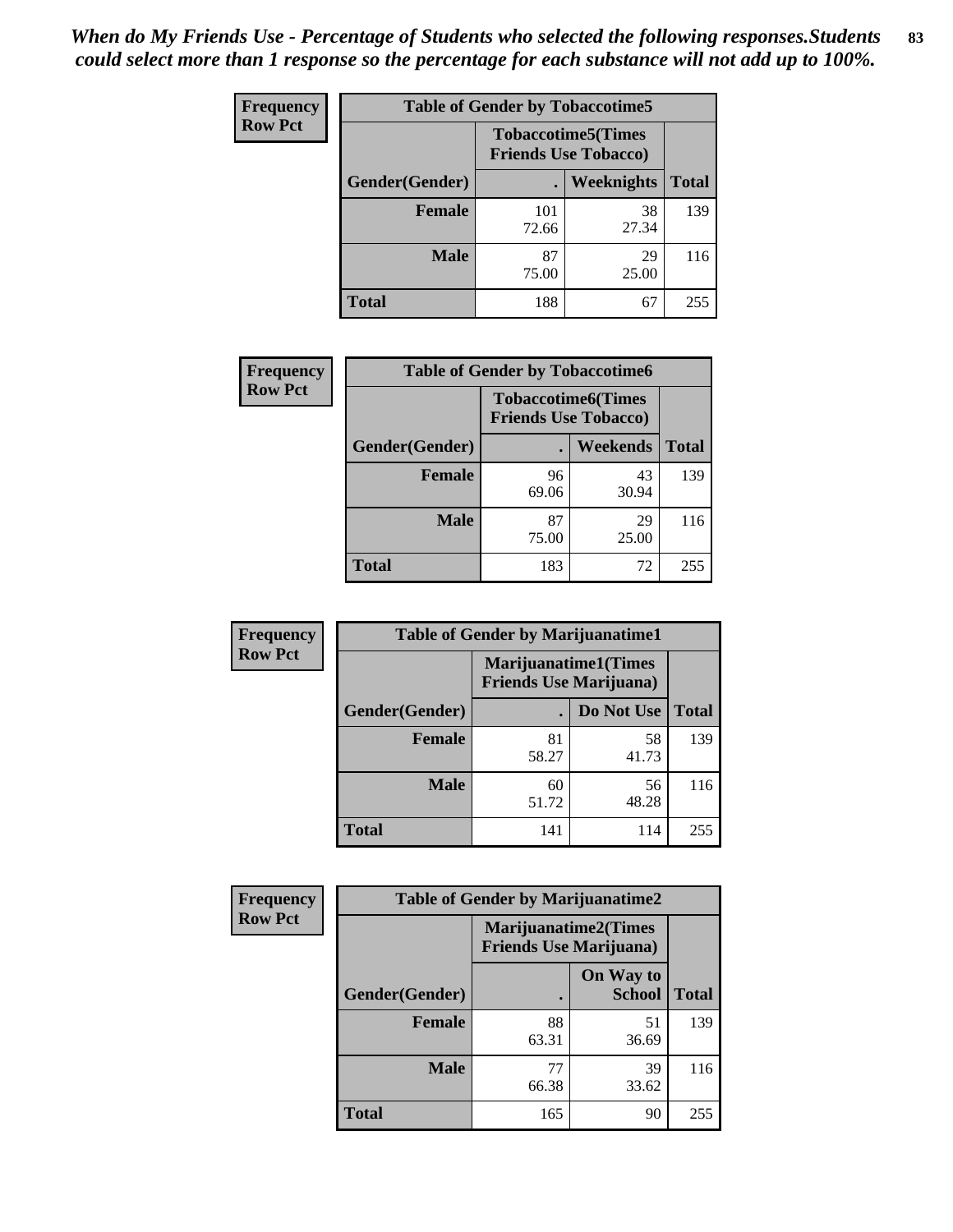| Frequency      | <b>Table of Gender by Marijuanatime3</b> |                                                        |                                |              |
|----------------|------------------------------------------|--------------------------------------------------------|--------------------------------|--------------|
| <b>Row Pct</b> |                                          | Marijuanatime3(Times<br><b>Friends Use Marijuana</b> ) |                                |              |
|                | Gender(Gender)                           |                                                        | <b>During</b><br><b>School</b> | <b>Total</b> |
|                | <b>Female</b>                            | 91<br>65.47                                            | 48<br>34.53                    | 139          |
|                | <b>Male</b>                              | 80<br>68.97                                            | 36<br>31.03                    | 116          |
|                | <b>Total</b>                             | 171                                                    | 84                             | 255          |

| Frequency      | <b>Table of Gender by Marijuanatime4</b> |                                                               |                                                |              |
|----------------|------------------------------------------|---------------------------------------------------------------|------------------------------------------------|--------------|
| <b>Row Pct</b> |                                          | <b>Marijuanatime4(Times</b><br><b>Friends Use Marijuana</b> ) |                                                |              |
|                | Gender(Gender)                           |                                                               | <b>On Way</b><br>Home<br>From<br><b>School</b> | <b>Total</b> |
|                | <b>Female</b>                            | 91<br>65.47                                                   | 48<br>34.53                                    | 139          |
|                | <b>Male</b>                              | 82<br>70.69                                                   | 34<br>29.31                                    | 116          |
|                | <b>Total</b>                             | 173                                                           | 82                                             | 255          |

| <b>Frequency</b> | <b>Table of Gender by Marijuanatime5</b> |                                                                |                   |              |  |
|------------------|------------------------------------------|----------------------------------------------------------------|-------------------|--------------|--|
| <b>Row Pct</b>   |                                          | <b>Marijuanatime5</b> (Times<br><b>Friends Use Marijuana</b> ) |                   |              |  |
|                  | Gender(Gender)                           |                                                                | <b>Weeknights</b> | <b>Total</b> |  |
|                  | <b>Female</b>                            | 72<br>51.80                                                    | 67<br>48.20       | 139          |  |
|                  | <b>Male</b>                              | 74<br>63.79                                                    | 42<br>36.21       | 116          |  |
|                  | <b>Total</b>                             | 146                                                            | 109               | 255          |  |

| <b>Frequency</b> | <b>Table of Gender by Marijuanatime6</b> |                                                               |                 |              |  |
|------------------|------------------------------------------|---------------------------------------------------------------|-----------------|--------------|--|
| <b>Row Pct</b>   |                                          | <b>Marijuanatime6(Times</b><br><b>Friends Use Marijuana</b> ) |                 |              |  |
|                  | Gender(Gender)                           |                                                               | <b>Weekends</b> | <b>Total</b> |  |
|                  | Female                                   | 58<br>41.73                                                   | 81<br>58.27     | 139          |  |
|                  | <b>Male</b>                              | 65<br>56.03                                                   | 51<br>43.97     | 116          |  |
|                  | <b>Total</b>                             | 123                                                           | 132             | 255          |  |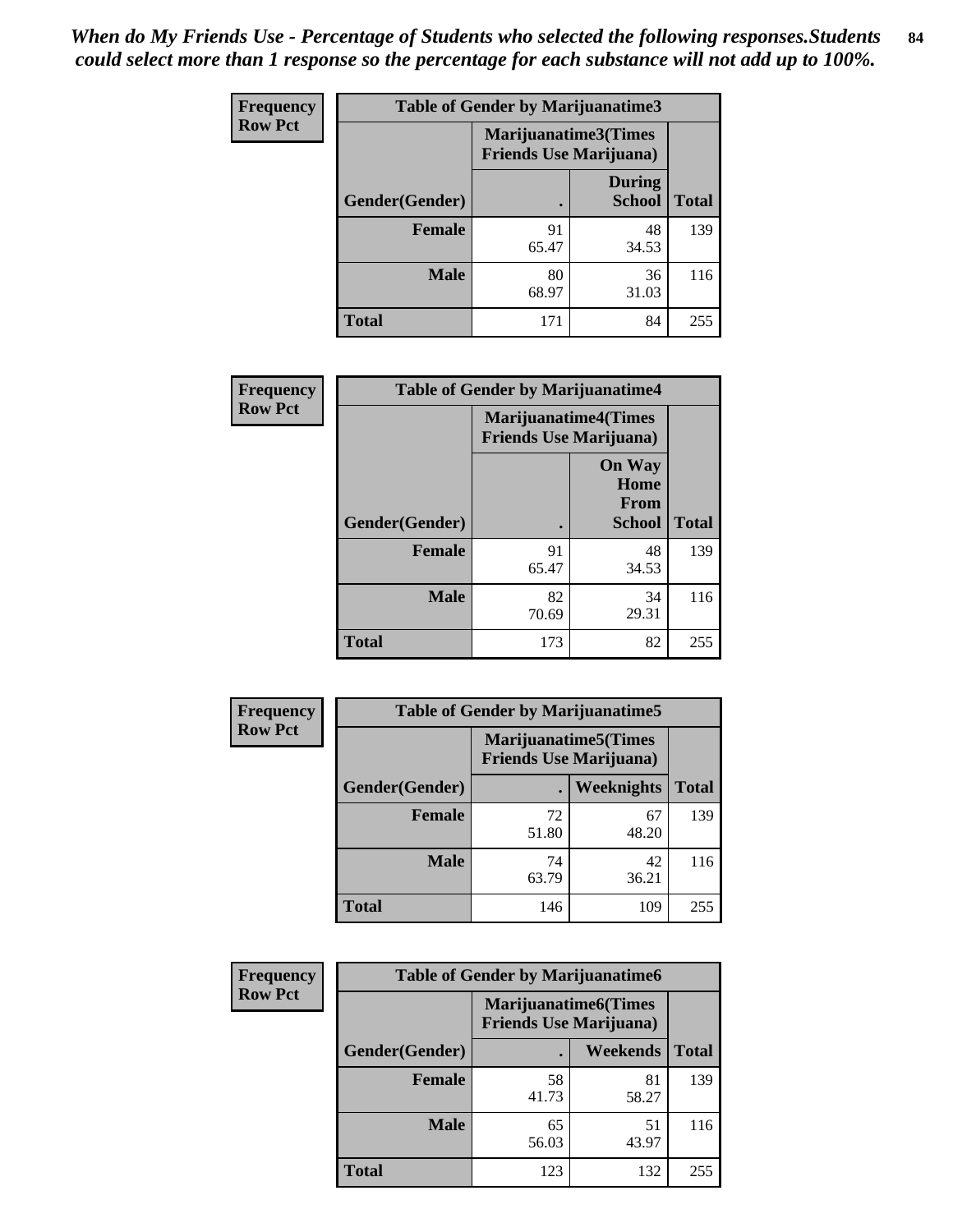| <b>Frequency</b> | <b>Table of Gender by Otherdrugtime1</b> |                                                                                   |              |              |
|------------------|------------------------------------------|-----------------------------------------------------------------------------------|--------------|--------------|
| <b>Row Pct</b>   |                                          | <b>Otherdrugtime1</b> (Times<br><b>Friends Use Other</b><br><b>Illegal Drugs)</b> |              |              |
|                  | Gender(Gender)                           |                                                                                   | Do Not Use   | <b>Total</b> |
|                  | <b>Female</b>                            | 31<br>22.30                                                                       | 108<br>77.70 | 139          |
|                  | Male                                     | 21<br>18.10                                                                       | 95<br>81.90  | 116          |
|                  | <b>Total</b>                             | 52                                                                                | 203          | 255          |

| Frequency      | <b>Table of Gender by Otherdrugtime2</b> |                                                    |                             |              |
|----------------|------------------------------------------|----------------------------------------------------|-----------------------------|--------------|
| <b>Row Pct</b> |                                          | <b>Friends Use Other</b><br><b>Illegal Drugs</b> ) | <b>Otherdrugtime2(Times</b> |              |
|                | Gender(Gender)                           |                                                    | On Way to<br><b>School</b>  | <b>Total</b> |
|                | <b>Female</b>                            | 123<br>88.49                                       | 16<br>11.51                 | 139          |
|                | <b>Male</b>                              | 105<br>90.52                                       | 11<br>9.48                  | 116          |
|                | <b>Total</b>                             | 228                                                | 27                          | 255          |

| Frequency      |                | <b>Table of Gender by Otherdrugtime3</b> |                                                         |              |
|----------------|----------------|------------------------------------------|---------------------------------------------------------|--------------|
| <b>Row Pct</b> |                | <b>Illegal Drugs</b> )                   | <b>Otherdrugtime3(Times</b><br><b>Friends Use Other</b> |              |
|                | Gender(Gender) |                                          | <b>During</b><br><b>School</b>                          | <b>Total</b> |
|                | <b>Female</b>  | 123<br>88.49                             | 16<br>11.51                                             | 139          |
|                | <b>Male</b>    | 105<br>90.52                             | 11<br>9.48                                              | 116          |
|                | <b>Total</b>   | 228                                      | 27                                                      | 255          |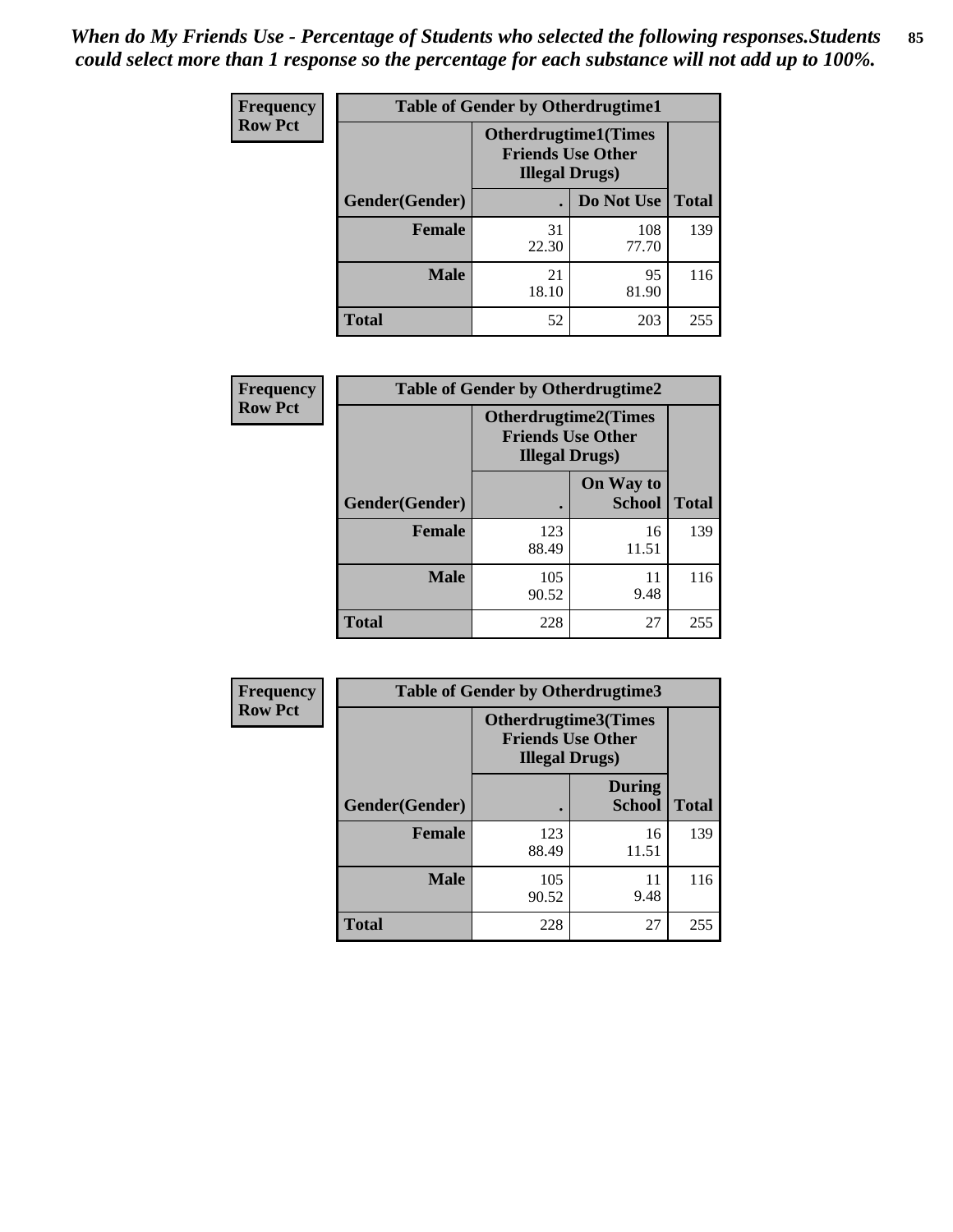*When do My Friends Use - Percentage of Students who selected the following responses.Students could select more than 1 response so the percentage for each substance will not add up to 100%.* **86**

| <b>Frequency</b> | <b>Table of Gender by Otherdrugtime4</b> |                                                    |                                         |              |
|------------------|------------------------------------------|----------------------------------------------------|-----------------------------------------|--------------|
| <b>Row Pct</b>   |                                          | <b>Friends Use Other</b><br><b>Illegal Drugs</b> ) | <b>Otherdrugtime4(Times</b>             |              |
|                  | Gender(Gender)                           |                                                    | <b>On Way</b><br>Home<br>From<br>School | <b>Total</b> |
|                  | <b>Female</b>                            | 121<br>87.05                                       | 18<br>12.95                             | 139          |
|                  | <b>Male</b>                              | 105<br>90.52                                       | 11<br>9.48                              | 116          |
|                  | <b>Total</b>                             | 226                                                | 29                                      | 255          |

| Frequency      | <b>Table of Gender by Otherdrugtime5</b> |                                                                                    |             |              |
|----------------|------------------------------------------|------------------------------------------------------------------------------------|-------------|--------------|
| <b>Row Pct</b> |                                          | <b>Otherdrugtime5</b> (Times<br><b>Friends Use Other</b><br><b>Illegal Drugs</b> ) |             |              |
|                | Gender(Gender)                           |                                                                                    | Weeknights  | <b>Total</b> |
|                | <b>Female</b>                            | 117<br>84.17                                                                       | 22<br>15.83 | 139          |
|                | <b>Male</b>                              | 103<br>88.79                                                                       | 13<br>11.21 | 116          |
|                | <b>Total</b>                             | 220                                                                                | 35          | 255          |

| <b>Frequency</b> | <b>Table of Gender by Otherdrugtime6</b> |                                                                                   |             |              |
|------------------|------------------------------------------|-----------------------------------------------------------------------------------|-------------|--------------|
| <b>Row Pct</b>   |                                          | <b>Otherdrugtime6(Times</b><br><b>Friends Use Other</b><br><b>Illegal Drugs</b> ) |             |              |
|                  | Gender(Gender)                           |                                                                                   | Weekends    | <b>Total</b> |
|                  | <b>Female</b>                            | 111<br>79.86                                                                      | 28<br>20.14 | 139          |
|                  | <b>Male</b>                              | 97<br>83.62                                                                       | 19<br>16.38 | 116          |
|                  | <b>Total</b>                             | 208                                                                               | 47          | 255          |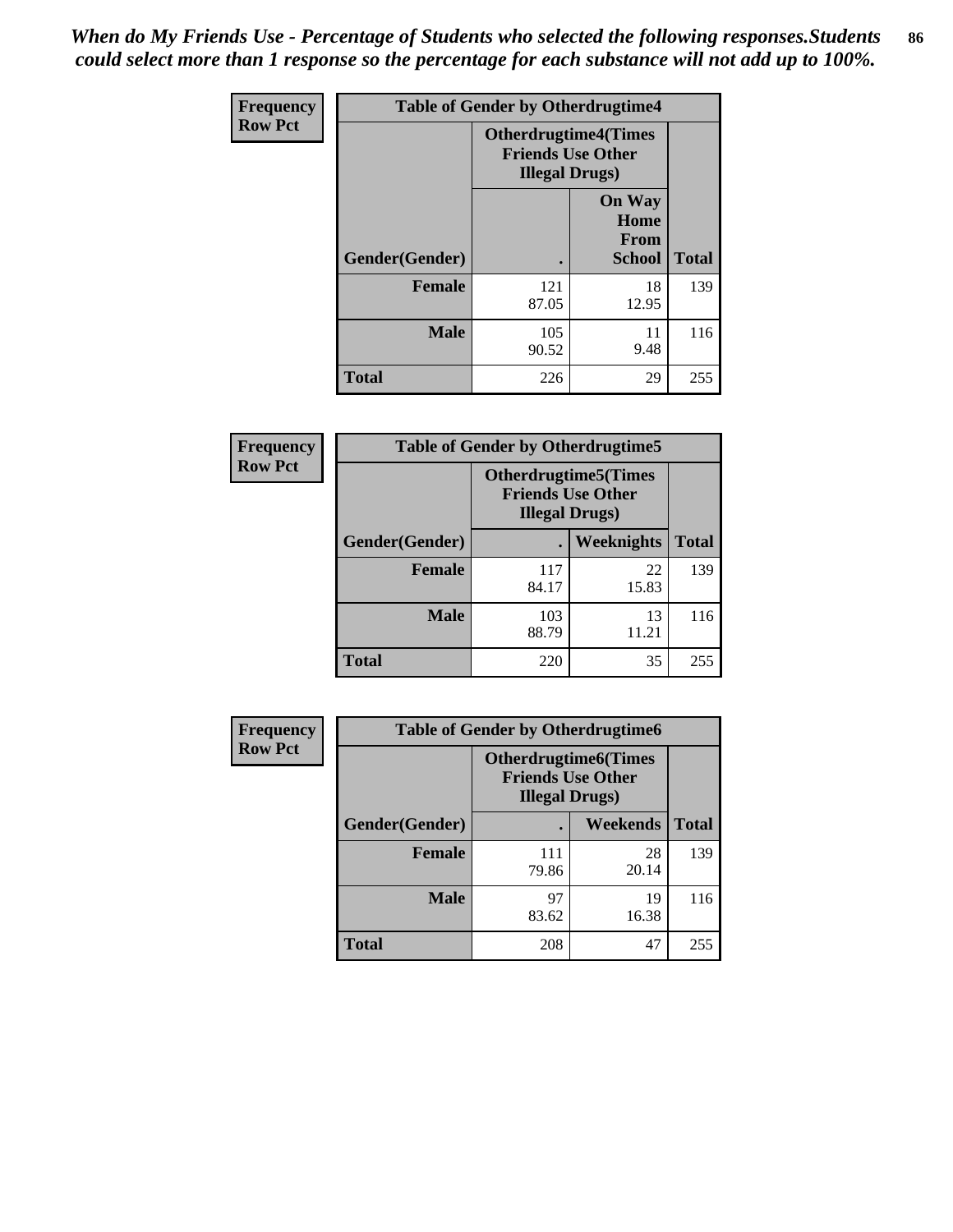# *Other Questions* **87**

| <b>Frequency</b> | <b>Table of Gender by Educationalcohol</b> |                                                                                                                                       |                |              |  |
|------------------|--------------------------------------------|---------------------------------------------------------------------------------------------------------------------------------------|----------------|--------------|--|
| <b>Row Pct</b>   |                                            | <b>Educationalcohol</b> (I<br>have been taught<br>about alcohol,<br>tobacco,<br>and other drugs<br>within the last year<br>at school) |                |              |  |
|                  | Gender(Gender)                             | <b>Yes</b>                                                                                                                            | N <sub>0</sub> | <b>Total</b> |  |
|                  | <b>Female</b>                              | 109<br>78.42                                                                                                                          | 30<br>21.58    | 139          |  |
|                  | <b>Male</b>                                | 91<br>78.45                                                                                                                           | 25<br>21.55    | 116          |  |
|                  | <b>Total</b>                               | 200                                                                                                                                   | 55             | 255          |  |

| Frequency      | <b>Table of Gender by Rodedrinking</b> |                                                                                                                     |              |              |  |
|----------------|----------------------------------------|---------------------------------------------------------------------------------------------------------------------|--------------|--------------|--|
| <b>Row Pct</b> |                                        | Rodedrinking(In<br>the past 30 days I<br>have ridden in a<br>car with a driver<br>who had been<br>drinking alcohol) |              |              |  |
|                | Gender(Gender)                         | Yes                                                                                                                 | $\bf N_0$    | <b>Total</b> |  |
|                | <b>Female</b>                          | 24<br>17.27                                                                                                         | 115<br>82.73 | 139          |  |
|                | <b>Male</b>                            | 15<br>12.93                                                                                                         | 101<br>87.07 | 116          |  |
|                | <b>Total</b>                           | 39                                                                                                                  | 216          | 255          |  |

| Frequency      | <b>Table of Gender by Drugsschool</b> |                                                                                                                                     |                |              |  |
|----------------|---------------------------------------|-------------------------------------------------------------------------------------------------------------------------------------|----------------|--------------|--|
| <b>Row Pct</b> |                                       | <b>Drugsschool</b> (During<br>the past 12 months,<br>I have been offered,<br>sold,<br>or given illegal drugs<br>on school property) |                |              |  |
|                | Gender(Gender)                        | Yes                                                                                                                                 | N <sub>0</sub> | <b>Total</b> |  |
|                | <b>Female</b>                         | 28<br>20.14                                                                                                                         | 111<br>79.86   | 139          |  |
|                | <b>Male</b>                           | 22<br>18.97                                                                                                                         | 94<br>81.03    | 116          |  |
|                | <b>Total</b>                          | 50                                                                                                                                  | 205            | 255          |  |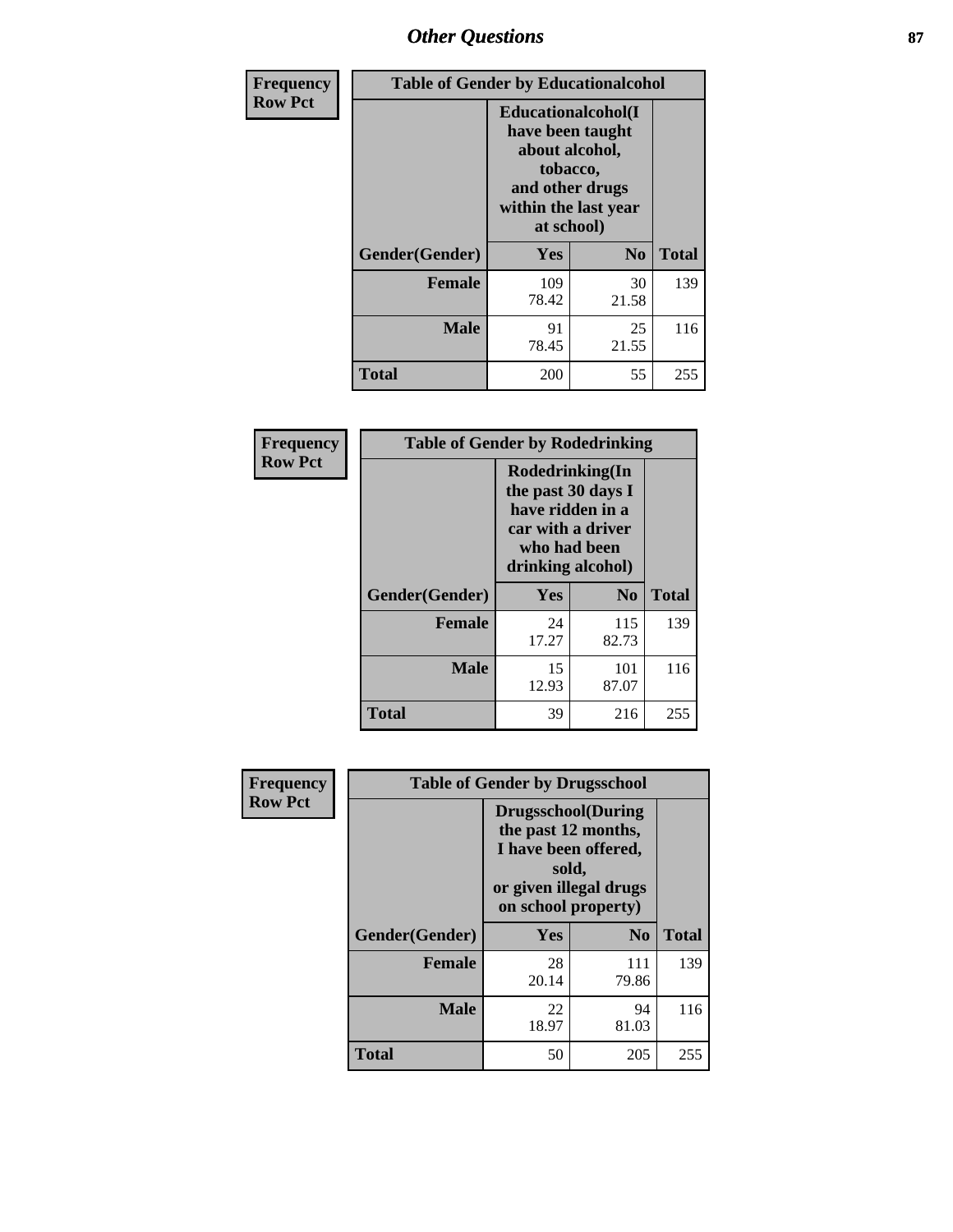# *Other Questions* **88**

**Frequency Row Pct**

| <b>Table of Gender by Bingedrinking</b> |                                                                                                         |              |                        |                        |                        |                               |                        |              |
|-----------------------------------------|---------------------------------------------------------------------------------------------------------|--------------|------------------------|------------------------|------------------------|-------------------------------|------------------------|--------------|
|                                         | Bingedrinking(I have drunk five or more<br>drinks of alcohol at one sitting during the<br>last 30 days) |              |                        |                        |                        |                               |                        |              |
| <b>Gender</b> (Gender)                  | $\bf{0}$<br><b>Days</b>                                                                                 | 1 or<br>days | 3 to<br>5<br>days      | 6 to<br>9<br>days      | 10<br>to<br>19<br>days | <b>20</b><br>to<br>29<br>days | All<br>30<br>days      | <b>Total</b> |
|                                         |                                                                                                         |              |                        |                        |                        |                               |                        |              |
| <b>Female</b>                           | 128<br>92.09                                                                                            | 2<br>1.44    | $\overline{2}$<br>1.44 | 3<br>2.16              | $\Omega$<br>0.00       | 3<br>2.16                     | 0.72                   | 139          |
| <b>Male</b>                             | 104<br>89.66                                                                                            | 3<br>2.59    | $\overline{2}$<br>1.72 | $\mathfrak{D}$<br>1.72 | 3<br>2.59              | $\Omega$<br>0.00              | $\mathfrak{D}$<br>1.72 | 116          |

| Frequency      | <b>Table of Gender by Educationaids</b> |                                                                                                 |             |              |  |
|----------------|-----------------------------------------|-------------------------------------------------------------------------------------------------|-------------|--------------|--|
| <b>Row Pct</b> |                                         | <b>Educationaids</b> (I<br>have been taught<br>about HIV/AIDS<br>at school in the<br>past year) |             |              |  |
|                | Gender(Gender)                          | Yes                                                                                             | $\bf No$    | <b>Total</b> |  |
|                | <b>Female</b>                           | 123<br>88.49                                                                                    | 16<br>11.51 | 139          |  |
|                | <b>Male</b>                             | 101<br>87.07                                                                                    | 15<br>12.93 | 116          |  |
|                | <b>Total</b>                            | 224                                                                                             | 31          | 255          |  |

| Frequency      | <b>Table of Gender by Suicideconsider</b> |                 |                |              |
|----------------|-------------------------------------------|-----------------|----------------|--------------|
| <b>Row Pct</b> |                                           | Suicideconsider |                |              |
|                | Gender(Gender)                            | Yes             | N <sub>0</sub> | <b>Total</b> |
|                | <b>Female</b>                             | 17<br>12.23     | 122<br>87.77   | 139          |
|                | <b>Male</b>                               | q<br>7.76       | 107<br>92.24   | 116          |
|                | <b>Total</b>                              | 26              | 229            | 255          |